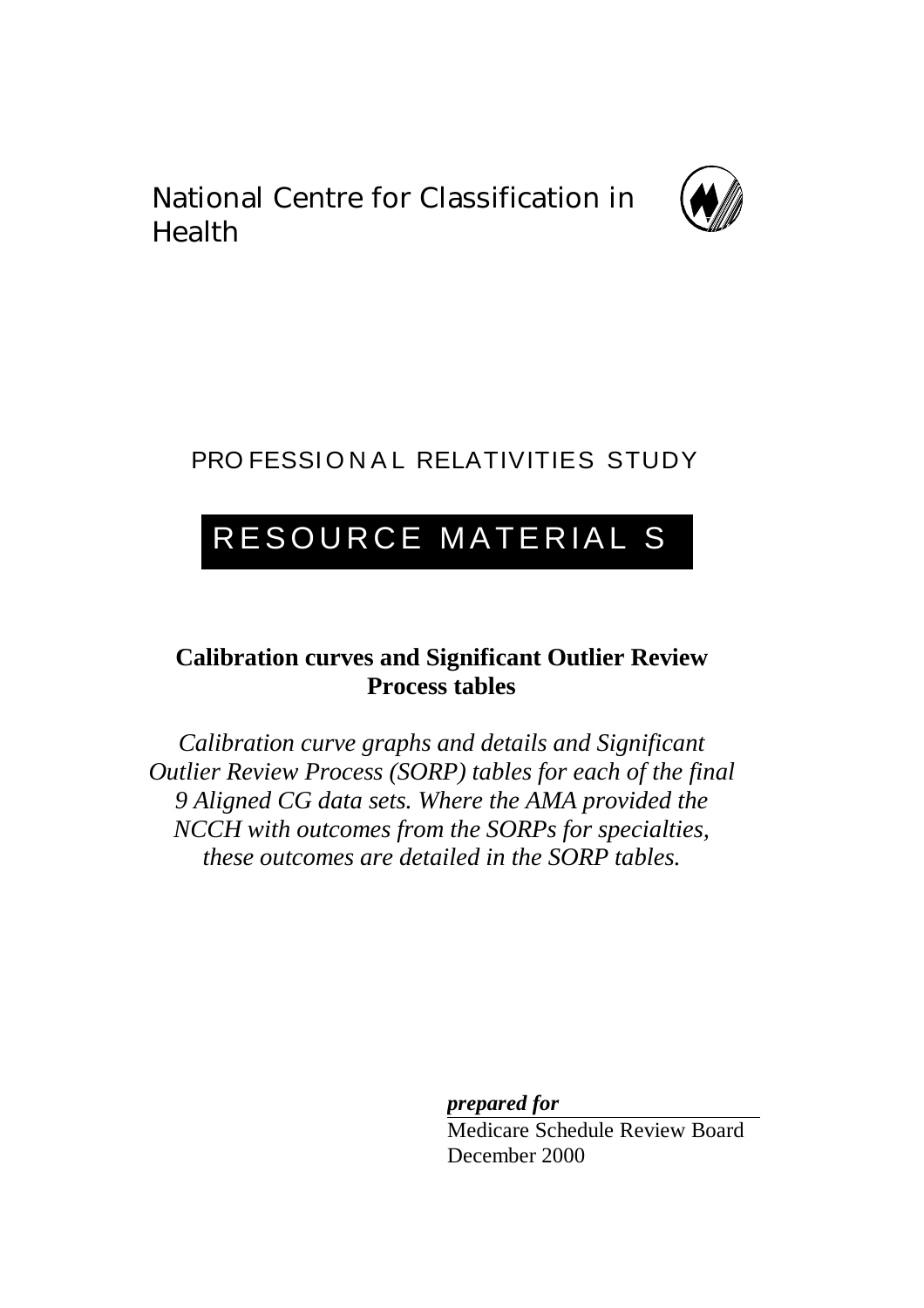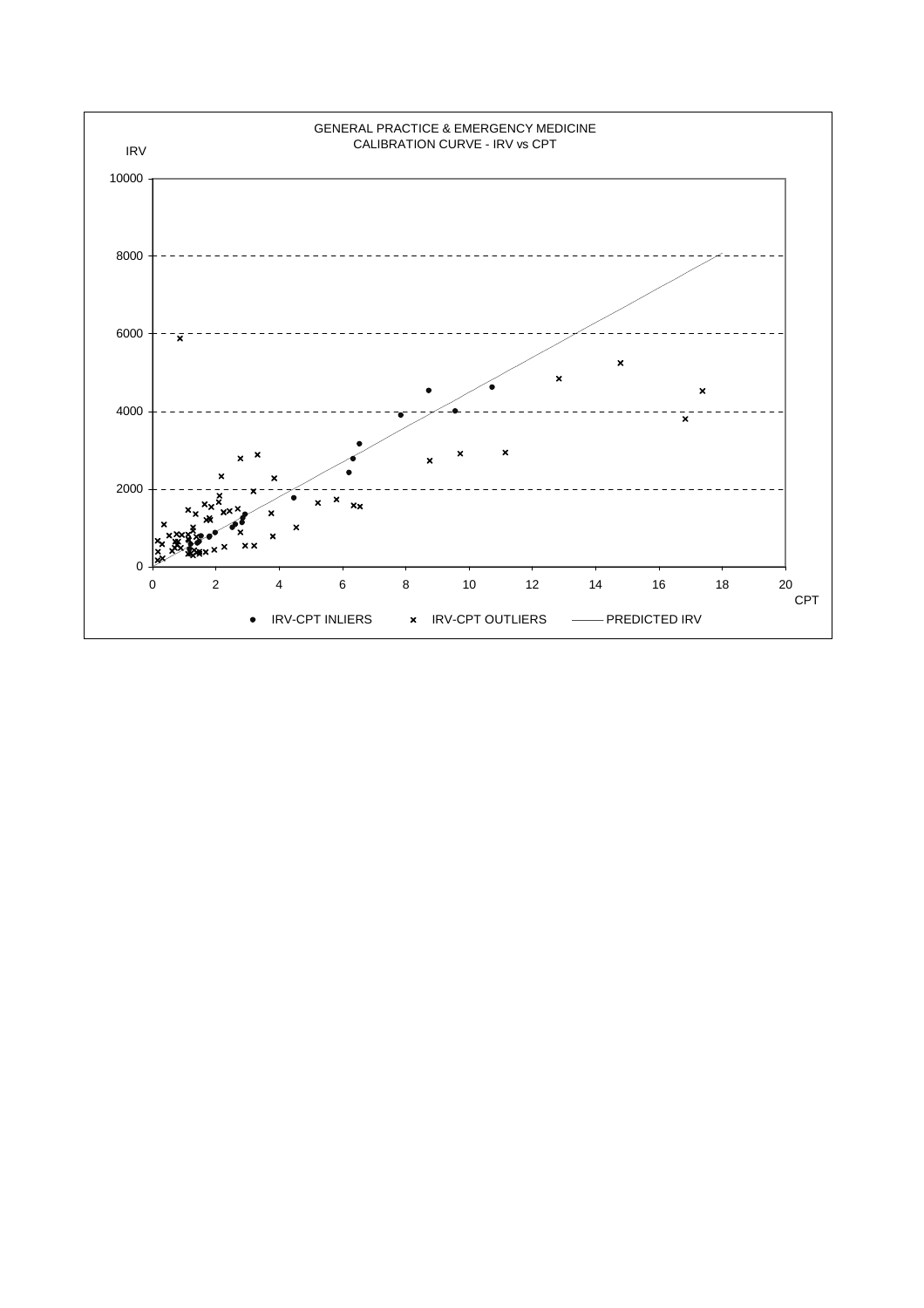## **IRV-CPT analysis for General Practice and Emergency Medicine**

Total mapped Items 92

3 items were excluded from the analysis because they had zero CPT values (item numbers 11309, 11702 & 13757) 21 treated as inliers

68 treated as outliers (shaded)

Predicted  $IRV = 448.57 X (CPT)$ 

| <b>MBS</b>     | <b>IRV</b>   | <b>MAP TYPE</b><br>1=NCCH 1:1<br>2=AMA<br>3=TOP END | <b>IRV FOR</b><br><b>INLIERS</b> | <b>WORK CPT</b><br><b>RVU</b> | PREDICT.<br>IRV | % CHANGE<br><b>IRV</b> |
|----------------|--------------|-----------------------------------------------------|----------------------------------|-------------------------------|-----------------|------------------------|
|                |              |                                                     |                                  |                               |                 |                        |
| 16520<br>16519 | 4524<br>3808 | $\overline{2}$                                      |                                  | 17.37                         | 7792            | -41.9                  |
|                |              | $\overline{\mathbf{c}}$                             |                                  | 16.83                         | 7549            | $-49.6$                |
| 16515          | 5249         | $\overline{\mathbf{c}}$                             |                                  | 14.78                         | 6630            | $-20.8$                |
| 30405          | 4843         | $\overline{\mathbf{c}}$                             |                                  | 12.84                         | 5760            | $-15.9$                |
| 45203<br>35712 | 2938         | $\overline{\mathbf{c}}$                             | 4617                             | 11.15<br>10.74                | 5002<br>4818    | $-41.3$<br>$-4.2$      |
| 45451          | 4617<br>2912 | 3<br>$\overline{c}$                                 |                                  | 9.72                          | 4360            | $-33.2$                |
| 30403          | 4002         | 2                                                   | 4002                             | 9.57                          | 4293            | $-6.8$                 |
| 45206          | 2730         | $\overline{c}$                                      |                                  | 8.76                          | 3929            | $-30.5$                |
| 44324          | 4532         | 3                                                   | 4532                             | 8.74                          | 3920            | 15.6                   |
| 30615          | 3900         | 3                                                   | 3900                             | 7.85                          | 3521            | 10.8                   |
| 30634          | 1547         | $\mathbf{1}$                                        |                                  | 6.56                          | 2943            | $-47.4$                |
| 30612          | 3164         | 3                                                   | 3164                             | 6.54                          | 2934            | 7.9                    |
| 35683          | 1572         | $\mathbf{1}$                                        |                                  | 6.36                          | 2853            | $-44.9$                |
| 45200          | 2775         | 2                                                   | 2775                             | 6.34                          | 2844            | $-2.4$                 |
| 44357          | 2424         | 1                                                   | 2424                             | 6.21                          | 2786            | $-13.0$                |
| 47372          | 1725         | $\overline{\mathbf{c}}$                             |                                  | 5.81                          | 2606            | $-33.8$                |
| 30638          | 1638         | 1                                                   |                                  | 5.23                          | 2346            | $-30.2$                |
| 30282          | 1008         | 1<br>$\overline{\mathbf{c}}$                        | 1764                             | 4.54                          | 2037<br>2005    | $-50.5$<br>$-12.0$     |
| 30023<br>47327 | 1764<br>2275 | 1                                                   |                                  | 4.47<br>3.85                  | 1727            | 31.7                   |
| 13506          | 782          | 1                                                   |                                  | 3.80                          | 1705            | $-54.1$                |
| 35512          | 1377         |                                                     |                                  | 3.76                          | 1687            | $-18.4$                |
| 47678          | 2882         |                                                     |                                  | 3.32                          | 1489            | 93.5                   |
| 47444          | 540          | 1                                                   |                                  | 3.21                          | 1440            | $-62.5$                |
| 47561          | 1936         | 1                                                   |                                  | 3.19                          | 1431            | 35.3                   |
| 47348          | 1349         | 2                                                   | 1349                             | 2.93                          | 1314            | 2.6                    |
| 47423          | 540          | $\mathbf{1}$                                        |                                  | 2.93                          | 1314            | $-58.9$                |
| 47579          | 1248         | 1                                                   | 1248                             | 2.86                          | 1283            | -2.7                   |
| 35516          | 1136         | 1                                                   | 1136                             | 2.84                          | 1274            | $-10.8$                |
| 31270          | 2781         | $\overline{c}$                                      |                                  | 2.78                          | 1247            | 123.0                  |
| 41889          | 882          | $\mathbf 2$                                         |                                  | 2.78                          | 1247            | $-29.3$                |
| 47354<br>47369 | 1491<br>1088 | $\mathbf 2$<br>1                                    | 1088                             | 2.70<br>2.63                  | 1211<br>1180    | 23.1<br>$-7.8$         |
| 30029          | 1008         | 2                                                   | 1008                             | 2.53                          | 1135            | -11.2                  |
| 47387          | 1428         | 1                                                   |                                  | 2.44                          | 1095            | 30.5                   |
| 35554          | 510          | 1                                                   |                                  | 2.27                          | 1018            | $-49.9$                |
| 47378          | 1404         | $\mathbf 2$                                         |                                  | 2.25                          | 1009            | 39.1                   |
| 13400          | 1392         | $\mathbf{1}$                                        |                                  | 2.25                          | 1009            | 37.9                   |
| 31255          | 2324         | $\mathbf 2$                                         |                                  | 2.18                          |                 |                        |
|                |              |                                                     |                                  |                               | 978             | 137.7                  |
| 31265          | 1825         | $\mathbf 2$                                         |                                  | 2.12                          | 951             | 91.9                   |
| 31285          | 1660         | $\mathbf 2$                                         |                                  | 2.09                          | 938             | 77.1                   |
| 47633          | 870          | 1                                                   | 870                              | 1.99                          | 893             | $-2.5$                 |
| 30192          | 432          | $\overline{\mathbf{c}}$                             |                                  | 1.95                          | 875             | $-50.6$                |
| 47915          | 1539         | $\mathbf 2$                                         |                                  | 1.86                          | 834             | 84.5                   |
| 31280          | 1197         | $\mathbf 2$                                         |                                  | 1.83                          | 821             | 45.8                   |
| 30653          | 782          | 2                                                   | 782                              | 1.81                          | 812             | $-3.7$                 |
| 30032          | 1248         | $\overline{\mathbf{c}}$                             |                                  | 1.80                          | 807             | 54.6                   |
| 30026          | 760          | $\overline{\mathbf{c}}$                             | 760                              | 1.80                          | 807             | $-5.9$                 |
| 31210          | 1197         | $\mathbf 2$                                         |                                  | 1.71                          | 767             | 56.1                   |
| 18260          | 375          | 1                                                   |                                  | 1.68                          | 754             | $-50.2$                |
| 31230          | 1606         | $\mathbf 2$                                         |                                  | 1.65                          | 740             | 117.0                  |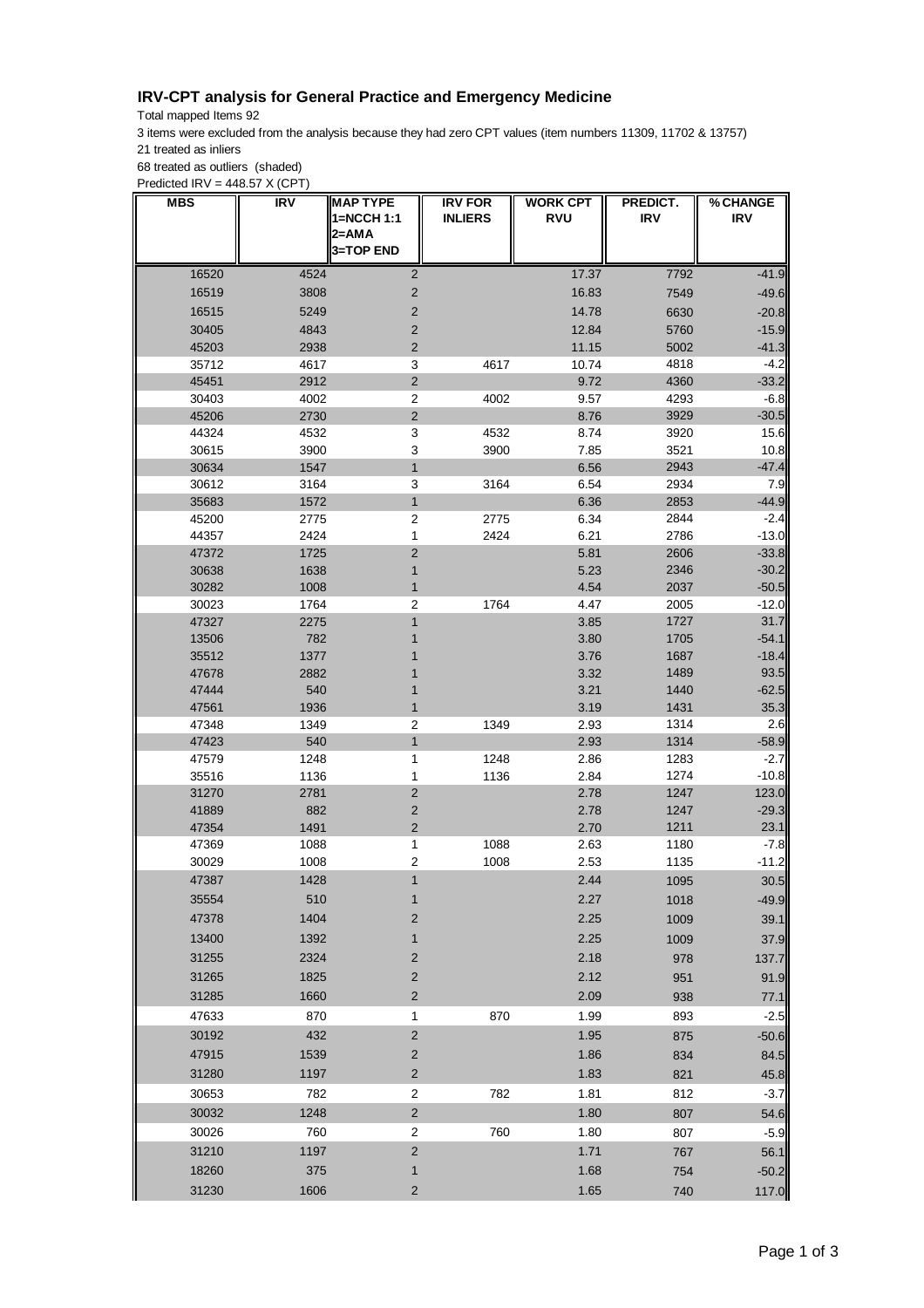| <b>MBS</b> | IRV  | <b>MAP TYPE</b><br>1=NCCH 1:1 | <b>IRV FOR</b><br><b>INLIERS</b> | <b>WORK CPT</b><br><b>RVU</b> | PREDICT.<br><b>IRV</b> | % CHANGE<br><b>IRV</b> |
|------------|------|-------------------------------|----------------------------------|-------------------------------|------------------------|------------------------|
|            |      | 2=AMA<br>3=TOP END            |                                  |                               |                        |                        |
| 38400      | 792  | 1                             | 792                              | 1.54                          | 691                    | 14.7                   |
| 18278      | 640  | 1                             | 640                              | 1.48                          | 664                    | $-3.6$                 |
| 14203      | 384  | $\mathbf{1}$                  |                                  | 1.48                          | 664                    | $-42.2$                |
| 18254      | 325  | 1                             |                                  | 1.48                          | 664                    | $-51.1$                |
| 30628      | 608  | 1                             | 608                              | 1.43                          | 641                    | $-5.2$                 |
| 32147      | 363  | $\mathbf{1}$                  |                                  | 1.40                          | 628                    | $-42.2$                |
| 35520      | 765  | $\mathbf{1}$                  |                                  | 1.39                          | 624                    | 22.7                   |
| 31235      | 1355 | $\overline{\mathbf{c}}$       |                                  | 1.36                          | 610                    | 122.0                  |
| 18242      | 420  | $\mathbf{1}$                  |                                  | 1.32                          | 592                    | $-29.1$                |
| 31205      | 1007 | $\overline{\mathbf{c}}$       |                                  | 1.28                          | 574                    | 75.4                   |
| 30202      | 924  | $\overline{\mathbf{c}}$       |                                  | 1.28                          | 574                    | 60.9                   |
| 47466      | 290  | $\mathbf{1}$                  |                                  | 1.28                          | 574                    | $-49.5$                |
| 30219      | 578  | $\mathbf 2$                   | 578                              | 1.21                          | 543                    | 6.5                    |
| 30216      | 336  | $\mathbf{1}$                  |                                  | 1.20                          | 538                    | $-37.6$                |
| 18258      | 448  | 1                             | 448                              | 1.18                          | 529                    | $-15.4$                |
| 13842      | 684  | $\mathbf{1}$                  |                                  | 1.15                          | 516                    | 32.6                   |
| 39000      | 1456 | 1                             |                                  | 1.13                          | 507                    | 187.3                  |
| 46531      | 824  |                               |                                  | 1.13                          | 507                    | 62.5                   |
| 47916      | 714  |                               |                                  | 1.13                          | 507                    | 40.9                   |
| 46513      | 330  | 1                             |                                  | 1.13                          | 507                    | $-34.9$                |
| 47904      | 330  | 1                             |                                  | 1.13                          | 507                    | $-34.9$                |
| 42644      | 816  | $\mathbf{1}$                  |                                  | 0.93                          | 417                    | 95.6                   |
| 30195      | 480  | $\overline{\mathbf{c}}$       |                                  | 0.90                          | 404                    | 18.9                   |
| 13857      | 5882 | 3                             |                                  | 0.87                          | 390                    | 1407.2                 |
| 30071      | 646  | $\overline{c}$                |                                  | 0.81                          | 363                    | 77.8                   |
| 37041      | 560  | $\mathbf{1}$                  |                                  | 0.78                          | 350                    | 60.1                   |
| 50124      | 836  | $\overline{\mathbf{c}}$       |                                  | 0.76                          | 341                    | 145.2                  |
| 47703      | 640  | $\mathbf{1}$                  |                                  | 0.72                          | 323                    | 98.2                   |
| 32072      | 476  | $\overline{c}$                |                                  | 0.71                          | 318                    | 49.5                   |
| 30207      | 408  | 2                             |                                  | 0.62                          | 278                    | 46.7                   |
| 16514      | 798  | $\overline{\mathbf{c}}$       |                                  | 0.53                          | 238                    | 235.7                  |
| 14200      | 1081 | $\mathbf{1}$                  |                                  | 0.37                          | 166                    | 551.3                  |
| 13839      | 210  | 1                             |                                  | 0.32                          | 144                    | 46.3                   |
| 11506      | 578  | 1                             |                                  | 0.31                          | 139                    | 315.7                  |
| 13312      | 384  |                               |                                  | 0.18                          | 81                     | 375.6                  |
| 11700      | 667  | 1                             |                                  | 0.17                          | 76                     | 774.6                  |
| 11701      | 160  | 1                             |                                  | 0.17                          | 76                     | 109.8                  |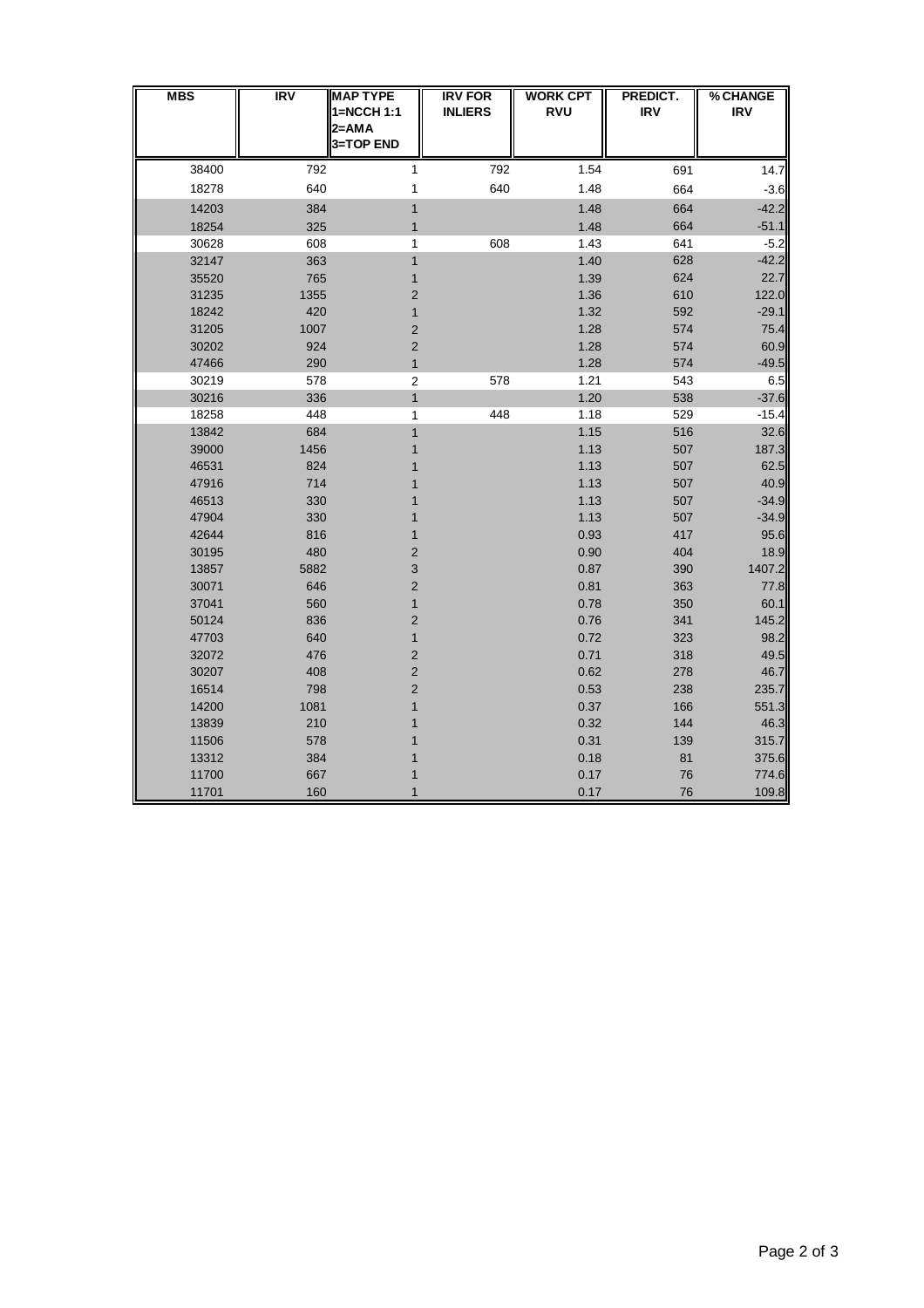### # **A - Inherent problems with map between MBS & CPT:**

1 = Clinical practice differs for US & Aust ie INTRA time differs

2 = Definition of PRE & POST differ for US & Aust

Number of significant outliers for review 44 3 = Complex map of AND/OR items affecting Weighted IRV

Number of outliers 68 **B - Possible Error in IRV calculation**

 $4 =$  Times overestimates

5 = Times underestimated

| <b>MBS</b> | <b>Descriptor</b>                                                                                                                                           | <b>Reason for Outlier Check</b>                        |           |                   | <b>Mapping</b> | <b>MBS</b> Intra<br><b>Time</b> |                                     | <b>CPT Times</b>             |                       | <b>OUTCOME OF REVIEW PROCESS</b>             |                           |
|------------|-------------------------------------------------------------------------------------------------------------------------------------------------------------|--------------------------------------------------------|-----------|-------------------|----------------|---------------------------------|-------------------------------------|------------------------------|-----------------------|----------------------------------------------|---------------------------|
|            |                                                                                                                                                             | Cost Implic'n > -67% or +200%   1 NCCH<br>+or-\$100000 | from line | 2 MSRB<br>3TopEnd | CPT maps       | CG<br>Estimate<br>(adjust)      | Harvard<br>(for NCCH<br>$1:1$ maps) | <b>USAMA</b><br>Median Intra | Reason for<br>Outlier | Adjust<br>Oulier to<br>#1,2,3,4,5 CPT (YorN) | Comments/ Recommendations |
| 11506      | Measurement of respiratory<br>function involving a permanently<br>recorded tracing performed before<br>and after inhalation of                              | 13,389,174                                             |           |                   | 94060          | 15                              |                                     | 10                           |                       |                                              |                           |
|            | 11700 * Twelve-lead electrocardiography,<br>tracing and report                                                                                              | 133,498,822                                            |           |                   | 93000          | 10                              |                                     |                              |                       |                                              |                           |
| 11701      | Twelve-lead electrocardiography,<br>report only where the tracing has<br>been forwarded to another medical<br>practitioner, including any                   | 280,811                                                |           |                   | 93010          | 5                               | 3                                   | 5 or 2                       |                       |                                              |                           |
| 13312      | Blood for pathology test, collection<br>of, by femoral or external jugular<br>vein puncture in infants=20                                                   |                                                        | 376       | -1                | 36400          | 5                               | 15                                  |                              |                       |                                              |                           |
| 13842      | Intra-arterial cannulisation for the<br>purpose of taking multiple arterial<br>blood samples for blood gas<br>analysis                                      | 275,942                                                |           |                   | 36620          | 10                              | 16                                  | 20                           |                       |                                              |                           |
| 13857      | Mechanical ventilation, initiation of<br>(other than initiation of ventilation in<br>the context of an anaesthetic for<br>surgery), outside of an Intensive | 2,211,689                                              |           | 3                 | 94657 or 94656 | 75                              |                                     |                              |                       |                                              |                           |
| 14200      | Gastric lavage in the treatment of<br>ingested poison                                                                                                       |                                                        | 551       |                   | 91105          | 20                              |                                     |                              |                       |                                              |                           |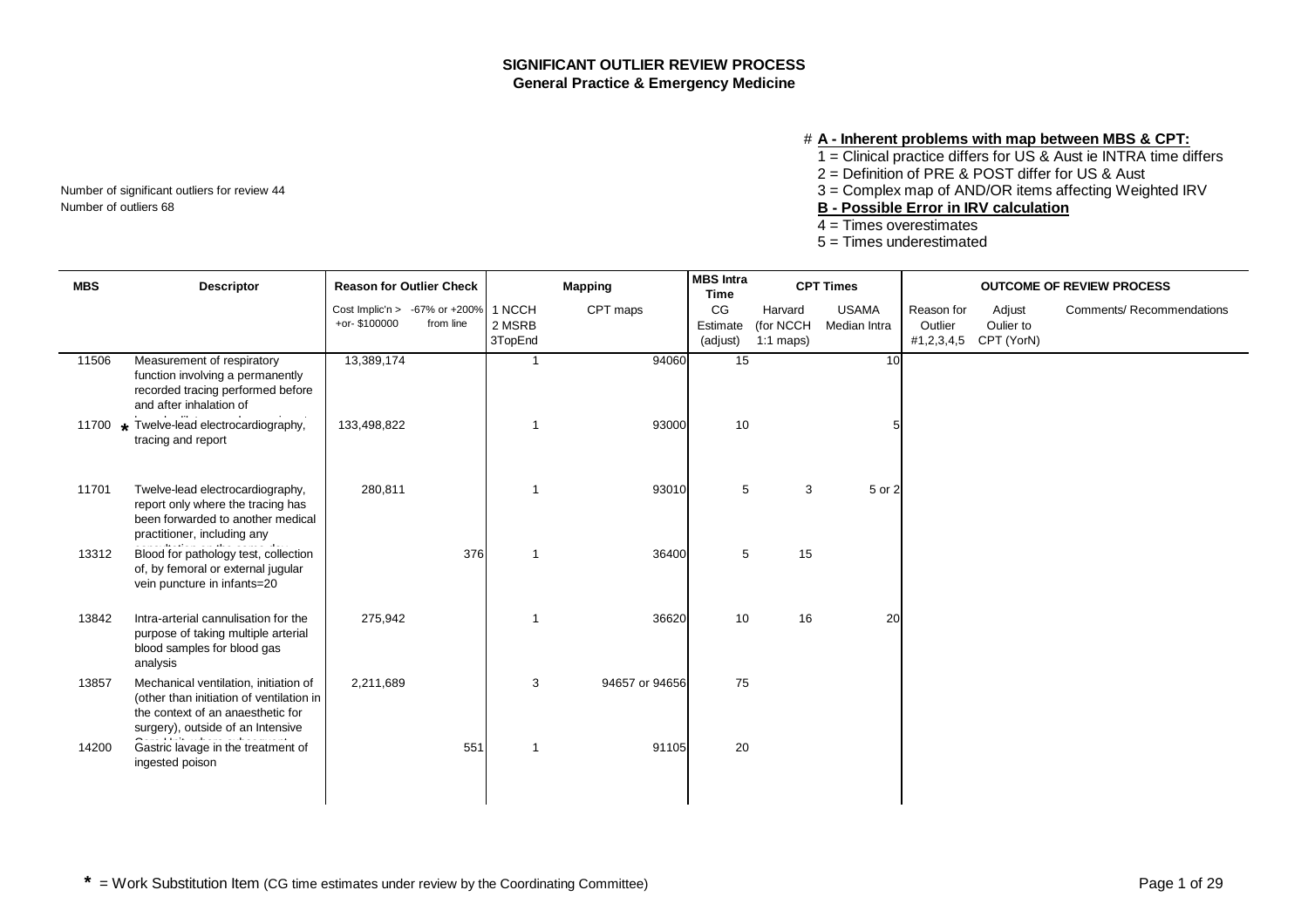| <b>MBS</b> | <b>Descriptor</b>                                                                                                                                                                                                               | <b>Reason for Outlier Check</b>                     |           |                             | <b>Mapping</b>                                                                                                         | <b>MBS</b> Intra<br><b>Time</b> |                                     | <b>CPT Times</b>                                          |                       |                                              | <b>OUTCOME OF REVIEW PROCESS</b> |
|------------|---------------------------------------------------------------------------------------------------------------------------------------------------------------------------------------------------------------------------------|-----------------------------------------------------|-----------|-----------------------------|------------------------------------------------------------------------------------------------------------------------|---------------------------------|-------------------------------------|-----------------------------------------------------------|-----------------------|----------------------------------------------|----------------------------------|
|            |                                                                                                                                                                                                                                 | Cost Implic'n > $-67\%$ or $+200\%$<br>+or-\$100000 | from line | 1 NCCH<br>2 MSRB<br>3TopEnd | CPT maps                                                                                                               | CG<br>Estimate<br>(adjust)      | Harvard<br>(for NCCH<br>$1:1$ maps) | <b>USAMA</b><br>Median Intra                              | Reason for<br>Outlier | Adjust<br>Oulier to<br>#1,2,3,4,5 CPT (YorN) | Comments/ Recommendations        |
| 14203      | Hormone or living tissue<br>implantation, by direct implantation<br>involving incision and suture                                                                                                                               | $-182,390$                                          |           | $\mathbf{1}$                | 11980                                                                                                                  | 10                              |                                     |                                                           |                       |                                              |                                  |
|            | 16514 * Antenatal cardiotocography in the<br>management of high risk pregnancy<br>(not during the course of the<br>confinement)                                                                                                 | 726,776                                             |           | $\overline{2}$              | 59025 or 59020                                                                                                         | 15                              |                                     |                                                           |                       |                                              |                                  |
| 16519      | Management of labour and delivery<br>by any means (including Caesarean<br>section) including post-partum care<br>for 5 days                                                                                                     | $-15,470,492$                                       |           | $\overline{c}$              | 59410+99431 or<br>59515+99431 or<br>59614+99431 or<br>59622+99431                                                      | 33                              |                                     | $- + 25$ or<br>$+25$ or<br>45<br>$+25$ or<br>$60 +$<br>25 |                       |                                              |                                  |
| 16520      | Caesarean section and post-<br>operative care for 7 days where the<br>patient's care has been transferred<br>by another medical practitioner for                                                                                | $-184,210$                                          |           | $\overline{2}$              | 59515                                                                                                                  | 39                              |                                     |                                                           |                       |                                              |                                  |
| 30032      | Skin and subcutaneous tissue or<br>mucous membrane, repair of recent<br>wound of, on face or neck, small<br>(not more than 7cm long),                                                                                           | 1,572,161                                           |           |                             | 2 12001 or 12002 or 12011<br>or 12013 or 12014                                                                         | 15                              |                                     |                                                           |                       |                                              |                                  |
| 30071      | Biopsy of skin or mucous<br>membrane, as an independent<br>procedure=20                                                                                                                                                         | 3,838,072                                           |           | 2                           | 11100                                                                                                                  | 10                              |                                     |                                                           |                       |                                              |                                  |
| 30192      | Premalignant skin lesions,<br>treatment of, by galvanocautery or<br>electrodesiccation or cryocautery<br>(10 or more lesions)=20                                                                                                | $-4,445,741$                                        |           | 2                           | 17000+17003                                                                                                            | 10                              |                                     | $3 + 2$                                                   |                       |                                              |                                  |
| 30195      | Neoplastic skin lesions, other than<br>viral verrucae (common warts) and<br>seborrheic keratoses, treatment by<br>electrosurgical destruction, simple<br>curettage or shave excision, or laser<br>photocoagulation, not being a | 786,604                                             |           |                             | 2 11300 or 11301 or 11302<br>or 11303 or 11305 or<br>11306 or 11307 or 11308<br>or 11310 or 11311 or<br>11312 or 11313 | 10                              |                                     |                                                           |                       |                                              |                                  |
| 30202      | Cancer of skin or mucous<br>membrane proven by histopathology<br>or confirmed by specialist opinion,<br>removal of, by liquid nitrogen                                                                                          | 943,711                                             |           | $\overline{c}$              | 40820                                                                                                                  | 15                              |                                     |                                                           |                       |                                              |                                  |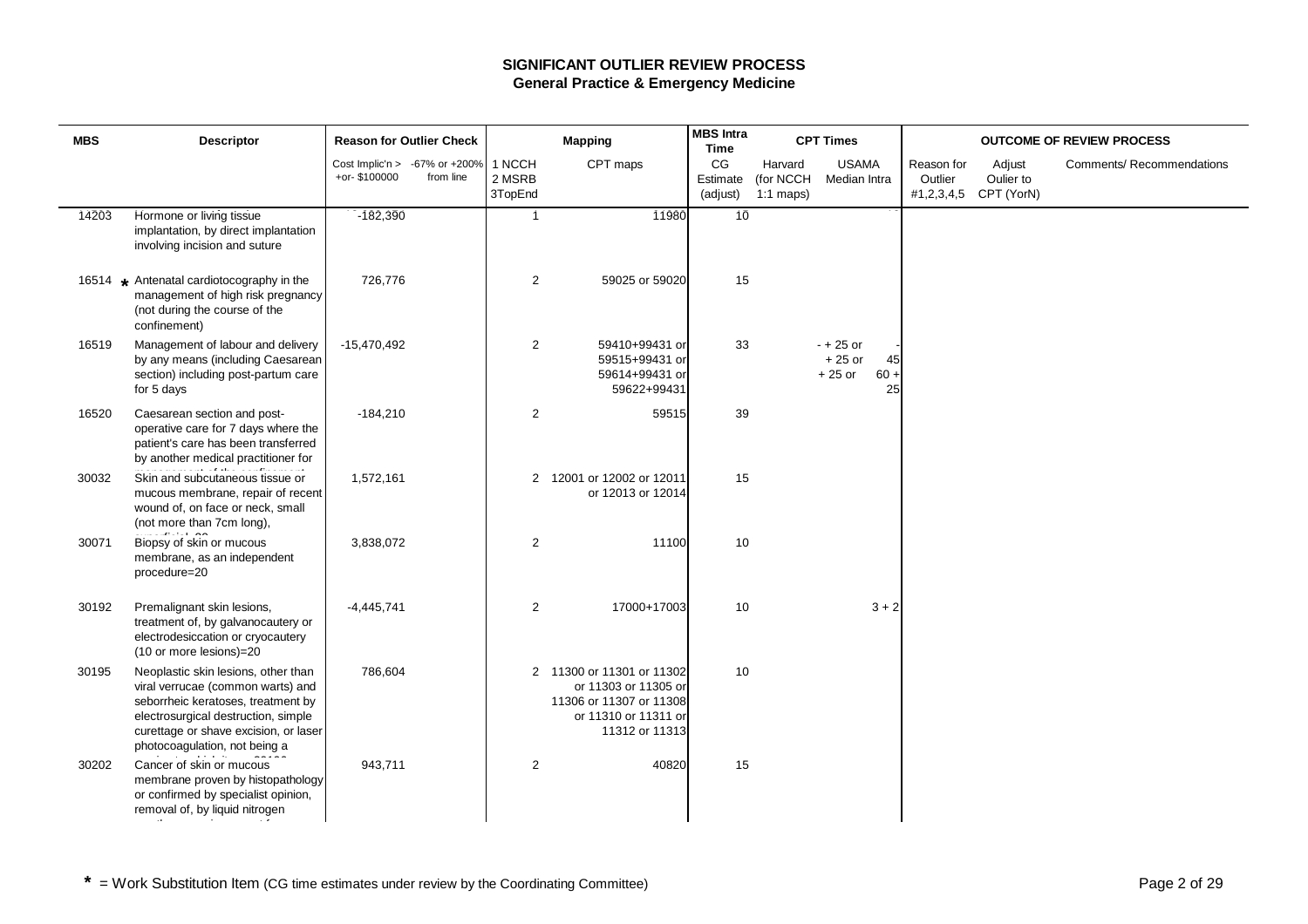| <b>MBS</b> | <b>Descriptor</b>                                                                                                                                                  | <b>Reason for Outlier Check</b>                     |           |                             | <b>Mapping</b>                                                    | <b>MBS</b> Intra<br><b>Time</b> |                                     | <b>CPT Times</b>                                        |                       |                                              | <b>OUTCOME OF REVIEW PROCESS</b> |
|------------|--------------------------------------------------------------------------------------------------------------------------------------------------------------------|-----------------------------------------------------|-----------|-----------------------------|-------------------------------------------------------------------|---------------------------------|-------------------------------------|---------------------------------------------------------|-----------------------|----------------------------------------------|----------------------------------|
|            |                                                                                                                                                                    | Cost Implic'n > $-67\%$ or $+200\%$<br>+or-\$100000 | from line | 1 NCCH<br>2 MSRB<br>3TopEnd | CPT maps                                                          | CG<br>Estimate<br>(adjust)      | Harvard<br>(for NCCH<br>$1:1$ maps) | <b>USAMA</b><br>Median Intra                            | Reason for<br>Outlier | Adjust<br>Oulier to<br>#1,2,3,4,5 CPT (YorN) | Comments/ Recommendations        |
| 30207      | Skin lesions, multiple injections with<br>hydrocortisone or similar<br>preparations=20                                                                             | 407,041                                             |           | $\overline{2}$              | 11900 or 11901                                                    | 10 <sup>1</sup>                 |                                     |                                                         |                       |                                              |                                  |
| 30216      | Haematoma, aspiration of                                                                                                                                           | $-102,405$                                          |           | $\mathbf 1$                 | 10160                                                             | 10                              | 11                                  |                                                         |                       |                                              |                                  |
| 30405      | Ventral, or incisional hernia, repair<br>of requiring muscle transposition,<br>mesh hernioplasty or resection of<br>strangulated bowel (Assist.)                   | $-271,163$                                          |           | 2                           | 49560+49568 or<br>49561+49568 or<br>49565+49568 or<br>49566+49568 | 61                              |                                     | $90 + 52$ or 120<br>$+52$ or $90 + 52$<br>or $120 + 52$ |                       |                                              |                                  |
| 31205      | Tumour (other than viral verrucae<br>[common warts] and seborrheic<br>keratoses), cyst, ulcer or scar (other<br>than a scar removed during the                     | 9,846,801                                           |           |                             | 2 11400 or 11401 or 11420<br>or 11421 or 11440 or<br>11441        | 15                              |                                     |                                                         |                       |                                              |                                  |
| 31210      | Tumour (other than viral verrucae<br>[common warts] and seborrheic<br>keratoses), cyst, ulcer or scar (other<br>than a scar removed during the                     | 2,131,936                                           |           |                             | 2 11402 or 11422 or 11442                                         | 20                              |                                     |                                                         |                       |                                              |                                  |
| 31230      | Tumour (other than viral verrucae<br>[common warts] and seborrheic<br>keratoses), cyst, ulcer or scar (other<br>than a scar removed during the                     | 3,405,331                                           |           |                             | 2 11440 or 11441 or 11442<br>or 11443 or 11444 or<br>11446        | 25                              |                                     |                                                         |                       |                                              |                                  |
| 31235      | Tumour (other than viral verrucae<br>[common warts] and seborrheic<br>keratoses), cyst, ulcer or scar (other<br>than a scar removed during the                     | 2,511,334                                           |           |                             | 2 11420 or 11421 or 11440<br>or 11441                             | 20                              |                                     |                                                         |                       |                                              |                                  |
| 31255      | Basal cell carcinoma or squamous<br>cell carcinoma (including<br>keratocanthoma), removal from<br>nose, eyelid, lip, ear, digit or                                 | 3,967,877                                           |           | $\overline{c}$              | 11640 or 11641                                                    | 30                              |                                     |                                                         |                       |                                              |                                  |
| 31265      | Basal cell carcinoma or squamous<br>cell carcinoma (including<br>keratocanthoma), removal from<br>face, neck (anterior to the                                      | 4,074,456                                           |           |                             | 2 11620 or 11621 or 11640<br>or 11641                             | 25                              |                                     |                                                         |                       |                                              |                                  |
| 31270      | Basal cell carcinoma or squamous<br>cell carcinoma (including<br>keratocanthoma), removal from<br>face, neck (anterior to the<br><b>Service</b><br><b>Carl Ave</b> | 3,819,780                                           |           | 2                           | 11622 or 11642                                                    | 40                              |                                     |                                                         |                       |                                              |                                  |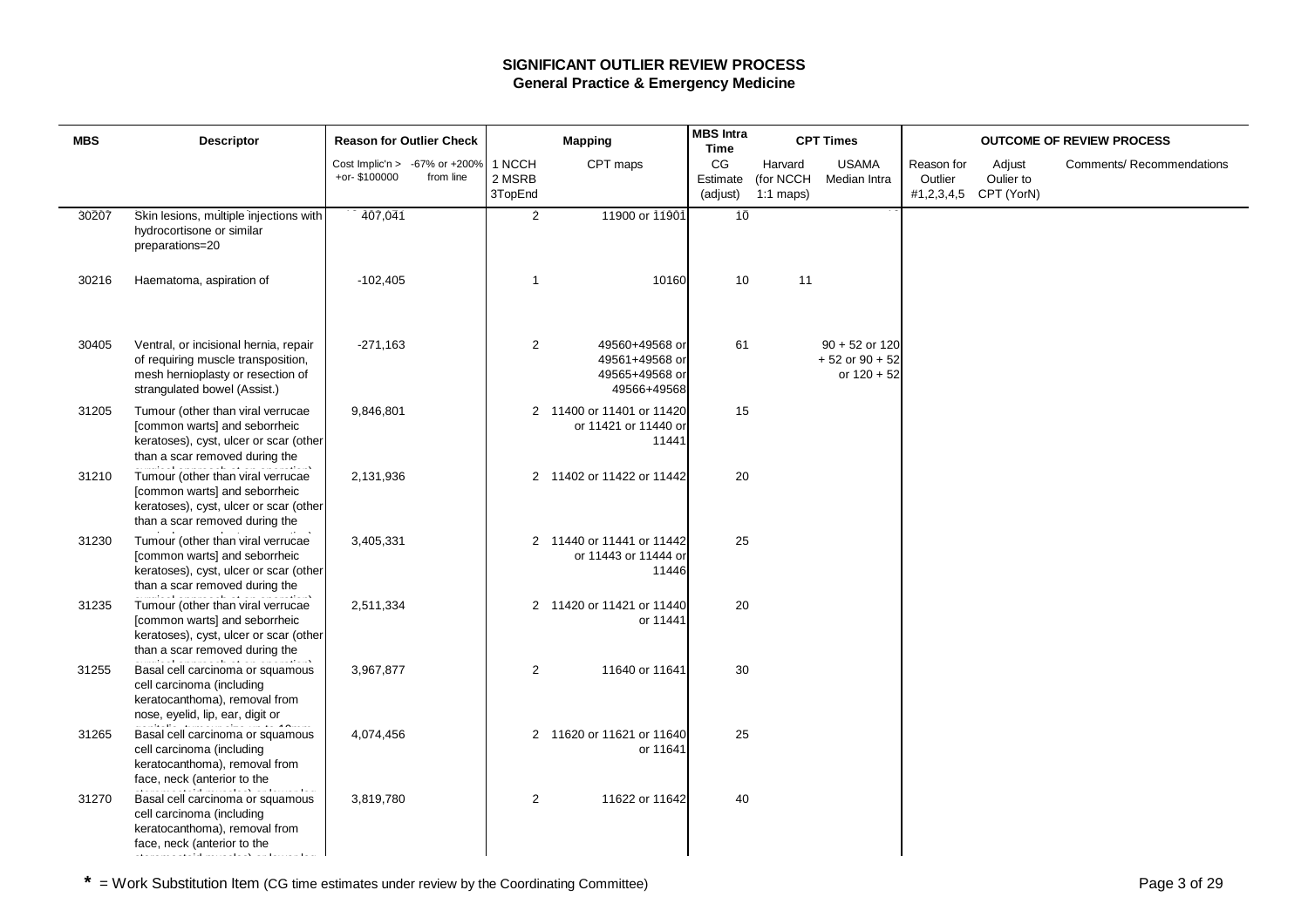| <b>MBS</b> | <b>Descriptor</b>                                                                                                                              | <b>Reason for Outlier Check</b>                                  |                             | <b>Mapping</b>                                                                 | <b>MBS Intra</b><br><b>Time</b> |                                     | <b>CPT Times</b>             |                       |                                              | <b>OUTCOME OF REVIEW PROCESS</b> |
|------------|------------------------------------------------------------------------------------------------------------------------------------------------|------------------------------------------------------------------|-----------------------------|--------------------------------------------------------------------------------|---------------------------------|-------------------------------------|------------------------------|-----------------------|----------------------------------------------|----------------------------------|
|            |                                                                                                                                                | Cost Implic'n > $-67\%$ or $+200\%$<br>+or-\$100000<br>from line | 1 NCCH<br>2 MSRB<br>3TopEnd | CPT maps                                                                       | CG<br>Estimate<br>(adjust)      | Harvard<br>(for NCCH<br>$1:1$ maps) | <b>USAMA</b><br>Median Intra | Reason for<br>Outlier | Adjust<br>Oulier to<br>#1,2,3,4,5 CPT (YorN) | Comments/ Recommendations        |
| 31280      | Basal cell carcinoma or squamous<br>cell carcinoma (including<br>keratocanthoma), removal from<br>areas of the body not covered by             | 2,333,827                                                        | $\overline{2}$              | 11600 or 11601                                                                 | $\overline{20}$                 |                                     |                              |                       |                                              |                                  |
| 31285      | Basal cell carcinoma or squamous<br>cell carcinoma (including<br>keratocanthoma), removal from<br>areas of the body not covered by             | 2,201,070                                                        | $\overline{2}$              | 11602                                                                          | 30                              |                                     |                              |                       |                                              |                                  |
| 32072      | Sigmoidoscopic examination (with<br>rigid sigmoidoscope), with or<br>without biopsy                                                            | 1,229,402                                                        | $\overline{2}$              | 45300 or 45305                                                                 | 10                              |                                     |                              |                       |                                              |                                  |
| 32147      | Perianal thrombosis, incision of=20                                                                                                            | $-128,307$                                                       | -1                          | 46083                                                                          | 10                              | 16                                  |                              |                       |                                              |                                  |
| 39000      | Lumbar puncture                                                                                                                                | 267,371                                                          | $\overline{1}$              | 62270                                                                          | 17                              | 30                                  |                              |                       |                                              |                                  |
| 42644      | Cornea or sclera, removal of<br>imbedded foreign body from<br>(excluding after-care)                                                           | 2,557,467                                                        | $\overline{1}$              | 65222                                                                          | 15                              | 23                                  |                              |                       |                                              |                                  |
| 45203      | Single stage local flap, where<br>indicated to repair 1 defect,<br>complicated or large, excluding flap<br>for male pattern baldness (Assist.) | $-774,018$                                                       |                             | 2 14001 or 14021 or 14041<br>or 14300 or 14061                                 | 41                              |                                     |                              |                       |                                              |                                  |
| 45206      | Single stage local flap where<br>indicated to repair 1 defect, on<br>eyelid, nose, lip, ear, neck, hand,<br>thumb, finger or genitals          | $-875,801$                                                       |                             | 2 14040 or 14041 or 14060<br>or 14061                                          | 37                              |                                     |                              |                       |                                              |                                  |
| 45451      | Free grafting (full thickness) to 1<br>defect, excluding grafts for male<br>pattern baldness (Assist.)                                         | $-1,127,009$                                                     |                             | 2 15200 or 15220 or 15240<br>or 15260 with 15201 or<br>15221 or 15241 or 15261 | 36                              |                                     |                              |                       |                                              |                                  |
| 47354      | Carpal scaphoid, treatment of<br>fracture of, not being a service to<br>which item 47357 applies                                               | 156,313                                                          | $\overline{2}$              | 25622 or 25624                                                                 | 20                              |                                     |                              |                       |                                              |                                  |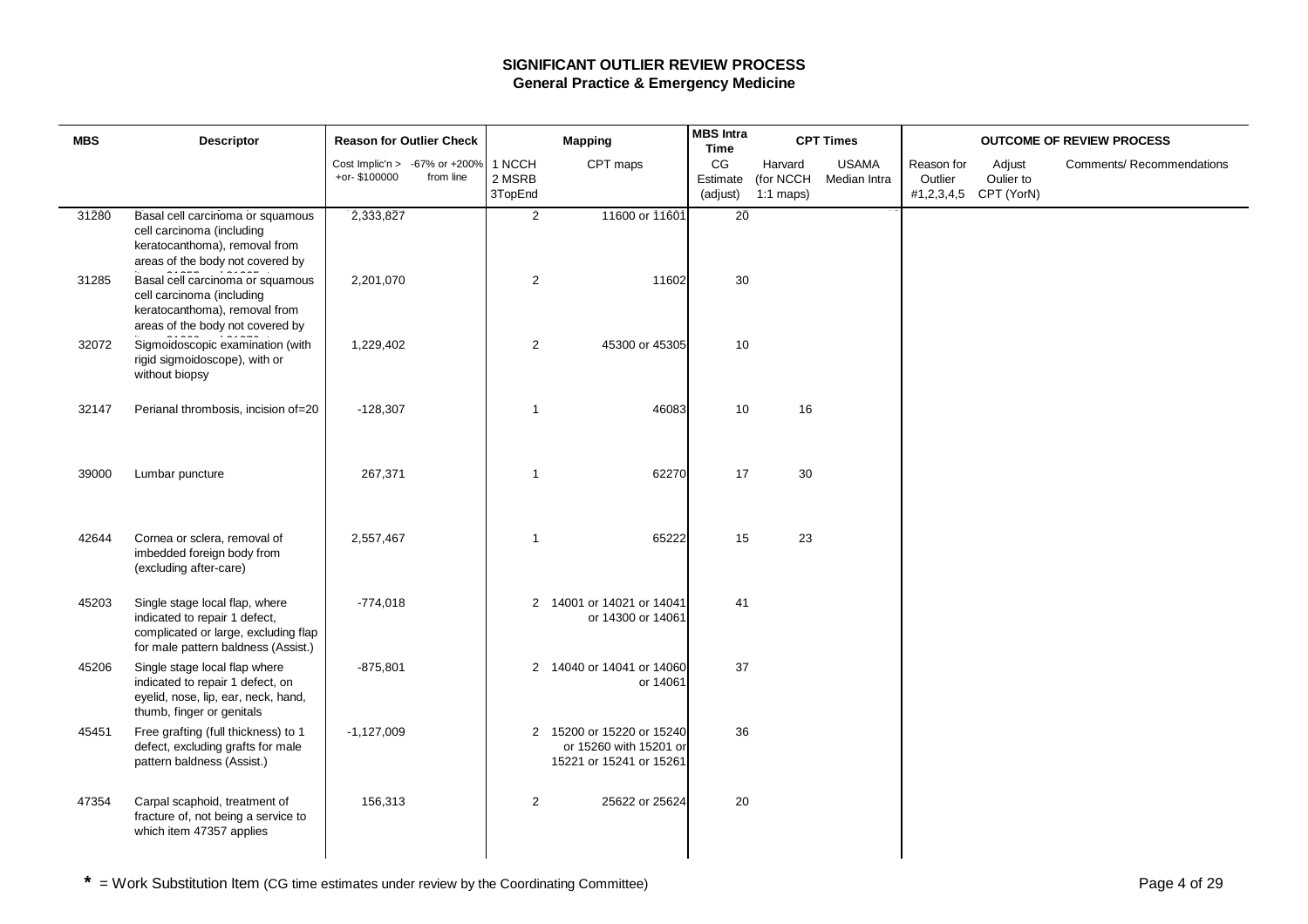| <b>MBS</b> | <b>Descriptor</b>                                                                                                                                                            | <b>Reason for Outlier Check</b>                     |           |                             | <b>Mapping</b>            | <b>MBS</b> Intra<br><b>Time</b> |                                     | <b>CPT Times</b>             |                                     |                                   | <b>OUTCOME OF REVIEW PROCESS</b> |
|------------|------------------------------------------------------------------------------------------------------------------------------------------------------------------------------|-----------------------------------------------------|-----------|-----------------------------|---------------------------|---------------------------------|-------------------------------------|------------------------------|-------------------------------------|-----------------------------------|----------------------------------|
|            |                                                                                                                                                                              | Cost Implic'n > $-67\%$ or $+200\%$<br>+or-\$100000 | from line | 1 NCCH<br>2 MSRB<br>3TopEnd | CPT maps                  | CG<br>Estimate<br>(adjust)      | Harvard<br>(for NCCH<br>$1:1$ maps) | <b>USAMA</b><br>Median Intra | Reason for<br>Outlier<br>#1,2,3,4,5 | Adjust<br>Oulier to<br>CPT (YorN) | <b>Comments/ Recommendations</b> |
| 47372      | Radius, distal end of, treatment of<br>Colles', Smith's or Barton's fracture,<br>by closed reduction                                                                         | $-252,238$                                          |           | $\overline{a}$              | 25605                     | 20                              |                                     |                              |                                     |                                   |                                  |
| 47378      | Radius or ulna, shaft of, treatment<br>of fracture of, by cast<br>immobilisation, not being a service<br>to which item 47381, 47384, 47385                                   | 106,641                                             |           | $\overline{2}$              | 25500 or 25530            | 20                              |                                     |                              |                                     |                                   |                                  |
| 47423      | Humerus, proximal, treatment of<br>fracture of, not being a service to<br>which item 47426, 47429 or 47432<br>applies                                                        | $-108,619$                                          |           | $\mathbf 1$                 | 23600                     | 10                              | 26                                  |                              |                                     |                                   |                                  |
| 47561      | Tibia, shaft of, treatment of fracture<br>of, by cast immobilisation, not being<br>a service to which item 47564,<br>47567, 47570 or 47573 applies                           | 102,813                                             |           | $\mathbf{1}$                | 27750                     | 20                              | 35                                  |                              |                                     |                                   |                                  |
| 47904      | Digital nail of toe, removal of, not<br>being a service to which item 47906<br>applies                                                                                       | $-162,376$                                          |           | $\mathbf 1$                 | 11730                     | 10                              |                                     |                              |                                     |                                   |                                  |
| 47915      | Ingrowing nail of toe, wedge<br>resection for, including removal of<br>segment of nail, ungual fold and<br>portion of the nail bed                                           | 2,881,842                                           |           | 2                           | 11750                     | 25                              |                                     | 15                           |                                     |                                   |                                  |
| 47916      | Ingrowing nail of toe, partial<br>resection of nail, including<br>phenolisation but not including<br>excision of nail bed                                                    | 155,965                                             |           | $\mathbf 1$                 | 11730                     | 15                              | 28                                  |                              |                                     |                                   |                                  |
| 50124      | Joint or other synovial cavity,<br>aspiration of, injection into, or both<br>of these procedures; payable on not<br>more than 25 occasions in any 12<br>$\sim$ $\sim$ $\sim$ | 9,288,717                                           |           |                             | 2 20600 or 20605 or 20610 | 10                              |                                     |                              |                                     |                                   |                                  |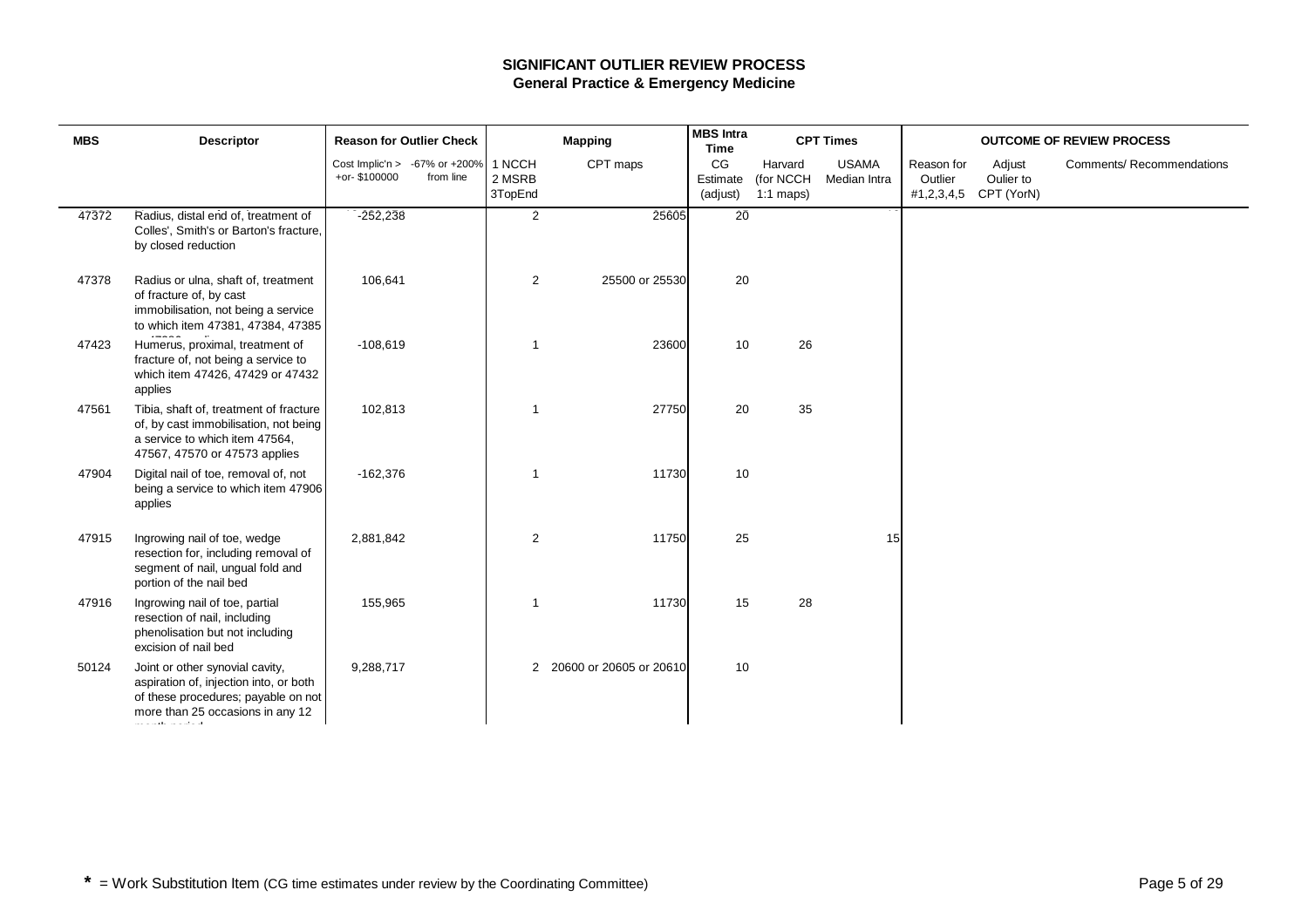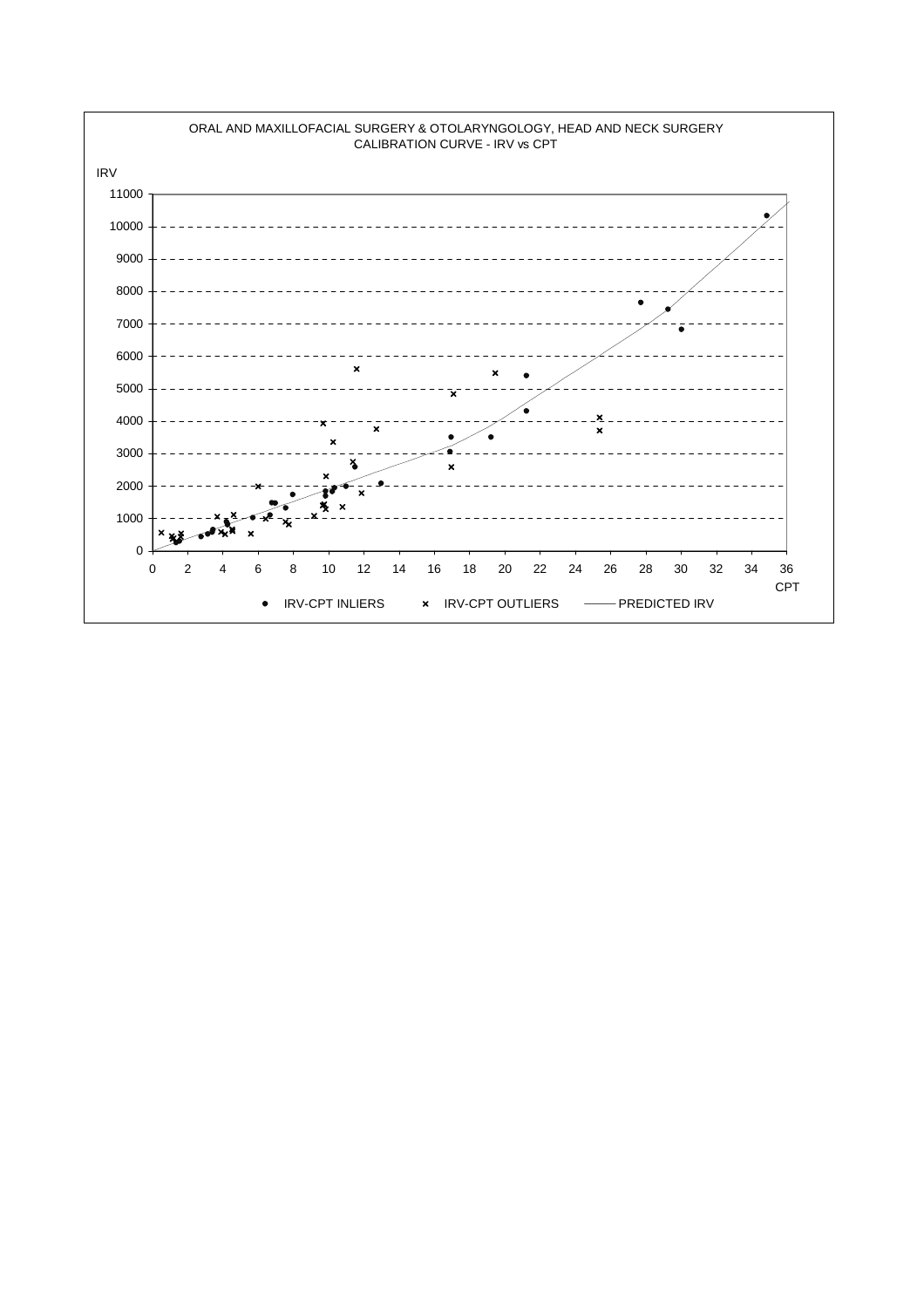## **IRV-CPT analysis for OMS & OHN Calibration Curve**

Total Items 72

7 items were excluded from the analysis because they had zero CPT values

31 treated as inliers

34 treated as outliers (shaded)

Predicted IRV = 190.93 X (CPT) + 161.72 X (CPT-18 provided CPT>18) + 131.06 X (CPT-29 provided CPT>29)

| MBS            | IRV <sub>2</sub> | <b>MAP TYPE</b>                  | <b>IRV2 FOR</b> | <b>WORK CPT</b> | PREDICT.     | % CHANGE           |
|----------------|------------------|----------------------------------|-----------------|-----------------|--------------|--------------------|
|                |                  | 1=NCCH 1:1                       | <b>INLIERS</b>  | <b>RVU</b>      | <b>IRV</b>   | <b>IRV</b>         |
|                |                  | 2=AMA                            |                 |                 |              |                    |
|                |                  | 3=TOP END                        |                 |                 |              |                    |
| 41587          | 10332            | 3                                | 10332           | 34.87           | 10155        | 1.7                |
| 41584          | 6823             | 3                                | 6823            | 30.04           | 7819         | $-12.7$            |
| 41843          | 7444             | 3                                | 7444            | 29.28           | 7451         | $-0.1$             |
| 30275<br>41599 | 7659<br>4112     | 1<br>1                           | 7659            | 27.72<br>25.38  | 6865<br>6039 | 11.6<br>$-31.9$    |
| 41569          | 3715             | 1                                |                 | 25.38           | 6039         | $-38.5$            |
| 41593          | 5401             | 1                                | 5401            | 21.23           | 4576         | 18.0               |
| 41596          | 4315             | 1                                | 4315            | 21.23           | 4576         | $-5.7$             |
| 41623          | 5485             | 1                                |                 | 19.46           | 3952         | 38.8               |
| 45596          | 3505             | 1                                | 3505            | 19.23           | 3871         | $-9.5$             |
| 41834          | 4835             | $\overline{2}$                   |                 | 17.08           | 3261         | 48.3               |
| 41554          | 3502             | 1                                | 3502            | 16.97           | 3240         | 8.1                |
| 41521          | 2585             | 1                                |                 | 16.96           | 3238         | $-20.2$            |
| 30253          | 3062             | 1                                | 3062            | 16.89           | 3225         | $-5.1$             |
| 45638          | 2079             | 1                                | 2079            | 12.98           | 2478         | $-16.1$            |
| 41560          | 3762             | 1                                |                 | 12.71           | 2427         | 55.0               |
| 53203<br>41879 | 1779<br>5610     | 1<br>3                           |                 | 11.86<br>11.59  | 2264<br>2213 | $-21.5$<br>153.5   |
| 41548          | 2588             | 1                                | 2588            | 11.51           | 2198         | 17.8               |
| 45646          | 2749             | 1                                |                 | 11.38           | 2173         | 26.5               |
| 41620          | 1988             | 1                                | 1988            | 10.99           | 2098         | $-5.3$             |
| 41512          | 1359             | $\mathbf{1}$                     |                 | 10.79           | 2060         | $-34.1$            |
| 41605          | 1941             | 1                                | 1941            | 10.34           | 1974         | $-1.7$             |
| 41602          | 3359             | $\mathbf{1}$                     |                 | 10.26           | 1959         | 71.5               |
| 41530          | 1829             | 2                                | 1829            | 10.21           | 1949         | $-6.2$             |
| 41533          | 2297             | $\mathbf{1}$                     |                 | 9.86            | 1883         | 22.0               |
| 45632          | 1836             | 1                                | 1836            | 9.83            | 1877         | $-2.2$             |
| 41707          | 1695             | 1                                | 1695            | 9.83            | 1877         | $-9.7$             |
| 52138          | 1291             | 1                                |                 | 9.83            | 1877         | $-31.2$            |
| 41614          | 1440             | 1                                |                 | 9.76            | 1864         | $-22.7$            |
| 41728          | 3928             |                                  |                 | 9.69            | 1850         | 112.3              |
| 41611<br>41786 | 1402<br>1080     | 1<br>$\overline{2}$              |                 | 9.66<br>9.18    | 1844<br>1753 | $-24.0$<br>$-38.4$ |
| 41518          | 1737             | 1                                | 1737            | 7.97            | 1522         | 14.1               |
| 45645          | 812              | 1                                |                 | 7.75            | 1480         | $-45.1$            |
| 41629          | 1317             | 1                                | 1317            | 7.57            | 1445         | $-8.9$             |
| 47729          | 899              | $\mathbf{1}$                     |                 | 7.55            | 1442         | $-37.6$            |
| 30256          | 1472             | 1                                | 1472            | 6.97            | 1331         | 10.6               |
| 41737          | 1481             | $\boldsymbol{2}$                 | 1481            | 6.80            | 1298         | 14.1               |
| 41722          | 1098             | 1                                | 1098            | 6.69            | 1277         | $-14.0$            |
| 53215          | 985              | 1                                |                 | 6.43            | 1228         | $-19.8$            |
| 41867          | 1988             | $\mathbf{1}$                     |                 | 6.00            | 1146         | 73.5               |
| 41671          | 1019             | $\mathbf 2$                      | 1019            | 5.72            | 1092         | $-6.7$             |
| 47726<br>30259 | 531<br>1111      | $\mathbf{1}$<br>1                |                 | 5.58<br>4.62    | 1065<br>882  | $-50.1$<br>26.0    |
| 30283          | 614              | 1                                |                 | 4.54            | 867          | $-29.2$            |
| 41864          | 672              | 1                                |                 | 4.53            | 865          | $-22.3$            |
| 45668          | 831              | 1                                | 831             | 4.28            | 817          | 1.7                |
| 41743          | 804              | $\mathbf{1}$                     | 804             | 4.28            | 817          | $-1.7$             |
| 41716          | 902              | $\boldsymbol{2}$                 | 902             | 4.20            | 802          | 12.5               |
| 41852          | 518              | $\mathbf{1}$                     |                 | 4.13            | 789          | $-34.3$            |
| 41789          | 582              | $\sqrt{2}$                       |                 | 3.89            | 743          | $-21.6$            |
| 41895          | 1055             | $\mathbf{1}$                     |                 | 3.68            | 703          | 50.2               |
| 41793          | 655              | $\boldsymbol{2}$                 | 655             | 3.45            | 659          | $-0.5$             |
| 41689          | 580              | $\boldsymbol{2}$                 | 580             | 3.41            | 651          | $-10.9$            |
| 41849          | 512              | $\mathbf{1}$                     | 512             | 3.16            | 603          | $-15.1$            |
| 41889          | 441<br>541       | $\boldsymbol{2}$<br>$\mathbf{1}$ | 441             | 2.78            | 531          | $-16.8$<br>74.8    |
| 41807<br>41632 | 438              | $\overline{\mathbf{c}}$          |                 | 1.62<br>1.61    | 309<br>307   | 42.6               |
| 41907          | 295              | 1                                | 295             | 1.54            | 294          | 0.4                |
| 18280          | 252              | 1                                | 252             | 1.36            | 260          | $-2.9$             |
| 41506          | 395              | 1                                |                 | 1.20            | 229          | 72.5               |
| 41701          | 370              | 1                                |                 | 1.15            | 220          | 68.7               |
| 41764          | 463              | $\overline{\mathbf{c}}$          |                 | 1.09            | 208          | 122.6              |
| 11300          | 560              | $\mathbf{1}$                     |                 | 0.50            | 95           | 486.2              |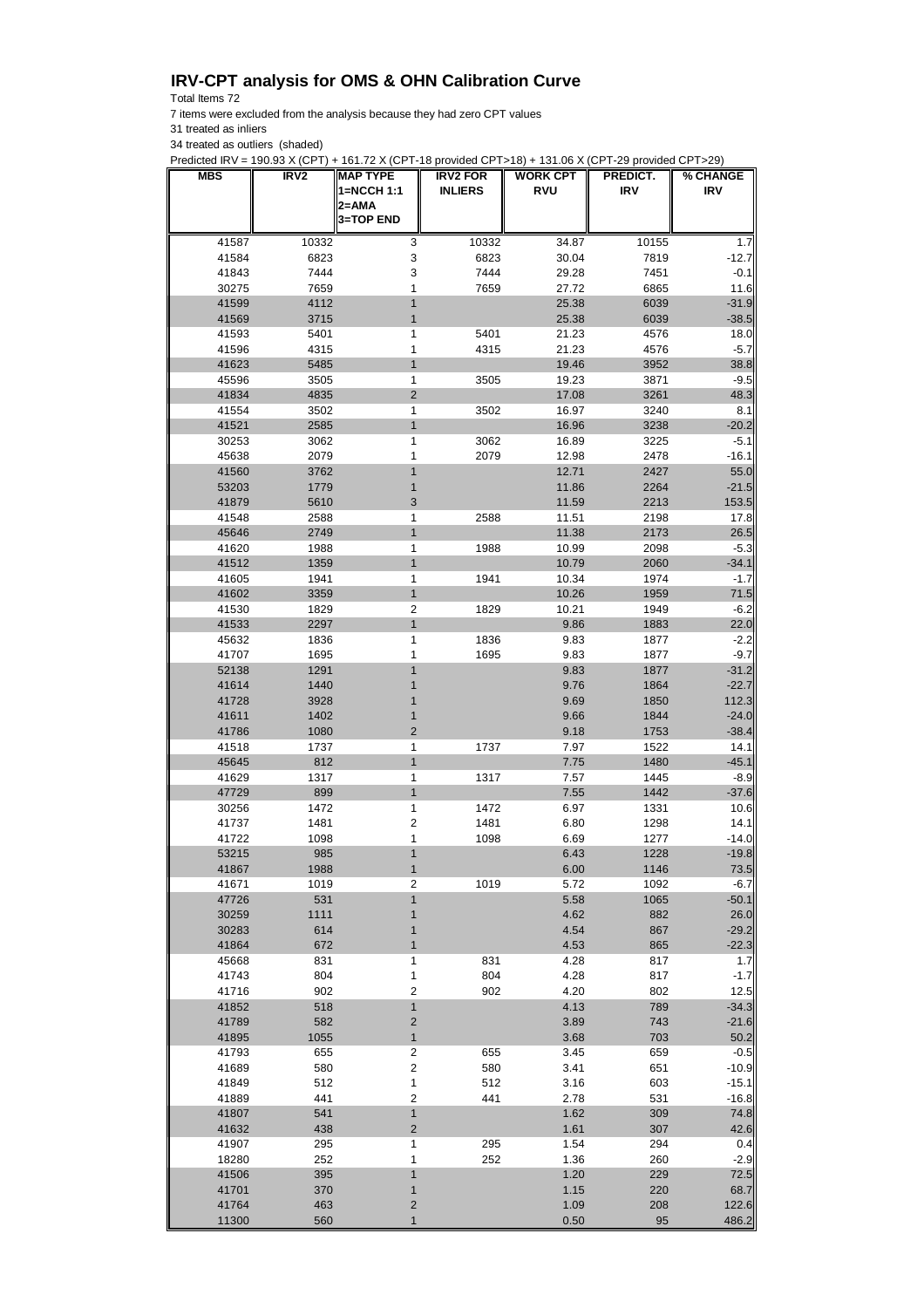## **SIGNIFICANT OUTLIER REVIEW PROCESS Oral and Maxillofacial Surgery & Otolaryngology, Head and Neck Surgery**

## **\* A - Inherent problems with map between MBS & CPT:**

- 1 = Clinical practice differs for US & Aust ie INTRA time differs
- 2 = Definition of PRE & POST differ for US & Aust
- 3 = Complex map of AND/OR items affecting Weighted IRV

## **B - Possible Error in IRV calculation**

- 
- $5$  = Times underestimated

| <b>MBS</b><br><b>Descriptor</b>                                                                                                        | <b>Reason for Outlier Check</b>         |                                               |                                                   | <b>Mapping</b>         |                       | <b>MBS</b><br>Intra        | <b>CPT Times</b>                                |                                 |                          |                                   | <b>OUTCOME OF REVIEW PROCESS</b>                     |                           |
|----------------------------------------------------------------------------------------------------------------------------------------|-----------------------------------------|-----------------------------------------------|---------------------------------------------------|------------------------|-----------------------|----------------------------|-------------------------------------------------|---------------------------------|--------------------------|-----------------------------------|------------------------------------------------------|---------------------------|
|                                                                                                                                        | Cost<br>Implication ><br>$+$ or-\$20000 | Proportion of<br>IRV about<br>67% or<br>+200% | $\overline{1}$<br><b>NCCH</b><br>2<br><b>MSRB</b> | Map<br>combinat<br>ion | CPT maps              | CG<br>Estimate<br>(adjust) | Harvard for<br>NCCH <sub>1:1</sub><br>maps only | <b>USAMA</b><br>Median<br>Intra | Reason for<br>Outlier    | Adjust<br>Oulier to<br><b>CPT</b> | <b>Comments/ Recommendations</b>                     | Specialty                 |
|                                                                                                                                        | $($ \$)                                 | (% )                                          | 3 Top<br>end                                      |                        |                       |                            |                                                 |                                 | $\star$<br>1, 2, 3, 4, 5 | Y or N                            |                                                      |                           |
| 11300 Brain stem evoked response<br>audiometry=20                                                                                      | 12,317,395                              |                                               | -1                                                | 1:1                    | 92585                 | $\overline{27}$            |                                                 |                                 |                          | Y                                 | Review of PWC direct costs recommended 13:ENT        |                           |
| 41506 Aural polyp, removal of                                                                                                          | 50,678                                  |                                               |                                                   | 1:1                    | 69540                 | 14                         | 14                                              |                                 |                          | N                                 | Maps should also include 69145 & 69222<br>as options | 13:ENT                    |
| 41512 Meatoplasty involving removal of<br>cartilage or bone or both<br>cartilage and bone, not being a<br>service to which item 41515  | $-34.135$                               |                                               | -1                                                | 1:1                    | 69310                 | 54                         | 97                                              |                                 |                          | N                                 | Maps should also include 69320 as an<br>option       | 13:ENT                    |
| 41560 Mastoidectomy (radical or<br>modified radical) and<br>myringoplasty=20                                                           | 92,130                                  |                                               |                                                   | 1:1                    | 69641                 | 150                        | 163                                             |                                 |                          | N                                 | Maps should also include 69645 as an<br>option       | 13:ENT                    |
| 41632 Middle ear, insertion of tube for<br>drainage of (including<br>myringotomy)                                                      | 3,903,609                               |                                               | $\overline{2}$                                    |                        | 1:many 69433 or 69436 | 10                         |                                                 |                                 |                          | Y                                 |                                                      | 13:ENT                    |
| 41701 Maxillary antrum, proof puncture<br>and lavage of - under general<br>anaesthesia (requiring<br>admission to hospital), not being | 21,894                                  |                                               |                                                   | 1:1                    | 31000                 | 16                         | 22                                              |                                 |                          | Y                                 |                                                      | 2:Facio-<br>max<br>13:ENT |

Number of significant outliers for review 14<br>Number of outliers 34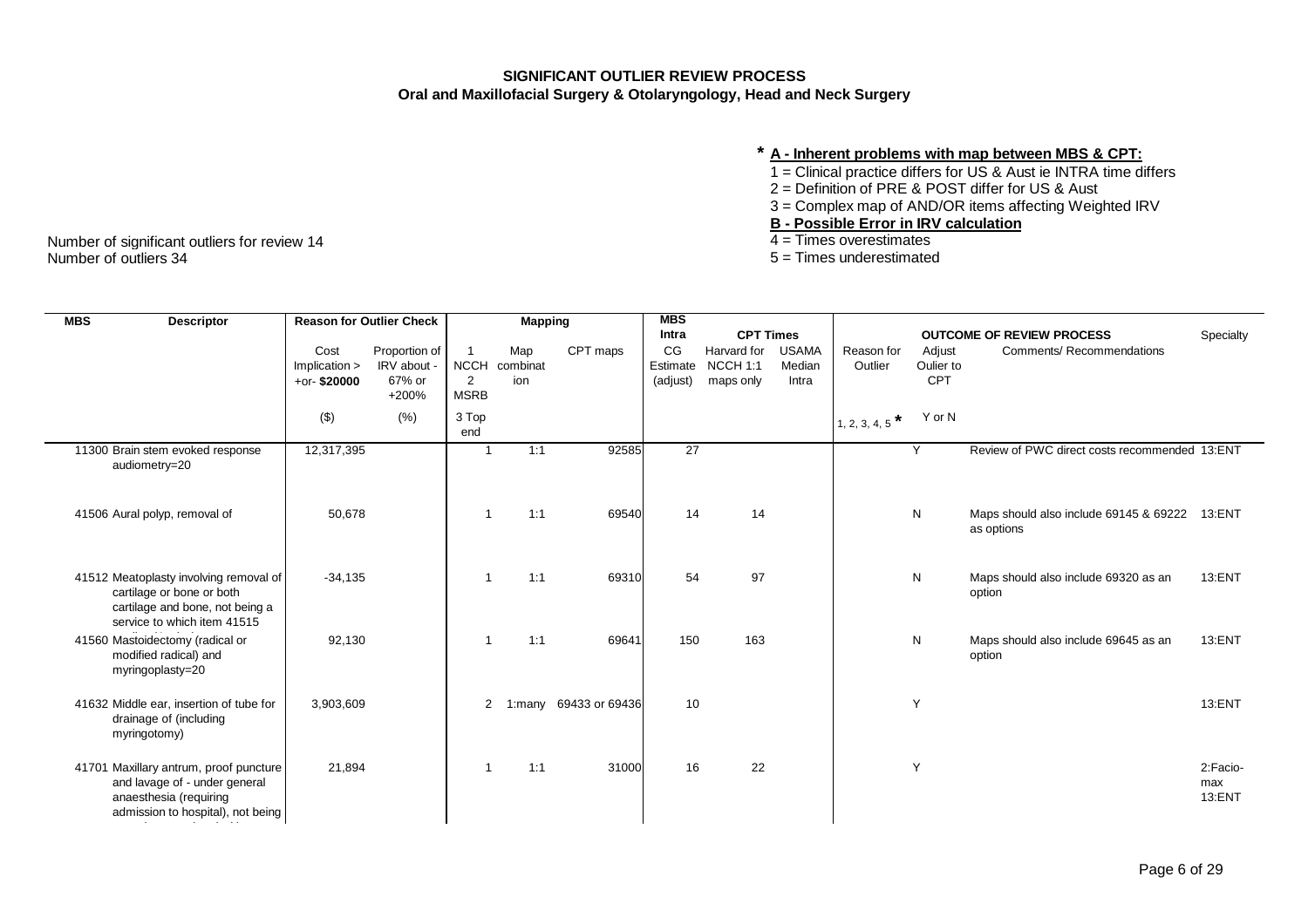## **SIGNIFICANT OUTLIER REVIEW PROCESS Oral and Maxillofacial Surgery & Otolaryngology, Head and Neck Surgery**

| <b>MBS</b><br><b>Descriptor</b>                                           |                                 | <b>Reason for Outlier Check</b> |                  | <b>Mapping</b>  |                                   | <b>MBS</b> |                                  |                       |               |                         |                                                                               |                 |
|---------------------------------------------------------------------------|---------------------------------|---------------------------------|------------------|-----------------|-----------------------------------|------------|----------------------------------|-----------------------|---------------|-------------------------|-------------------------------------------------------------------------------|-----------------|
|                                                                           |                                 |                                 |                  |                 |                                   | Intra      | <b>CPT Times</b>                 |                       |               |                         | <b>OUTCOME OF REVIEW PROCESS</b>                                              | Specialty       |
|                                                                           | Cost                            | Proportion of                   | $\overline{1}$   | Map             | CPT maps                          | CG         | Harvard for                      | <b>USAMA</b>          | Reason for    | Adjust                  | <b>Comments/ Recommendations</b>                                              |                 |
|                                                                           | Implication ><br>$+$ or-\$20000 | IRV about<br>67% or             | <b>NCCH</b><br>2 | combinat<br>ion |                                   | Estimate   | NCCH <sub>1:1</sub><br>maps only | Median<br>Intra       | Outlier       | Oulier to<br><b>CPT</b> |                                                                               |                 |
|                                                                           |                                 | +200%                           | <b>MSRB</b>      |                 |                                   | (adjust)   |                                  |                       |               |                         |                                                                               |                 |
|                                                                           | $(\$)$                          | (% )                            | 3 Top            |                 |                                   |            |                                  |                       |               | Y or N                  |                                                                               |                 |
|                                                                           |                                 |                                 | end              |                 |                                   |            |                                  |                       | 1, 2, 3, 4, 5 |                         |                                                                               |                 |
| 41728 Lateral rhinotomy with removal                                      | 38,475                          |                                 | $\overline{1}$   | 1:1             | 30118                             | 162        | 105                              |                       |               | N                       | Maps should also include 21034 as an                                          | 13:ENT          |
| of tumour=20 (Assist.)                                                    |                                 |                                 |                  |                 |                                   |            |                                  |                       |               |                         | option                                                                        |                 |
|                                                                           |                                 |                                 |                  |                 |                                   |            |                                  |                       |               |                         |                                                                               |                 |
| 41764 Nasendoscopy or sinoscopy or                                        | 4,643,717                       |                                 | $\overline{2}$   |                 | 1:many 31231 or 31233             | 19         |                                  | 10 or 20 or           |               | $\mathsf{N}$            | Map should not include 92511                                                  | 13:ENT          |
| fibreoptic examination of                                                 |                                 |                                 |                  |                 | or 31235 or                       |            |                                  | $35$ or $\_$ or $\_$  |               |                         |                                                                               |                 |
| nasopharynx and larynx, 1 or                                              |                                 |                                 |                  |                 | 31575 or 92511                    |            |                                  |                       |               |                         |                                                                               |                 |
| more of these procedures=20                                               |                                 |                                 |                  |                 |                                   |            |                                  |                       |               |                         |                                                                               |                 |
| 41786 Uvulopalatopharyngoplasty, with                                     | $-389,186$                      |                                 | 2                | 1:many          | 42145 or<br>(AND&O 42145+42825 or | 32         |                                  | 60 or 60+<br>or $60+$ |               | N                       | Map should not include combination of<br>42145 & 42825 (paediatric item only) | 13:ENT          |
| or without tonsillectomy, by any<br>means (Assist.)                       |                                 |                                 |                  | R)              | 42145+42826                       |            |                                  |                       |               |                         |                                                                               |                 |
|                                                                           |                                 |                                 |                  |                 |                                   |            |                                  |                       |               |                         |                                                                               |                 |
| 41789 Tonsils or tonsils and adenoids,                                    | $-479,874$                      |                                 | 2                | 1:many          | 42820 or 42825                    | 20         |                                  | 30 or                 |               | $\mathsf{N}$            | Map should not include 42825                                                  | 13:ENT          |
| removal of, in a person aged                                              |                                 |                                 |                  |                 |                                   |            |                                  |                       |               |                         |                                                                               |                 |
| less than 12 years                                                        |                                 |                                 |                  |                 |                                   |            |                                  |                       |               |                         |                                                                               |                 |
| 41864 Microlaryngoscopy with removal                                      | $-108,386$                      |                                 | $\overline{1}$   | 1:1             | 31541                             | 22         | 42                               | 60                    |               | Y                       |                                                                               | 13:ENT          |
| of tumour (Assist.)                                                       |                                 |                                 |                  |                 |                                   |            |                                  |                       |               |                         |                                                                               |                 |
|                                                                           |                                 |                                 |                  |                 |                                   |            |                                  |                       |               |                         |                                                                               |                 |
| 41879 Laryngoplasty or tracheoplasty,                                     | 61,180                          |                                 | 3                | 1:many          | 31800/5 or                        | 216        |                                  | $_$ or 180 or         |               | N                       | Maps should also include 31580, 31582,                                        | 13:ENT          |
| including tracheostomy (Assist.)                                          |                                 |                                 |                  |                 | 31820/5 or                        |            |                                  | 180or 120             |               |                         | 31588, 31750, 31780, 31782 & 31825 as                                         |                 |
|                                                                           |                                 |                                 |                  |                 | 31750/5 or                        |            |                                  | /210 /90              |               |                         | options                                                                       |                 |
|                                                                           |                                 |                                 |                  |                 | 31580/2/7/8                       |            |                                  | /150                  |               |                         |                                                                               |                 |
| 47726 Bone graft, harvesting of, via<br>separate incision, in conjunction | $-23,981$                       |                                 | $\mathbf{1}$     | 1:1             | 20900                             | 18         | 45                               |                       |               | Y                       |                                                                               | 2:Facio-<br>max |
| with another service -                                                    |                                 |                                 |                  |                 |                                   |            |                                  |                       |               |                         |                                                                               |                 |
| autogenous - small quantity                                               |                                 |                                 |                  |                 |                                   |            |                                  |                       |               |                         |                                                                               |                 |
| 47729 Bone graft, harvesting of, via                                      | $-76,190$                       |                                 | $\mathbf{1}$     | 1:1             | 20902                             | 41         | 63                               |                       |               | Y                       |                                                                               | 2:Facio-        |
| separate incision, in conjunction<br>with another service -               |                                 |                                 |                  |                 |                                   |            |                                  |                       |               |                         |                                                                               | max             |
| autogenous - large quantity                                               |                                 |                                 |                  |                 |                                   |            |                                  |                       |               |                         |                                                                               |                 |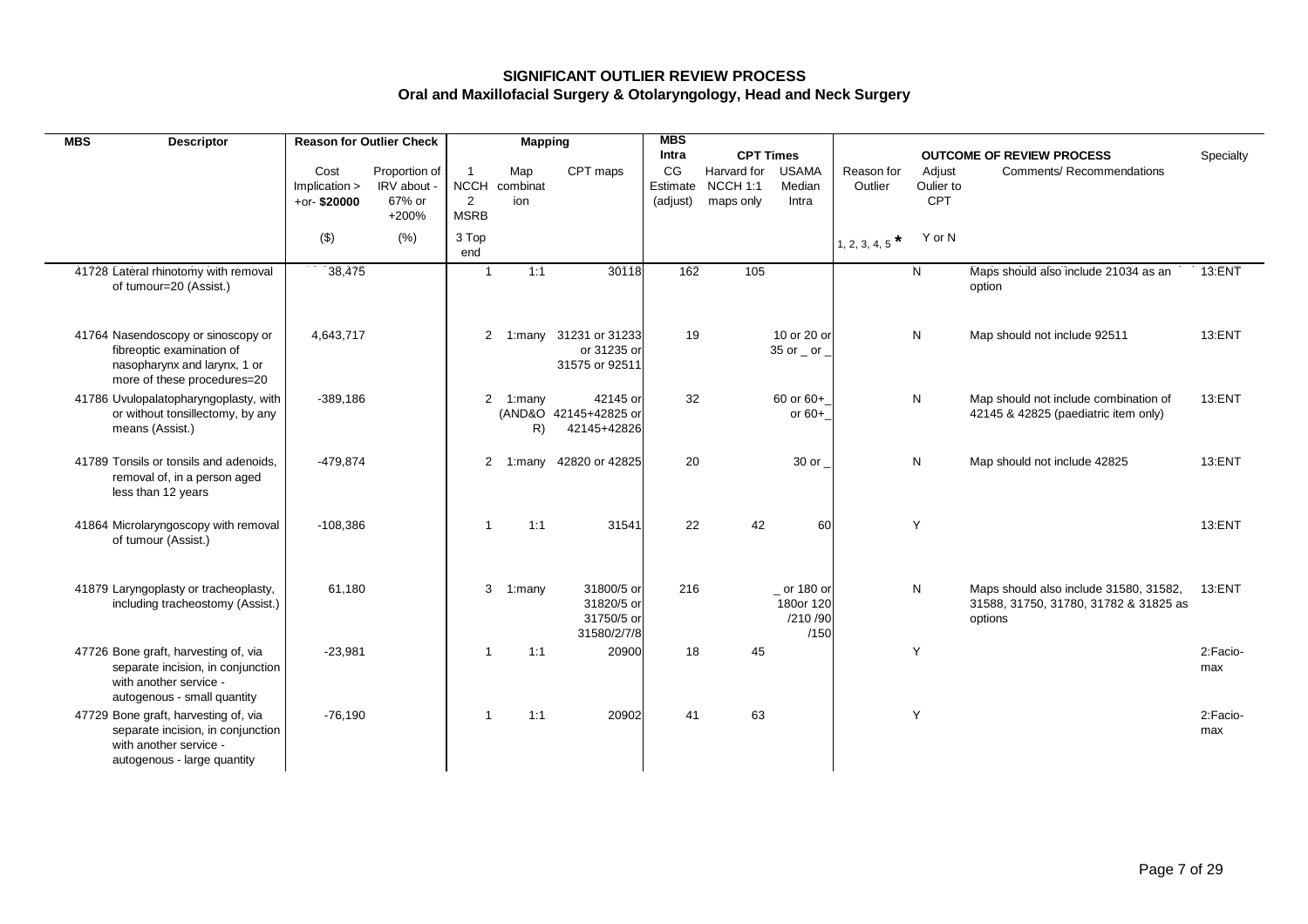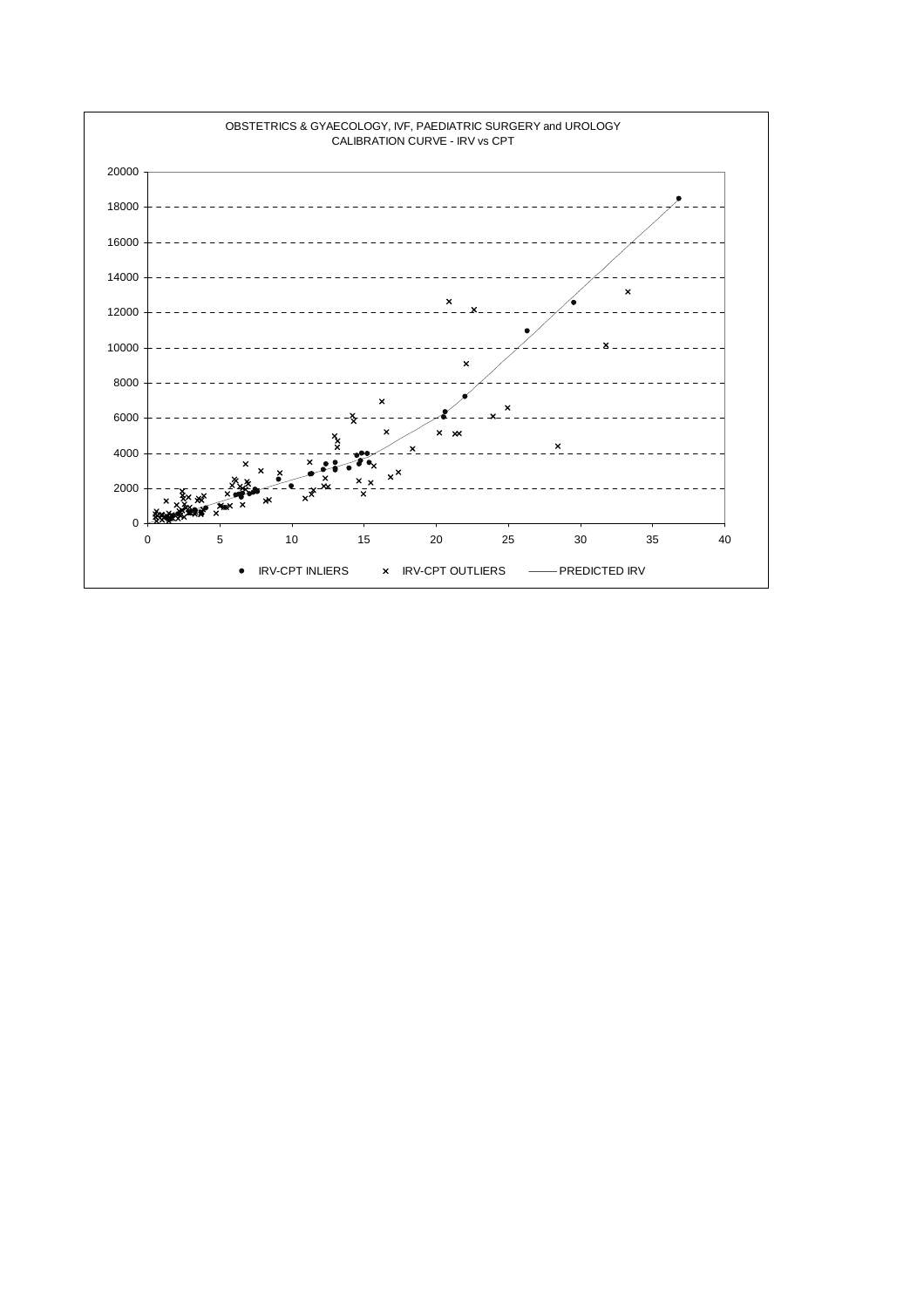## **IRV-CPT analysis for O&G, IVF, PAEDIATRIC SURGERY and UROLOGY**

Total maped Items 133

36 treated as inliers

97 treated as outliers (shaded)

Predicted IRV = 246.89 X (CPT) + 258.67 X (CPT-16 provided CPT>16) + 251.12 X (CPT-21 provided CPT>21)

| MBS            | IRV2         | <b>MAP TYPE</b><br>1=NCCH 1:1<br>2=AMA<br><b>3=TOP END</b> | <b>IRV2 FOR</b><br><b>INLIERS</b> | <b>WORK CPT</b><br><b>RVU</b> | PREDICT.<br><b>IRV</b> | % CHANGE<br><b>IRV</b> |
|----------------|--------------|------------------------------------------------------------|-----------------------------------|-------------------------------|------------------------|------------------------|
| 43969          | 18496        | 3                                                          | 18496                             | 36.82                         | 18449                  | 0.3                    |
| 43903          | 13182        | 3                                                          |                                   | 33.29                         | 15778                  | $-16.5$                |
| 36503          | 10147        | 3                                                          |                                   | 31.77                         | 14628                  | $-30.6$                |
| 43978          | 12576        | 1                                                          | 12576                             | 29.55                         | 12948                  | $-2.9$                 |
| 37050          | 4387         | $\mathbf{1}$                                               |                                   | 28.43                         | 12100                  | $-63.7$                |
| 43990          | 10957        | 3                                                          | 10957                             | 26.31                         | 10496                  | 4.4                    |
| 43864          | 6589         | $\mathbf{1}$                                               |                                   | 24.94                         | 9459                   | $-30.3$                |
| 36567          | 6090         | $\overline{2}$                                             |                                   | 23.93                         | 8695                   | $-30.0$                |
| 37209          | 12159        | 3                                                          |                                   | 22.63                         | 7712                   | 57.7                   |
| 36528          | 9093         | 2                                                          |                                   | 22.07                         | 7288                   | 24.8                   |
| 36522          | 7218         | 1                                                          | 7218                              | 22.00                         | 7235<br>6925           | $-0.2$<br>$-26.0$      |
| 35661<br>43867 | 5125<br>5087 | $\overline{c}$<br>1                                        |                                   | 21.59<br>21.31                | 6713                   | $-24.2$                |
| 37045          | 12630        | $\mathbf{1}$                                               |                                   | 20.89                         | 6423                   | 96.7                   |
| 37824          | 6346         | 2                                                          | 6346                              | 20.62                         | 6286                   | 1.0                    |
| 36591          | 6042         | 1                                                          | 6042                              | 20.52                         | 6235                   | $-3.1$                 |
| 36519          | 5156         | $\mathbf{1}$                                               |                                   | 20.23                         | 6089                   | $-15.3$                |
| 36588          | 4240         | $\overline{2}$                                             |                                   | 18.36                         | 5143                   | $-17.6$                |
| 16520          | 2913         | $\overline{c}$                                             |                                   | 17.37                         | 4643                   | $-37.3$                |
| 16519          | 2627         | $\overline{2}$                                             |                                   | 16.83                         | 4370                   | $-39.9$                |
| 43951          | 5196         | $\overline{2}$                                             |                                   | 16.55                         | 4228                   | 22.9                   |
| 43909          | 6941         | 1                                                          |                                   | 16.24                         | 4072                   | 70.5                   |
| 36558          | 3265         | 1                                                          |                                   | 15.67                         | 3869                   | $-15.6$                |
| 35580          | 2324         | $\overline{\mathbf{c}}$                                    |                                   | 15.48                         | 3822                   | $-39.2$                |
| 36585          | 3459         | 1                                                          | 3459                              | 15.36                         | 3792                   | $-8.8$                 |
| 35653          | 3972         | $\overline{c}$                                             | 3972                              | 15.24                         | 3763                   | 5.6                    |
| 37417          | 1669         | 2                                                          |                                   | 14.95                         | 3691                   | $-54.8$                |
| 35700          | 3984         | 2                                                          | 3984                              | 14.84                         | 3664                   | 8.7                    |
| 16515          | 3575         | 2                                                          | 3575                              | 14.78                         | 3649                   | $-2.0$                 |
| 37336          | 3371         | 1                                                          | 3371                              | 14.67                         | 3622                   | $-6.9$                 |
| 35680          | 2412         | $\mathbf{1}$                                               | 3874                              | 14.64                         | 3615                   | $-33.3$                |
| 36594<br>35561 | 3874<br>5825 | 1<br>$\mathbf{1}$                                          |                                   | 14.52<br>14.29                | 3585<br>3528           | 8.1<br>65.1            |
| 35750          | 6129         | 2                                                          |                                   | 14.19                         | 3503                   | 74.9                   |
| 37020          | 3137         | 1                                                          | 3137                              | 13.97                         | 3449                   | $-9.0$                 |
| 37390          | 4683         | $\mathbf{1}$                                               |                                   | 13.17                         | 3252                   | 44.0                   |
| 43801          | 4334         | 1                                                          |                                   | 13.14                         |                        |                        |
| 35602          | 3469         | 1                                                          | 3469                              | 13.02                         | 3244<br>3215           | 33.6<br>7.9            |
|                |              |                                                            |                                   |                               |                        |                        |
| 35599          | 3113         | 1                                                          | 3113                              | 13.02                         | 3215                   | $-3.2$                 |
| 37821          | 3037         | $\overline{\mathbf{c}}$                                    | 3037                              | 13.01                         | 3212                   | $-5.5$                 |
| 37029          | 4977         | $\mathbf{1}$                                               |                                   | 12.97                         | 3202                   | 55.4                   |
| 37827          | 2072         | 1                                                          |                                   | 12.49                         | 3084                   | $-32.8$                |
| 37203          | 3370         | $\overline{c}$                                             | 3370                              | 12.37                         | 3054                   | 10.4                   |
| 35638          | 2576         | $\overline{c}$                                             |                                   | 12.32                         | 3042                   | $-15.3$                |
| 35612          | 2113         | $\mathbf{1}$                                               |                                   | 12.22                         | 3017                   | $-30.0$                |
| 35657          | 3048         | $\overline{c}$                                             | 3048                              | 12.20                         | 3012                   | 1.2                    |
| 35677          | 1886         | $\overline{2}$                                             |                                   | 11.49                         | 2837                   | $-33.5$                |
| 43933          | 2824         | 1                                                          | 2824                              | 11.40                         | 2815                   | 0.4                    |
| 37026          | 1650         | $\mathbf{1}$                                               |                                   | 11.36                         | 2805                   | $-41.2$                |
| 37044          | 2800         | 2                                                          | 2800                              | 11.28                         | 2785                   | 0.5                    |
| 43945          | 3491         | $\mathbf{1}$                                               |                                   | 11.23                         | 2773                   | 25.9                   |
| 35637          | 1412         | $\overline{2}$                                             |                                   | 10.93                         | 2699                   | $-47.7$                |
| 37402          | 2124         | 1                                                          | 2124                              | 9.97                          |                        |                        |
|                |              |                                                            |                                   |                               | 2462                   | $-13.7$                |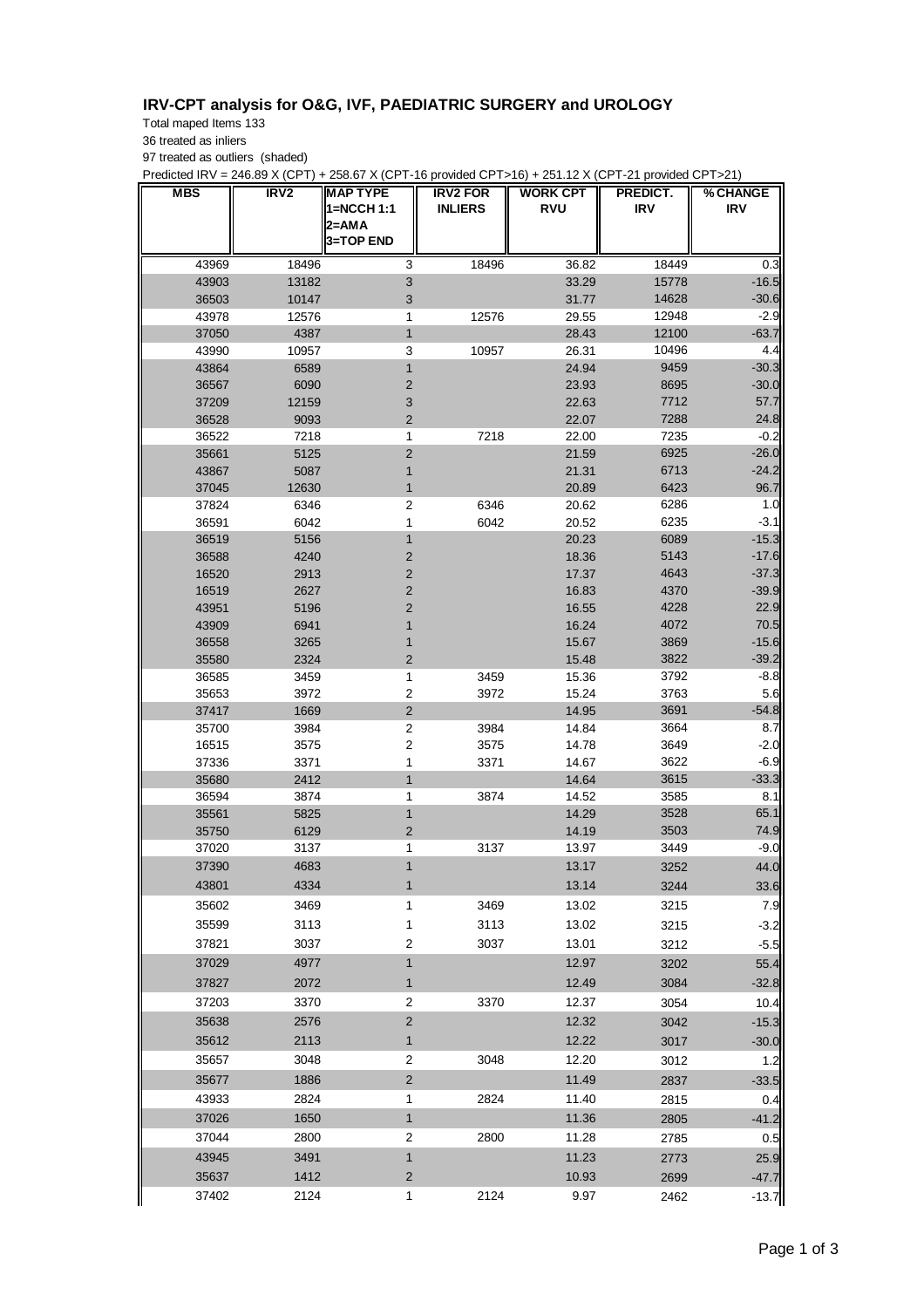| <b>MBS</b>     | IRV <sub>2</sub> | <b>MAP TYPE</b><br>1=NCCH 1:1<br>2=AMA<br><b>3=TOP END</b> | <b>IRV2 FOR</b><br><b>INLIERS</b> | <b>WORK CPT</b><br><b>RVU</b> | PREDICT.<br><b>IRV</b> | % CHANGE<br><b>IRV</b> |
|----------------|------------------|------------------------------------------------------------|-----------------------------------|-------------------------------|------------------------|------------------------|
| 36809          | 2862             | $\overline{2}$                                             |                                   | 9.18                          | 2266                   | 26.3                   |
| 36546          | 2516             | 1                                                          | 2516                              | 9.09                          | 2244                   | 12.1                   |
| 36854          | 1347             | $\mathbf 2$                                                |                                   | 8.42                          | 2079                   | $-35.2$                |
| 37812          | 1271             | 2                                                          |                                   | 8.18                          | 2020                   | $-37.1$                |
| 43849          | 2999             | 1                                                          |                                   | 7.84                          | 1936                   | 54.9                   |
| 43930<br>35536 | 1796<br>1922     | 1                                                          | 1796<br>1922                      | 7.63<br>7.47                  | 1884<br>1844           | $-4.7$<br>4.2          |
| 36845          | 1755             | 1<br>$\overline{\mathbf{c}}$                               | 1755                              | 7.34                          | 1812                   | $-3.2$                 |
| 30289          | 1676             | 1                                                          | 1676                              | 7.07                          | 1746                   | $-4.0$                 |
| 36806          | 2246             | 2                                                          |                                   | 6.98                          | 1723                   | 30.3                   |
| 35678          | 2376             | 1                                                          |                                   | 6.89                          | 1701                   | 39.7                   |
| 37221          | 1933             | 1                                                          |                                   | 6.80                          | 1679                   | 15.1                   |
| 37333          | 3374             | 1                                                          |                                   | 6.78                          | 1674                   | 101.5                  |
| 16609<br>16612 | 1986<br>1690     | 2<br>$\overline{c}$                                        | 1690                              | 6.59<br>6.59                  | 1627<br>1627           | 22.1<br>3.9            |
| 16615          | 1051             | $\mathbf 2$                                                |                                   | 6.59                          | 1627                   | $-35.4$                |
| 30614          | 1491             | $\overline{c}$                                             | 1491                              | 6.51                          | 1607                   | $-7.3$                 |
| 36811          | 2100             | $\mathbf{1}$                                               |                                   | 6.40                          | 1580                   | 32.9                   |
| 35684          | 1647             | 1                                                          | 1647                              | 6.36                          | 1570                   | 4.9                    |
| 35729          | 2412             | $\mathbf{1}$                                               |                                   | 6.13                          | 1513                   | 59.4                   |
| 35576<br>16525 | 1610<br>2508     | $\overline{c}$<br>$\overline{c}$                           | 1610                              | 6.11                          | 1509                   | 6.7<br>68.7            |
| 36803          | 2164             | 2                                                          |                                   | 6.02<br>5.86                  | 1486<br>1447           | 49.6                   |
| 35688          | 994              | 2                                                          |                                   | 5.71                          | 1410                   | $-29.5$                |
| 35613          | 1681             | 1                                                          |                                   | 5.53                          | 1365                   | 23.1                   |
| 37604          | 915              | 2                                                          |                                   | 5.44                          | 1343                   | $-31.9$                |
| 30617          | 918              | 2                                                          |                                   | 5.29                          | 1306                   | $-29.7$                |
| 30390          | 1026             | 1                                                          |                                   | 5.10                          | 1259                   | $-18.5$                |
| 37327          | 972              | 1                                                          |                                   | 5.00                          | 1234                   | $-21.3$                |
| 35630<br>36839 | 583<br>868       | $\mathbf 2$<br>$\overline{\mathbf{c}}$                     | 868                               | 4.75<br>4.05                  | 1173<br>1000           | $-50.3$<br>$-13.2$     |
| 35533          | 1569             | 1                                                          |                                   | 3.89                          | 960                    | 63.4                   |
| 35643          | 779              | 2                                                          |                                   | 3.86                          | 953                    | $-18.2$                |
| 35513          | 660              | 1                                                          |                                   | 3.76                          | 928                    | $-28.9$                |
| 37339          | 1319             |                                                            |                                   | 3.74                          | 923                    | 42.9                   |
| 36827          | 590              | 2                                                          |                                   | 3.71                          | 916                    | $-35.5$                |
| 37623          | 518              | 2                                                          |                                   | 3.68                          | 909                    | $-43.0$                |
| 13212<br>16606 | 1415<br>1291     | 1<br>1                                                     |                                   | 3.53<br>3.45                  | 872<br>852             | 62.4<br>51.6           |
| 35627          | 646              | $\mathbf{1}$                                               |                                   | 3.33                          | 822                    | $-21.4$                |
| 30656          | 768              | $\overline{c}$                                             | 768                               | 3.27                          | 807                    | $-4.8$                 |
| 35640          | 540              | $\overline{c}$                                             |                                   | 3.27                          | 807                    | $-33.1$                |
| 35572          | 661              | 1                                                          | 661                               | 2.97                          | 733                    | $-9.8$                 |
| 36833          | 603              | $\mathbf 2$                                                |                                   | 2.97                          | 733                    | $-17.8$                |
| 36818          | 910<br>584       | $\mathbf 2$                                                |                                   | 2.91<br>2.84                  | 718<br>701             | 26.6                   |
| 35517<br>36821 | 1476             | $\mathbf{1}$<br>$\overline{\mathbf{c}}$                    |                                   | 2.83                          | 699                    | $-16.7$<br>111.3       |
| 35647          | 584              | 2                                                          |                                   | 2.83                          | 699                    | $-16.4$                |
| 35557          | 870              | $\mathbf{1}$                                               |                                   | 2.67                          | 659                    | 32.0                   |
| 16564          | 1077             | 2                                                          |                                   | 2.56                          | 632                    | 70.5                   |
| 35509          | 362              | 1                                                          |                                   | 2.52                          | 622                    | $-41.8$                |
| 16511          | 1401             | 1                                                          |                                   | 2.48                          | 612                    | 128.8                  |
| 35566          | 1588             | 1                                                          |                                   | 2.43                          | 600                    | 164.6                  |
| 16573<br>35539 | 1825<br>731      | $\overline{\mathbf{c}}$<br>$\overline{\mathbf{c}}$         |                                   | 2.41<br>2.40                  | 595<br>593             | 206.8<br>23.4          |
| 36836          | 772              | 1                                                          |                                   | 2.37                          | 585                    | 31.9                   |
| 35554          | 441              | 1                                                          |                                   | 2.27                          | 560                    | $-21.4$                |
| 16603          | 698              | 1                                                          |                                   | 2.20                          | 543                    | 28.5                   |
| 16512          | 273              | $\overline{\mathbf{c}}$                                    |                                   | 2.13                          | 526                    | $-48.1$                |
| 36812          | 523              | $\mathbf 2$                                                | 523                               | 2.11                          | 521                    | 0.4                    |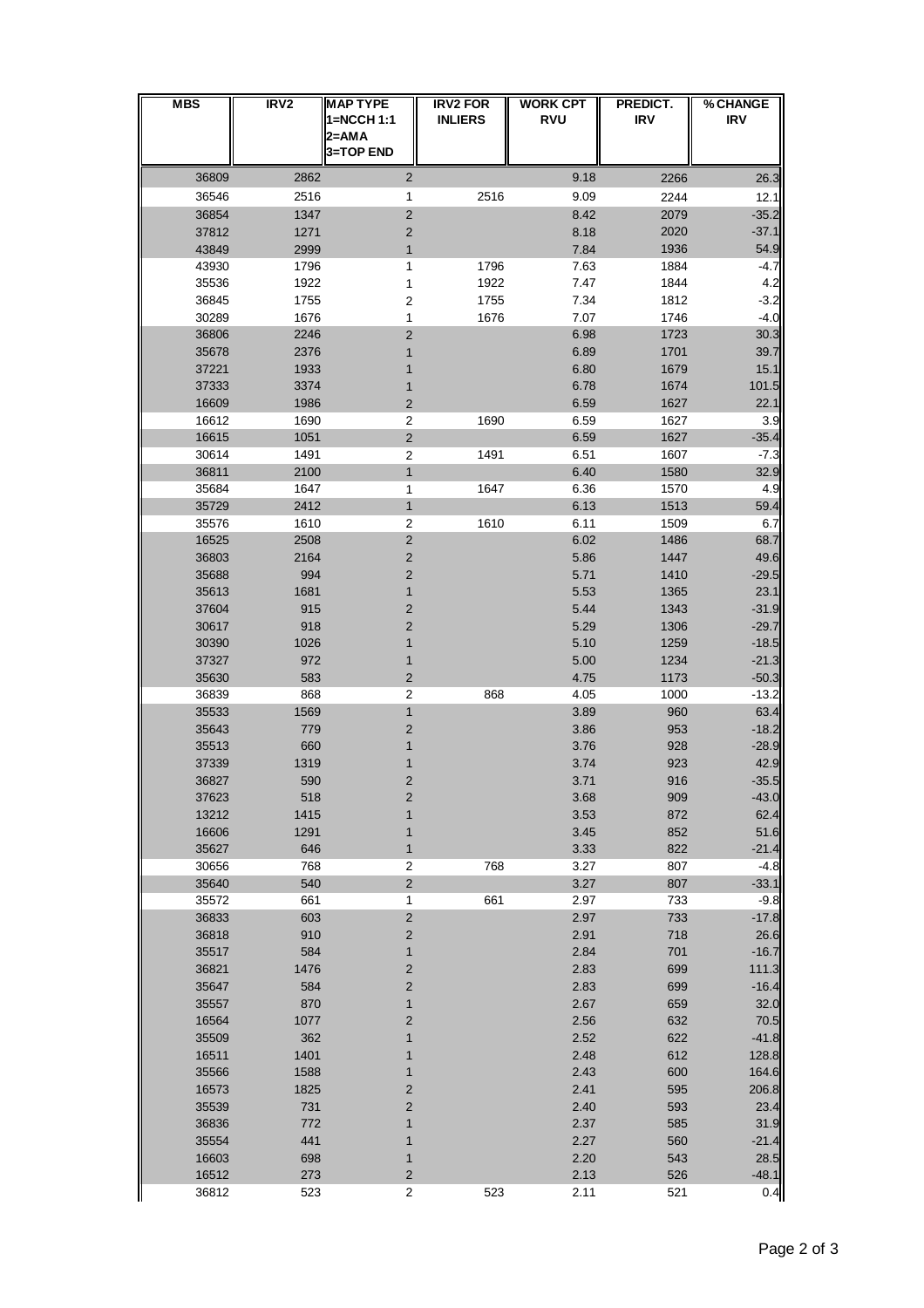| <b>MBS</b> | IRV <sub>2</sub> | <b>MAP TYPE</b><br>1=NCCH 1:1<br>2=AMA<br>3=TOP END | <b>IRV2 FOR</b><br><b>INLIERS</b> | <b>WORK CPT</b><br><b>RVU</b> | PREDICT.<br><b>IRV</b> | % CHANGE<br><b>IRV</b> |
|------------|------------------|-----------------------------------------------------|-----------------------------------|-------------------------------|------------------------|------------------------|
| 14212      | 1045             |                                                     |                                   | 2.02                          | 499                    | 109.6                  |
| 30653      | 440              | 2                                                   | 440                               | 1.81                          | 447                    | $-1.7$                 |
| 35500      | 274              |                                                     |                                   | 1.75                          | 432                    | $-36.7$                |
| 35608      | 486              | 2                                                   |                                   | 1.67                          | 412                    | 17.9                   |
| 11906      | 283              |                                                     |                                   | 1.61                          | 398                    | $-28.7$                |
| 14203      | 119              |                                                     |                                   | 1.48                          | 365                    | $-67.6$                |
| 36649      | 563              |                                                     |                                   | 1.46                          | 360                    | 56.2                   |
| 18264      | 257              |                                                     |                                   | 1.46                          | 360                    | $-28.7$                |
| 35520      | 398              |                                                     |                                   | 1.39                          | 343                    | 15.9                   |
| 16618      | 1265             | 2                                                   |                                   | 1.30                          | 321                    | 294.1                  |
| 16600      | 333              | $\overline{2}$                                      | 333                               | 1.30                          | 321                    | 3.8                    |
| 35615      | 326              | $\overline{2}$                                      |                                   | 1.10                          | 272                    | 20.0                   |
| 35703      | 442              |                                                     |                                   | 1.01                          | 249                    | 77.4                   |
| 35503      | 190              |                                                     |                                   | 1.01                          | 249                    | $-23.9$                |
| 35614      | 499              |                                                     |                                   | 0.99                          | 244                    | 104.3                  |
| 35620      | 435              | 2                                                   |                                   | 0.71                          | 175                    | 148.1                  |
| 35691      | 677              |                                                     |                                   | 0.63                          | 156                    | 335.5                  |
| 11900      | 118              | $\overline{2}$                                      |                                   | 0.61                          | 151                    | $-21.8$                |
| 44105      | 537              |                                                     |                                   | 0.55                          | 136                    | 295.3                  |
| 16514      | 352              | 2                                                   |                                   | 0.53                          | 131                    | 169.0                  |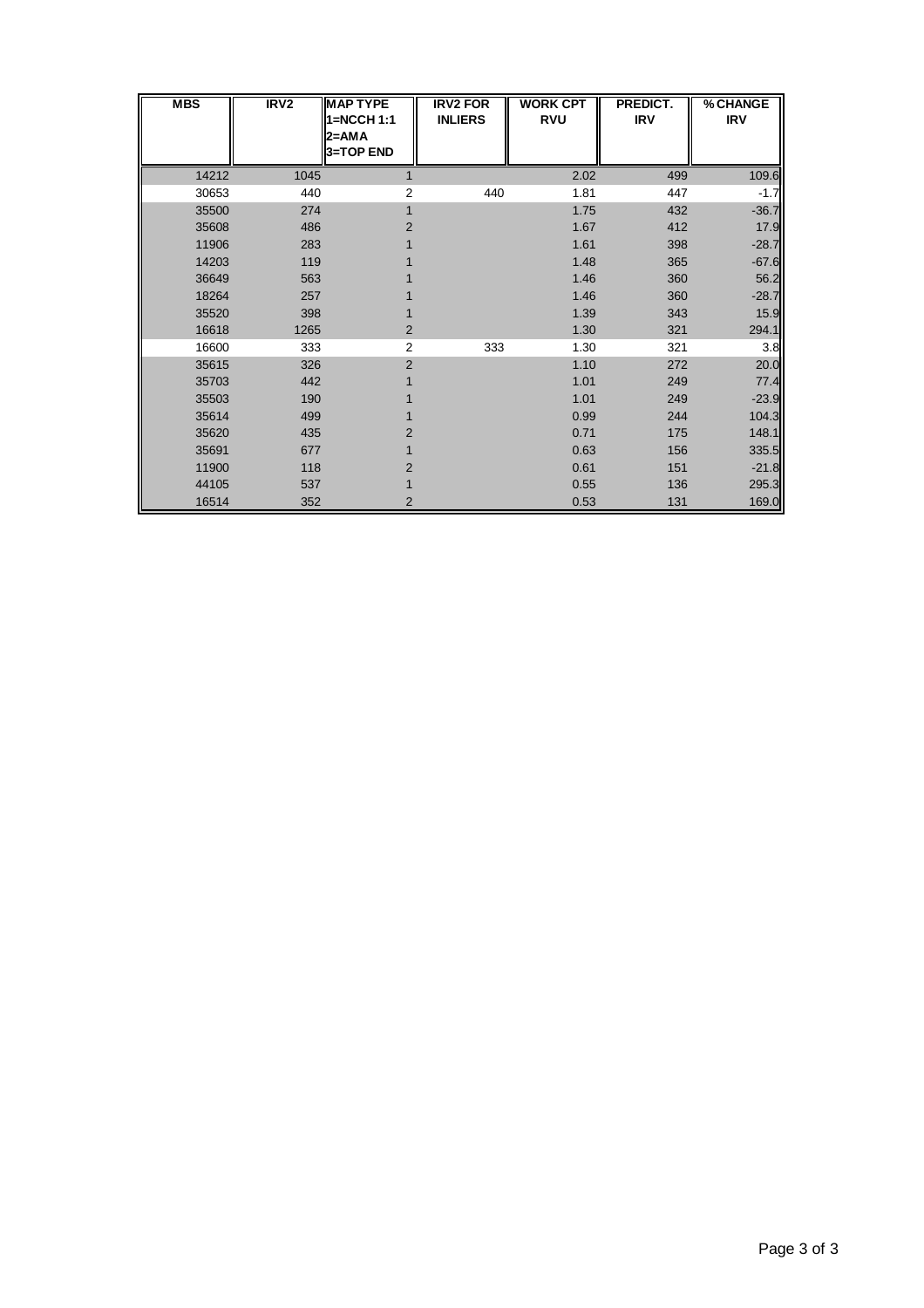#### # **A - Inherent problems with map between MBS & CPT:**

1 = Clinical practice differs for US & Aust ie INTRA time differs

2 = Definition of PRE & POST differ for US & Aust

Number of significant outliers for review 36  $\overline{3} =$  Complex map of AND/OR items affecting Weighted IRV Number of outliers 97

Number of outliers 97 **B - Possible Error in IRV calculation**

- 4 = Times overestimates
- 5 = Times underestimated

| <b>MBS</b> | <b>Descriptor</b>                                                                                                               | <b>Reason for Outlier Check</b>                     |           |                             | <b>Mapping</b>                                                    | <b>MBS</b> Intra<br><b>Time</b> |                                     | <b>CPT Times</b>                                        |                                     |                                   | <b>OUTCOME OF REVIEW PROCESS</b>                                                                                                                | Specialty |
|------------|---------------------------------------------------------------------------------------------------------------------------------|-----------------------------------------------------|-----------|-----------------------------|-------------------------------------------------------------------|---------------------------------|-------------------------------------|---------------------------------------------------------|-------------------------------------|-----------------------------------|-------------------------------------------------------------------------------------------------------------------------------------------------|-----------|
|            |                                                                                                                                 | Cost Implic'n > $-67\%$ or $+200\%$<br>+or-\$100000 | from line | 1 NCCH<br>2 MSRB<br>3TopEnd | CPT maps                                                          | CG<br>Estimate<br>(adjust)      | Harvard<br>(for NCCH<br>$1:1$ maps) | <b>USAMA</b><br>Median<br>Intra                         | Reason for<br>Outlier<br>#1,2,3,4,5 | Adjust<br>Oulier to<br>CPT (YorN) | <b>Comments/ Recommendations</b>                                                                                                                |           |
| 13212      | Oocyte retrieval by any means<br>including laparoscopy or<br>ultrasound-guided ova flushing,<br>for the purposes of assisted    | 2183191                                             |           | 1                           | 58970                                                             | 34                              |                                     | 45                                                      |                                     |                                   |                                                                                                                                                 | 3:OG/IVF  |
| 14203      | Hormone or living tissue<br>implantation, by direct<br>implantation involving incision<br>and suture                            | $-292274$                                           |           |                             | 11980                                                             | 13                              |                                     |                                                         |                                     | Y                                 | Local IRV far too low                                                                                                                           | 3:OG/IVF  |
| 16514      | * Antenatal cardiotocography in<br>the management of high risk<br>pregnancy (not during the<br>course of the confinement)       | 521289                                              |           | 2                           | 59025 or 59020                                                    | 17                              | $\overline{7}$                      |                                                         |                                     | Y                                 | Local IRV too high (is often done by<br>practice nurse)                                                                                         | 3:OG/IVF  |
| 16519      | Management of labour and<br>delivery by any means (including<br>Caesarean section) including<br>post-partum care for 5 days     | $-12448814$                                         |           | 2                           | 59410+99431 or<br>59515+99431 or<br>59614+99431 or<br>59622+99431 | 33                              |                                     | $-$ + 25 or<br>$-$ + 25 or<br>$45 + 25$ or<br>$60 + 25$ |                                     | Y                                 | Suggested relationship of complexity for<br>16519 and 16522 is 1:2, thus if 25% are<br>16522, computes as 16519 = 13.46 RVU,<br>$16522 = 26.92$ | 3:OG/IVF  |
| 16520      | Caesarean section and post-<br>operative care for 7 days where<br>the patient's care has been<br>transferred by another medical | $-163698$                                           |           | 2                           | 59515                                                             | 39                              |                                     |                                                         |                                     | Y                                 |                                                                                                                                                 | 3:OG/IVF  |
| 16564      | Evacuation of retained products<br>of conception (placenta,<br>membranes or mole) as a<br>complication of confinement,          | 102203                                              |           | $\overline{2}$              | 59414 or<br>59414+59160                                           | 17                              |                                     |                                                         |                                     | Y                                 |                                                                                                                                                 | 3:OG/IVF  |
| 16573      | Third degree tear, involving anal<br>sphincter muscles and rectal<br>mucosa, repair of, as an<br>independent procedure          |                                                     | 207       | 2                           | 59300                                                             | 49                              |                                     |                                                         |                                     | N                                 | Map incorrect, no valid map available                                                                                                           | 3:OG/IVF  |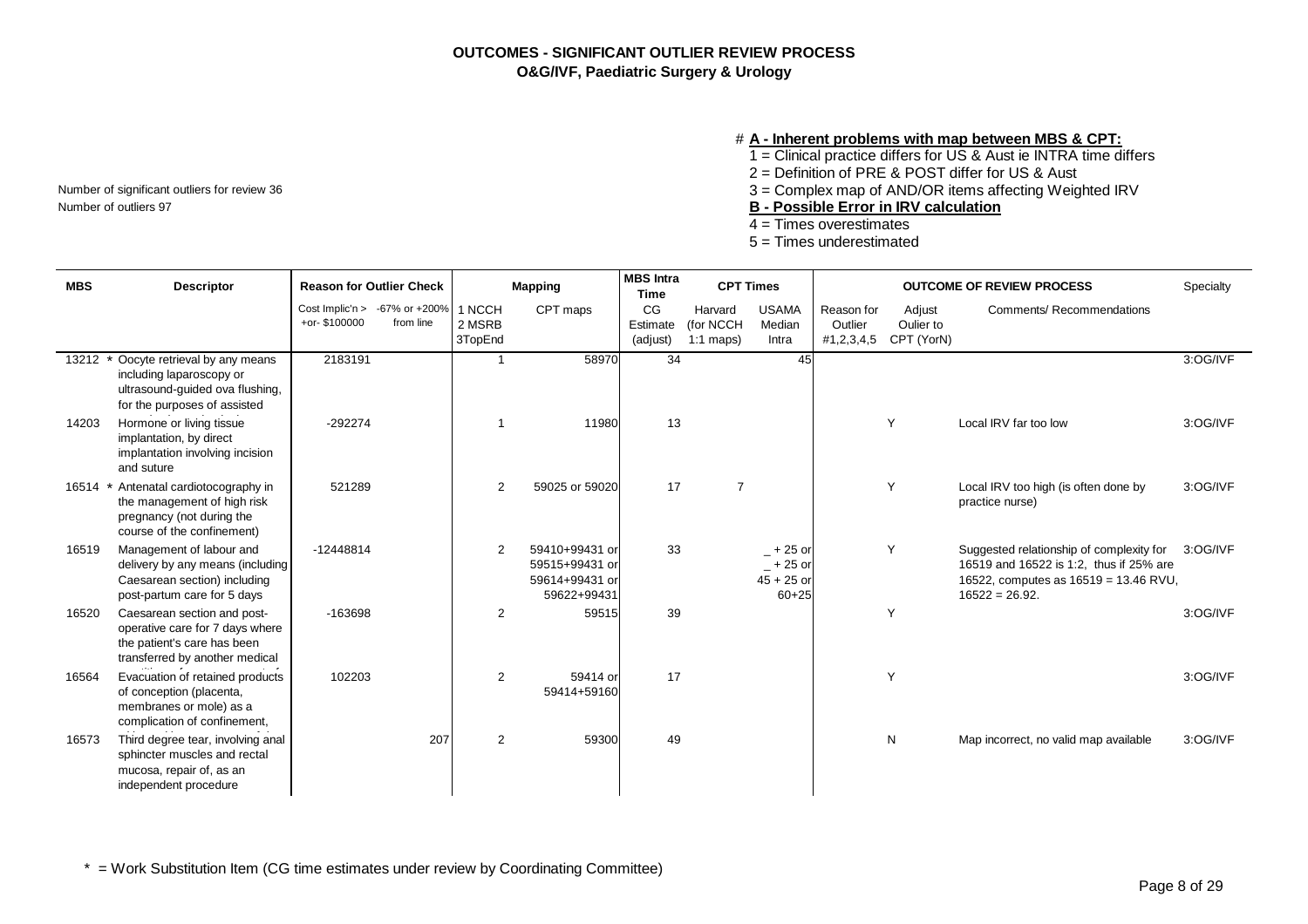| <b>MBS</b> | <b>Descriptor</b>                                                                                                                                                                                                                               | <b>Reason for Outlier Check</b> |                                               |                             | <b>Mapping</b>                                                                                      | <b>MBS</b> Intra<br><b>Time</b> | <b>CPT Times</b>                    |                                 | <b>OUTCOME OF REVIEW PROCESS</b> |                                              |                                                                            | Specialty |
|------------|-------------------------------------------------------------------------------------------------------------------------------------------------------------------------------------------------------------------------------------------------|---------------------------------|-----------------------------------------------|-----------------------------|-----------------------------------------------------------------------------------------------------|---------------------------------|-------------------------------------|---------------------------------|----------------------------------|----------------------------------------------|----------------------------------------------------------------------------|-----------|
|            |                                                                                                                                                                                                                                                 | +or-\$100000                    | Cost Implic'n $> -67\%$ or +200%<br>from line | 1 NCCH<br>2 MSRB<br>3TopEnd | CPT maps                                                                                            | CG<br>Estimate<br>(adjust)      | Harvard<br>(for NCCH<br>$1:1$ maps) | <b>USAMA</b><br>Median<br>Intra | Reason for<br>Outlier            | Adjust<br>Oulier to<br>#1,2,3,4,5 CPT (YorN) | <b>Comments/ Recommendations</b>                                           |           |
| 16618      | Amniocentesis, therapeutic,<br>when indicated because of<br>polyhydramnios with at least<br>500ml being aspirated                                                                                                                               |                                 | 294                                           | $\overline{2}$              | 59000                                                                                               | 55                              |                                     |                                 |                                  | Y                                            |                                                                            | 3:OG/IVF  |
| 30390      | Laparoscopy, diagnostic                                                                                                                                                                                                                         | -303086                         |                                               | $\mathbf 1$                 | 49320                                                                                               | 27                              |                                     |                                 |                                  | Y                                            |                                                                            | 3:OG/IVF  |
| 35539      | Colposcopically directed CO=FD<br>laser therapy for previously<br>confirmed intraepithelial<br>neoplastic changes of the cervix,<br>vagina, vulva, urethra or anal                                                                              | 227316                          |                                               | 2                           | 57452+(57513 or<br>57061 or 57065 or<br>56565 or 56501 or<br>56515 or 46924 or<br>46917)            | 22                              |                                     |                                 |                                  | Y                                            |                                                                            | 3:OG/IVF  |
| 35580      | Anterior vaginal repair and<br>posterior vaginal repair (involving<br>repair of rectocele or enterocele<br>or both) not being a service to                                                                                                      | $-762175$                       |                                               | $\overline{2}$              | 57260+57265                                                                                         | 62                              |                                     |                                 |                                  | N                                            | Mapping incorrect, should be or, not and 3:OG/IVF<br>(ie weighted average) |           |
| 35608      | Cervix, cauterisation (other than<br>by chemical means), ionisation,<br>diathermy or biopsy of, with or<br>without dilatation of cervix                                                                                                         | 352883                          |                                               | 2                           | 57210+57800 or<br>57500+57800 or<br>57511+57800 or<br>57513+57800                                   | 19                              |                                     |                                 |                                  | Y                                            |                                                                            | 3:OG/IVF  |
| 35614      | Examination of lower female<br>genital tract by a Hinselmann-<br>type colposcope in a patient with<br>a previous abnormal cervical                                                                                                              | 4565546                         |                                               | $\mathbf 1$                 | 57452                                                                                               | 17                              | 22                                  |                                 |                                  | Y                                            | ?direct cost of colposcope                                                 | 3:OG/IVF  |
| 35620      | Endometrial biopsy where<br>malignancy is suspected in<br>patients with abnormal uterine<br>bleeding or post menopausal                                                                                                                         | 409927                          |                                               | $\overline{2}$              | 58100                                                                                               | 20                              |                                     |                                 |                                  | Y                                            | ? Direct costs, (eg disposable sucker)                                     | 3:OG/IVF  |
| 35630      | Hysteroscopy, with endometrial<br>biopsy, performed in the<br>operating theatre of a hospital or<br>approved day- hospital facility -                                                                                                           | $-1574624$                      |                                               | $\overline{2}$              | 58558                                                                                               | 12                              |                                     |                                 |                                  | Y                                            |                                                                            | 3:OG/IVF  |
| 35637      | Laparoscopy, involving puncture<br>of cysts, diathermy of<br>endometriosis,<br>ventrosuspension, division of<br>adhesions or similar procedure -<br>1 or more procedures with or<br>without biopsy - not being a<br>consine accoriated with any | -2381961                        |                                               | 2                           | 58662 or<br>58662+49321-<br>49320 or 58660 or<br>49322 or<br>49322+49321<br>49320 or<br>58400+49321 | 39                              |                                     |                                 |                                  | Y                                            | Correct mapping, poorly constructed item 3:OG/IVF                          |           |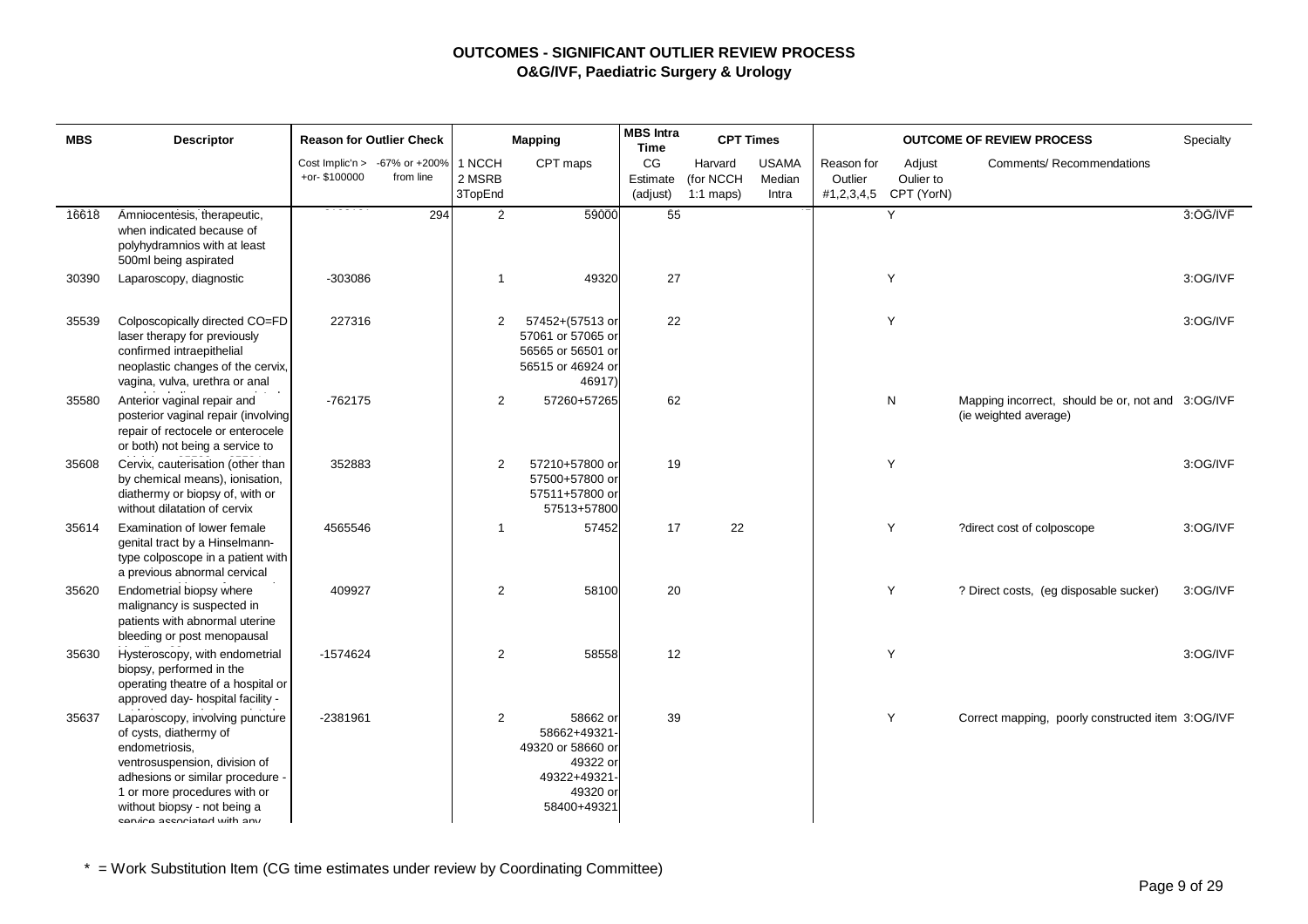| <b>MBS</b> | <b>Descriptor</b>                                                                                                                         | <b>Reason for Outlier Check</b>                     |           |                             | <b>Mapping</b>                                           | <b>MBS</b> Intra<br><b>CPT Times</b><br><b>Time</b> |                                     |                                 |                       | <b>OUTCOME OF REVIEW PROCESS</b>             | Specialty                                         |            |
|------------|-------------------------------------------------------------------------------------------------------------------------------------------|-----------------------------------------------------|-----------|-----------------------------|----------------------------------------------------------|-----------------------------------------------------|-------------------------------------|---------------------------------|-----------------------|----------------------------------------------|---------------------------------------------------|------------|
|            |                                                                                                                                           | Cost Implic'n > $-67\%$ or $+200\%$<br>+or-\$100000 | from line | 1 NCCH<br>2 MSRB<br>3TopEnd | CPT maps                                                 | CG<br>Estimate<br>(adjust)                          | Harvard<br>(for NCCH<br>$1:1$ maps) | <b>USAMA</b><br>Median<br>Intra | Reason for<br>Outlier | Adjust<br>Oulier to<br>#1,2,3,4,5 CPT (YorN) | <b>Comments/ Recommendations</b>                  |            |
| 35638      | Complicated operative<br>laparoscopy, including use of<br>laser when required, for 1 or<br>more of the following                          | $-501094$                                           |           | $\overline{2}$              | 58551 or 58661 or<br>44200 or 58673 or<br>58660 or 58662 | 61                                                  |                                     |                                 |                       | Y                                            | Correct mapping, poorly constructed item 3:OG/IVF |            |
| 35640      | Uterus, curettage of, with or<br>without dilatation (including<br>curettage for incomplete<br>miscarriage) under general                  | $-1432616$                                          |           | $\overline{c}$              | 58120 or 59812                                           | 10                                                  |                                     | $25 +$                          |                       | Υ                                            |                                                   | 3:OG/IVF   |
| 35643      | Evacuation of the contents of<br>the gravid uterus by curettage or<br>suction curettage not being a<br>service to which item 35639 or     | -2223728                                            |           | $\overline{c}$              | 59820 or 59840 or<br>59841                               | 21                                                  |                                     | $\_$ or $\_$ or<br>35           |                       | Y                                            |                                                   | 3:OG/IVF   |
| 35647      | Cervix, large loop excision of<br>transformation zone together<br>with colposcopy for previously<br>confirmed intraepithelial             | $-172286$                                           |           | $\overline{2}$              | 57460                                                    | 17                                                  |                                     |                                 |                       | Y                                            |                                                   | 3:OG/IVF   |
| 35661      | Hysterectomy, abdominal,<br>requiring extensive<br>retroperitoneal dissection with or<br>without exposure of 1 or both                    | -270357                                             |           | 2                           | 58200                                                    | 94                                                  |                                     | 150                             |                       | N                                            | No suitable map                                   | 3:OG/IVF   |
| 35688      | Sterilisation by transection or<br>resection of fallopian tubes, via<br>abdominal or vaginal routes or<br>via laparoscopy using diathermy | $-581621$                                           |           | $\overline{2}$              | 58670 or 58671 or<br>58600 or 58605 or<br>58700          | 23                                                  |                                     |                                 |                       | Υ                                            |                                                   | 3:OG/IVF   |
| 35691      | Sterilisation by interruption of<br>fallopian tubes when performed<br>in conjunction with Caesarean<br>section=20                         | 390467                                              |           | $\mathbf 1$                 | 58611                                                    | 23                                                  | 9                                   |                                 |                       | Y                                            |                                                   | 3:OG/IVF   |
| 36528      | Nephrectomy, radical, with<br>enbloc dissection of lymph<br>nodes, with or without<br>adrenalectomy=20 (Assist.)                          | 127983                                              |           | $\overline{c}$              | 50230                                                    | 140                                                 |                                     |                                 |                       | Υ                                            |                                                   | 10:Urology |
| 36803      | Ureteroscopy, with or without<br>any 1 or more of; cystoscopy,<br>ureteric meatotomy, ureteric<br>dilatation and pyeloscopy, not          | 194095                                              |           | $\overline{2}$              | 52335                                                    | 36                                                  |                                     |                                 |                       | Y                                            |                                                   | 10:Urology |
| 36806      | Ureteroscopy being a service to<br>which item 36803 applies, plus 1<br>or more of extraction of stone,<br>biopsy or diathermy (Assist.)   | 140653                                              |           | 2                           | 52336 or 52338                                           | 35                                                  |                                     |                                 |                       | Y                                            |                                                   | 10:Urology |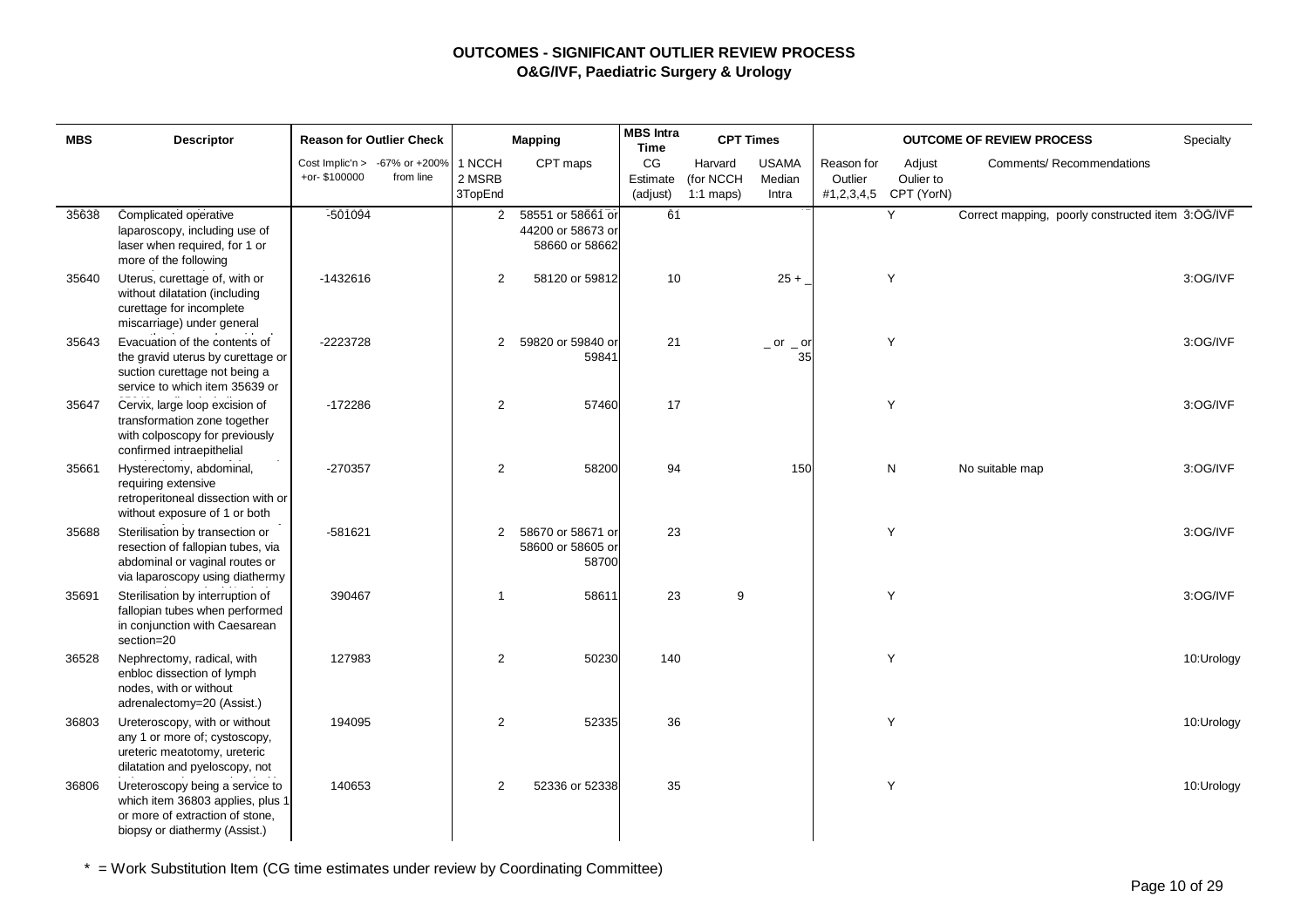| <b>MBS</b> | <b>Descriptor</b>                                                                                                                      |              | <b>Reason for Outlier Check</b>                  |                             | <b>Mapping</b>                                    | <b>MBS</b> Intra<br><b>CPT Times</b><br><b>OUTCOME OF REVIEW PROCESS</b><br><b>Time</b> |                                     |                                 |                                     | Specialty                         |                                                                                   |                                  |
|------------|----------------------------------------------------------------------------------------------------------------------------------------|--------------|--------------------------------------------------|-----------------------------|---------------------------------------------------|-----------------------------------------------------------------------------------------|-------------------------------------|---------------------------------|-------------------------------------|-----------------------------------|-----------------------------------------------------------------------------------|----------------------------------|
|            |                                                                                                                                        | +or-\$100000 | Cost Implic'n $> -67\%$ or $+200\%$<br>from line | 1 NCCH<br>2 MSRB<br>3TopEnd | CPT maps                                          | CG<br>Estimate<br>(adjust)                                                              | Harvard<br>(for NCCH<br>$1:1$ maps) | <b>USAMA</b><br>Median<br>Intra | Reason for<br>Outlier<br>#1,2,3,4,5 | Adjust<br>Oulier to<br>CPT (YorN) | <b>Comments/ Recommendations</b>                                                  |                                  |
| 36809      | Ureteroscopy being a service to<br>which item 36803 applies, plus<br>destruction of stone with<br>ultrasound, electrohydraulic         | 146324       |                                                  | $\mathbf{2}$                | 52325+52335-<br>52000 or<br>52325+52336-<br>52320 | 44                                                                                      |                                     |                                 |                                     | N                                 | Only credible map is 52337, also time too 10: Urology<br>short, say 60 min        |                                  |
| 36818      | Cystoscopy, with ureteric<br>catheterisation including<br>fluoroscopic imaging of the<br>upper urinary tract, unilateral or            | 316452       |                                                  | $\overline{2}$              | 52005+74480                                       | 21                                                                                      |                                     |                                 |                                     | Y                                 |                                                                                   | 10:Urology                       |
| 36821      | Cystoscopy with 1 or more of;<br>ureteric dilatation, insertion of<br>ureteric stent, or brush biopsy of<br>ureter or of renal pelvis, | 869388       |                                                  | 2                           | 52332 or 52007                                    | 26                                                                                      |                                     | $-$ or 45                       |                                     | Y                                 |                                                                                   | 10:Urology                       |
| 36827      | Cystoscopy, with controlled<br>hydro-dilatation of the bladder                                                                         | $-144682$    |                                                  | 2                           | 52260 or 52265                                    | 14                                                                                      |                                     |                                 |                                     | Υ                                 | Time should be 35 min                                                             | 10:Urology                       |
| 36833      | Cystoscopy with removal of<br>foreign body (Assist.)                                                                                   | $-130224$    |                                                  | 2                           | 52310 or 52315                                    | 13                                                                                      |                                     |                                 |                                     | Y                                 |                                                                                   | 10:Urology                       |
| 36854      | Cystoscopy with endoscopic<br>incision or resection of external<br>sphincter, bladder neck or both                                     | $-208027$    |                                                  | $\overline{2}$              | 52277 or 52500                                    | 16                                                                                      |                                     | 45 or 45                        |                                     | N                                 | Incorrect mapping, should be 52277 or<br>52450                                    | 10:Urology                       |
| 37209      | Prostate, total excision of<br>(Assist.)                                                                                               | 609616       |                                                  | 3                           | 55840 or 55810                                    | 190                                                                                     |                                     |                                 |                                     | Y                                 |                                                                                   | 10:Urology                       |
| 37604      | Exploration of scrotal contents,<br>with or without fixation and with<br>or without biopsy, unilateral=20                              | $-153562$    |                                                  | $\overline{2}$              | 55110 or 54505                                    | 30                                                                                      |                                     |                                 |                                     |                                   |                                                                                   | 8:Paed<br>Surgery/<br>10:Urology |
| 37623      | Vasotomy or vasectomy,<br>unilateral or bilateral=20                                                                                   | -696874      |                                                  | 2                           | 55200 or 55250 or<br>55300                        | 21                                                                                      |                                     |                                 |                                     | N                                 | ? Problems with US frequencies, 55250 10:Urology<br>should be vastly preponderant |                                  |
| 44105      | Rectal prolapse, submucosal or<br>perirectal injection for, under<br>general anaesthesia                                               |              | 295                                              | 1                           | 45520                                             | 14                                                                                      | 21                                  |                                 |                                     |                                   |                                                                                   | 8:Paed<br>Surgery                |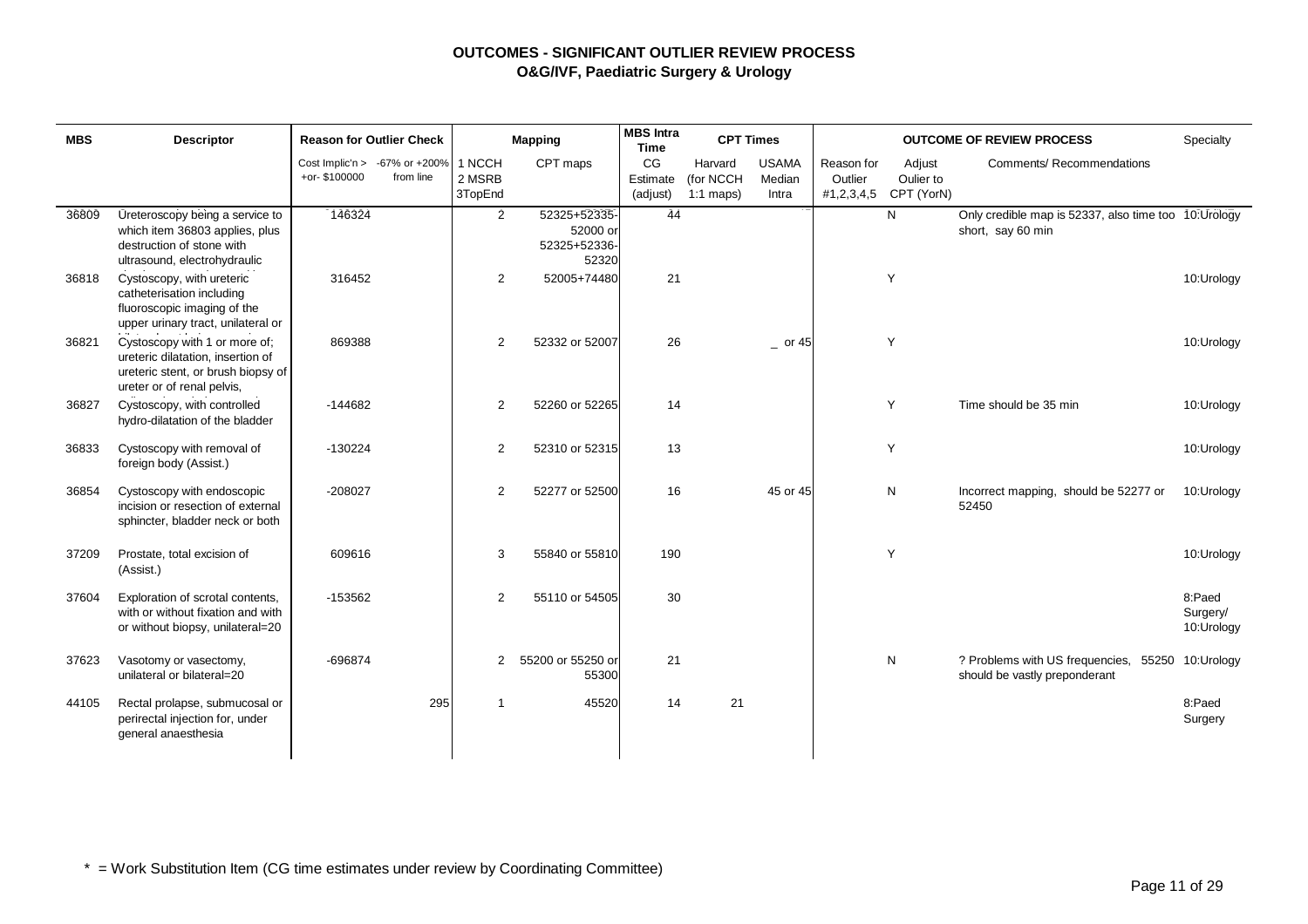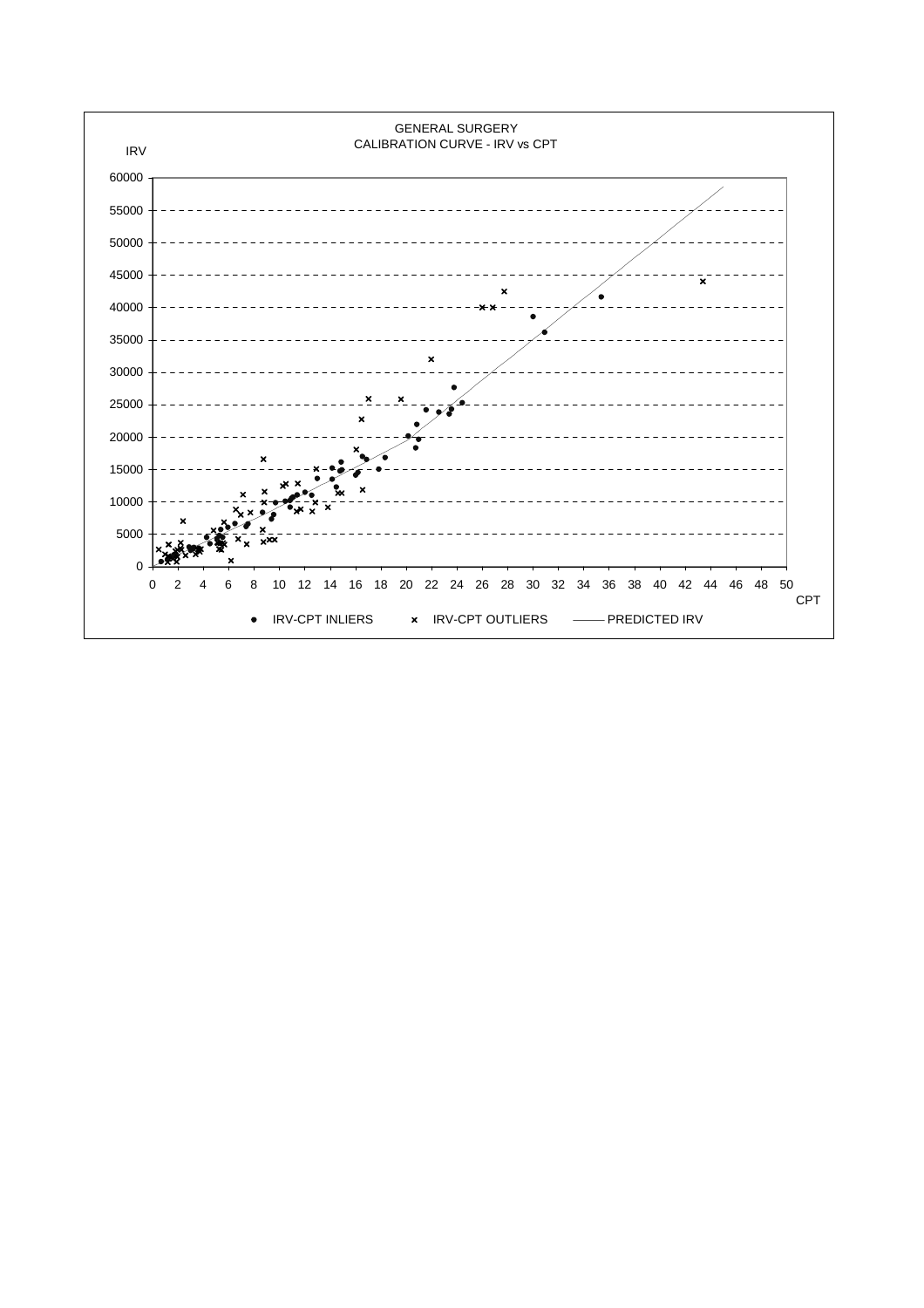## **IRV-CPT analysis for GENERAL SURGERY Calibration Curve**

Total Items 124 58 treated as inliers 66 treated as outliers (shaded)

Predicted IRV = 916.02 X (CPT) + 96.26 X (CPT-9 provided CPT>9) + 559.14 X (CPT-20 provided CPT>20)

| <b>MBS</b> | IRV   | <b>MAP TYPE</b>           | <b>IRV FOR</b> | <b>WORK CPT</b> | PREDICT.   | % CHANGE   |
|------------|-------|---------------------------|----------------|-----------------|------------|------------|
|            |       | 1=NCCH 1:1                | <b>INLIERS</b> | <b>RVU</b>      | <b>IRV</b> | <b>IRV</b> |
|            |       | 2=AMA<br><b>3=TOP END</b> |                |                 |            |            |
| 30584      | 44064 | $\overline{2}$            |                | 43.38           | 56119      | $-21.5$    |
| 30421      | 41634 | $\overline{c}$            | 41634          | 35.39           | 43563      | $-4.4$     |
| 32028      | 36146 | 3                         | 36146          | 30.92           | 36539      | -1.1       |
| 30535      | 38556 | 1                         | 38556          | 30.02           | 35125      | 9.8        |
| 30275      | 42498 | 1                         |                | 27.72           | 31511      | 34.9       |
| 32051      | 40014 | 1                         |                | 26.83           | 30112      | 32.9       |
| 32060      | 40014 | 1                         |                | 25.99           | 28792      | 39.C       |
| 32015      | 25263 | 1                         | 25263          | 24.44           | 26356      | $-4.2$     |
| 32039      | 27613 | 1                         | 27613          | 23.80           | 25351      | 8.9        |
| 30602      | 24288 | 1                         | 24288          | 23.60           | 25036      | $-3.0$     |
| 30514      | 23560 | 1                         | 23560          | 23.41           | 24738      | $-4.8$     |
| 32033      | 23825 | 1                         | 23825          | 22.59           | 23449      | 1.6        |
| 30470      | 32000 | 3                         |                | 21.97           | 22475      | 42.4       |
| 30603      | 24158 | 1                         | 24158          | 21.60           | 21893      | 10.4       |
| 32009      | 19611 | 1                         | 19611          | 21.01           | 20966      | $-6.5$     |
| 30457      | 21936 | 1                         | 21936          | 20.86           | 20731      | 5.8        |
| 30583      | 18318 | 2                         | 18318          | 20.78           | 20605      | -11.1      |
| 32030      | 20181 | 1                         | 20181          | 20.17           | 19646      | 2.7        |
| 30250      | 25856 | 1                         |                | 19.59           | 18964      | 36.3       |
| 32003      | 16812 | 1                         | 16812          | 18.35           | 17709      | $-5.1$     |
| 30587      | 15028 | 1                         | 15028          | 17.86           | 17213      | $-12.7$    |
| 30324      | 25923 | 2                         |                | 17.03           | 16373      | 58.3       |
| 30253      | 16538 | 1                         | 16538          | 16.89           | 16231      | 1.9        |
| 30527      | 17005 | 1                         | 17005          | 16.58           | 15917      | 6.8        |
| 30530      | 11856 | 1                         |                | 16.58           | 15917      | $-25.5$    |
| 32024      | 22752 | $\overline{2}$            |                | 16.48           | 15816      | 43.9       |
| 30315      | 14482 | $\overline{2}$            | 14482          | 16.23           | 15563      | $-7.0$     |
| 30296      | 18101 | 1                         |                | 16.06           | 15391      | 17.6       |
| 30308      | 14089 | 1                         | 14089          | 16.03           | 15360      | $-8.3$     |
| 30565      | 14892 | 1                         | 14892          | 14.96           | 14277      | 4.3        |
| 30575      | 11336 | 1                         |                | 14.91           | 14227      | $-20.3$    |
| 30384      | 16128 | 1                         | 16128          | 14.88           | 14196      | 13.6       |
| 30496      | 14746 | $\overline{2}$            | 14746          | 14.81           | 14125      | 4.4        |
| 37038      | 11338 | $\mathbf{1}$              |                | 14.63           | 13943      | $-18.7$    |
| 30566      | 12285 | $\overline{2}$            | 12285          | 14.50           | 13812      | -11.1      |
| 32047      | 15180 | 1                         | 15180          | 14.20           | 13508      | 12.4       |
| 30596      | 13473 | 2                         | 13473          | 14.19           | 13498      | $-0.2$     |
| 30376      | 9144  | $\mathbf{1}$              |                | 13.84           | 13144      | $-30.4$    |
| 30597      | 13572 | 1                         | 13572          | 13.01           | 12303      | 10.3       |
| 32117      | 15095 | $\mathbf{1}$              |                | 12.92           | 12212      | 23.6       |
| 30405      | 9891  | $\overline{2}$            |                | 12.84           | 12131      | $-18.5$    |
| 30394      | 8528  | $\sqrt{2}$                |                | 12.61           | 11898      | $-28.3$    |
| 30422      | 10979 | 1                         | 10979          | 12.56           | 11848      | $-7.3$     |
| 30515      | 11447 | $\boldsymbol{2}$          | 11447          | 12.04           | 11321      | 1.1        |
| 30373      | 8873  | 1                         |                | 11.68           | 10957      | $-19.0$    |
|            |       |                           |                |                 |            |            |
| 32203      | 12845 | $\mathbf{1}$              |                | 11.46           | 10734      | 19.7       |
| 30443      | 11066 | 1                         | 11066          | 11.42           | 10694      | 3.5        |
| 30408      | 8522  | $\mathbf{1}$              |                | 11.37           | 10643      | $-19.9$    |
| 30445      | 10695 | 2                         | 10695          | 11.09           | 10360      | 3.2        |
| 32126      | 10563 | 1                         | 10563          | 10.99           | 10259      | 3.0        |
| 30310      | 10218 | 1                         | 10218          | 10.88           | 10147      | 0.7        |
| 30562      | 9184  | 1                         | 9184           | 10.87           | 10137      | $-9.4$     |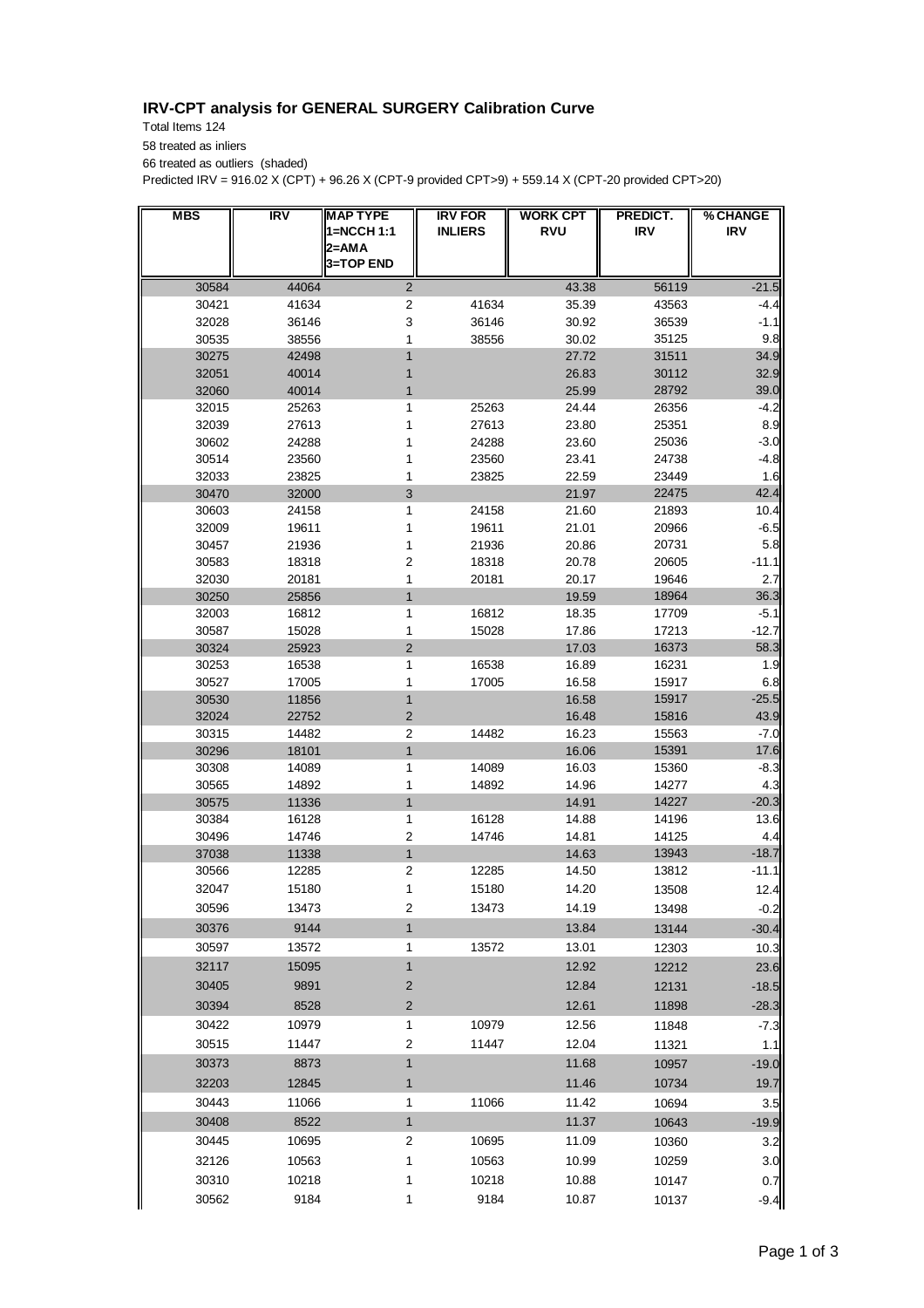| <b>MBS</b>     | <b>IRV</b>   | <b>MAP TYPE</b><br>1=NCCH 1:1<br>2=AMA<br><b>3=TOP END</b> | <b>IRV FOR</b><br><b>INLIERS</b> | <b>WORK CPT</b><br><b>RVU</b> | PREDICT.<br><b>IRV</b> | % CHANGE<br><b>IRV</b> |
|----------------|--------------|------------------------------------------------------------|----------------------------------|-------------------------------|------------------------|------------------------|
| 30306          | 12811        | 1                                                          |                                  | 10.53                         | 9793                   | 30.8                   |
| 30385          | 10079        | 1                                                          | 10079                            | 10.49                         | 9752                   | 3.4                    |
| 30431          | 12461        | 1                                                          |                                  | 10.28                         | 9540                   | 30.6                   |
| 30400          | 9842         | 1                                                          | 9842                             | 9.71                          | 8963                   | 9.8                    |
| 45451          | 4123         | $\mathbf 2$                                                |                                  | 9.64                          | 8892                   | $-53.6$                |
| 30403          | 8015         | 2                                                          | 8015                             | 9.57                          | 8821                   | $-9.1$                 |
| 30485<br>45203 | 7290<br>4165 | $\overline{\mathbf{c}}$<br>2                               | 7290                             | 9.40<br>9.21                  | 8649<br>8457           | $-15.7$<br>$-50.8$     |
| 30333          | 11572        | 2                                                          |                                  | 8.84                          | 8098                   | 42.9                   |
| 30353          | 9926         | 2                                                          |                                  | 8.80                          | 8061                   | 23.1                   |
| 30330          | 16588        | 1                                                          |                                  | 8.74                          | 8006                   | 107.2                  |
| 30329          | 3796         | 2                                                          |                                  | 8.74                          | 8006                   | $-52.6$                |
| 30572          | 8355         | 1                                                          | 8355                             | 8.70                          | 7969                   | 4.8                    |
| 30571          | 5680         | 2                                                          |                                  | 8.70                          | 7969                   | $-28.7$                |
| 30356          | 8338         | 2                                                          |                                  | 7.73                          | 7081                   | 17.8                   |
| 30494<br>32139 | 6560<br>3472 | 1<br>$\overline{2}$                                        | 6560                             | 7.56<br>7.42                  | 6925<br>6797           | $-5.3$<br>$-48.9$      |
| 30491          | 6180         | 2                                                          | 6180                             | 7.39                          | 6769                   | $-8.7$                 |
| 32165          | 11109        | 1                                                          |                                  | 7.13                          | 6531                   | 70.1                   |
| 30256          | 7999         | 1                                                          |                                  | 6.97                          | 6385                   | 25.3                   |
| 30332          | 4268         | 2                                                          |                                  | 6.77                          | 6201                   | $-31.2$                |
| 30609          | 8799         | 2                                                          |                                  | 6.59                          | 6037                   | 45.8                   |
| 30614          | 6640         | 2                                                          | 6640                             | 6.51                          | 5963                   | 11.4                   |
| 30493<br>30484 | 897<br>6038  | 1<br>2                                                     | 6038                             | 6.19<br>5.96                  | 5670<br>5459           | $-84.2$<br>10.6        |
| 32114          | 3408         | $\mathbf{1}$                                               |                                  | 5.67                          | 5194                   | $-34.4$                |
| 32508          | 6868         | $\overline{2}$                                             |                                  | 5.63                          | 5157                   | 33.2                   |
| 30346          | 4483         | 2                                                          | 4483                             | 5.56                          | 5093                   | $-12.0$                |
| 30451          | 3630         | 1                                                          |                                  | 5.55                          | 5084                   | $-28.6$                |
| 39331          | 2565         | 1                                                          |                                  | 5.44                          | 4983                   | $-48.5$                |
| 30391          | 5680         | 1                                                          | 5680                             | 5.40                          | 4946                   | 14.8                   |
| 32138<br>30621 | 3584<br>4788 | $\mathbf{1}$<br>$\overline{\mathbf{c}}$                    | 4788                             | 5.36<br>5.29                  | 4910<br>4846           | $-27.0$<br>-1.2        |
| 30481          | 2704         | $\mathbf 2$                                                |                                  | 5.25                          | 4809                   | $-43.8$                |
| 32093          | 3610         | $\mathbf 2$                                                |                                  | 5.16                          | 4727                   | $-23.6$                |
| 30096          | 4319         | 1                                                          | 4319                             | 5.12                          | 4690                   | $-7.9$                 |
| 30390          | 3721         | $\mathbf{1}$                                               |                                  | 5.10                          | 4672                   | $-20.3$                |
| 30269          | 5598         | 1                                                          |                                  | 4.82                          | 4415                   | 26.8                   |
| 30283          | 3500         | 1                                                          | 3500                             | 4.54                          | 4159                   | $-15.9$                |
| 30366          | 4500         | 1<br>$\overline{c}$                                        | 4500                             | 4.30                          | 3939<br>3490           | 14.3<br>$-22.6$        |
| 32090<br>32156 | 2700<br>2321 | 1                                                          |                                  | 3.81<br>3.72                  | 3408                   | $-31.9$                |
| 32096          | 2850         | 1                                                          | 2850                             | 3.68                          | 3371                   | $-15.5$                |
| 37623          | 2506         | $\overline{\mathbf{c}}$                                    |                                  | 3.68                          | 3371                   | $-25.7$                |
| 30364          | 2625         | $\mathbf 2$                                                |                                  | 3.57                          | 3270                   | $-19.7$                |
| 32150          | 1876         | $\mathbf{1}$                                               |                                  | 3.42                          | 3133                   | $-40.1$                |
| 31260          | 2920         | $\overline{\mathbf{c}}$                                    | 2920                             | 3.29                          | 3014                   | $-3.1$                 |
| 30656          | 2682         | $\boldsymbol{2}$                                           | 2682                             | 3.24                          | 2968                   | $-9.7$                 |
| 30442<br>41819 | 2450<br>2975 | 1<br>$\boldsymbol{2}$                                      | 2450<br>2975                     | 3.02<br>2.92                  | 2766<br>2675           | $-11.5$<br>11.2        |
| 30473          | 1717         | $\overline{\mathbf{c}}$                                    |                                  | 2.60                          | 2382                   | $-27.9$                |
| 32210          | 7042         | 1                                                          |                                  | 2.40                          | 2198                   | 220.3                  |
| 34109          | 2613         | 1                                                          |                                  | 2.30                          | 2107                   | 24.0                   |
| 13112          | 3668         | 1                                                          |                                  | 2.22                          | 2034                   | 80.4                   |
| 32087          | 2805         | $\overline{\mathbf{c}}$                                    |                                  | 2.19                          | 2006                   | 39.8                   |
| 32115          | 2595         | 1                                                          |                                  | 1.96                          | 1795                   | 44.6                   |
| 32500          | 1494         | $\mathbf 2$<br>$\mathbf{1}$                                |                                  | 1.96<br>1.90                  | 1795                   | $-16.8$                |
| 30412<br>47915 | 731<br>1894  | $\overline{\mathbf{c}}$                                    | 1894                             | 1.86                          | 1740<br>1704           | $-58.0$<br>11.2        |
| 30482          | 2349         | $\overline{c}$                                             |                                  | 1.82                          | 1667                   | 40.9                   |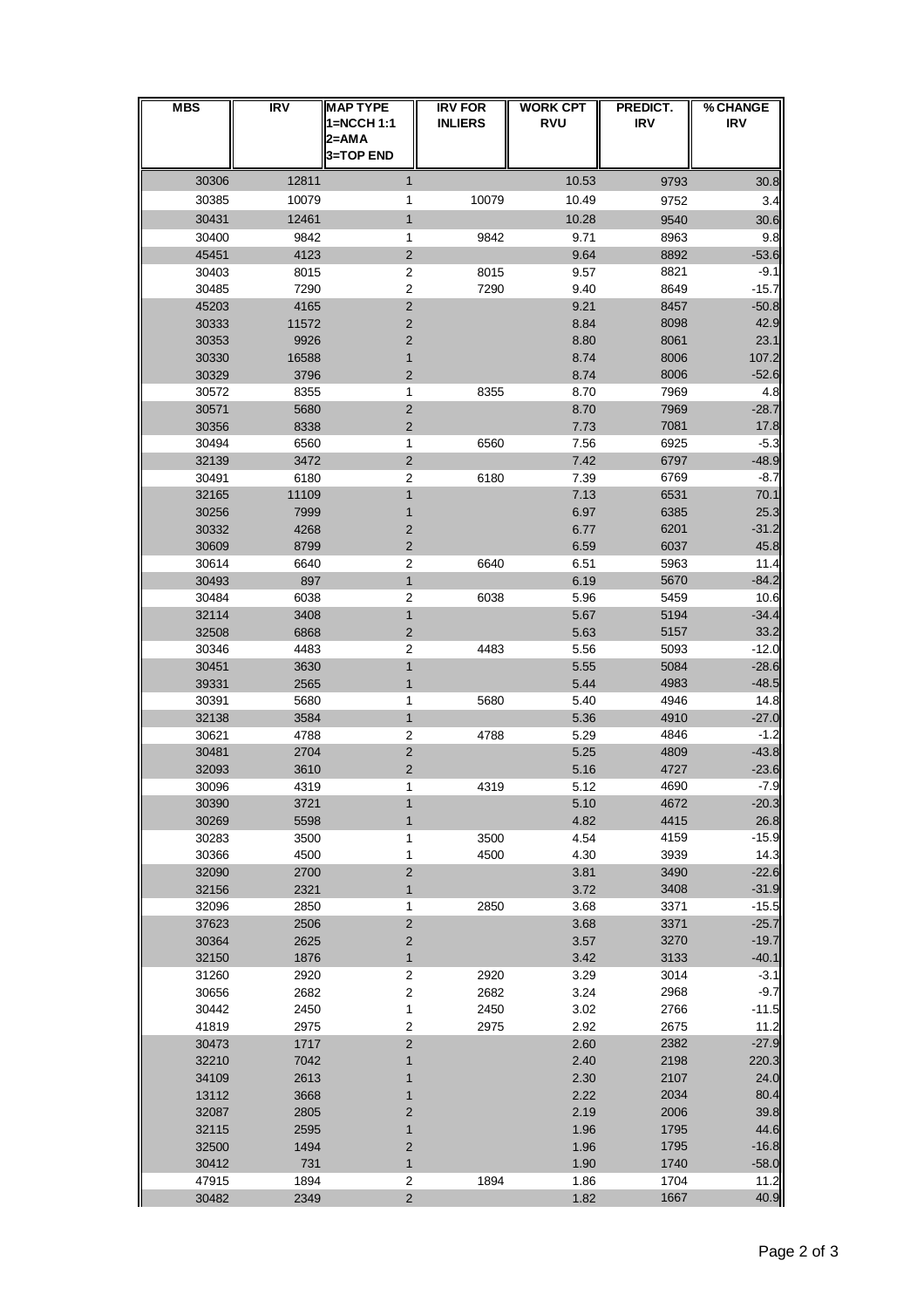| <b>MBS</b> | $\overline{IRV}$ | <b>MAP TYPE</b><br>1=NCCH 1:1<br>2=AMA<br>3=TOP END | <b>IRV FOR</b><br><b>INLIERS</b> | <b>WORK CPT</b><br><b>RVU</b> | PREDICT.<br><b>IRV</b> | % CHANGE<br><b>IRV</b> |
|------------|------------------|-----------------------------------------------------|----------------------------------|-------------------------------|------------------------|------------------------|
| 31210      | 1770             | 2                                                   | 1770                             | 1.71                          | 1566                   | 13.0                   |
| 32153      | 1188             | 2                                                   |                                  | 1.61                          | 1475                   | $-19.5$                |
| 32147      | 1483             |                                                     | 1483                             | 1.40                          | 1282                   | 15.6                   |
| 11810      | 3405             | $\overline{2}$                                      |                                  | 1.30                          | 1191                   | 185.9                  |
| 30360      | 1638             |                                                     |                                  | 1.27                          | 1163                   | 40.8                   |
| 30363      | 1638             |                                                     |                                  | 1.27                          | 1163                   | 40.8                   |
| 11800      | 3405             | $\overline{2}$                                      |                                  | 1.25                          | 1145                   | 197.3                  |
| 30439      | 1121             | 2                                                   | 1121                             | 1.20                          | 1099                   | 2.0                    |
| 30216      | 691              |                                                     |                                  | 1.20                          | 1099                   | $-37.2$                |
| 32084      | 1904             | $\overline{2}$                                      |                                  | 1.00                          | 916                    | 107.9                  |
| 32072      | 740              | 2                                                   | 740                              | 0.71                          | 650                    | 13.8                   |
| 30487      | 2639             |                                                     |                                  | 0.49                          | 449                    | 488.0                  |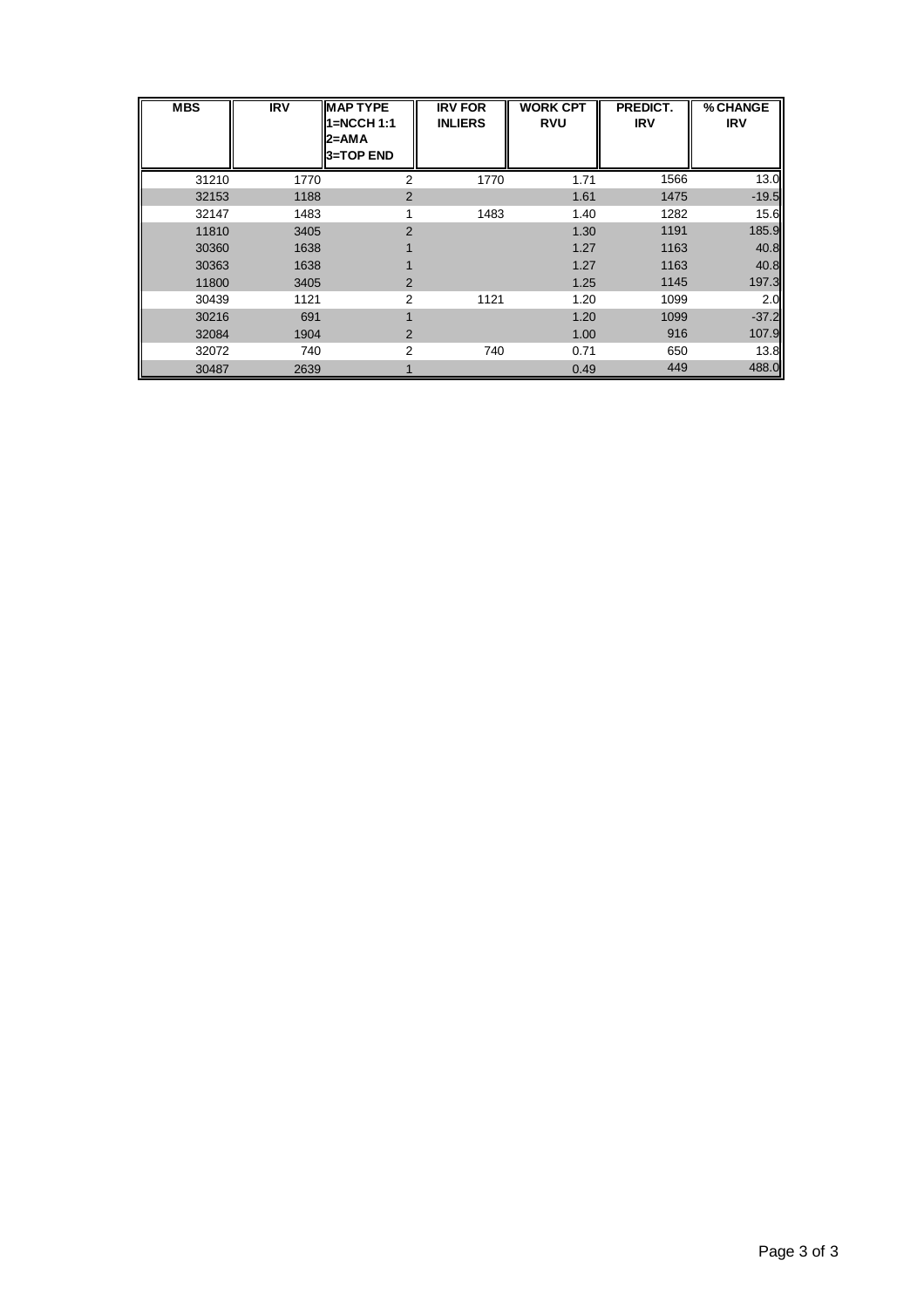## **\* A - Inherent problems with map between MBS & CPT:**

1 = Clinical practice differs for US & Aust ie INTRA time differs

2 = Definition of PRE & POST differ for US & Aust

3 = Complex map of AND/OR items affecting Weighted IRV

## **<u>B - Possible Error in IRV calculation</u>**<br>4 = Times overestimates

 $5 =$  Times underestimated

| <b>MBS</b><br><b>Descriptor</b>                                                                                                              | <b>Reason for Outlier Check</b>       |                                             |                           | <b>Mapping</b> |          | <b>MBS</b> Intra                              | <b>CPT Times</b>                                |                                 |                       |                                   | <b>OUTCOME OF REVIEW PROCESS</b>     |
|----------------------------------------------------------------------------------------------------------------------------------------------|---------------------------------------|---------------------------------------------|---------------------------|----------------|----------|-----------------------------------------------|-------------------------------------------------|---------------------------------|-----------------------|-----------------------------------|--------------------------------------|
|                                                                                                                                              | Cost Implication<br>$> +$ or-\$100000 | Proportion of<br>IRV about -67%<br>or +200% | 1 NCCH<br>2 MSRB combinat | Map<br>ion     | CPT maps | <b>Time</b><br><b>CG Estimate</b><br>(adjust) | Harvard for<br>NCCH <sub>1:1</sub><br>maps only | <b>USAMA</b><br>Median<br>Intra | Reason for<br>Outlier | Adjust<br>Oulier to<br><b>CPT</b> | Comments/ Recommendations            |
|                                                                                                                                              | $($ \$)                               | (% )                                        |                           |                |          |                                               |                                                 |                                 | 1, 2, 3, 4, 5         | Y or N                            |                                      |
| 11800 Oesophageal motility test,<br>manometric=20                                                                                            | 453,360                               |                                             | $\overline{2}$            | 1:1            | 91010    | $\overline{35}$                               |                                                 |                                 |                       |                                   | Gastro <sup>+</sup>                  |
| 11810 Clinical assessment of gastro-<br>oesophageal reflux disease<br>involving 24 hour pH monitoring,<br>including analysis, interpretation | 807,841                               |                                             | 2                         | 1:1            | 91033    | 35                                            |                                                 |                                 |                       |                                   | Gastro <sup>+</sup>                  |
| 30216 Haematoma, aspiration of                                                                                                               | $-101,234$                            |                                             | $\mathbf{1}$              | 1:1            | 10160    | 8                                             | 11                                              |                                 |                       |                                   | $\overline{?}$                       |
| 30296 Thyroidectomy, total (Assist.)                                                                                                         | 114,901                               |                                             | $\mathbf{1}$              | 1:1            | 60240    | 125                                           | 159                                             |                                 |                       |                                   | Accept CPT, times overestimated      |
| 30306 Total hemithyroidectomy<br>(Assist.)                                                                                                   | 283,202                               |                                             | $\mathbf{1}$              | 1:1            | 60220    | 85                                            | 97                                              |                                 |                       |                                   | <b>Accept CPT</b>                    |
| 30330 Lymph glands of groin, radical<br>excision of (Assist.)                                                                                | 123,345                               |                                             | $\mathbf{1}$              | 1:1            | 38760    | 110                                           | 84                                              |                                 |                       |                                   | CPT too low, should include US 38765 |
| 30333 Lymph glands of axilla, radical<br>excision of (Assist.)                                                                               | 609,002                               |                                             | 2                         | 1:1            | 38745    | 70                                            |                                                 |                                 |                       |                                   | CPT too low, suggest +20%            |

Number of significant outliers for review 29<br>Number of outliers 66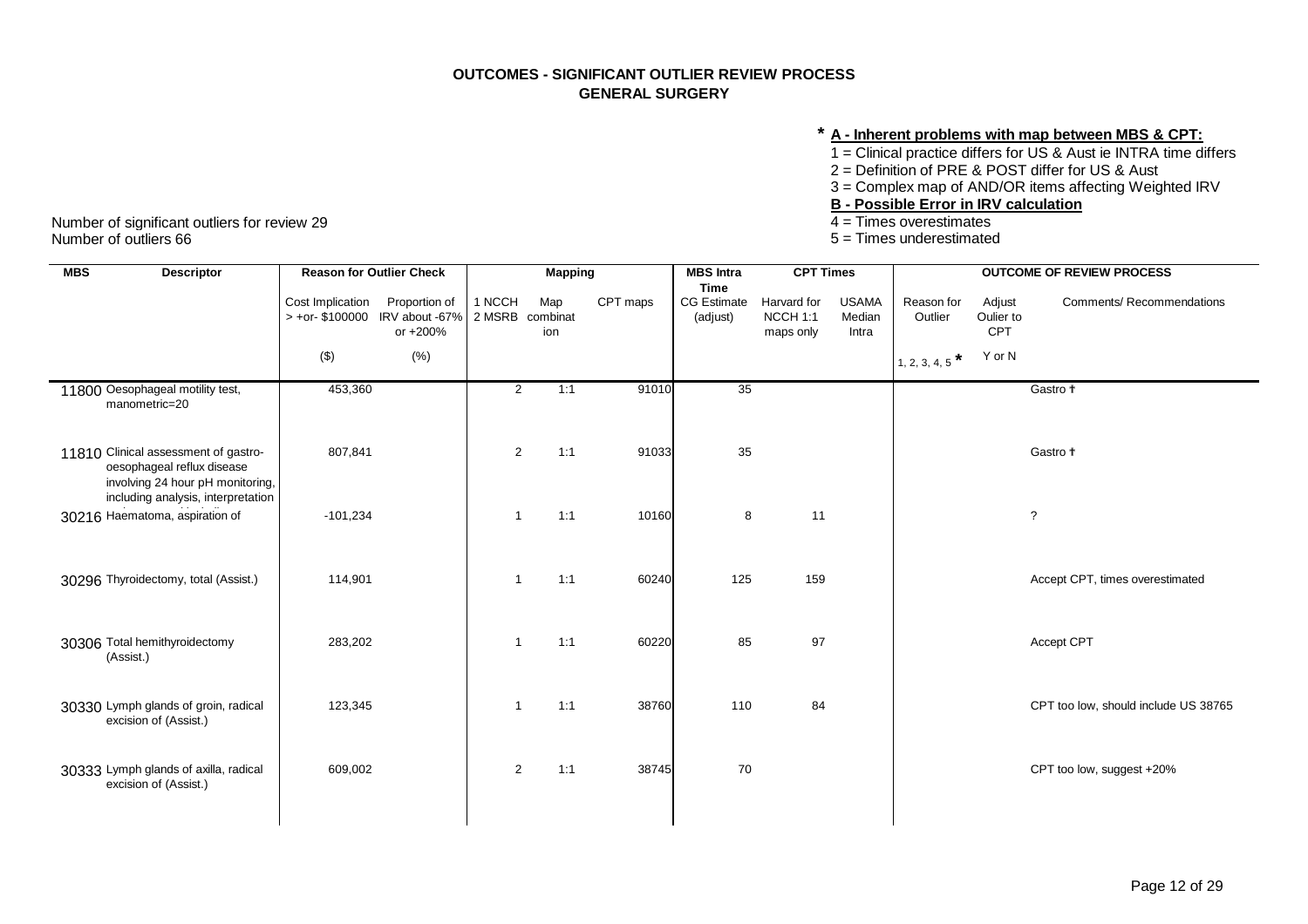| <b>MBS</b> | <b>Descriptor</b>                                                                                                                       | <b>Reason for Outlier Check</b>                    |                           |                           | <b>Mapping</b> |                                                                                     | <b>MBS</b> Intra<br><b>Time</b> | <b>CPT Times</b>                     |                                                     |                       |                            | <b>OUTCOME OF REVIEW PROCESS</b> |
|------------|-----------------------------------------------------------------------------------------------------------------------------------------|----------------------------------------------------|---------------------------|---------------------------|----------------|-------------------------------------------------------------------------------------|---------------------------------|--------------------------------------|-----------------------------------------------------|-----------------------|----------------------------|----------------------------------|
|            |                                                                                                                                         | Cost Implication<br>> +or- \$100000 IRV about -67% | Proportion of<br>or +200% | 1 NCCH<br>2 MSRB combinat | Map<br>ion     | CPT maps                                                                            | <b>CG Estimate</b><br>(adjust)  | Harvard for<br>NCCH 1:1<br>maps only | <b>USAMA</b><br>Median<br>Intra                     | Reason for<br>Outlier | Adjust<br>Oulier to<br>CPT | <b>Comments/ Recommendations</b> |
|            |                                                                                                                                         | $(\$)$                                             | (% )                      |                           |                |                                                                                     |                                 |                                      |                                                     | $1, 2, 3, 4, 5$ *     | Y or N                     |                                  |
|            | 30360 Fine needle breast biopsy,<br>imaging guided - but not<br>including imaging                                                       | 964,741                                            |                           | $\mathbf{1}$              | 1:1            | 88171                                                                               | 18                              |                                      | 20                                                  |                       |                            | Accept CPT                       |
|            | 30390 Laparoscopy, diagnostic                                                                                                           | $-332,691$                                         |                           | $\mathbf{1}$              | 1:1            | 49320                                                                               | 27                              |                                      |                                                     |                       |                            | Accept CPT                       |
|            | 30394 Laparotomy for drainage of<br>subphrenic abscess, pelvic<br>abscess, appendiceal abscess,<br>ruptured appendix or for             | $-117,889$                                         |                           |                           |                | 2 1:many 49040 or 49020<br>or 44900 or<br>44960                                     | 46                              |                                      |                                                     |                       |                            | Should also include 44960        |
|            | 30405 Ventral, or incisional hernia,<br>repair of requiring muscle<br>transposition, mesh hernioplasty<br>or resection of strangulated  | $-314,795$                                         |                           | $\overline{2}$            |                | 1:many 49560+49568 or<br>(And & 49561+49568 or<br>Or) 49565+49568 or<br>49566+49568 | 61                              |                                      | $-$ +52 or<br>120+52 or<br>$-$ +52 or<br>$120 + 52$ |                       |                            | Accept CPT                       |
|            | 30473 Oesophagoscopy (not being a<br>service to which item 41816 or<br>41822 applies), gastroscopy,<br>duodenoscopy or panendoscopy     | $-7,111,741$                                       |                           | $\overline{2}$            |                | 1:many 43234 or 43235<br>or 43239                                                   | 11                              |                                      |                                                     |                       |                            | Accept CPT                       |
|            | 30487 Small bowel intubation with<br>biopsy                                                                                             | 2,360,896                                          |                           | $\mathbf{1}$              | 1:1            | 44500                                                                               | 23                              |                                      | 30                                                  |                       |                            | No map - delete                  |
|            | 30493 Biliary manometry                                                                                                                 | $-10,915$                                          |                           | $\overline{1}$            | 1:1            | 43263                                                                               | 14                              | 62                                   |                                                     |                       |                            | No map - delete                  |
|            | 30571 Appendicectomy, not being a<br>service to which item 30574<br>applies (Assist.)                                                   | -451,084                                           |                           | 2                         | 1:1            | 44950                                                                               | 37                              |                                      | 50                                                  |                       |                            | Accept CPT                       |
|            | 30609 Femoral or inguinal hernia,<br>laparoscopic repair of, not being<br>a service associated with a<br>service to which item 30612 or | 345,008                                            |                           | $\overline{2}$            |                | 1:many 49650 or 49651                                                               | 61                              |                                      |                                                     |                       |                            | Accept CPT                       |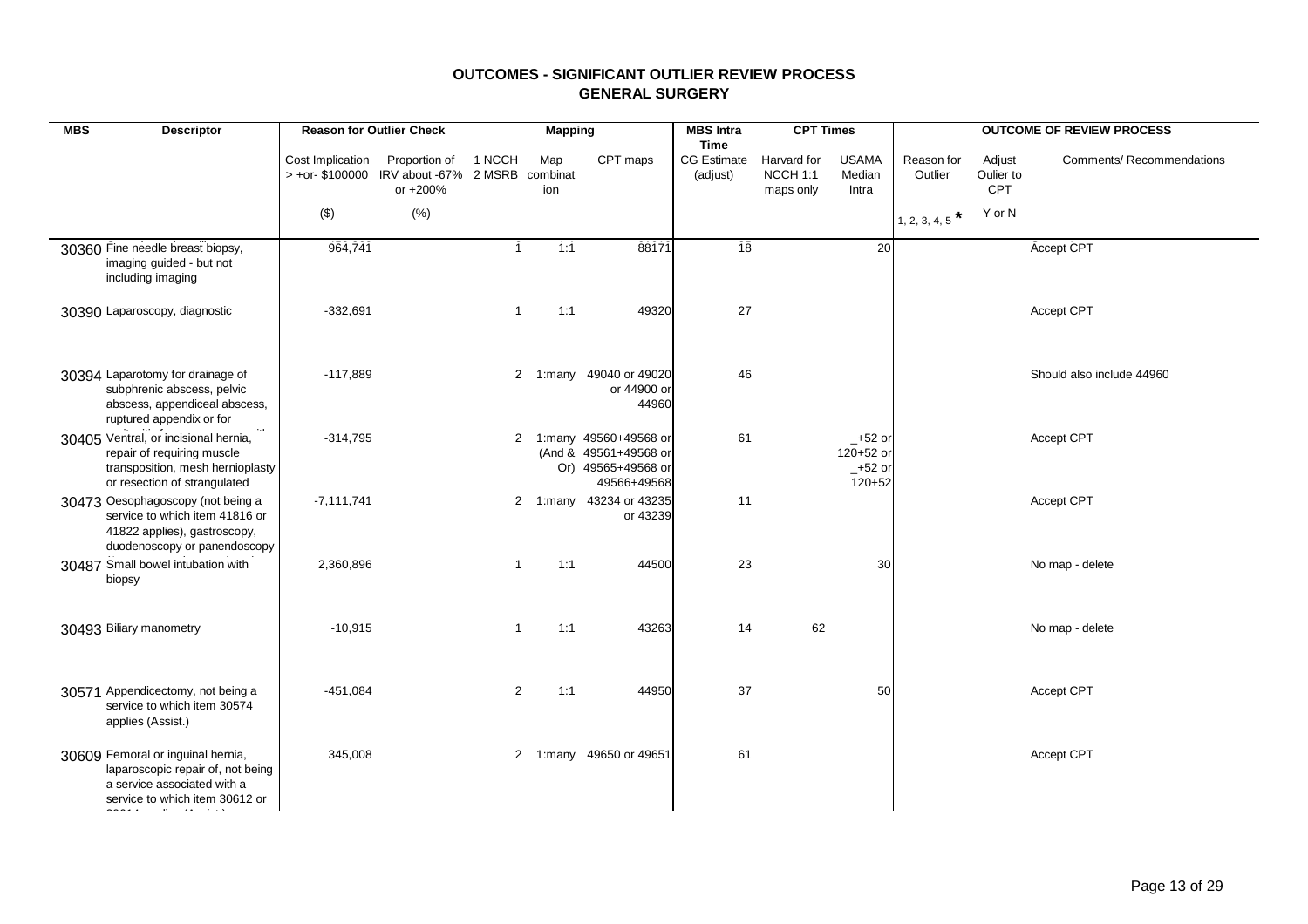| <b>MBS</b> | <b>Descriptor</b>                                                                                                                           | <b>Reason for Outlier Check</b> |                                                             |                           | <b>Mapping</b>          |                                                              | <b>MBS</b> Intra<br><b>Time</b> | <b>CPT Times</b>                     |                                 |                       |                            | <b>OUTCOME OF REVIEW PROCESS</b> |
|------------|---------------------------------------------------------------------------------------------------------------------------------------------|---------------------------------|-------------------------------------------------------------|---------------------------|-------------------------|--------------------------------------------------------------|---------------------------------|--------------------------------------|---------------------------------|-----------------------|----------------------------|----------------------------------|
|            |                                                                                                                                             | Cost Implication                | Proportion of<br>> +or- \$100000 IRV about -67%<br>or +200% | 1 NCCH<br>2 MSRB combinat | Map<br>ion              | CPT maps                                                     | <b>CG Estimate</b><br>(adjust)  | Harvard for<br>NCCH 1:1<br>maps only | <b>USAMA</b><br>Median<br>Intra | Reason for<br>Outlier | Adjust<br>Oulier to<br>CPT | <b>Comments/ Recommendations</b> |
|            |                                                                                                                                             | $(\$)$                          | (% )                                                        |                           |                         |                                                              |                                 |                                      |                                 | 1, 2, 3, 4, 5         | Y or N                     |                                  |
|            | 32024 Rectum, high restorative anterior<br>resection with intraperitoneal<br>anastomosis (of the rectum)<br>greater than 10cm from the anal | 512,727                         |                                                             | 2                         | 1:1                     | 45111                                                        | 140                             |                                      |                                 |                       |                            | Accept CPT                       |
|            | 32084 Flexible fibreoptic sigmoidoscopy<br>or fibreoptic colonoscopy up to<br>the hepatic flexure, with or<br>without biopsy                | 1,703,603                       |                                                             | $\overline{2}$            |                         | 1:many 45330 or 45331                                        | 17                              |                                      |                                 |                       |                            | Accept CPT                       |
|            | 32090 Fibreoptic colonoscopy -<br>examination of colon beyond the<br>hepatic flexure with or without<br>biopsy=20                           | $-7,551,113$                    |                                                             | 2                         |                         | 1:many 45378 or 45380                                        | 20                              |                                      |                                 |                       |                            | Accept CPT                       |
|            | 32093 Fibreoptic colonoscopy -<br>examination of colon beyond the<br>hepatic flexure with removal of 1<br>or more polyps                    | $-3,389,745$                    |                                                             | 2                         |                         | 1:many 45383 or 45384<br>or 45385                            | 26                              |                                      | 60 or 40 or<br>40               |                       |                            | Accept CPT                       |
|            | 32138 Haemorrhoidectomy including<br>excision of anal skin tags when<br>performed                                                           | $-405,470$                      |                                                             | $\overline{1}$            | 1:1                     | 46255                                                        | 24                              | 49                                   | 45                              |                       |                            | Accept CPT                       |
|            | 32150 Operation for fissure-in-ano,<br>including excision or<br>sphincterotomy but excluding<br>dilatation only (Assist.)                   | $-335,228$                      |                                                             | $\overline{1}$            | 1:1                     | 46200                                                        | 12                              | 31                                   |                                 |                       |                            | Accept CPT                       |
|            | 32210 Gracilis neosphincter<br>pacemaker, replacement of                                                                                    | 0                               | 220.3                                                       | $\overline{1}$            | 1:1                     | 64590                                                        | 55                              | 34                                   |                                 |                       |                            | Accept CPT                       |
|            | 32500 Varicose veins where varicosity<br>measures 2.5mm or greater in<br>diameter, multiple injections<br>using continuous compression      | $-615,735$                      |                                                             | $\overline{2}$            | 1:many<br>(And &<br>Or) | 36471 or<br>36471+36471                                      | 17                              |                                      |                                 |                       |                            | One leg only (modify CPT)        |
|            | 32508 Varicose veins, complete<br>dissection at the sapheno-<br>femoral or sapheno-popliteal<br>junction, with or without either            | 1,239,299                       |                                                             | $\overline{2}$            | 1:many<br>Or)           | 37700 or<br>(And & 37700+37720 or<br>37780 or<br>37780+37720 | 60                              |                                      |                                 |                       |                            | No map (- delete?)               |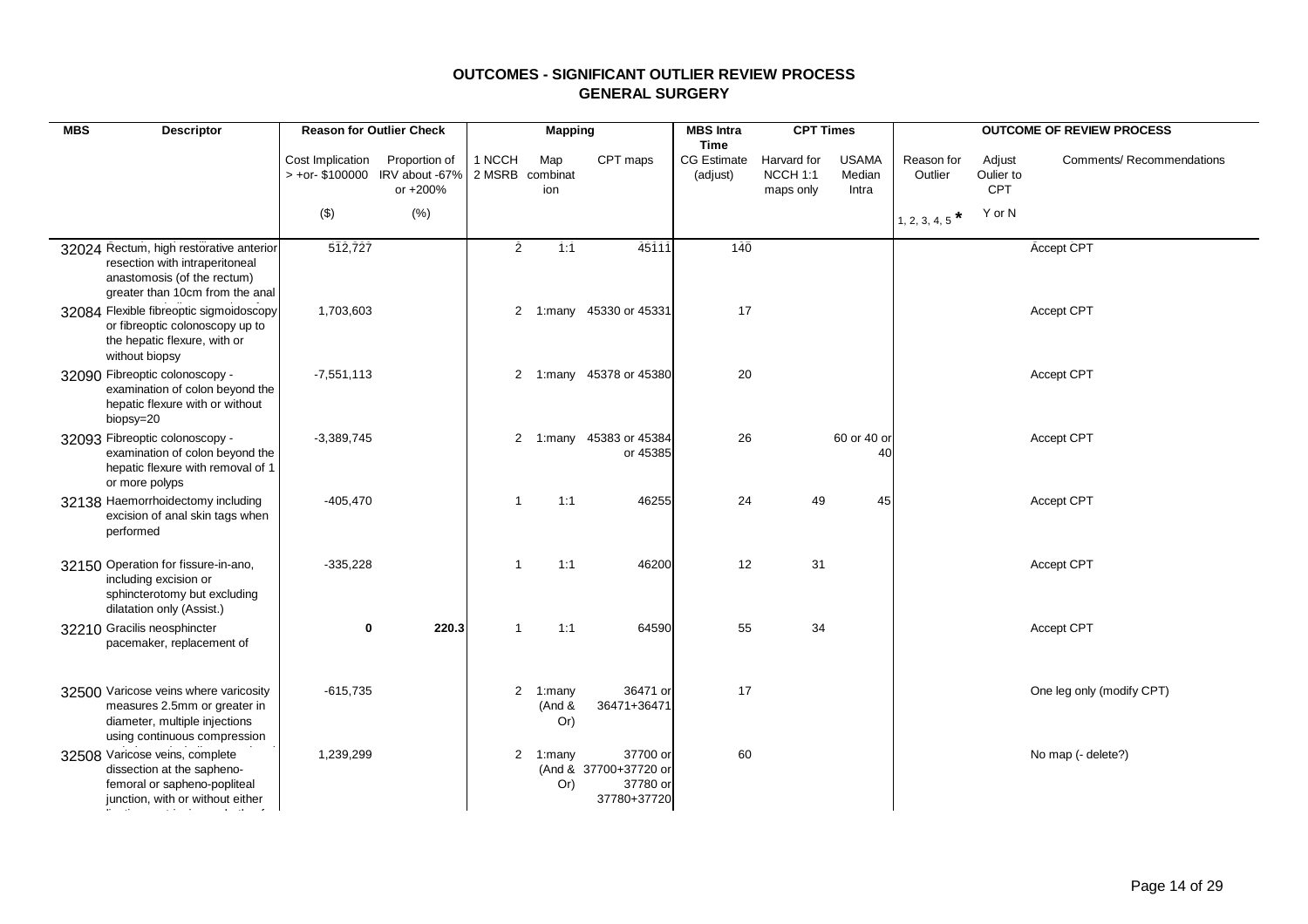| <b>MBS</b><br><b>Descriptor</b>                                                                                                            | <b>Reason for Outlier Check</b>                  |                                                            |                      | <b>Mapping</b>         |                                        | <b>MBS</b> Intra                       | <b>CPT Times</b>                     |                                 |                                                  |                                             | <b>OUTCOME OF REVIEW PROCESS</b> |
|--------------------------------------------------------------------------------------------------------------------------------------------|--------------------------------------------------|------------------------------------------------------------|----------------------|------------------------|----------------------------------------|----------------------------------------|--------------------------------------|---------------------------------|--------------------------------------------------|---------------------------------------------|----------------------------------|
|                                                                                                                                            | Cost Implication<br>$> +$ or-\$100000<br>$($ \$) | Proportion of<br>IRV about -67% 2 MSRB<br>or +200%<br>(% ) | 1 NCCH               | Map<br>combinat<br>ion | CPT maps                               | Time<br><b>CG Estimate</b><br>(adjust) | Harvard for<br>NCCH 1:1<br>maps only | <b>USAMA</b><br>Median<br>Intra | Reason for<br>Outlier<br>$\ast$<br>1, 2, 3, 4, 5 | Adjust<br>Oulier to<br><b>CPT</b><br>Y or N | <b>Comments/ Recommendations</b> |
| 37623 Vasotomy or vasectomy,<br>unilateral or bilateral=20                                                                                 | $-415,469$                                       |                                                            |                      |                        | 2 1:many 55200 or 55250<br>or 55300    | 21                                     |                                      |                                 |                                                  |                                             | Accept CPT                       |
| 39331 Carpal tunnel release (division of<br>transverse carpal ligament), by<br>any method                                                  | $-893,433$                                       |                                                            |                      | 1:1                    | 29848                                  | 19                                     |                                      | 45                              |                                                  |                                             | Weighted 278489, 64721           |
| 45203 Single stage local flap, where<br>indicated to repair 1 defect,<br>complicated or large, excluding<br>flap for male pattern baldness | $-952,046$                                       |                                                            | $\mathbf{2}$         | :many                  | 15570 or 15572                         | 41                                     |                                      | 105 or 90                       |                                                  |                                             | Only map to 14001                |
| Free grafting (full thickness) to 1<br>45451<br>defect, excluding grafts for male<br>pattern baldness (Assist.)                            | $-1,819,979$                                     |                                                            | $\mathbf{2}^{\circ}$ | :many                  | 15200 or 15220<br>or 15240 or<br>15260 | 36                                     |                                      |                                 |                                                  |                                             | See plastic surgeons             |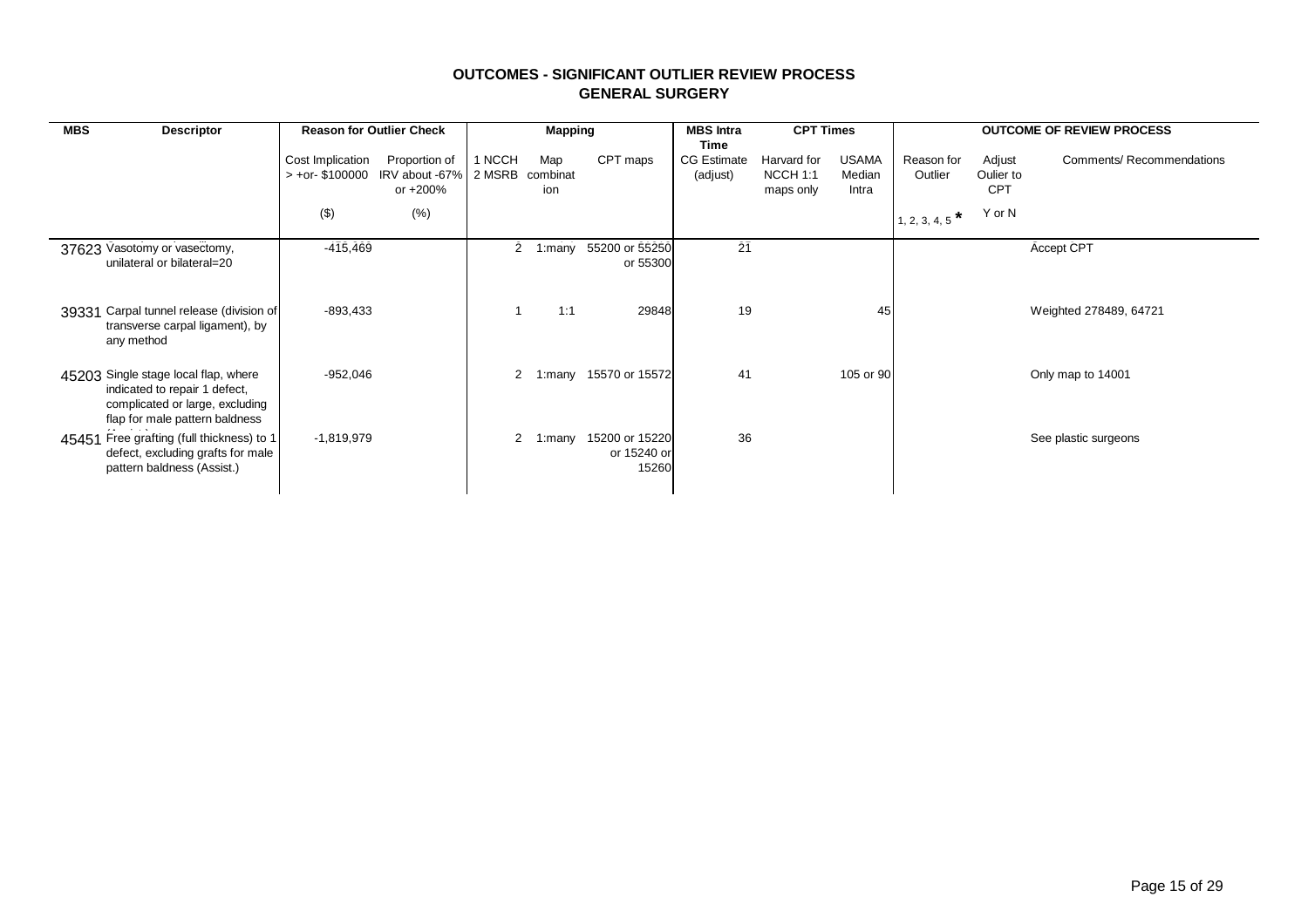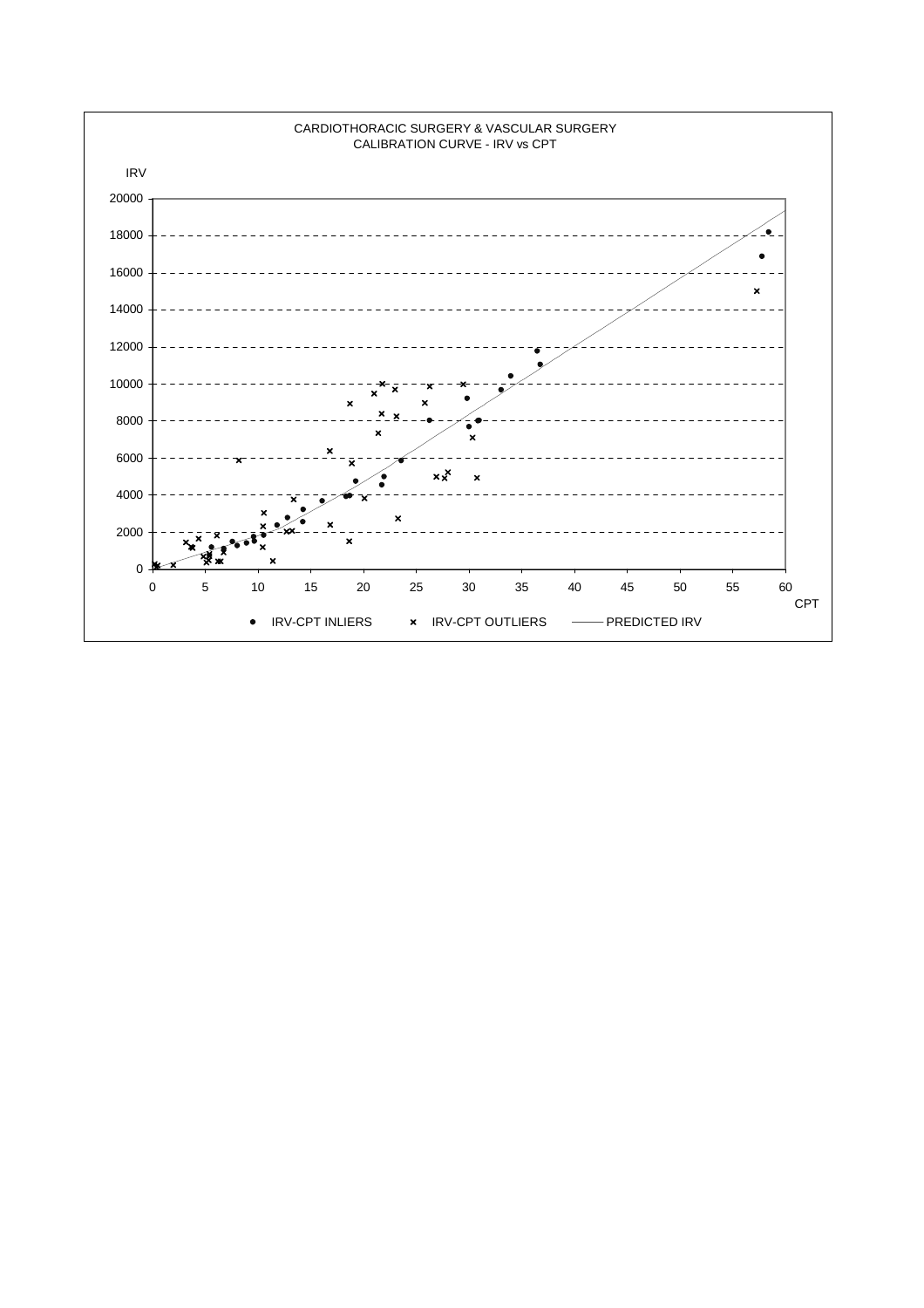## **IRV-CPT analysis for Cardiothoracic Surgery and Vascular Surgery**

Total maped Items 77

30 treated as inliers

47 treated as outliers (shaded)

Predicted IRV = 181.96 X (CPT) + 130.67 X (CPT-12 provided CPT>12) + 54.48 X (CPT-20 provided CPT>20)

| MBS            | IRV <sub>2</sub> | <b>MAP TYPE</b><br>1=NCCH 1:1<br>2=AMA | <b>IRV2 FOR</b><br><b>INLIERS</b> | <b>WORK CPT</b><br><b>RVU</b> | PREDICT.<br><b>IRV</b> | % CHANGE<br><b>IRV</b> |
|----------------|------------------|----------------------------------------|-----------------------------------|-------------------------------|------------------------|------------------------|
|                |                  | 3=TOP END                              |                                   |                               |                        |                        |
| 38565          | 18185            | 3                                      | 18185                             | 58.41                         | 18785                  | $-3.2$                 |
| 38562 *        | 16889            | 3                                      | 16889                             | 57.77                         | 18550                  | $-9.0$                 |
| 38559          | 15007            | 3                                      |                                   | 57.29                         | 18374                  | $-18.3$                |
| 38509          | 11056            | 1                                      | 11056                             | 36.78                         | 10845                  | 2.0                    |
| 38556          | 11764            | 2                                      | 11764                             | 36.47                         | 10731                  | 9.6                    |
| 38550          | 10418            | 1                                      | 10418                             | 33.96                         | 9809                   | 6.2                    |
| 38571          | 9685             | 2                                      | 9685                              | 33.06                         | 9479                   | 2.2                    |
| 38745          | 8023             | 1                                      | 8023                              | 30.98                         | 8715                   | $-8.0$                 |
| 38488          | 8007             | 2                                      | 8007                              | 30.88                         | 8679                   | -7.7                   |
| 33118          | 4932             | 2                                      |                                   | 30.76                         | 8635                   | $-42.9$                |
| 38650          | 7093             | $\mathbf{1}$                           |                                   | 30.35                         | 8484                   | $-16.4$                |
| 30535          | 7690             | 1                                      | 7690                              | 30.02                         | 8363                   | $-8.1$                 |
| 38503          | 9219             | 2                                      | 9219                              | 29.83                         | 8293                   | 11.2                   |
| 38497          | 9977             | $\overline{\mathbf{c}}$                |                                   | 29.47                         | 8161                   | 22.3                   |
| 33115          | 5237             | 2                                      |                                   | 28.01                         | 7625                   | $-31.3$                |
| 38715<br>32745 | 4907<br>4995     | 1<br>2                                 |                                   | 27.67<br>26.92                | 7500<br>7225           | $-34.6$<br>$-30.9$     |
| 38481          | 9855             | $\overline{c}$                         |                                   | 26.28                         | 6990                   | 41.0                   |
| 38480          | 8026             | 2                                      | 8026                              | 26.28                         | 6990                   | 14.8                   |
| 38500          | 8984             | $\overline{\mathbf{c}}$                |                                   | 25.83                         | 6825                   | 31.6                   |
| 33512          | 5863             | 1                                      | 5863                              | 23.59                         | 6002                   | $-2.3$                 |
| 44373          | 2730             | $\mathbf{1}$                           |                                   | 23.28                         | 5889                   | $-53.6$                |
| 38441          | 8242             | 2                                      |                                   | 23.13                         | 5834                   | 41.3                   |
| 38618          | 9708             | $\mathbf{1}$                           |                                   | 23.00                         | 5786                   | 67.8                   |
| 33163          | 4996             | 1                                      | 4996                              | 21.95                         | 5400                   | $-7.5$                 |
| 38449          | 10007            | $\mathbf{1}$                           |                                   | 21.79                         | 5342                   | 87.4                   |
| 32742          | 4555             | $\overline{\mathbf{c}}$                | 4555                              | 21.76                         | 5331                   | $-14.6$                |
| 38624          | 8386             | $\mathbf{1}$                           |                                   | 21.73                         | 5320                   | 57.6                   |
| 38742          | 7343             | $\overline{c}$                         |                                   | 21.39                         | 5195                   | 41.4                   |
| 38615          | 9471             | 1                                      |                                   | 21.00                         | 5052                   | 87.5                   |
| 33518          | 3817             | 1                                      |                                   | 20.11                         | 4725                   | $-19.2$                |
| 38621<br>38438 | 4748             | 1                                      | 4748                              | 19.29                         | 4463<br>4334           | 6.4<br>32.0            |
| 38447          | 5723<br>8925     | $\overline{2}$<br>1                    |                                   | 18.88<br>18.71                | 4281                   | 108.5                  |
| 33500          | 3957             | 2                                      | 3957                              | 18.70                         | 4278                   | -7.5                   |
| 44370          | 1512             | $\mathbf{1}$                           |                                   | 18.65                         | 4262                   | $-64.5$                |
|                |                  |                                        | 3928                              |                               |                        |                        |
| 32751          | 3928<br>2385     | 2                                      |                                   | 18.36                         | 4172                   | $-5.9$                 |
| 33803          |                  | 1                                      |                                   | 16.86                         | 3703                   | $-35.6$                |
| 38457          | 6373             | 1                                      |                                   | 16.80                         | 3684                   | 73.0                   |
| 33521          | 3676             | 1                                      | 3676                              | 16.09                         | 3462                   | 6.2                    |
| 38440          | 3210             | 1                                      | 3210                              | 14.30                         | 2903                   | 10.6                   |
| 33539          | 2551             | 2                                      | 2551                              | 14.26                         | 2890                   | $-11.8$                |
| 43915          | 3765             | $\mathbf{1}$                           |                                   | 13.37                         | 2612                   | 44.2                   |
| 34821          | 2066             | $\mathbf{1}$                           |                                   | 13.25                         | 2574                   | $-19.8$                |
| 38424          | 2783             | $\overline{\mathbf{c}}$                | 2783                              | 12.83                         | 2443                   | 13.9                   |
| 38643          | 2035             | $\overline{\mathbf{c}}$                |                                   | 12.72                         | 2409                   | $-15.5$                |
| 38418          | 2367             | 2                                      | 2367                              | 11.84                         | 2154                   | 9.9                    |
| 33548          | 446              | $\overline{\mathbf{c}}$                |                                   | 11.40                         | 2074                   | $-78.5$                |
| 34800          | 3040             | 1                                      |                                   | 10.56                         | 1921                   | 58.2                   |
| 35330          | 1841             | 1                                      | 1841                              | 10.56                         | 1921                   | $-4.2$                 |
| 34518          | 2306             | $\overline{\mathbf{c}}$                |                                   | 10.50                         | 1911                   | 20.7                   |
| 32505          | 1179             | 1                                      |                                   | 10.47                         | 1905                   | $-38.1$                |
| 32517          | 1511             | 2                                      | 1511                              | 9.66                          | 1758                   | $-14.1$                |
|                |                  |                                        |                                   |                               |                        |                        |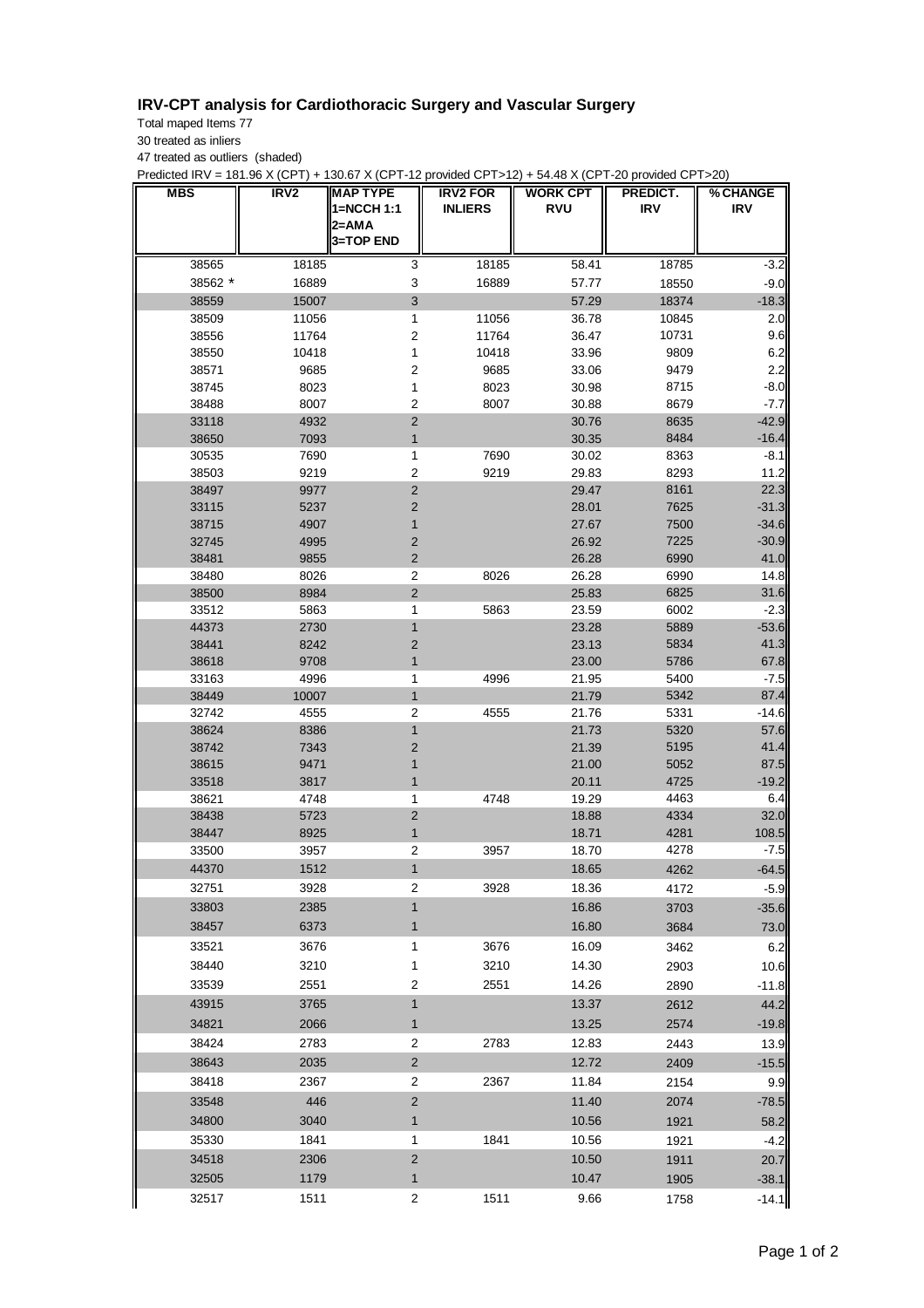| <b>MBS</b> | IRV <sub>2</sub> | <b>IMAP TYPE</b>                   | <b>IRV2 FOR</b> | <b>WORK CPT</b> | PREDICT.   | % CHANGE   |
|------------|------------------|------------------------------------|-----------------|-----------------|------------|------------|
|            |                  | 1=NCCH 1:1<br>$2=AMA$<br>3=TOP END | <b>INLIERS</b>  | <b>RVU</b>      | <b>IRV</b> | <b>IRV</b> |
| 33806      | 1746             | 2                                  | 1746            | 9.62            | 1750       | $-0.3$     |
| 34509      | 1402             | 2                                  | 1402            | 8.93            | 1625       | $-13.7$    |
| 34157      | 5882             | $\mathbf{1}$                       |                 | 8.19            | 1490       | 294.7      |
| 32511      | 1260             | 2                                  | 1260            | 8.04            | 1463       | $-13.9$    |
| 32514      | 1479             | 2                                  | 1479            | 7.60            | 1383       | 7.0        |
| 35300      | 1097             | 2                                  | 1097            | 6.77            | 1232       | $-10.9$    |
| 38609      | 905              |                                    |                 | 6.75            | 1228       | $-26.3$    |
| 32760      | 429              |                                    |                 | 6.45            | 1174       | $-63.5$    |
| 44358      | 419              |                                    |                 | 6.21            | 1130       | $-62.9$    |
| 38448      | 1801             | $\overline{c}$                     |                 | 6.10            | 1110       | 62.3       |
| 32508      | 1179             | 2                                  | 1179            | 5.63            | 1024       | 15.1       |
| 34512      | 818              | 1                                  |                 | 5.42            | 986        | $-17.0$    |
| 38250      | 707              |                                    |                 | 5.39            | 981        | $-28.0$    |
| 34527      | 493              | $\overline{2}$                     |                 | 5.32            | 968        | $-49.1$    |
| 30096      | 367              |                                    |                 | 5.12            | 932        | $-60.6$    |
| 38606      | 675              |                                    |                 | 4.85            | 882        | $-23.6$    |
| 41905      | 1643             |                                    |                 | 4.37            | 795        | 106.6      |
| 41904      | 1144             |                                    |                 | 3.82            | 695        | 64.5       |
| 41895      | 1216             |                                    |                 | 3.68            | 670        | 81.6       |
| 35202      | 1447             | 2                                  |                 | 3.19            | 580        | 149.4      |
| 32500      | 221              | 2                                  |                 | 1.96            | 357        | $-38.1$    |
| 11612      | 196              | 2                                  |                 | 0.50            | 91         | 115.0      |
| 11603      | 102              | $\overline{c}$                     |                 | 0.38            | 69         | 47.5       |
| 11618      | 286              |                                    |                 | 0.22            | 40         | 615.2      |

\* Item Number 38562 was not used in the regression analysis as it would unduly influence the results.

However it can be regarded as an inlier because of its proximity to the calibration curve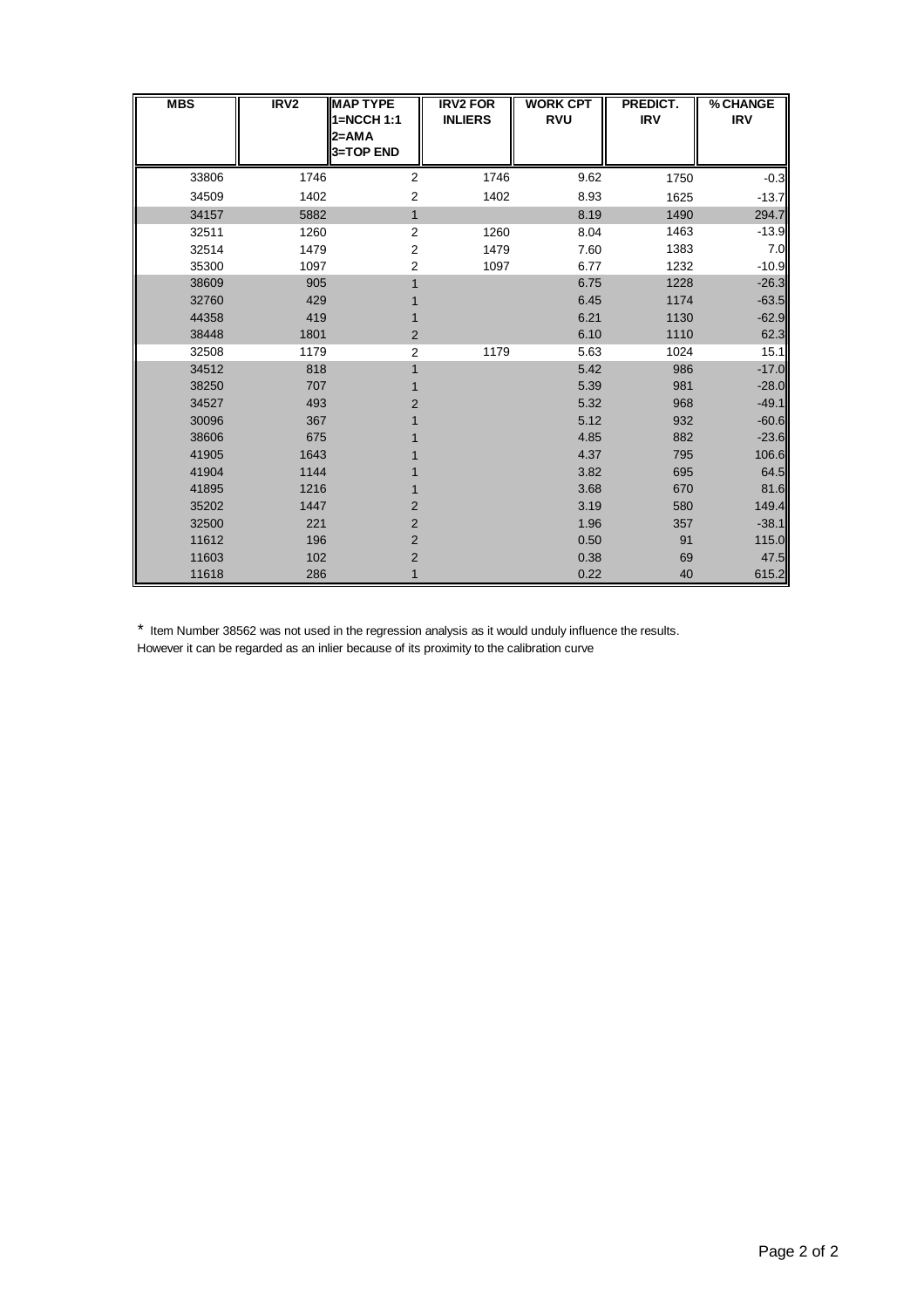## **SIGNIFICANT OUTLIER REVIEW PROCESS Cardiothoracic Surgery & Vascular Surgery**

### # **A - Inherent problems with map between MBS & CPT:**

1 = Clinical practice differs for US & Aust ie INTRA time differs

2 = Definition of PRE & POST differ for US & Aust

Number of Signif Outliers for Review 17 **3** = Complex map of AND/OR items affecting Weighted IRV

Number of Outliers 47 **B** - Possible Error in IRV calculation

- 4 = Times overestimates
- 5 = Times underestimated

| <b>MBS</b> | <b>Descriptor</b>                                                                                                                             | <b>Reason for Outlier Check</b> |                                                   |                | <b>Mapping</b>             | <b>MBS</b> Intra<br><b>Time</b> |                                    | <b>CPT Times</b>             |                                     |                                   | <b>OUTCOME OF REVIEW PROCESS</b> | Specialty            |
|------------|-----------------------------------------------------------------------------------------------------------------------------------------------|---------------------------------|---------------------------------------------------|----------------|----------------------------|---------------------------------|------------------------------------|------------------------------|-------------------------------------|-----------------------------------|----------------------------------|----------------------|
|            |                                                                                                                                               | +or-\$100000                    | Cost Implic'n > -67% or +200% 1 NCCH<br>from line | 2 MSRB         | CPT maps                   | CG<br>Estimate<br>(adjust)      | Harvard<br>(for NCCH<br>$1:1$ maps | <b>USAMA</b><br>Median Intra | Reason for<br>Outlier<br>#1,2,3,4,5 | Adjust<br>Oulier to<br>CPT (YorN) | <b>Comments/ Recommendations</b> |                      |
| 11603      | Examination of peripheral<br>vessels at rest (unilateral or<br>bilateral) excluding the<br>cavernosal artery and dorsal                       | 245,268                         |                                                   | $\overline{2}$ | 93922 or 93923 or<br>93965 | $\overline{20}$                 |                                    |                              |                                     |                                   |                                  | 11: Vascular<br>Surg |
| $11612$ *  | Examination of peripheral<br>vessels and report, involving any<br>of the techniques referred to in<br>item 11603, with hard copy              | 301,487                         |                                                   | 2              | 93924                      | 40                              |                                    |                              |                                     |                                   |                                  | 11:Vascular<br>Surg  |
| 11618      | Examination of carotid or<br>vertebral vessels, or both<br>(unilateral or bilateral) with hard<br>copy recordings of wave forms,              | 185,036                         |                                                   | -1             | 93875                      | 30                              |                                    |                              |                                     |                                   |                                  | 11:Vascular<br>Surg  |
| 32505      | Varicose veins, sub-fascial<br>ligation of 1 or more<br>incompetent perforating veins -<br>1 leg - not being a service                        | $-104,913$                      |                                                   | -1             | 37760                      | 60                              | 133                                |                              |                                     |                                   |                                  | 11:Vascular<br>Surg  |
| 32745      | Femoral artery bypass grafting<br>using vein, including harvesting<br>of vein (when it is the ipsilateral<br>long saphenous vein) with distal | $-107,345$                      |                                                   | 2              | 35566                      | 175                             |                                    | 258                          |                                     |                                   |                                  | 11:Vascular<br>Surg  |
| 33115      | Infrarenal abdominal aortic<br>aneurysm, replacement by tube<br>graft (Assist.)                                                               | $-139,254$                      |                                                   | 2              | 35081                      | 153                             |                                    |                              |                                     |                                   |                                  | 11:Vascular<br>Surg  |
| 33118      | Infrarenal abdominal aortic<br>aneurysm, replacement by<br>bifurcation graft to iliac arteries<br>(with or without excision of                | $-181,499$                      |                                                   | $\overline{2}$ | 35102                      | 160                             |                                    |                              |                                     |                                   |                                  | 11:Vascular<br>Surg  |

\* = Work Substitution Item

R = Since the drawing of the calibration curve, revised AMA maps were provided to the NCCH.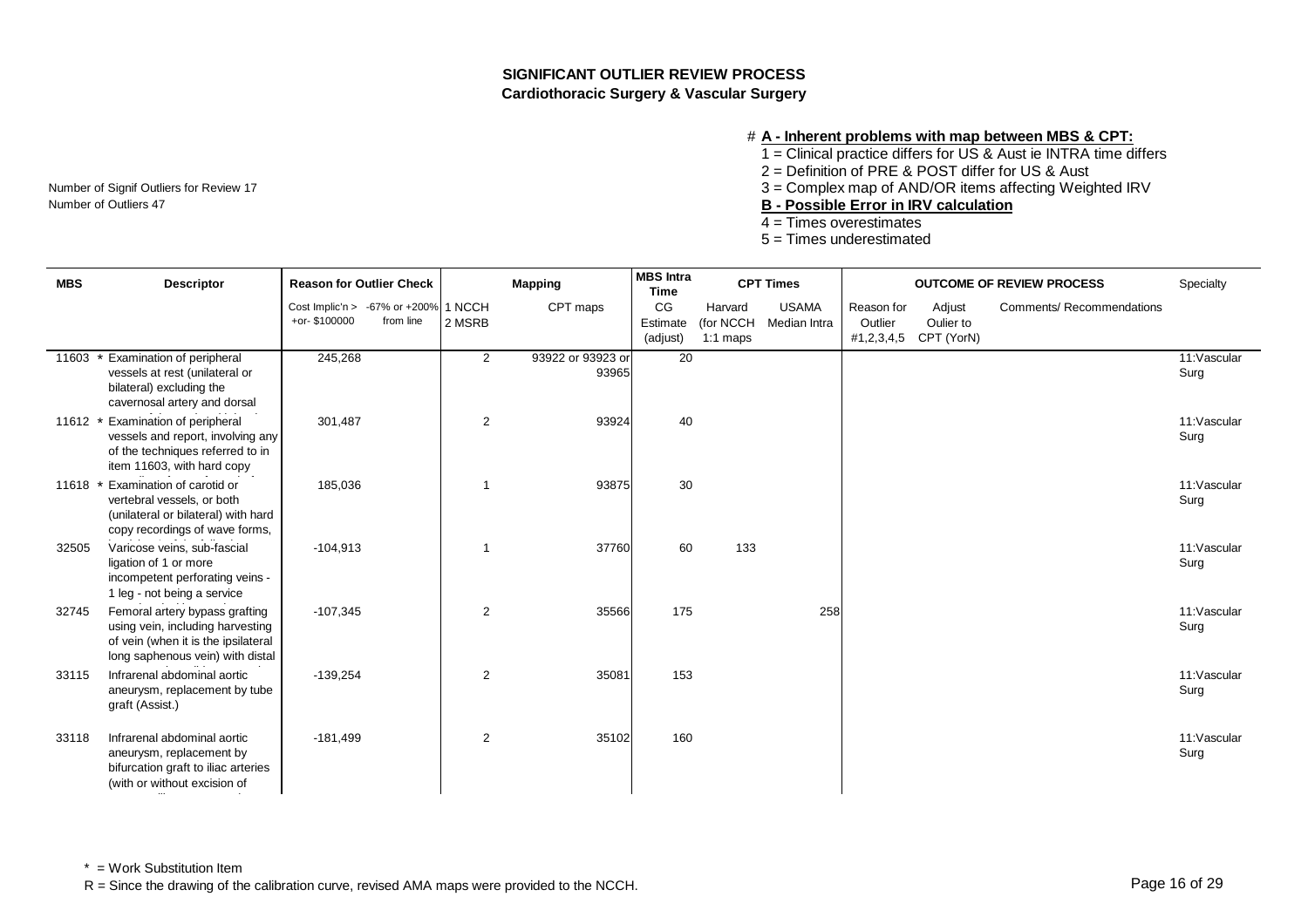## **SIGNIFICANT OUTLIER REVIEW PROCESS Cardiothoracic Surgery & Vascular Surgery**

| <b>MBS</b> | <b>Descriptor</b>                                                                                                                             | <b>Reason for Outlier Check</b> |                                                   |                | <b>Mapping</b>                                                                               | <b>MBS</b> Intra<br><b>Time</b>         |                                    | <b>CPT Times</b>                             |                       |                                              | <b>OUTCOME OF REVIEW PROCESS</b> | Specialty             |
|------------|-----------------------------------------------------------------------------------------------------------------------------------------------|---------------------------------|---------------------------------------------------|----------------|----------------------------------------------------------------------------------------------|-----------------------------------------|------------------------------------|----------------------------------------------|-----------------------|----------------------------------------------|----------------------------------|-----------------------|
|            |                                                                                                                                               | $+$ or-\$100000                 | Cost Implic'n > -67% or +200% 1 NCCH<br>from line | 2 MSRB         | CPT maps                                                                                     | CG<br>Estimate<br>(adjust)              | Harvard<br>(for NCCH<br>$1:1$ maps | <b>USAMA</b><br>Median Intra                 | Reason for<br>Outlier | Adjust<br>Oulier to<br>#1,2,3,4,5 CPT (YorN) | Comments/ Recommendations        |                       |
| 33548      | Artery or vein, patch grafting to<br>by vein or synthetic material in<br>conjunction with another arterial<br>or venous operation where patch | $-409, 112$                     |                                                   | $\overline{2}$ | 35231 or 35236 or<br>35246 or 35251 or Reviewed as<br>35256 or 35261 or<br>35266 or 35276 or | 30<br>non-<br>standalone                |                                    |                                              |                       |                                              |                                  | 11: Vascular Sur      |
| 34157      | Neck, excision of infected<br>bypass graft, including closure<br>of vessel or vessels (Assist.)                                               |                                 | 294.72                                            | $\overline{1}$ | 35901                                                                                        | 180                                     |                                    | 150                                          |                       |                                              |                                  | 11: Vascular Sur      |
| 34527      | Central vein catheterisation by<br>open technique, using<br>subcutaneous tunnel with pump<br>or access port as with Hickman                   | $-235,341$                      |                                                   | 2              | 36530 or 36533                                                                               | 49                                      |                                    | $-$ or 45                                    |                       |                                              |                                  | 11: Vascular Su       |
| 35202      | Major arteries or veins in the<br>neck, abdomen or extremities,<br>access to, as part of re-<br>operation after prior surgery on              | 396,972                         |                                                   | 2              | 35390                                                                                        | 60<br>Reviewed as<br>non-<br>standalone |                                    | 180                                          |                       |                                              |                                  | 11: Vascular<br>Surg  |
| 38250      | Single chamber permanent<br>transvenous electrode, insertion<br>of                                                                            | $-109,364$                      |                                                   | 1              | 33216                                                                                        | 40                                      | 65                                 | 90                                           |                       |                                              |                                  | 5:Cardio Thor<br>Surg |
| 38438      | Pneumonectomy or lobectomy<br>or segmentectomy not being a<br>service associated with a service<br>to which Item 38418 applies                | 113,136                         |                                                   | $\overline{2}$ | 32440 or 32480 or<br>32482 or 32484 or<br>32486 or 32488                                     | 132                                     |                                    | 180 or 180 or<br>210 or 210 or<br>240 or 300 |                       |                                              |                                  | 5:Cardio Thor<br>Surg |
| 38441      | Radical lobectomy or<br>pneumonectomy including<br>resection of chest wall,<br>diaphragm, pericardium, or                                     | 162,887                         |                                                   | $\overline{2}$ | 32520 or 32522 or<br>R<br>32525                                                              | 202                                     |                                    |                                              |                       |                                              |                                  | 5:Cardio Thor<br>Surg |
| 38497      | Coronary artery bypass using<br>saphenous vein graft or grafts<br>only, including harvesting of vein<br>graft material where performed        | 348,556                         |                                                   | $\overline{2}$ | 33510 or 33511 or<br>33512 or 33513 or<br>33514 or 33516                                     | 239                                     |                                    |                                              |                       |                                              |                                  | 5:Cardio Thor<br>Surg |
| 38500      | Coronary artery bypass using<br>single arterial graft, with or<br>without vein graft or grafts,<br>including harvesting of internal           | 2,104,696                       |                                                   | $2^{\circ}$    | $\mathsf{R}$<br>33533                                                                        | 211                                     |                                    |                                              |                       |                                              |                                  | 5:Cardio Thor<br>Surg |
| 38742      | Atrial septal defect, closure by<br>direct suture or patch, for<br>congenital heart disease=20<br>(Assist.)                                   | 126,186                         |                                                   | 2              | 33641                                                                                        | 189                                     |                                    |                                              |                       |                                              |                                  | 5:Cardio Thor<br>Surg |

\* = Work Substitution Item

R = Since the drawing of the calibration curve, revised AMA maps were provided to the NCCH.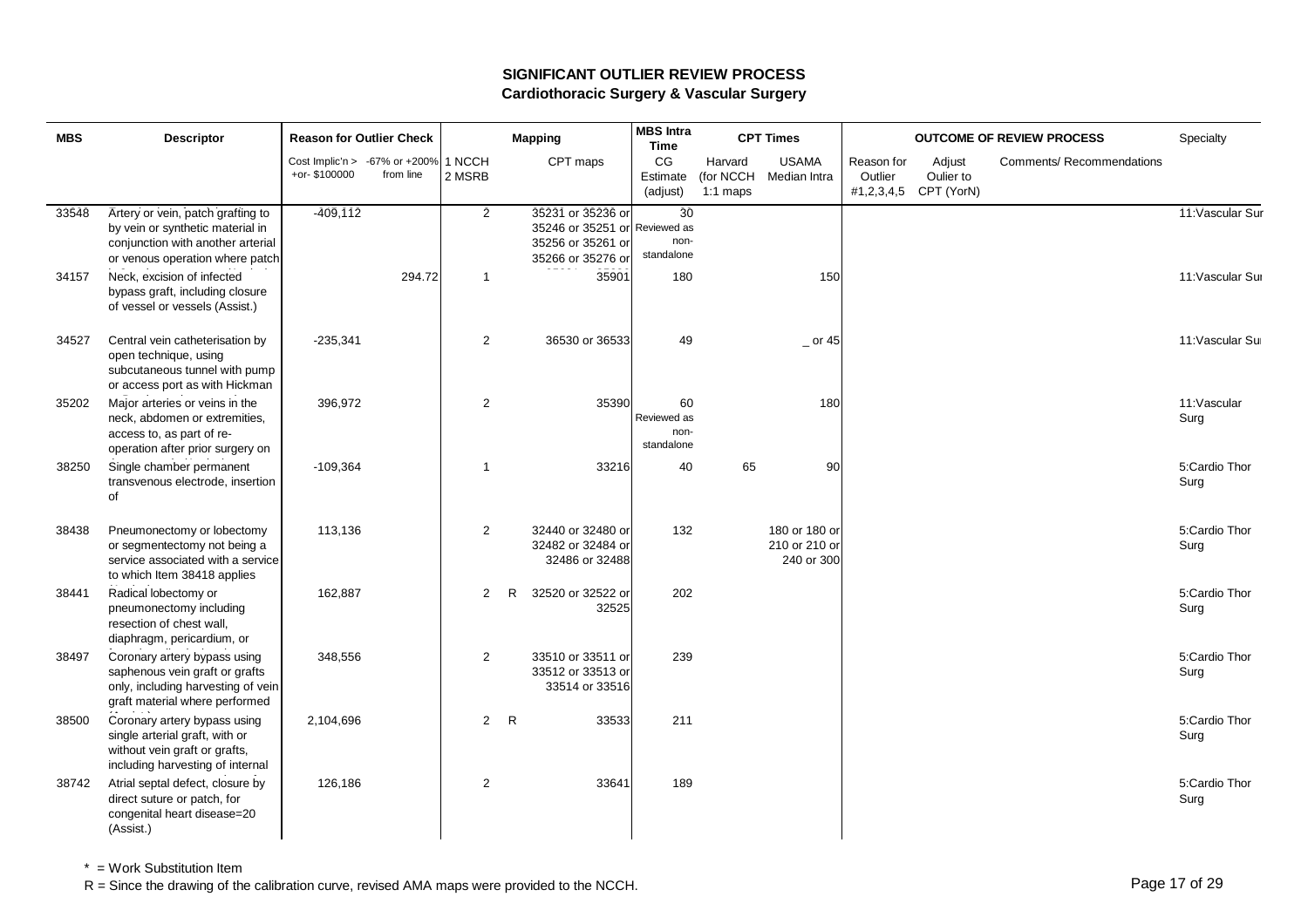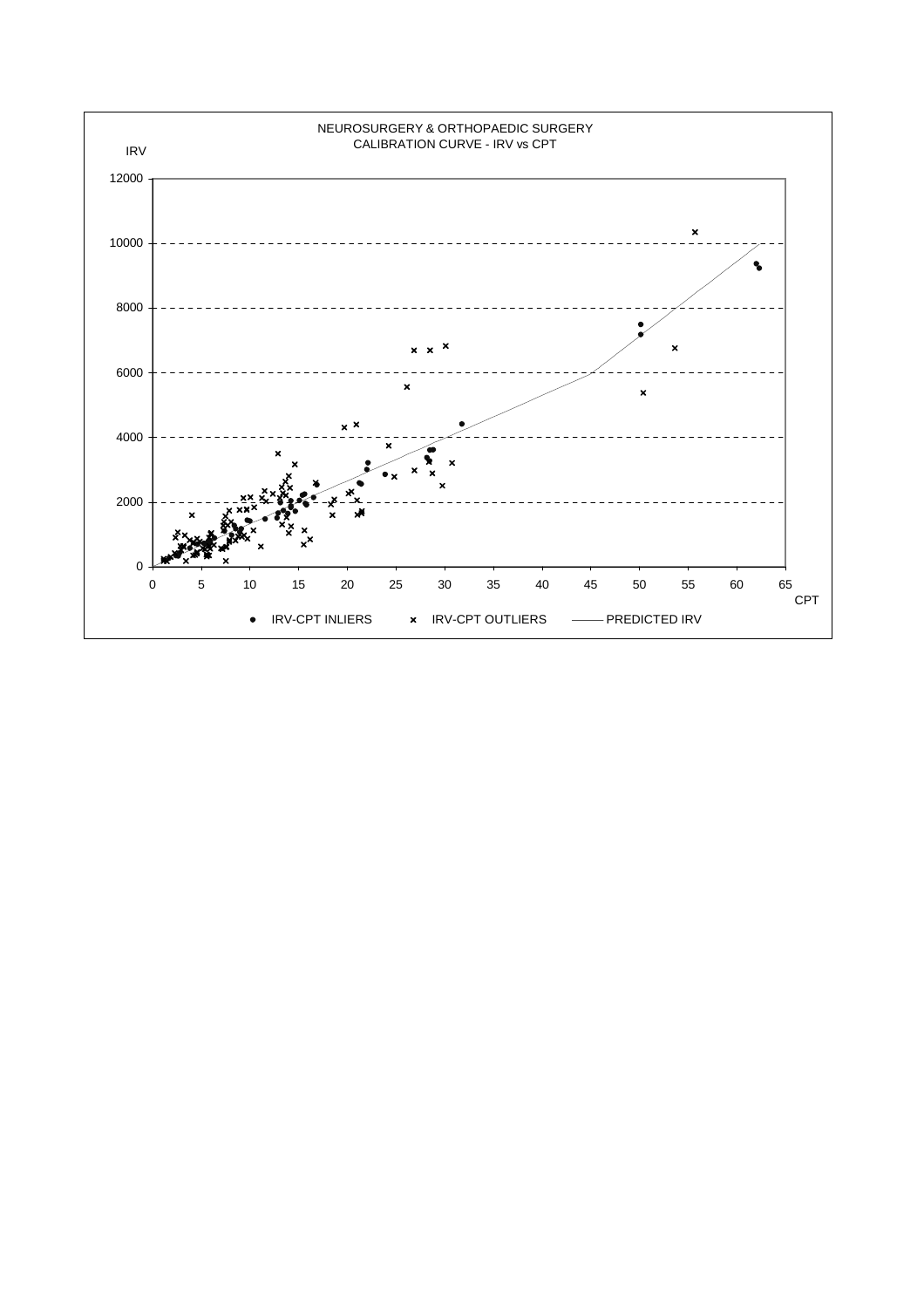## **IRV-CPT analysis for Neurosurgery and Orthopaedic Surgery**

Total maped Items 162

53 treated as inliers

109 treated as outliers (shaded)

Predicted IRV = 132.53 X (CPT) + 98.75 X (CPT- 45 provided CPT>45)

| <b>MBS</b>     | <b>IRV</b>   | <b>MAP TYPE</b><br>1=NCCH 1:1<br>2=AMA<br>3=TOP END | <b>IRV FOR</b><br><b>INLIERS</b> | <b>WORK CPT</b><br><b>RVU</b> | PREDICT.<br><b>IRV</b> | % CHANGE<br><b>IRV</b> |
|----------------|--------------|-----------------------------------------------------|----------------------------------|-------------------------------|------------------------|------------------------|
| 39658          | 9223         | 3                                                   | 9223                             | 62.33                         | 9972                   | $-7.5$                 |
| 39653          | 9362         | 3                                                   | 9362                             | 62.02                         | 9900                   | $-5.4$                 |
| 39650 *        | 10345        | $\mathsf 3$                                         |                                  | 55.72                         | 8443                   | 22.5                   |
| 41576          | 6754         | $\ensuremath{\mathsf{3}}$                           |                                  | 53.63                         | 7960                   | $-15.2$                |
| 39800          | 5375         | $\overline{c}$                                      |                                  | 50.39                         | 7210                   | $-25.5$                |
| 39640          | 7486         | 3                                                   | 7486                             | 50.16                         | 7157                   | 4.6                    |
| 39803          | 7166         | $\mathbf 2$                                         | 7166                             | 50.15                         | 7155                   | 0.2                    |
| 39712          | 4401         | $\overline{\mathbf{c}}$                             | 4401                             | 31.78                         | 4212                   | 4.5                    |
| 39112          | 3199         | $\mathbf 2$                                         |                                  | 30.76                         | 4077                   | $-21.5$                |
| 40706          | 6823         | 3                                                   |                                  | 30.12                         | 3992                   | 70.9                   |
| 40106          | 2505         | 1                                                   |                                  | 29.77                         | 3945                   | $-36.5$                |
| 40700<br>40332 | 3612<br>2887 | 1<br>$\mathbf 2$                                    | 3612                             | 28.85<br>28.72                | 3824<br>3806           | $-5.5$<br>$-24.2$      |
| 49345          | 6684         | $\ensuremath{\mathsf{3}}$                           |                                  | 28.52                         | 3780                   | 76.8                   |
| 49324          | 3601         | $\overline{\mathbf{c}}$                             | 3601                             | 28.52                         | 3780                   | -4.7                   |
| 39709          | 3263         | $\mathbf 2$                                         | 3263                             | 28.45                         | 3771                   | $-13.5$                |
| 39500          | 3242         | $\mathbf{1}$                                        |                                  | 28.39                         | 3763                   | $-13.9$                |
| 40312          | 3362         | 2                                                   | 3362                             | 28.21                         | 3739                   | $-10.1$                |
| 48648          | 2971         | $\mathbf 2$                                         |                                  | 26.90                         | 3565                   | $-16.7$                |
| 45785          | 6691         | $\mathsf 3$                                         |                                  | 26.87                         | 3561                   | 87.9                   |
| 49342          | 5558         | $\mathsf 3$                                         |                                  | 26.14                         | 3464                   | 60.4                   |
| 39603          | 2783         | $\mathbf 2$                                         |                                  | 24.82                         | 3289                   | $-15.4$                |
| 49519          | 3738         | $\mathbf 2$                                         |                                  | 24.27                         | 3217                   | 16.2                   |
| 49321          | 2852         | 2                                                   | 2852                             | 23.90                         | 3167                   | $-10.0$                |
| 39715<br>39615 | 3202<br>2992 | $\mathbf 2$<br>1                                    | 3202<br>2992                     | 22.14<br>22.03                | 2934<br>2920           | 9.1<br>2.5             |
| 40301          | 1718         | $\mathbf 2$                                         |                                  | 21.51                         | 2851                   | $-39.7$                |
| 49518          | 2549         | 2                                                   | 2549                             | 21.48                         | 2847                   | $-10.5$                |
| 48960          | 1651         | $\overline{\mathbf{c}}$                             |                                  | 21.47                         | 2845                   | $-42.0$                |
| 40306          | 2582         | $\mathbf 2$                                         | 2582                             | 21.26                         | 2818                   | $-8.3$                 |
| 40000          | 1598         | $\mathbf{1}$                                        |                                  | 21.06                         | 2791                   | $-42.7$                |
| 49542          | 2057         | $\mathbf 2$                                         |                                  | 20.99                         | 2782                   | $-26.0$                |
| 40801          | 4387         | $\mathbf 2$                                         |                                  | 20.92                         | 2773                   | 58.2                   |
| 40330          | 2319         | $\mathbf 2$                                         |                                  | 20.43                         | 2708                   | $-14.3$                |
| 49318          | 2264         | 2                                                   |                                  | 20.12                         | 2667                   | $-15.1$                |
| 44334          | 4305         | 1                                                   |                                  | 19.72                         | 2614                   | 64.7                   |
| 40015          | 2070         | 1                                                   |                                  | 18.66                         | 2473                   | $-16.3$                |
| 40803          | 1591         | $\mathbf 2$                                         |                                  | 18.47                         | 2448                   | $-35.0$                |
| 40012          | 1928         | $\mathbf{1}$                                        |                                  | 18.32                         | 2428                   | $-20.6$                |
| 48918          | 2520         | 1                                                   | 2520                             | 16.92                         | 2242                   | 12.4                   |
| 49306          | 2599         | $\mathbf{1}$                                        |                                  | 16.76                         | 2221                   | 17.0                   |
| 49209          | 2132         | 1                                                   | 2132                             | 16.55                         | 2193                   | $-2.8$                 |
| 39609          | 840          | $\mathbf{1}$                                        |                                  | 16.17                         | 2143                   | $-60.8$                |
| 49517          | 1898         | $\overline{\mathbf{c}}$                             | 1898                             | 15.84                         | 2099                   | $-9.6$                 |
| 49515          | 1943         | 1                                                   | 1943                             | 15.74                         | 2086                   | $-6.9$                 |
| 47558          | 2240         | 1                                                   | 2240                             | 15.65                         | 2074                   | 8.0                    |
| 47519          | 1117         | $\overline{c}$                                      |                                  | 15.60                         | 2067                   | $-46.0$                |
| 49562          | 679          | $\overline{\mathbf{c}}$                             |                                  | 15.52                         | 2057                   | $-67.0$                |
| 50351          | 2206         | $\mathbf{1}$                                        | 2206                             | 15.43                         | 2045                   | 7.9                    |
| 40303          | 2043         | 2                                                   | 2043                             | 15.10                         | 2001                   | 2.1                    |
| 49315          | 1701         | 1                                                   | 1701                             | 14.69                         | 1947                   | $-12.6$                |
| 44331          | 3160         | $\mathbf{1}$                                        |                                  | 14.61                         | 1936                   | 63.2                   |
| 48421          | 1239         | $\mathbf 2$                                         |                                  | 14.25                         | 1889                   | $-34.4$                |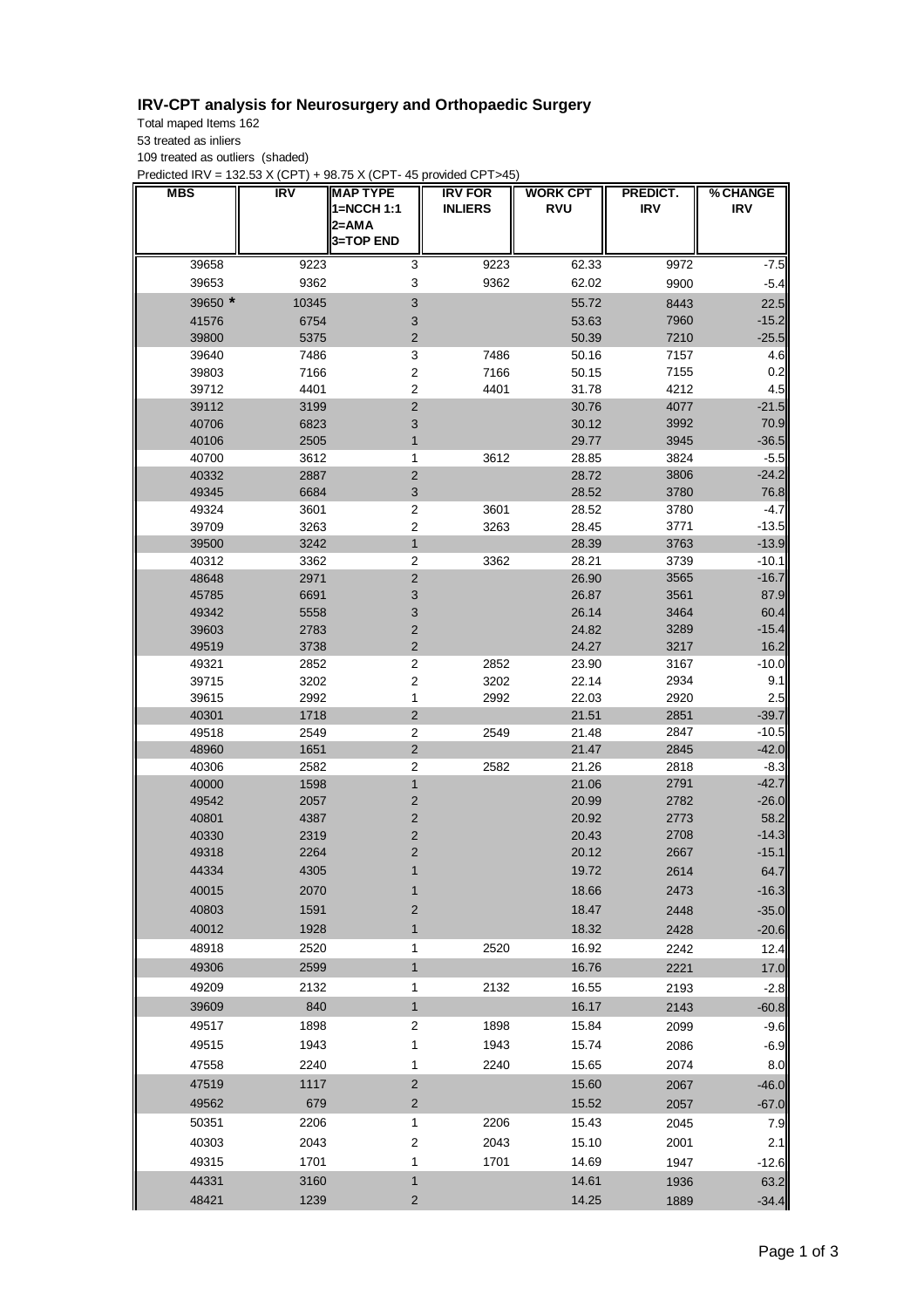| <b>MBS</b>     | <b>IRV</b>   | <b>MAP TYPE</b><br>1=NCCH 1:1<br>2=AMA<br>3=TOP END | <b>IRV FOR</b><br><b>INLIERS</b> | <b>WORK CPT</b><br><b>RVU</b> | PREDICT.<br><b>IRV</b> | % CHANGE<br><b>IRV</b> |
|----------------|--------------|-----------------------------------------------------|----------------------------------|-------------------------------|------------------------|------------------------|
| 40600          | 1867         | 2                                                   | 1867                             | 14.24                         | 1887                   | $-1.1$                 |
| 49539          | 2033         | $\boldsymbol{2}$                                    | 2033                             | 14.23                         | 1886                   | 7.8                    |
| 48933          | 1819         | 1                                                   | 1819                             | 14.22                         | 1885                   | $-3.5$                 |
| 47486          | 2437         | 1                                                   |                                  | 14.11                         | 1870                   | 30.3                   |
| 39121          | 1038         | 1                                                   |                                  | 14.02                         | 1858                   | $-44.2$                |
| 50354          | 2796         | 1                                                   |                                  | 14.01                         | 1857                   | 50.6                   |
| 49712          | 1638         | 1                                                   | 1638                             | 13.91                         | 1844                   | $-11.2$                |
| 47566          | 1525         | 1                                                   |                                  | 13.76                         | 1824                   | $-16.4$                |
| 48512<br>49715 | 2204<br>2625 | 1                                                   |                                  | 13.69<br>13.67                | 1814<br>1812           | 21.5<br>44.9           |
| 40300          | 1733         | 1<br>2                                              | 1733                             | 13.46                         | 1784                   | $-2.9$                 |
| 49300          | 2270         | 1                                                   |                                  | 13.39                         | 1775                   | 27.9                   |
| 48909          | 1299         | 2                                                   |                                  | 13.30                         | 1763                   | $-26.3$                |
| 50121          | 2452         | 1                                                   |                                  | 13.26                         | 1757                   | 39.5                   |
| 48215          | 1975         | 1                                                   | 1975                             | 13.17                         | 1745                   | 13.1                   |
| 49815          | 2116         | $\mathbf{1}$                                        |                                  | 13.10                         | 1736                   | 21.9                   |
| 47051          | 1645         | 1                                                   | 1645                             | 12.92                         | 1712                   | $-3.9$                 |
| 50399<br>40003 | 3488<br>1498 | $\mathbf{1}$                                        | 1498                             | 12.88                         | 1707<br>1700           | 104.4<br>$-11.9$       |
| 48684          | 2252         | $\boldsymbol{2}$<br>$\overline{\mathbf{c}}$         |                                  | 12.83<br>12.34                | 1635                   | 37.7                   |
| 47451          | 2012         | 1                                                   |                                  | 11.65                         | 1544                   | 30.3                   |
| 50118          | 1463         | 1                                                   | 1463                             | 11.61                         | 1539                   | $-4.9$                 |
| 47549          | 2335         | 1                                                   |                                  | 11.50                         | 1524                   | 53.2                   |
| 49534          | 2123         | 1                                                   |                                  | 11.23                         | 1488                   | 42.7                   |
| 49561          | 625          | 2                                                   |                                  | 11.15                         | 1478                   | $-57.7$                |
| 48236          | 1832         | 1                                                   |                                  | 10.44                         | 1384                   | 32.4                   |
| 48418          | 1122         | $\overline{\mathbf{c}}$                             |                                  | 10.38                         | 1376                   | $-18.5$                |
| 47438<br>49724 | 2141<br>1407 | $\mathbf{1}$<br>2                                   | 1407                             | 10.06<br>10.02                | 1333<br>1328           | 60.6<br>5.9            |
| 47393          | 1433         | $\boldsymbol{2}$                                    | 1433                             | 9.77                          | 1295                   | 10.6                   |
| 49718          | 864          | $\overline{\mathbf{c}}$                             |                                  | 9.75                          | 1292                   | $-33.2$                |
| 49569          | 1779         | 1                                                   |                                  | 9.67                          | 1282                   | 38.8                   |
| 44361          | 1758         |                                                     |                                  | 9.67                          | 1282                   | 37.2                   |
| 47021          | 965          |                                                     |                                  | 9.42                          | 1248                   | $-22.7$                |
| 47429          | 2122         |                                                     |                                  | 9.35                          | 1239                   | 71.2                   |
| 49833          | 917          | 1                                                   |                                  | 9.18                          | 1217                   | $-24.6$                |
| 49839<br>48951 | 1170<br>1061 | 1<br>1                                              | 1170<br>1061                     | 9.15<br>8.99                  | 1213<br>1191           | $-3.5$<br>$-11.0$      |
| 47468          | 1754         | 1                                                   |                                  | 8.96                          | 1187                   | 47.7                   |
| 47399          | 938          | $\mathbf{1}$                                        |                                  | 8.80                          | 1166                   | $-19.6$                |
| 49827          | 1170         | 1                                                   | 1170                             | 8.56                          | 1134                   | 3.1                    |
| 47375          | 811          | $\mathbf{1}$                                        |                                  | 8.55                          | 1133                   | $-28.4$                |
| 47357          | 1268         | 1                                                   | 1268                             | 8.43                          | 1117                   | 13.5                   |
| 47408          | 964          | 1                                                   | 964                              | 8.14                          | 1079                   | $-10.7$                |
| 48636          | 1380         | 1                                                   |                                  | 8.08                          | 1071                   | 28.9                   |
| 49566<br>47420 | 815<br>1733  | 1<br>1                                              |                                  | 7.92<br>7.90                  | 1050<br>1047           | $-22.4$<br>65.5        |
| 49703          | 760          | $\overline{\mathbf{c}}$                             |                                  | 7.90                          | 1047                   | $-27.4$                |
| 48954          | 1283         | 1                                                   |                                  | 7.72                          | 1023                   | 25.4                   |
| 49560          | 616          | $\overline{c}$                                      |                                  | 7.61                          | 1009                   | $-38.9$                |
| 47729          | 594          | 1                                                   |                                  | 7.55                          | 1001                   | $-40.7$                |
| 45018          | 167          | 1                                                   |                                  | 7.52                          | 997                    | $-83.2$                |
| 47012          | 1559         | 1                                                   |                                  | 7.49                          | 993                    | 57.0                   |
| 47465          | 1097         | 1                                                   | 1097                             | 7.41                          | 982                    | 11.7                   |
| 47414<br>49845 | 1383<br>1123 | 1<br>1                                              |                                  | 7.35<br>7.30                  | 974<br>967             | 42.0<br>16.1           |
| 47351          | 1266         | 1                                                   |                                  | 7.25                          | 961                    | 31.7                   |
| 49557          | 539          | $\overline{c}$                                      |                                  | 7.19                          | 953                    | $-43.4$                |
| 39134          | 561          | $\mathbf{1}$                                        |                                  | 7.04                          | 933                    | $-39.9$                |
| 30672          | 874          | 1                                                   | 874                              | 6.39                          | 847                    | 3.2                    |
| 46348          | 667          | $\mathbf{1}$                                        |                                  | 6.32                          | 838                    | $-20.3$                |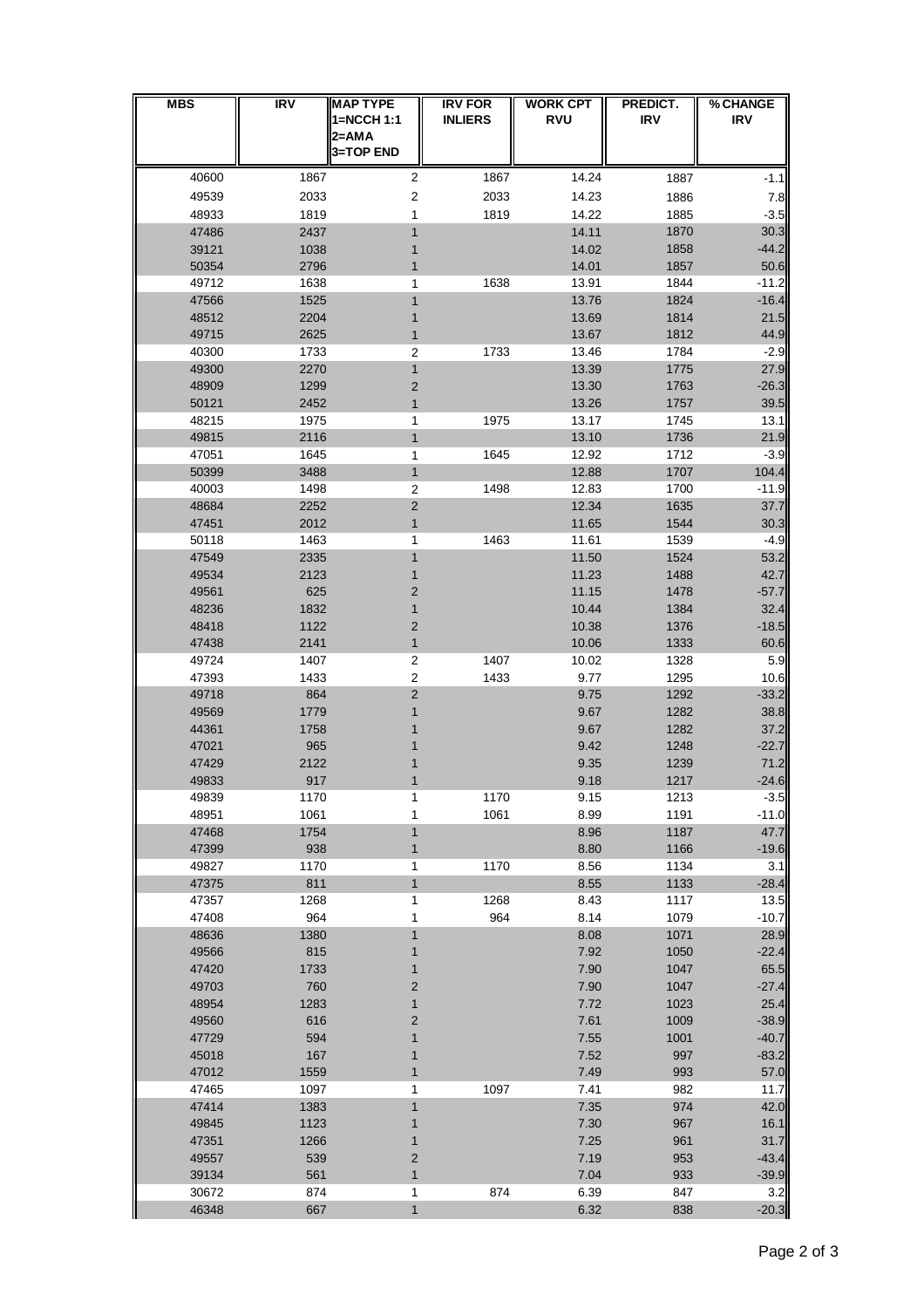| <b>MBS</b>     | IRV        | <b>MAP TYPE</b><br>1=NCCH 1:1 | <b>IRV FOR</b><br><b>INLIERS</b> | <b>WORK CPT</b><br><b>RVU</b> | PREDICT.<br><b>IRV</b> | % CHANGE<br><b>IRV</b> |
|----------------|------------|-------------------------------|----------------------------------|-------------------------------|------------------------|------------------------|
|                |            | 2=AMA                         |                                  |                               |                        |                        |
|                |            | <b>3=TOP END</b>              |                                  |                               |                        |                        |
| 47435          | 1033       | 1                             |                                  | 6.05                          | 802                    | 28.8                   |
| 47330          | 998        | 1                             |                                  | 5.98                          | 793                    | 25.9                   |
| 47318          | 766        | 1                             | 766                              | 5.98                          | 793                    | $-3.3$                 |
| 30114          | 548        | $\mathbf 1$                   |                                  | 5.92                          | 785                    | $-30.2$                |
| 48945          | 811        | 1                             | 811                              | 5.89                          | 781                    | 3.9                    |
| 47564          | 637        | 1                             |                                  | 5.84                          | 774                    | $-17.7$                |
| 47333          | 901        | 1                             |                                  | 5.81                          | 770                    | 17.0                   |
| 47372          | 345        | $\overline{\mathbf{c}}$       |                                  | 5.81                          | 770                    | $-55.2$                |
| 49118          | 755        | 1                             | 755                              | 5.76                          | 763                    | $-1.1$                 |
| 47045          | 766        | 1                             | 766                              | 5.74                          | 761                    | 0.7                    |
| 47639          | 697        | 1                             | 697                              | 5.71                          | 757                    | $-7.9$                 |
| 47390          | 360        | 1                             |                                  | 5.63                          | 746                    | $-51.8$                |
| 47726          | 310        | 1<br>$\overline{2}$           |                                  | 5.58                          | 740<br>737             | $-58.0$                |
| 46366<br>49218 | 383<br>698 | 1                             | 698                              | 5.56<br>5.54                  | 734                    | $-48.0$<br>$-5.0$      |
| 49818          | 542        | $\mathbf{1}$                  |                                  | 5.39                          | 714                    | $-24.2$                |
| 47342          | 709        | 1                             | 709                              | 5.33                          | 706                    | 0.4                    |
| 47447          | 565        | $\mathbf{1}$                  |                                  | 5.17                          | 685                    | $-17.6$                |
| 47426          | 768        | $\mathbf{1}$                  |                                  | 4.87                          | 645                    | 19.0                   |
| 46522          | 690        | 1                             | 690                              | 4.67                          | 619                    | 11.5                   |
| 46465          | 452        | 2                             |                                  | 4.59                          | 608                    | $-25.7$                |
| 49860          | 864        | 1                             |                                  | 4.58                          | 607                    | 42.3                   |
| 47009          | 406        | 1                             |                                  | 4.57                          | 606                    | $-33.0$                |
| 39331          | 360        | 2                             |                                  | 4.39                          | 582                    | $-38.2$                |
| 47039          | 766        | 1                             |                                  | 4.21                          | 558                    | 37.3                   |
| 47306          | 711        | 1                             |                                  | 4.17                          | 553                    | 28.7                   |
| 47948          | 347        | 1                             |                                  | 4.16                          | 551                    | $-37.0$                |
| 40800          | 1592       | $\mathbf{1}$                  |                                  | 4.04                          | 535                    | 197.4                  |
| 47327          | 565        | 1                             | 565                              | 3.85                          | 510                    | 10.7                   |
| 47666          | 816        | 1                             |                                  | 3.81                          | 505                    | 61.6                   |
| 39100          | 170        | 1                             |                                  | 3.45                          | 457                    | $-62.8$                |
| 47678          | 970        | 1                             |                                  | 3.32                          | 440                    | 120.4                  |
| 47444          | 601        |                               |                                  | 3.21                          | 425                    | 41.2                   |
| 47561          | 631        |                               |                                  | 3.19                          | 423                    | 49.1                   |
| 47423          | 505        | 1                             |                                  | 2.93                          | 388                    | 30.0                   |
| 47579          | 637        | 1                             |                                  | 2.86                          | 379                    | 68.1                   |
| 46456          | 420        | 1                             | 420                              | 2.81                          | 372                    | 12.7                   |
| 46363          | 317        | $\boldsymbol{2}$              | 317                              | 2.69                          | 357                    | $-11.0$                |
| 47920          | 1065       | $\mathbf{1}$                  |                                  | 2.60                          | 345                    | 209.0                  |
| 47387          | 334        | 1                             | 334                              | 2.44                          | 323                    | 3.3                    |
| 30023          | 894        | $\overline{\mathbf{c}}$       |                                  | 2.38                          | 315                    | 183.3                  |
| 47900          | 419        | 1                             |                                  | 2.28                          | 302                    | 38.7                   |
| 48600          | 296        | 1                             |                                  | 1.87                          | 248                    | 19.5                   |
| 47924          | 253        | 1                             | 253                              | 1.74                          | 231                    | 9.9                    |
| 39003          | 160        | 1                             |                                  | 1.51                          | 200                    | $-20.0$                |
| 39006<br>47906 | 160        | 1                             |                                  | 1.51<br>1.13                  | 200                    | $-20.0$<br>63.9        |
| 39000          | 245<br>177 | 1<br>1                        |                                  | 1.13                          | 150<br>150             | 18.2                   |
|                |            |                               |                                  |                               |                        |                        |

\* Item Number 39650 is classified as an outlier on the basis of its distance from the calibration curve. However it has been used in the regression analysis because without it, there would be far too much uncertainty at the top end.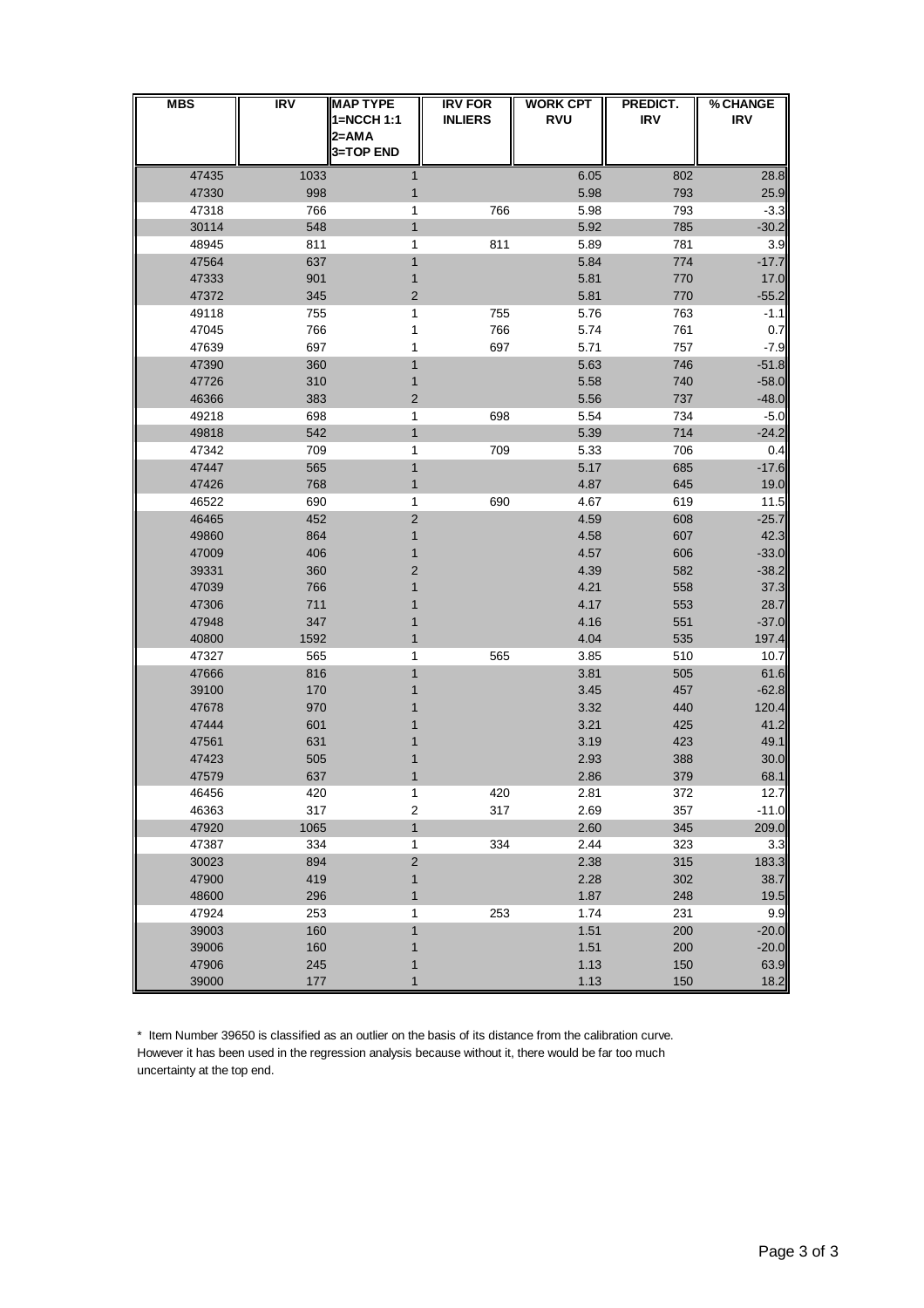## **SIGNIFICANT OUTLIER REVIEW PROCESS - With OUTCOMES for NEUROSURGERY Neurosurgery & Orthopaedic Surgery**

#### # **A - Inherent problems with map between MBS & CPT:**

1 = Clinical practice differs for US & Aust ie INTRA time differs

2 = Definition of PRE & POST differ for US & Aust

Number of Signif Outliers for Review 27 **3** = Complex map of AND/OR items affecting Weighted IRV<br> **B** - Possible Frror in IRV calculation

Number of Outliers 109 **B - Possible Error in IRV calculation**

4 = Times overestimates

5 = Times underestimated

| <b>MBS</b> | <b>Descriptor</b>                                                                                                                                                                                                                                 |              | <b>Reason for Outlier Check</b>            |                             | <b>Mapping</b>                                                                      | <b>MBS</b> Intra<br><b>Time</b> |                        | <b>CPT Times</b>                                                  |                       | <b>OUTCOME OF REVIEW PROCESS</b>             |                                                                                                                                                                       |  |
|------------|---------------------------------------------------------------------------------------------------------------------------------------------------------------------------------------------------------------------------------------------------|--------------|--------------------------------------------|-----------------------------|-------------------------------------------------------------------------------------|---------------------------------|------------------------|-------------------------------------------------------------------|-----------------------|----------------------------------------------|-----------------------------------------------------------------------------------------------------------------------------------------------------------------------|--|
|            |                                                                                                                                                                                                                                                   | +or-\$100000 | Cost Implic'n > -67% or +200%<br>from line | 1 NCCH<br>2 MSRB<br>3TopEnd | CPT maps                                                                            | CG<br>Estimate<br>(adjust)      | Harvard<br>$1:1$ maps) | <b>USAMA</b><br>(for NCCH Median Intra                            | Reason for<br>Outlier | Adjust<br>Oulier to<br>#1,2,3,4,5 CPT (YorN) | <b>Comments/ Recommendations</b>                                                                                                                                      |  |
| 30023      | Wound of soft tissue, deep or<br>extensively contaminated,<br>debridement of, under general<br>anaesthesia or regional or field                                                                                                                   | 3,052,600    |                                            |                             | 2 11043+12052 or 12053 or<br>13131 or 13132                                         | 32                              |                        | $45 + - or - or$<br>- or 45                                       |                       |                                              |                                                                                                                                                                       |  |
| 39331      | Carpal tunnel release (division of<br>transverse carpal ligament), by<br>any method                                                                                                                                                               | $-702,523$   |                                            | 2                           | 29848 or 64721                                                                      | 19                              |                        | 45 or 30                                                          | 5 Y                   |                                              | Good map to the CPT                                                                                                                                                   |  |
| 39800      | Aneurysm, clipping or<br>reinforcement of sac (Assist.)                                                                                                                                                                                           | $-177,355$   |                                            | 2                           | 61700 or 61702                                                                      | 215                             |                        | 270 or 300                                                        |                       | 5 Y                                          | Good map to the CPT                                                                                                                                                   |  |
| 40301      | Intervertebral disc or discs,<br>microsurgical discectomy of<br>(Assist.)                                                                                                                                                                         | $-217,381$   |                                            | 2                           | 63075+63076 or<br>63077+63078                                                       | 88                              |                        | $120 + -$ or- $+$ -                                               |                       | 3 N                                          | Mapping unsatisfactory-move to line                                                                                                                                   |  |
| 40330      | Spinal rhizolysis involving<br>exposure of spinal nerve roots -<br>for lateral recess, exit foraminal<br>stenosis, adhesive radiculopathy<br>or extensive epidural fibrosis, at<br>1 or more levels - with or without<br>laminectomy=20 (Assist.) | $-174,248$   |                                            | 2                           | 63020+63035 or<br>63030+63035 or<br>63045+63048 or<br>63046+63048 or<br>63047+63048 | 96                              |                        | $120 + - or$<br>$90 + - or$<br>$- + -$ or<br>$- + -$<br>$120 + -$ |                       | 3 N                                          | Mapping unsatisfactory-move to line                                                                                                                                   |  |
| 40800      | Stereotactic anatomical<br>localisation, as an independent<br>procedure (Assist.)                                                                                                                                                                 |              | 197                                        | $\overline{\mathbf{1}}$     | 61795                                                                               | 90                              | 236                    |                                                                   | $\mathbf{r}$          | Y?                                           | Query re interpretation of meaning of "independent<br>procedure". Accept CPT map if meaning does not<br>exclude claiming other procedures. Otherwise move<br>to line. |  |
| 40801      | Functional stereotactic<br>procedure including computer<br>assisted anatomical localisation,<br>physiological localisation and                                                                                                                    | 126,913      |                                            | 2                           | 61720+61795 or<br>61735+61795                                                       | 216                             |                        | $120 + -$ or<br>$- + \cdot$                                       |                       | 3 N                                          | Poor map-move to line.                                                                                                                                                |  |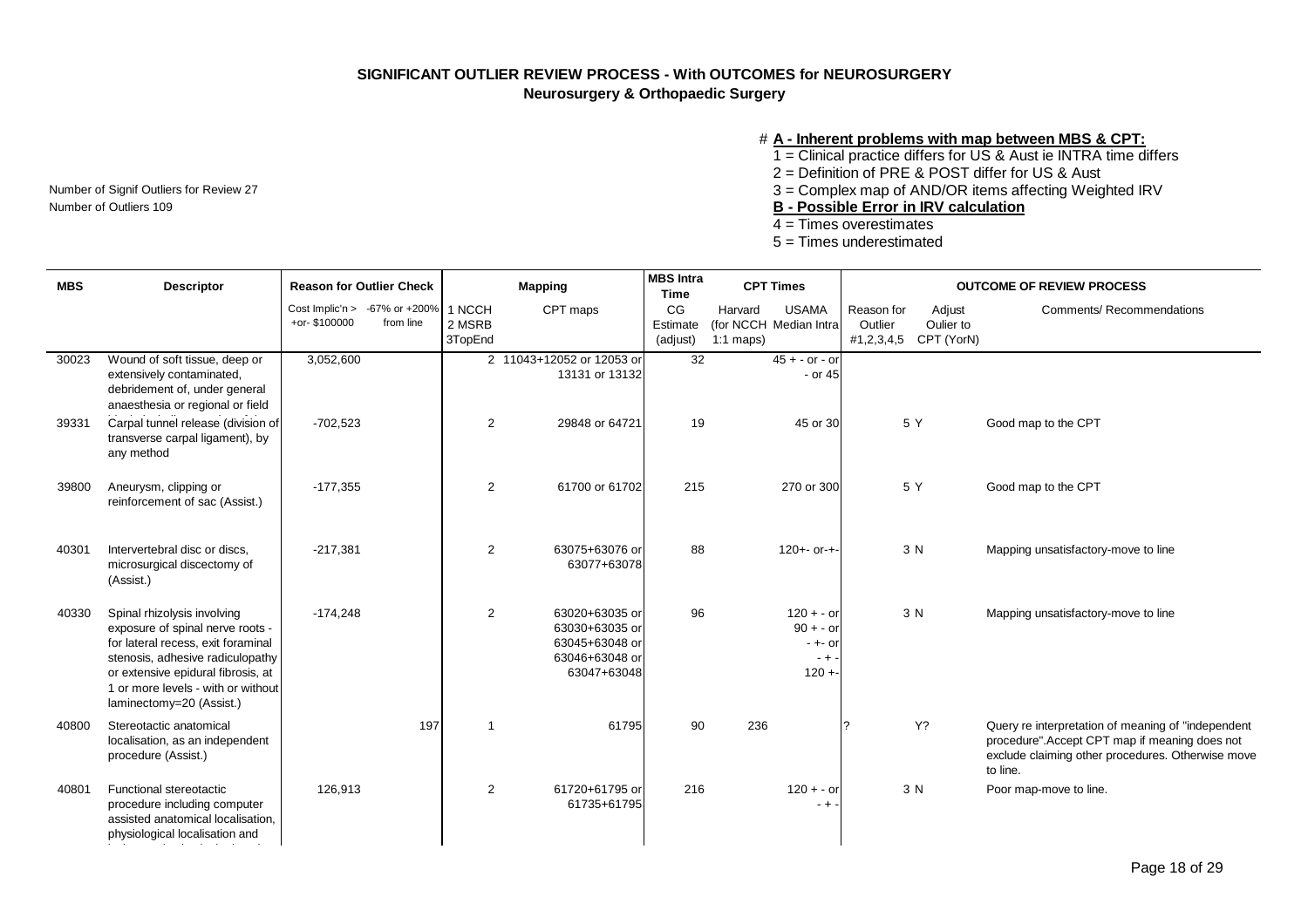## **SIGNIFICANT OUTLIER REVIEW PROCESS - With OUTCOMES for NEUROSURGERY Neurosurgery & Orthopaedic Surgery**

| <b>MBS</b> | <b>Descriptor</b>                                                                                                              |              | <b>Reason for Outlier Check</b>            |                             | <b>Mapping</b>                                  | <b>MBS Intra</b><br><b>Time</b> |                        | <b>CPT Times</b>                             |                                                | <b>OUTCOME OF REVIEW PROCESS</b> |                           |  |  |
|------------|--------------------------------------------------------------------------------------------------------------------------------|--------------|--------------------------------------------|-----------------------------|-------------------------------------------------|---------------------------------|------------------------|----------------------------------------------|------------------------------------------------|----------------------------------|---------------------------|--|--|
|            |                                                                                                                                | +or-\$100000 | Cost Implic'n > -67% or +200%<br>from line | 1 NCCH<br>2 MSRB<br>3TopEnd | CPT maps                                        | CG<br>Estimate<br>(adjust)      | Harvard<br>$1:1$ maps) | <b>USAMA</b><br>(for NCCH Median Intra       | Reason for<br>Outlier<br>#1,2,3,4,5 CPT (YorN) | Adjust<br>Oulier to              | Comments/ Recommendations |  |  |
| 40803      | Intracranial stereotactic<br>procedure by any method, not<br>being a service to which item<br>40800 or 40801 applies (Assist.) | $-109,048$   |                                            |                             | 2 61750 or 61760 or 61770<br>or 62201 or 61751  | 88                              |                        | $-$ or $-$ or<br>$-$ or 75 or<br>90          |                                                | 3 N                              | Poor map-move to line.    |  |  |
| 45018      | Dermis, dermofat or fascia graft<br>(excluding transfer of fat by<br>injection) (Assist.)                                      | $-160,971$   |                                            | $\mathbf{1}$                | 15770                                           | 18                              | 104                    |                                              | 3 N                                            |                                  | Poor map-move to line.    |  |  |
| 47372      | Radius, distal end of, treatment<br>of Colles', Smith's or Barton's<br>fracture, by closed reduction                           | $-411,519$   |                                            | 2                           | 25605                                           | 20                              |                        |                                              |                                                |                                  |                           |  |  |
| 47390      | Radius and ulna, shafts of,<br>treatment of fracture of, by<br>closed reduction, undertaken in<br>the operating theatre of a   | $-228,392$   |                                            | $\mathbf{1}$                | 25565                                           | 20                              | 52                     |                                              |                                                |                                  |                           |  |  |
| 47519      | Femur, treatment of trochanteric<br>or subcapital fracture of, by<br>internal fixation (Assist.)                               | $-721,296$   |                                            | 2                           | 27236                                           | 59                              |                        |                                              |                                                |                                  |                           |  |  |
| 47561      | Tibia, shaft of, treatment of<br>fracture of, by cast<br>immobilisation, not being a<br>service to which item 47564,           | 143,122      |                                            | $\mathbf{1}$                | 27750                                           | 41                              | 35                     |                                              |                                                |                                  |                           |  |  |
| 47920      | Bone growth stimulator,<br>insertion of (Assist.)                                                                              |              | 209                                        | $\mathbf{1}$                | 20975                                           | 68                              | 57                     |                                              |                                                |                                  |                           |  |  |
| 48421      | Tibia, osteotomy or osteectomy<br>of, with internal fixation (Assist.)                                                         | $-209,694$   |                                            | 2                           | 27712                                           | 84                              |                        | 120                                          |                                                |                                  |                           |  |  |
| 48648      | Spine, bone graft to, (postero-<br>lateral fusion) - 1 or 2 levels<br>(Assist.)                                                | $-104,027$   |                                            | 2                           | 22600+22614 or<br>22610+22614 or<br>22612+22614 | 147                             |                        | $120 + 40$ or<br>$150 + 40$ or<br>$150 + 40$ | 3 N                                            |                                  | Poor map-move to line.    |  |  |
| 48684      | Spine, segmental internal<br>fixation of, other than for<br>scoliosis, being a service<br>associated with a service to         | 193,208      |                                            | $\sqrt{2}$                  | 22845 or 22842                                  | 135                             |                        | $\_$ or 105                                  | 3 N                                            |                                  | Poor map-move to line.    |  |  |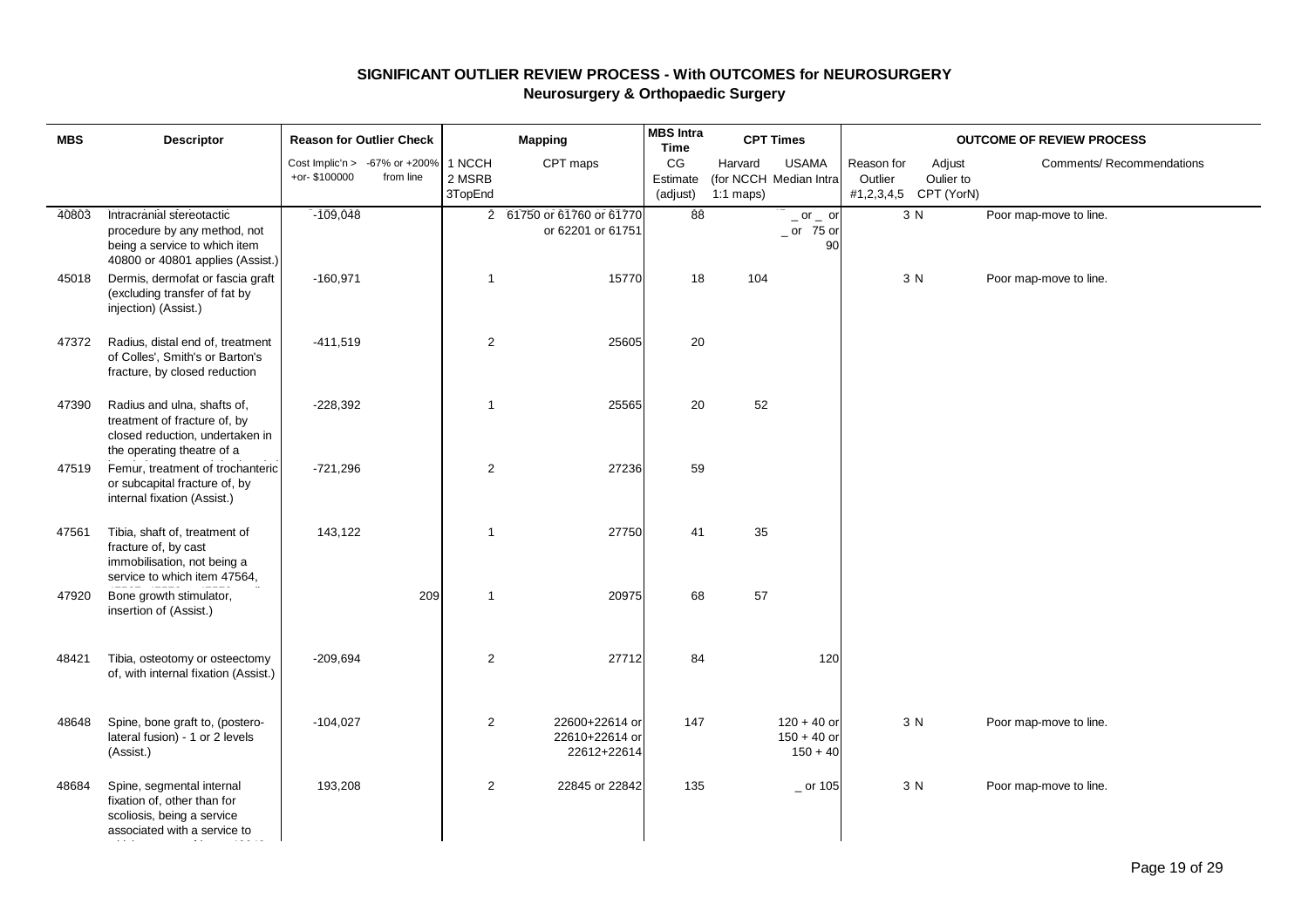## **SIGNIFICANT OUTLIER REVIEW PROCESS - With OUTCOMES for NEUROSURGERY Neurosurgery & Orthopaedic Surgery**

| <b>MBS</b> | <b>Descriptor</b>                                                                                                                                     |              | <b>Reason for Outlier Check</b>            |                             | <b>Mapping</b>                                                              | <b>MBS</b> Intra<br><b>Time</b> |                        | <b>CPT Times</b>                       |                       | <b>OUTCOME OF REVIEW PROCESS</b>             |                           |
|------------|-------------------------------------------------------------------------------------------------------------------------------------------------------|--------------|--------------------------------------------|-----------------------------|-----------------------------------------------------------------------------|---------------------------------|------------------------|----------------------------------------|-----------------------|----------------------------------------------|---------------------------|
|            |                                                                                                                                                       | +or-\$100000 | Cost Implic'n > -67% or +200%<br>from line | 1 NCCH<br>2 MSRB<br>3TopEnd | CPT maps                                                                    | CG<br>Estimate<br>(adjust)      | Harvard<br>$1:1$ maps) | <b>USAMA</b><br>(for NCCH Median Intra | Reason for<br>Outlier | Adjust<br>Oulier to<br>#1,2,3,4,5 CPT (YorN) | Comments/ Recommendations |
| 48909      | Shoulder, repair of rotator cuff,<br>including decompression of<br>subacromial space by<br>acromioplasty, excision of<br>coraco-acromial ligament and | $-339,905$   |                                            | $\overline{2}$              | 23420                                                                       | 74                              |                        | 120                                    |                       |                                              |                           |
| 48960      | Shoulder, reconstruction or<br>repair of, including repair of<br>rotator cuff by arthroscopic,<br>arthroscopic assisted or mini                       | $-132,615$   |                                            | $\overline{2}$              | 23412+29826 or<br>23412+23130+43120                                         | 81                              |                        |                                        |                       |                                              |                           |
| 49318      | Hip, total replacement<br>arthroplasty of, including minor<br>bone grafting (Assist.)                                                                 | $-839,720$   |                                            | 2                           | 27130                                                                       | 122                             |                        |                                        |                       |                                              |                           |
| 49542      | Knee, reconstructive surgery of<br>cruciate ligaments (open or<br>arthroscopic, or both), including<br>notchplasty, meniscus repair,                  | $-805,903$   |                                            |                             | 2 29889+29888+29882/298<br>83/29877 or<br>27407+27407+29882/298<br>83/29877 | 102                             |                        | $140 + + -/-/ -$<br>$or++-/-/-$        |                       |                                              |                           |
| 49557      | Knee, diagnostic arthroscopy of<br>(including biopsy, simple<br>trimming of meniscal margin or                                                        | $-373,994$   |                                            | $\overline{2}$              | 29870 or 29877 or 29875                                                     | 29                              |                        |                                        |                       |                                              |                           |
| 49560      | Knee, arthroscopic surgery of,<br>involving 1 or more of:<br>meniscectomy, removal of loose<br>body or lateral release - not                          | $-3,382,812$ |                                            | 2                           | 29881 or 29874 or 27425                                                     | 35                              |                        |                                        |                       |                                              |                           |
| 49561      | Knee, arthroscopic surgery of,<br>involving 1 or more of;<br>meniscectomy, removal of loose<br>body or lateral release; where                         | $-3,358,272$ |                                            | $\overline{2}$              | 29877+29881 or<br>29877+27425 or<br>29877+29874                             | 35                              |                        |                                        |                       |                                              |                           |
| 49562      | Knee, arthroscopic surgery of,<br>involving 1 or more of:<br>meniscectomy, removal of loose<br>body or lateral release; where                         | $-398,763$   |                                            | 2                           | 29879+29877+29874 or<br>29879+29877+29881 or<br>29879+29877+27425           | 39                              |                        |                                        |                       |                                              |                           |
| 49703      | Ankle, arthroscopic surgery of<br>(Assist.)                                                                                                           | $-187,323$   |                                            |                             | 2 29891 or 39892 or 29894<br>or 29895 or 29897 or<br>29898                  | 42                              |                        | 60 or- or- or<br>- or - or             |                       |                                              |                           |
| 49833      | Foot, correction of hallux valgus<br>by osteotomy of first metatarsal<br>including internal fixation where<br>performed - unilateral (Assist.)        | $-103,018$   |                                            | $\overline{\mathbf{1}}$     | 28296                                                                       | 41                              | 90                     |                                        |                       |                                              |                           |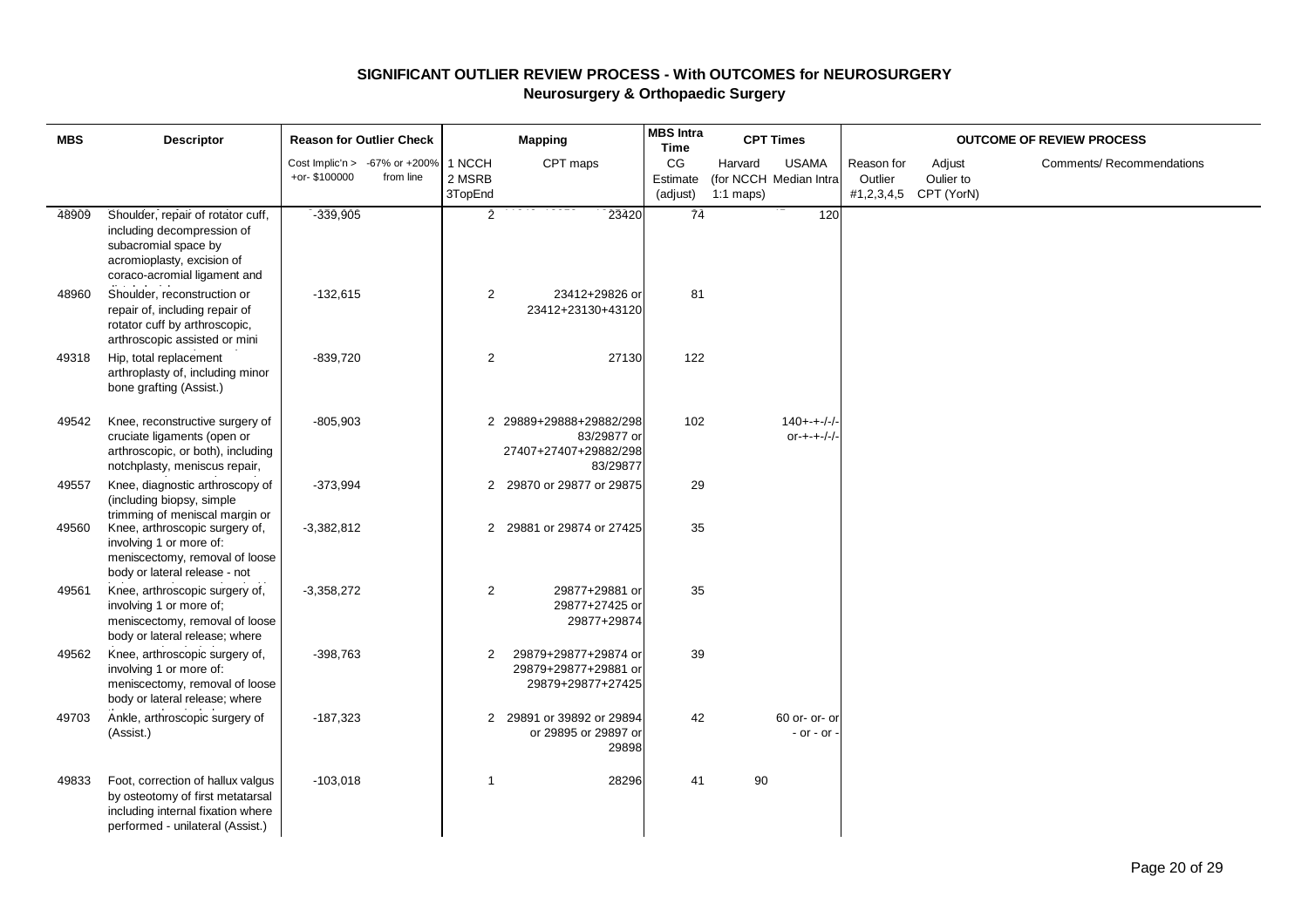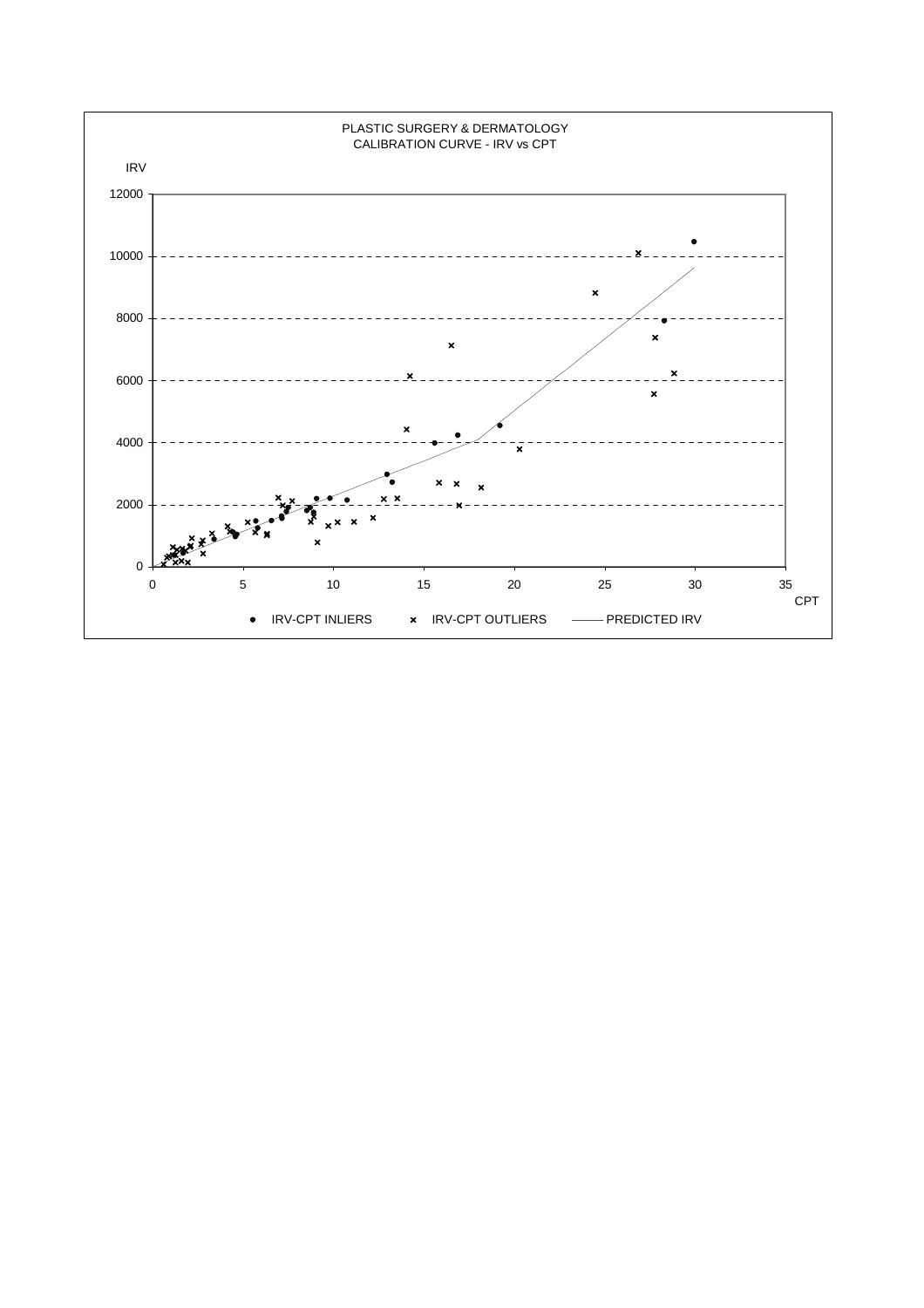## **IRV-CPT analysis for Plastic Surgery and Dermatology**

Total maped Items 77

2 items were excluded from the analysis because they had zero CPT values (item numbers 14050 & 14053) 25 treated as inliers

50 treated as outliers (shaded)

Predicted IRV = 227.23 X (CPT) + 236.05 X (CPT- 18 provided CPT>18)

| <b>MBS</b>     | IRV          | <b>MAP TYPE</b>           | <b>IRV FOR</b> | <b>WORK CPT</b> | PREDICT.     | % CHANGE          |
|----------------|--------------|---------------------------|----------------|-----------------|--------------|-------------------|
|                |              | 1=NCCH 1:1<br>2=AMA       | <b>INLIERS</b> | <b>RVU</b>      | <b>IRV</b>   | <b>IRV</b>        |
|                |              | <b>3=TOP END</b>          |                |                 |              |                   |
| 45767          | 10462        | 3                         | 10462          | 29.96           | 9631         | 8.6               |
| 45597          | 6224         | 3                         |                | 28.85           | 9117         | $-31.7$           |
| 45773          | 7911         | 3                         | 7911           | 28.30           | 8862         | $-10.7$           |
| 45782          | 7373         | $\ensuremath{\mathsf{3}}$ |                | 27.80           | 8630         | $-14.6$           |
| 30275          | 5557         | 1                         |                | 27.72           | 8593         | $-35.3$           |
| 45785          | 10106        | 3                         |                | 26.87           | 8200         | 23.3              |
| 45776          | 8818         | 3                         |                | 24.48           | 7092         | 24.3              |
| 30177          | 3779         | $\overline{2}$            |                | 20.29           | 5151         | $-26.6$           |
| 45596          | 4543         | 1                         | 4543           | 19.23           | 4660         | $-2.5$            |
| 45539          | 2541         | $\mathbf{1}$              |                | 18.16           | 4164         | $-39.0$           |
| 45662          | 1967         | 1                         |                | 16.96           | 3854         | $-49.0$           |
| 30253          | 4227         | 1                         | 4227           | 16.89           | 3838         | 10.1              |
| 45554          | 2663         | $\mathbf 2$               |                | 16.82           | 3822         | $-30.3$           |
| 45770          | 7126         | 3                         |                | 16.52           | 3754         | 89.8              |
| 45683          | 2704         | 1                         |                | 15.85           | 3602         | $-24.9$           |
| 45521          | 3974         | 1                         | 3974           | 15.62           | 3549         | 12.0              |
| 30328          | 6143         | $\ensuremath{\mathsf{3}}$ |                | 14.23           | 3234         | 90.0              |
| 45608          | 4419         | 2                         |                | 14.05           | 3193         | 38.4              |
| 37405          | 2196         | 1                         |                | 13.53           | 3074         | $-28.6$           |
| 45575          | 2709         | 1                         | 2709           | 13.26           | 3013         | $-10.1$           |
| 45638          | 2965         | 1                         | 2965           | 12.98           | 2949         | 0.5               |
| 45677          | 2178         | 1                         |                | 12.79           | 2906         | $-25.1$           |
| 45551          | 1573         | $\overline{2}$            |                | 12.19           | 2770         | $-43.2$           |
| 45203          | 1447         | $\overline{2}$            |                | 11.15           | 2534         | $-42.9$           |
| 45611          | 2144         | 1                         | 2144           | 10.77           | 2447         | $-12.4$           |
| 45755          | 1423         | $\mathbf{1}$              |                | 10.23           | 2325<br>2234 | $-38.8$<br>$-1.8$ |
| 45632<br>45451 | 2193<br>1311 | 1<br>2                    | 2193           | 9.83<br>9.72    | 2209         | $-40.7$           |
| 45674          | 781          | 1                         |                | 9.13            | 2075         | $-62.3$           |
| 45566          | 2184         | 1                         | 2184           | 9.08            | 2063         | 5.9               |
| 46402          | 1741         | 1                         | 1741           | 8.92            | 2027         | $-14.1$           |
| 45545          | 1609         | $\mathbf{1}$              |                | 8.92            | 2027         | $-20.6$           |
| 45206          | 1439         | $\overline{2}$            |                | 8.76            | 1991         | $-27.7$           |
| 45656          | 1895         | 1                         | 1895           | 8.74            | 1986         | -4.6              |
| 31000          | 1801         | $\overline{c}$            | 1801           | 8.55            | 1943         | $-7.3$            |
| 30356          | 2110         | $\mathbf 2$               |                | 7.73            | 1757         | 20.1              |
| 45018          | 1893         | 1                         | 1893           | 7.52            | 1709         |                   |
|                |              |                           | 1762           |                 |              | 10.8              |
| 47467          | 1762         | 1                         |                | 7.41            | 1684         | 4.6               |
| 45659          | 1971         | $\mathbf 2$               |                | 7.22            | 1641         | 20.2              |
| 41729          | 1550         | 1                         | 1550           | 7.16            | 1627         | $-4.7$            |
| 46411          | 1624         | 1                         | 1624           | 7.14            | 1622         | 0.1               |
| 30256          | 2228         | $\mathbf{1}$              |                | 6.97            | 1584         | 40.6              |
| 42605          | 1475         | 1                         | 1475           | 6.60            | 1500         | $-1.6$            |
| 45200          | 1052         | $\mathbf 2$               |                | 6.34            | 1441         | $-27.0$           |
| 46348          | 1010         | $\mathbf{1}$              |                | 6.32            | 1436         | $-29.6$           |
| 42590          | 1232         | 1                         | 1232           | 5.82            | 1323         | $-6.9$            |
| 41671          | 1465         | $\overline{c}$            | 1465           | 5.72            | 1300         | 12.7              |
|                |              |                           |                |                 |              |                   |
| 45548          | 1106         | $\sqrt{2}$                |                | 5.68            | 1291         | $-14.3$           |
| 45653          | 1430         | $\mathbf{1}$              |                | 5.27            | 1198         | 19.4              |
| 46522          | 1038         | 1                         | 1038           | 4.67            | 1061         | $-2.1$            |
| 46465          | 962          | $\overline{\mathbf{c}}$   | 962            | 4.59            | 1043         | $-7.8$            |
| 30023          | 1106         | $\overline{\mathbf{c}}$   | 1106           | 4.47            | 1016         | 8.9               |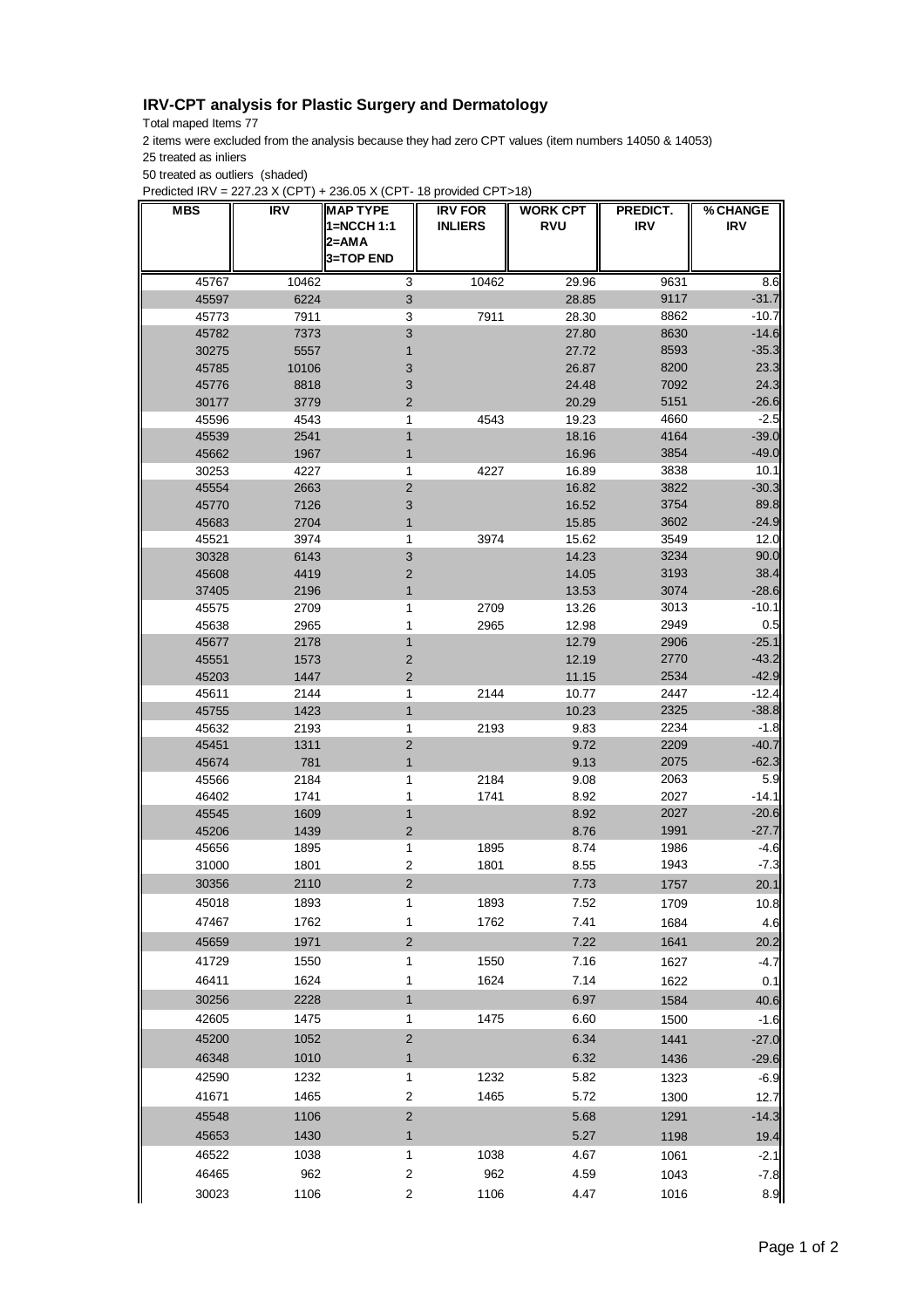| <b>MBS</b> | <b>IRV</b> | <b>MAP TYPE</b><br>1=NCCH 1:1<br>$2=AMA$<br>3=TOP END | <b>IRV FOR</b><br><b>INLIERS</b> | <b>WORK CPT</b><br><b>RVU</b> | PREDICT.<br><b>IRV</b> | % CHANGE<br><b>IRV</b> |
|------------|------------|-------------------------------------------------------|----------------------------------|-------------------------------|------------------------|------------------------|
| 45668      | 1132       | 1                                                     |                                  | 4.28                          | 973                    | 16.4                   |
| 47306      | 1292       | 1                                                     |                                  | 4.17                          | 948                    | 36.3                   |
| 41689      | 879        | 2                                                     |                                  | 3.41                          |                        |                        |
|            |            |                                                       | 879                              |                               | 775                    | 13.5                   |
| 31260      | 1064       | $\overline{2}$                                        |                                  | 3.29                          | 748                    | 42.3                   |
| 46456      | 419        |                                                       |                                  | 2.81                          | 639                    | $-34.4$                |
| 31270      | 840        | 2                                                     |                                  | 2.78                          | 632                    | 33.0                   |
| 46363      | 717        | $\overline{2}$                                        |                                  | 2.69                          | 611                    | 17.4                   |
| 31255      | 908        | $\overline{2}$                                        |                                  | 2.18                          | 495                    | 83.3                   |
| 31265      | 676        | 2                                                     |                                  | 2.12                          | 482                    | 40.4                   |
| 31285      | 638        | $\overline{2}$                                        |                                  | 2.09                          | 475                    | 34.4                   |
| 30192      | 131        | $\overline{2}$                                        |                                  | 1.95                          | 443                    | $-70.5$                |
| 31280      | 518        | 2                                                     |                                  | 1.83                          | 416                    | 24.5                   |
| 31210      | 429        | $\overline{2}$                                        | 429                              | 1.71                          | 389                    | 10.4                   |
| 31230      | 573        | $\overline{2}$                                        |                                  | 1.65                          | 375                    | 52.9                   |
| 30196      | 177        | $\overline{2}$                                        |                                  | 1.61                          | 366                    | $-51.7$                |
| 31235      | 543        | $\overline{2}$                                        |                                  | 1.36                          | 309                    | 75.6                   |
| 31205      | 367        | $\overline{2}$                                        |                                  | 1.28                          | 291                    | 26.2                   |
| 30202      | 130        | 2                                                     |                                  | 1.28                          | 291                    | $-55.3$                |
| 46531      | 628        |                                                       |                                  | 1.13                          | 257                    | 144.7                  |
| 46513      | 374        |                                                       |                                  | 1.13                          | 257                    | 45.6                   |
| 30195      | 341        | 2                                                     |                                  | 0.90                          | 205                    | 66.8                   |
| 30071      | 289        | 2                                                     |                                  | 0.81                          | 184                    | 57.1                   |
| 30207      | 74         | $\overline{2}$                                        |                                  | 0.62                          | 141                    | $-47.8$                |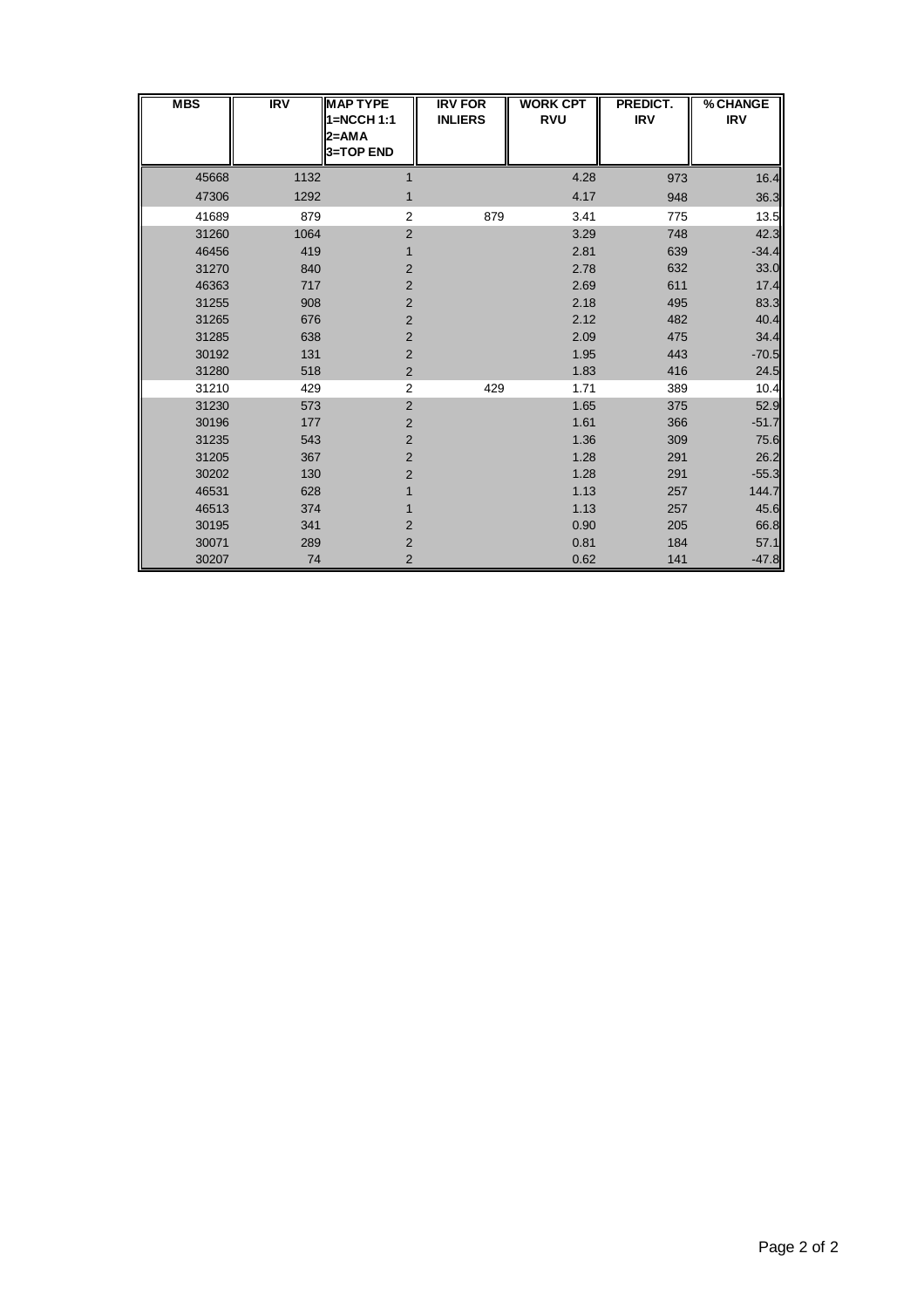## SIGNIFICANT OUTLIER REVIEW PROCESS **Dermatology & Plastic Surgery**

#### # **A - Inherent problems with map between MBS & CPT:**

1 = Clinical practice differs for US & Aust ie INTRA time differs

2 = Definition of PRE & POST differ for US & Aust

Number of Signif Outliers for Review 17 **3** = Complex map of AND/OR items affecting Weighted IRV<br> **B** - **Possible Error in IRV calculation**<br> **B** - **Possible Error in IRV calculation** 

Number of Outliers 47 **B - Possible Error in IRV calculation**

4 = Times overestimates

5 = Times underestimated

| <b>MBS</b> | <b>Descriptor</b>                                                                                                                                                                                                                                                                       | <b>Reason for Outlier</b><br><b>Check</b> |                    |                            | <b>Mapping</b>                                                                                                             | <b>MBS Intra</b><br>Time   |                       | <b>CPT Times</b>                       |                                     |                                   | <b>OUTCOME OF REVIEW PROCESS</b> | Specialty |
|------------|-----------------------------------------------------------------------------------------------------------------------------------------------------------------------------------------------------------------------------------------------------------------------------------------|-------------------------------------------|--------------------|----------------------------|----------------------------------------------------------------------------------------------------------------------------|----------------------------|-----------------------|----------------------------------------|-------------------------------------|-----------------------------------|----------------------------------|-----------|
|            |                                                                                                                                                                                                                                                                                         | Cost Implic'n ><br>+or-\$100000           | +200%<br>from line | -67% or   1 NCCH<br>2 MSRB | CPT maps                                                                                                                   | CG<br>Estimate<br>(adjust) | Harvard<br>$1:1$ maps | <b>USAMA</b><br>(for NCCH Median Intra | Reason for<br>Outlier<br>#1,2,3,4,5 | Adjust<br>Oulier to<br>CPT (YorN) | <b>Comments/ Recommendations</b> |           |
| 30071      | Biopsy of skin or mucous<br>membrane, as an independent<br>procedure=20                                                                                                                                                                                                                 | 2,816,264                                 |                    | $\overline{2}$             | 11100                                                                                                                      | 18                         |                       |                                        |                                     |                                   |                                  |           |
| 30177      | Lipectomy - radical<br>abdominoplasty (Pitanguy type<br>or similar) with excision of skin<br>and subcutaneous tissue, repair                                                                                                                                                            | $-352,258$                                |                    | 2                          | 15831+49560+14000                                                                                                          | 114                        |                       | $- + 90 + 9$                           |                                     |                                   |                                  |           |
| 30192      | Premalignant skin lesions,<br>treatment of, by galvanocautery<br>or electrodesiccation or<br>cryocautery (10 or more                                                                                                                                                                    | $-6,190,306$                              |                    | 2                          | 17000+17003                                                                                                                | 6                          |                       | $3 + 2$                                |                                     |                                   |                                  |           |
| 30195      | Neoplastic skin lesions, other<br>than viral verrucae (common<br>warts) and seborrheic keratoses,<br>treatment by electrosurgical<br>destruction, simple curettage or<br>shave excision or laser                                                                                        | 2,778,501                                 |                    |                            | 2 11300 or 11301 or 11302<br>or 11303 or 11305 or<br>11306 or 11307 or 11308<br>or 11310 or 11311 or<br>11312 or 11313     | 23                         |                       |                                        |                                     |                                   |                                  |           |
| 30196      | Cancer of skin or mucous<br>membrane proven by<br>histopathology or confirmed by<br>specialist opinion, removal of, by<br>serial curettage or carbon<br>dioxide laser excision-ablation,<br>including any associated<br>cryotherapy, or diathermy, not<br>being a service to which item | $-3,940,509$                              |                    | $\overline{2}$             | 17260 17261 17262<br>17263 17264 17266<br>17270 17271 17272<br>17273 17274 17276<br>17280 17281 17282<br>17283 17284 17286 | 6                          |                       |                                        |                                     |                                   |                                  |           |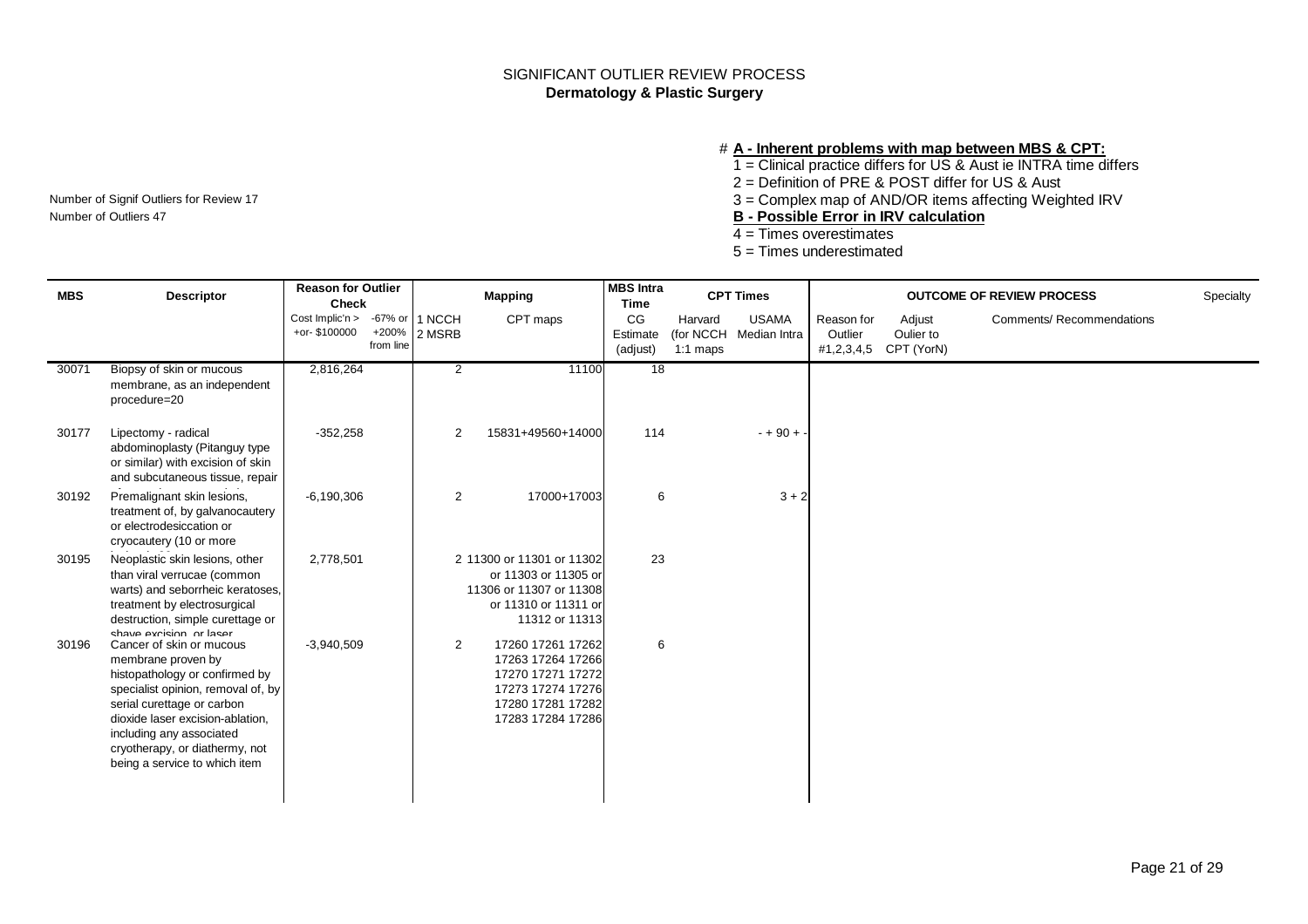## SIGNIFICANT OUTLIER REVIEW PROCESS **Dermatology & Plastic Surgery**

| <b>MBS</b> | <b>Descriptor</b>                                                                                                           | <b>Reason for Outlier</b><br><b>Check</b> |                    |                  | <b>Mapping</b>                                             | <b>MBS Intra</b><br>Time   |                       | <b>CPT Times</b>                       |                       |                                              | <b>OUTCOME OF REVIEW PROCESS</b> | Specialty |
|------------|-----------------------------------------------------------------------------------------------------------------------------|-------------------------------------------|--------------------|------------------|------------------------------------------------------------|----------------------------|-----------------------|----------------------------------------|-----------------------|----------------------------------------------|----------------------------------|-----------|
|            |                                                                                                                             | Cost Implic'n $>$ -67% or<br>+or-\$100000 | +200%<br>from line | 1 NCCH<br>2 MSRB | CPT maps                                                   | CG<br>Estimate<br>(adjust) | Harvard<br>$1:1$ maps | <b>USAMA</b><br>(for NCCH Median Intra | Reason for<br>Outlier | Adjust<br>Oulier to<br>#1,2,3,4,5 CPT (YorN) | <b>Comments/ Recommendations</b> |           |
| 30202      | Cancer of skin or mucous<br>membrane proven by<br>histopathology or confirmed by<br>specialist opinion, removal of, by      | $-856,511$                                |                    | 2                | 40820                                                      | 5                          |                       |                                        |                       |                                              |                                  |           |
| 30207      | Skin lesions, multiple injections<br>with hydrocortisone or similar<br>preparations=20                                      | $-416,890$                                |                    | 2                | 11900 or 11901                                             | 5                          |                       |                                        |                       |                                              |                                  |           |
| 30328      | Lymph glands of neck, radical<br>excision of=20 (Assist.)                                                                   | 249,421                                   |                    | 3                | 38724 or 38720                                             | 178                        |                       | 180 or 150                             |                       |                                              |                                  |           |
| 31205      | Tumour (other than viral<br>verrucae [common warts] and<br>seborrheic keratoses), cyst,<br>ulcer or scar (other than a scar | 3,427,700                                 |                    |                  | 2 11400 or 11401 or 11420<br>or 11421 or 11440 or<br>11441 | 17                         |                       |                                        |                       |                                              |                                  |           |
| 31230      | Tumour (other than viral<br>verrucae [common warts] and<br>seborrheic keratoses), cyst,<br>ulcer or scar (other than a scar | 1,540,971                                 |                    |                  | 2 11440 or 11441 or 11442<br>or 11443 or 11444 or<br>11446 | 16                         |                       |                                        |                       |                                              |                                  |           |
| 31235      | Tumour (other than viral<br>verrucae [common warts] and<br>seborrheic keratoses), cyst,<br>ulcer or scar (other than a scar | 1,554,792                                 |                    |                  | 2 11420 or 11421 or 11440<br>or 11441                      | 16                         |                       |                                        |                       |                                              |                                  |           |
| 31255      | Basal cell carcinoma or<br>squamous cell carcinoma<br>(including keratocanthoma),<br>removal from nose, eyelid, lip,        | 2,399,865                                 |                    | 2                | 11640 or 11641                                             | 23                         |                       |                                        |                       |                                              |                                  |           |
| 31260      | Basal cell carcinoma or<br>squamous cell carcinoma<br>(including keratocanthoma),<br>removal from nose, eyelid, lip,        | 844,052                                   |                    |                  | 2 11642 or 11643 or 11644<br>or 11646                      | 28                         |                       |                                        |                       |                                              |                                  |           |
| 31265      | Basal cell carcinoma or<br>squamous cell carcinoma<br>(including keratocanthoma),<br>removal from face, neck                | 1,790,970                                 |                    |                  | 2 11620 or 11621 or 11640<br>or 11641                      | 17                         |                       |                                        |                       |                                              |                                  |           |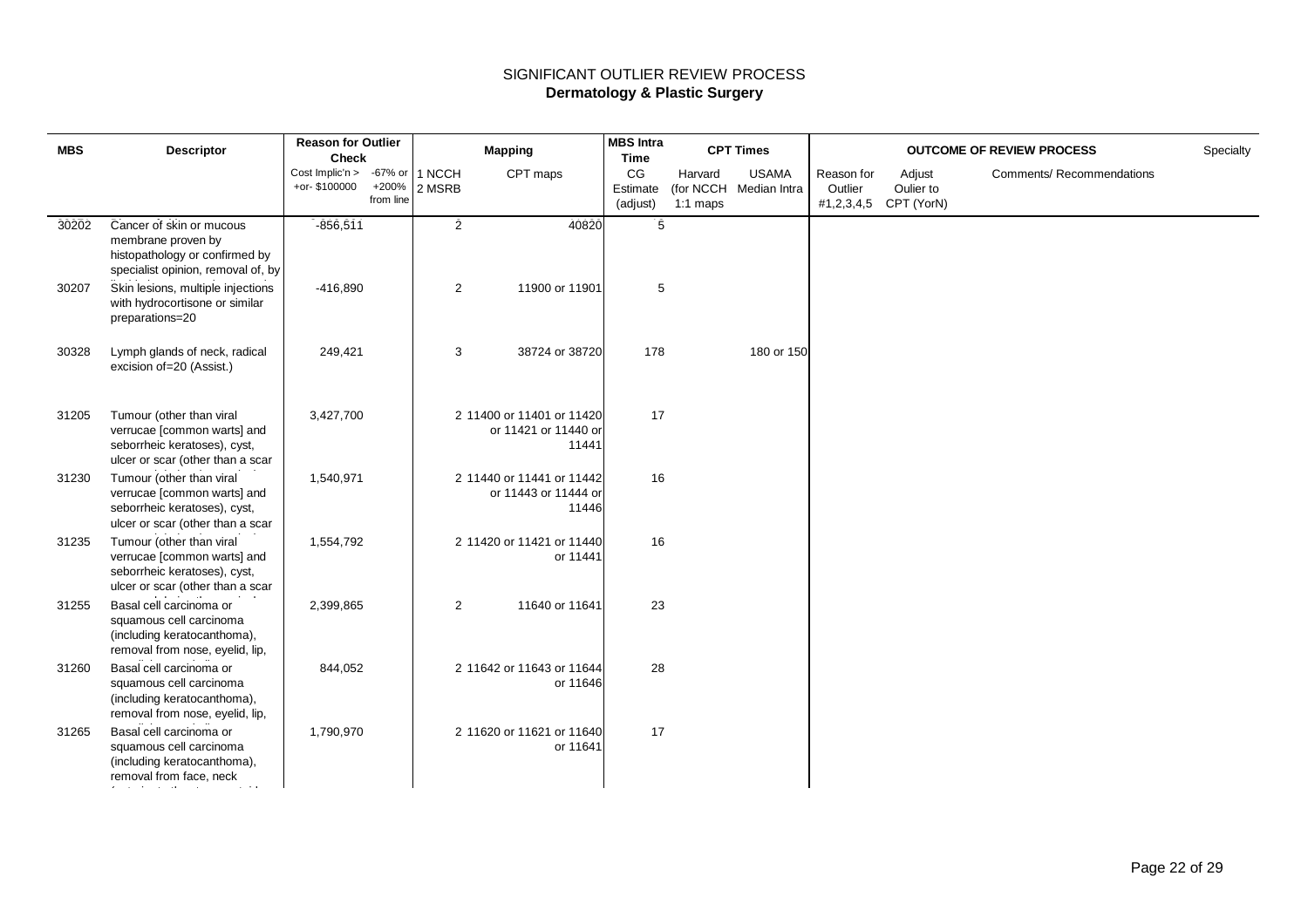## SIGNIFICANT OUTLIER REVIEW PROCESS **Dermatology & Plastic Surgery**

| <b>MBS</b> | <b>Descriptor</b>                                                                                                                     | <b>Reason for Outlier</b><br><b>Check</b>         |                    |                | <b>Mapping</b>                                                                 | <b>MBS Intra</b><br><b>Time</b> |                       | <b>CPT Times</b>                       |                                     |                                   | <b>OUTCOME OF REVIEW PROCESS</b> | Specialty |
|------------|---------------------------------------------------------------------------------------------------------------------------------------|---------------------------------------------------|--------------------|----------------|--------------------------------------------------------------------------------|---------------------------------|-----------------------|----------------------------------------|-------------------------------------|-----------------------------------|----------------------------------|-----------|
|            |                                                                                                                                       | Cost Implic'n $> -67\%$ or 1 NCCH<br>+or-\$100000 | +200%<br>from line | 2 MSRB         | CPT maps                                                                       | CG<br>Estimate<br>(adjust)      | Harvard<br>$1:1$ maps | <b>USAMA</b><br>(for NCCH Median Intra | Reason for<br>Outlier<br>#1,2,3,4,5 | Adjust<br>Oulier to<br>CPT (YorN) | <b>Comments/ Recommendations</b> |           |
| 31270      | Basal cell carcinoma or<br>squamous cell carcinoma<br>(including keratocanthoma),<br>removal from face, neck                          | 1,025,978                                         |                    | $\overline{2}$ | 11622 or 11642                                                                 | 25                              |                       |                                        |                                     |                                   |                                  |           |
| 31280      | Basal cell carcinoma or<br>squamous cell carcinoma<br>(including keratocanthoma),<br>removal from areas of the body                   | 1,245,353                                         |                    | 2              | 11600 or 11601                                                                 | 15                              |                       |                                        |                                     |                                   |                                  |           |
| 31285      | Basal cell carcinoma or<br>squamous cell carcinoma<br>(including keratocanthoma),<br>removal from areas of the body                   | 981,713                                           |                    | $\overline{2}$ | 11602                                                                          | 19                              |                       |                                        |                                     |                                   |                                  |           |
| 45200      | Single stage local flap, where<br>indicated to repair 1 defect,<br>simple and small, excluding flap<br>for male pattern baldness      | $-519,648$                                        |                    | $\overline{2}$ | 14000 or 14020                                                                 | 27                              |                       |                                        |                                     |                                   |                                  |           |
| 45203      | Single stage local flap, where<br>indicated to repair 1 defect,<br>complicated or large, excluding<br>flap for male pattern baldness  | $-804,783$                                        |                    |                | 2 14001 or 14021 or 14041<br>or 14300 or 14061                                 | 41                              |                       |                                        |                                     |                                   |                                  |           |
| 45206      | Single stage local flap where<br>indicated to repair 1 defect, on<br>eyelid, nose, lip, ear, neck, hand,<br>thumb, finger or genitals | $-795,740$                                        |                    |                | 2 14040 or 14041 or 14060<br>or 14061                                          | 37                              |                       |                                        |                                     |                                   |                                  |           |
| 45451      | Free grafting (full thickness) to 1<br>defect, excluding grafts for male<br>pattern baldness (Assist.)                                | $-1,379,492$                                      |                    |                | 2 15200 or 15220 or 15240<br>or 15260 with 15201 or<br>15221 or 15241 or 15261 | 36                              |                       |                                        |                                     |                                   |                                  |           |
| 45554      | Breast prosthesis, replacement<br>of, following medical<br>complications (such as rupture,<br>migration of prosthetic material,       | $-225,229$                                        |                    |                | 2 19330+19371+19325 or<br>19328+19371+19325                                    | 74                              |                       | $- + - + 90$ or<br>$+ - + 90$          |                                     |                                   |                                  |           |
| 45659      | Lop ear, bat ear or similar<br>deformity, correction of                                                                               | 257,484                                           |                    | $\overline{2}$ | 69300 or 69300+69110                                                           | 64                              |                       | 120 or<br>120<br>$\ddot{}$             |                                     |                                   |                                  |           |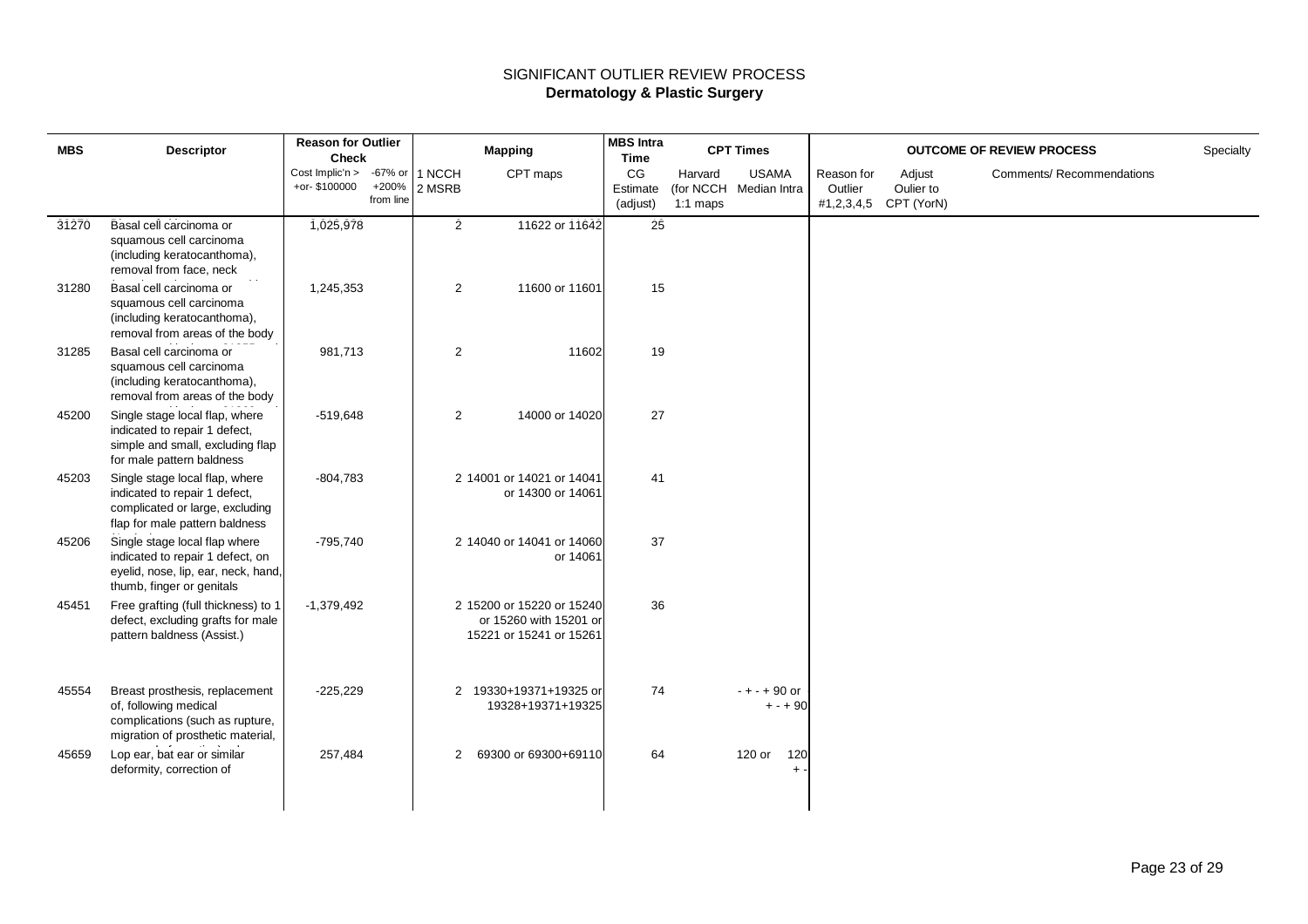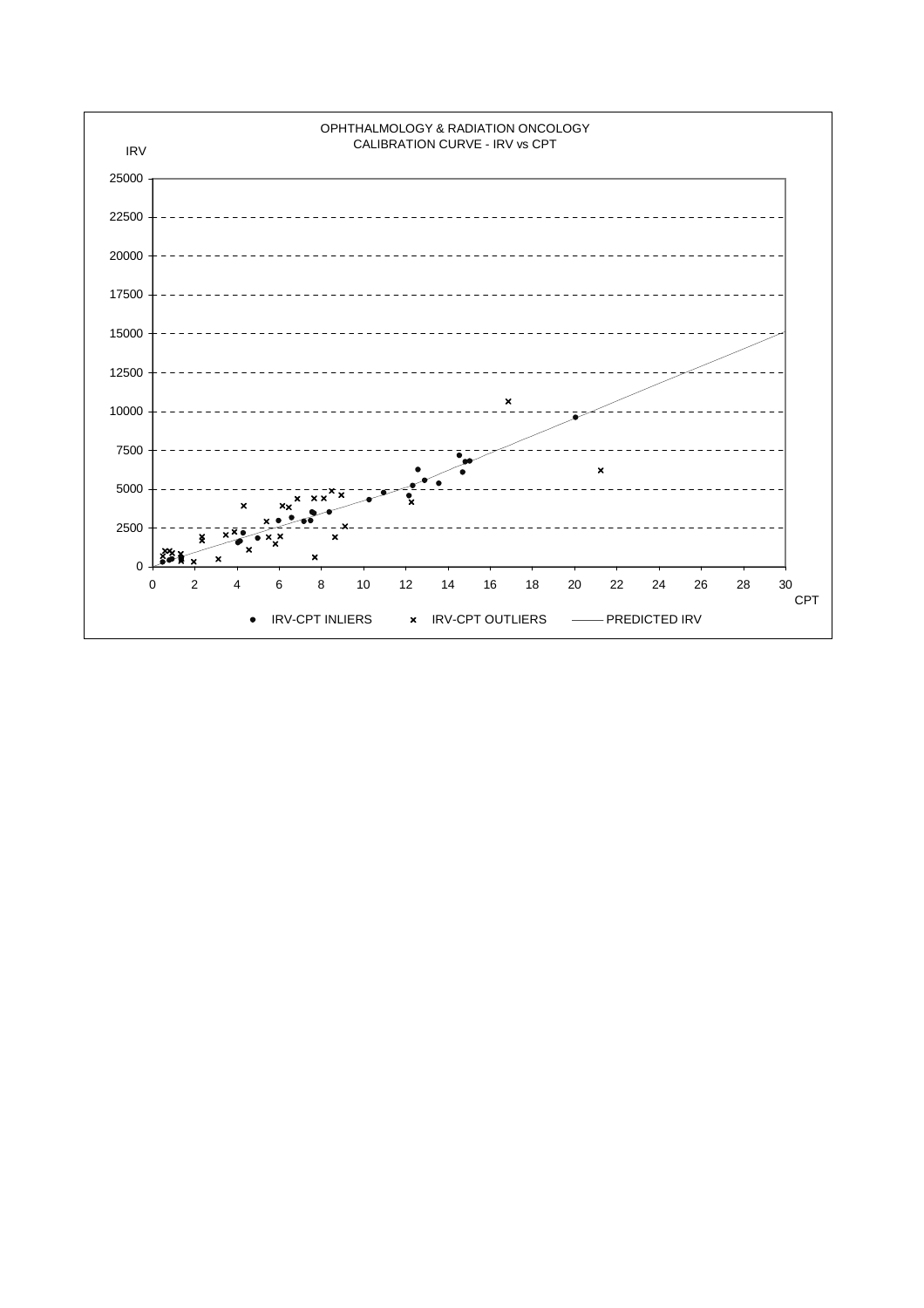## **IRV-CPT analysis for OPHTHALMOLOGY & RADIATION ONCOLOGY**

Total Items 59

27 treated as inliers

32 treated as outliers (shaded)

Predicted IRV = 494.25 X (CPT) - 78.17 X (CPT-1 provided CPT>1) + 144.63 X (CPT-12 provided CPT>12)

| <b>INLIERS</b><br><b>RVU</b><br>IRV<br><b>IRV</b><br>2=AMA<br><b>3=TOP END</b><br>42725<br>10252<br>6199<br>2<br>21.24<br>$-39.5$<br>42539<br>9596<br>9596<br>3<br>20.06<br>9590<br>0.1<br>3<br>42779<br>10632<br>16.86<br>7796<br>36.4<br>42749<br>6795<br>1<br>6795<br>15.04<br>6776<br>0.3<br>6741<br>$\sqrt{2}$<br>6741<br>42776<br>14.84<br>6663<br>1.2<br>42653<br>6068<br>2<br>6068<br>14.70<br>6585<br>$-7.9$<br>42752<br>7151<br>1<br>7151<br>14.55<br>6501<br>10.0<br>42548<br>5360<br>5360<br>13.58<br>5957<br>$-10.0$<br>1<br>42554<br>5557<br>5557<br>12.90<br>5576<br>$-0.3$<br>1<br>42569<br>6232<br>6232<br>12.59<br>5402<br>1<br>15.4<br>5202<br>42659<br>1<br>5202<br>12.35<br>5267<br>$-1.2$<br>42707<br>$\mathbf{1}$<br>12.28<br>$-20.4$<br>4161<br>5228<br>$\boldsymbol{2}$<br>42746<br>4553<br>4553<br>12.16<br>5161<br>$-11.8$<br>4751<br>1<br>42566<br>4751<br>10.96<br>4638<br>2.4<br>42702<br>2<br>4300<br>4300<br>10.28<br>4355<br>$-1.3$<br>45674<br>1<br>9.13<br>$-32.8$<br>2604<br>3877<br>8.96<br>20.9<br>42623<br>4602<br>3806<br>1<br>$-48.8$<br>42608<br>1887<br>8.66<br>3681<br>42509<br>8.49<br>35.0<br>4873<br>3611<br>1<br>3513<br>8.39<br>42701<br>3513<br>1<br>3569<br>$-1.6$<br>42758<br>1<br>8.13<br>27.1<br>4397<br>3461<br>42803<br>589<br>7.69<br>$-82.0$<br>3278<br>1<br>42551<br>4393<br>7.66<br>3265<br>34.5<br>1<br>42833<br>3440<br>2<br>3440<br>7.66<br>3265<br>5.3<br>1<br>8.5<br>42563<br>3504<br>3504<br>7.57<br>3228<br>42596<br>2945<br>1<br>2945<br>7.51<br>3203<br>$-8.0$<br>45629<br>2899<br>7.19<br>2899<br>3070<br>$-5.6$<br>1<br>42515<br>4364<br>1<br>6.87<br>2937<br>48.6<br>42605<br>3152<br>1<br>3152<br>6.60<br>2824<br>11.6<br>42512<br>3824<br>$\mathbf{1}$<br>6.46<br>2766<br>38.3<br>$\overline{c}$<br>6.17<br>45623<br>3914<br>2645<br>48.0<br>2600<br>42647<br>1946<br>1<br>6.06<br>$-25.2$<br>42755<br>2949<br>1<br>2949<br>5.98<br>2566<br>14.9<br>1<br>5.82<br>$-41.4$<br>42590<br>1466<br>2500<br>42635<br>1909<br>5.51<br>2371<br>$-19.5$<br>1<br>$\overline{c}$<br>5.41<br>42641<br>2917<br>2329<br>25.2<br>1<br>1823<br>42812<br>1823<br>4.99<br>2154<br>$-15.4$<br>1<br>42808<br>1082<br>4.58<br>1984<br>$-45.4$<br>42848<br>3912<br>4.33<br>1880<br>108.1<br>1<br>2156<br>4.30<br>42782<br>2156<br>15.5<br>1867<br>42686<br>1626<br>$\boldsymbol{2}$<br>1626<br>4.17<br>1813<br>$-10.3$<br>1528<br>1<br>1528<br>4.07<br>42785<br>$-13.8$<br>1772<br>42734<br>2224<br>$\mathbf{1}$<br>3.89<br>1697<br>31.1<br>45626<br>2043<br>$\overline{\mathbf{c}}$<br>3.47<br>1522<br>34.2<br>480<br>$\overline{c}$<br>42615<br>3.12<br>$-65.2$<br>1376<br>42788<br>1670<br>2.35<br>1<br>58.1<br>1056<br>42740<br>1927<br>$\overline{2}$<br>2.34<br>1052<br>83.2<br>42827<br>301<br>1.96<br>$\mathbf{1}$<br>894<br>$-66.4$<br>42575<br>567<br>$\sqrt{2}$<br>567<br>1.38<br>652<br>$-13.0$<br>1.38<br>42587<br>493<br>$\mathbf{1}$<br>652<br>$-24.5$<br>42620<br>370<br>1.36<br>644<br>$-42.5$<br>1<br>42676<br>816<br>1.35<br>640<br>27.5<br>1<br>42617<br>862<br>0.94<br>1<br>465<br>85.6<br>42644<br>479<br>1<br>479<br>0.93<br>460<br>4.3<br>11218<br>1019<br>$\overline{\mathbf{c}}$<br>0.82<br>405<br>151.3<br>42824<br>413<br>413<br>0.82<br>1<br>405<br>2.0<br>11212<br>1019<br>1<br>0.60<br>297<br>243.5<br>$\overline{\mathbf{c}}$<br>11221<br>667<br>0.50<br>247<br>170.0<br>247<br>16.7<br>11200<br>288<br>1<br>288<br>0.50 | <b>MBS</b> | IRV <sub>2</sub> | <b>MAP TYPE</b> | <b>IRV2 FOR</b> | <b>WORK CPT</b> | PREDICT. | % CHANGE |
|-------------------------------------------------------------------------------------------------------------------------------------------------------------------------------------------------------------------------------------------------------------------------------------------------------------------------------------------------------------------------------------------------------------------------------------------------------------------------------------------------------------------------------------------------------------------------------------------------------------------------------------------------------------------------------------------------------------------------------------------------------------------------------------------------------------------------------------------------------------------------------------------------------------------------------------------------------------------------------------------------------------------------------------------------------------------------------------------------------------------------------------------------------------------------------------------------------------------------------------------------------------------------------------------------------------------------------------------------------------------------------------------------------------------------------------------------------------------------------------------------------------------------------------------------------------------------------------------------------------------------------------------------------------------------------------------------------------------------------------------------------------------------------------------------------------------------------------------------------------------------------------------------------------------------------------------------------------------------------------------------------------------------------------------------------------------------------------------------------------------------------------------------------------------------------------------------------------------------------------------------------------------------------------------------------------------------------------------------------------------------------------------------------------------------------------------------------------------------------------------------------------------------------------------------------------------------------------------------------------------------------------------------------------------------------------------------------------------------------------------------------------------------------------------------------------------------------------------------------------------------------------------------------------------------------------------------------------------------------------------------------------------------------------------------------------------------------------------------------------------------------------------------------------------------------------------------------------------------------------------------------------------------------------------------------------------------------------------------------------------------------------------------------------|------------|------------------|-----------------|-----------------|-----------------|----------|----------|
|                                                                                                                                                                                                                                                                                                                                                                                                                                                                                                                                                                                                                                                                                                                                                                                                                                                                                                                                                                                                                                                                                                                                                                                                                                                                                                                                                                                                                                                                                                                                                                                                                                                                                                                                                                                                                                                                                                                                                                                                                                                                                                                                                                                                                                                                                                                                                                                                                                                                                                                                                                                                                                                                                                                                                                                                                                                                                                                                                                                                                                                                                                                                                                                                                                                                                                                                                                                                             |            |                  | 1=NCCH 1:1      |                 |                 |          |          |
|                                                                                                                                                                                                                                                                                                                                                                                                                                                                                                                                                                                                                                                                                                                                                                                                                                                                                                                                                                                                                                                                                                                                                                                                                                                                                                                                                                                                                                                                                                                                                                                                                                                                                                                                                                                                                                                                                                                                                                                                                                                                                                                                                                                                                                                                                                                                                                                                                                                                                                                                                                                                                                                                                                                                                                                                                                                                                                                                                                                                                                                                                                                                                                                                                                                                                                                                                                                                             |            |                  |                 |                 |                 |          |          |
|                                                                                                                                                                                                                                                                                                                                                                                                                                                                                                                                                                                                                                                                                                                                                                                                                                                                                                                                                                                                                                                                                                                                                                                                                                                                                                                                                                                                                                                                                                                                                                                                                                                                                                                                                                                                                                                                                                                                                                                                                                                                                                                                                                                                                                                                                                                                                                                                                                                                                                                                                                                                                                                                                                                                                                                                                                                                                                                                                                                                                                                                                                                                                                                                                                                                                                                                                                                                             |            |                  |                 |                 |                 |          |          |
|                                                                                                                                                                                                                                                                                                                                                                                                                                                                                                                                                                                                                                                                                                                                                                                                                                                                                                                                                                                                                                                                                                                                                                                                                                                                                                                                                                                                                                                                                                                                                                                                                                                                                                                                                                                                                                                                                                                                                                                                                                                                                                                                                                                                                                                                                                                                                                                                                                                                                                                                                                                                                                                                                                                                                                                                                                                                                                                                                                                                                                                                                                                                                                                                                                                                                                                                                                                                             |            |                  |                 |                 |                 |          |          |
|                                                                                                                                                                                                                                                                                                                                                                                                                                                                                                                                                                                                                                                                                                                                                                                                                                                                                                                                                                                                                                                                                                                                                                                                                                                                                                                                                                                                                                                                                                                                                                                                                                                                                                                                                                                                                                                                                                                                                                                                                                                                                                                                                                                                                                                                                                                                                                                                                                                                                                                                                                                                                                                                                                                                                                                                                                                                                                                                                                                                                                                                                                                                                                                                                                                                                                                                                                                                             |            |                  |                 |                 |                 |          |          |
|                                                                                                                                                                                                                                                                                                                                                                                                                                                                                                                                                                                                                                                                                                                                                                                                                                                                                                                                                                                                                                                                                                                                                                                                                                                                                                                                                                                                                                                                                                                                                                                                                                                                                                                                                                                                                                                                                                                                                                                                                                                                                                                                                                                                                                                                                                                                                                                                                                                                                                                                                                                                                                                                                                                                                                                                                                                                                                                                                                                                                                                                                                                                                                                                                                                                                                                                                                                                             |            |                  |                 |                 |                 |          |          |
|                                                                                                                                                                                                                                                                                                                                                                                                                                                                                                                                                                                                                                                                                                                                                                                                                                                                                                                                                                                                                                                                                                                                                                                                                                                                                                                                                                                                                                                                                                                                                                                                                                                                                                                                                                                                                                                                                                                                                                                                                                                                                                                                                                                                                                                                                                                                                                                                                                                                                                                                                                                                                                                                                                                                                                                                                                                                                                                                                                                                                                                                                                                                                                                                                                                                                                                                                                                                             |            |                  |                 |                 |                 |          |          |
|                                                                                                                                                                                                                                                                                                                                                                                                                                                                                                                                                                                                                                                                                                                                                                                                                                                                                                                                                                                                                                                                                                                                                                                                                                                                                                                                                                                                                                                                                                                                                                                                                                                                                                                                                                                                                                                                                                                                                                                                                                                                                                                                                                                                                                                                                                                                                                                                                                                                                                                                                                                                                                                                                                                                                                                                                                                                                                                                                                                                                                                                                                                                                                                                                                                                                                                                                                                                             |            |                  |                 |                 |                 |          |          |
|                                                                                                                                                                                                                                                                                                                                                                                                                                                                                                                                                                                                                                                                                                                                                                                                                                                                                                                                                                                                                                                                                                                                                                                                                                                                                                                                                                                                                                                                                                                                                                                                                                                                                                                                                                                                                                                                                                                                                                                                                                                                                                                                                                                                                                                                                                                                                                                                                                                                                                                                                                                                                                                                                                                                                                                                                                                                                                                                                                                                                                                                                                                                                                                                                                                                                                                                                                                                             |            |                  |                 |                 |                 |          |          |
|                                                                                                                                                                                                                                                                                                                                                                                                                                                                                                                                                                                                                                                                                                                                                                                                                                                                                                                                                                                                                                                                                                                                                                                                                                                                                                                                                                                                                                                                                                                                                                                                                                                                                                                                                                                                                                                                                                                                                                                                                                                                                                                                                                                                                                                                                                                                                                                                                                                                                                                                                                                                                                                                                                                                                                                                                                                                                                                                                                                                                                                                                                                                                                                                                                                                                                                                                                                                             |            |                  |                 |                 |                 |          |          |
|                                                                                                                                                                                                                                                                                                                                                                                                                                                                                                                                                                                                                                                                                                                                                                                                                                                                                                                                                                                                                                                                                                                                                                                                                                                                                                                                                                                                                                                                                                                                                                                                                                                                                                                                                                                                                                                                                                                                                                                                                                                                                                                                                                                                                                                                                                                                                                                                                                                                                                                                                                                                                                                                                                                                                                                                                                                                                                                                                                                                                                                                                                                                                                                                                                                                                                                                                                                                             |            |                  |                 |                 |                 |          |          |
|                                                                                                                                                                                                                                                                                                                                                                                                                                                                                                                                                                                                                                                                                                                                                                                                                                                                                                                                                                                                                                                                                                                                                                                                                                                                                                                                                                                                                                                                                                                                                                                                                                                                                                                                                                                                                                                                                                                                                                                                                                                                                                                                                                                                                                                                                                                                                                                                                                                                                                                                                                                                                                                                                                                                                                                                                                                                                                                                                                                                                                                                                                                                                                                                                                                                                                                                                                                                             |            |                  |                 |                 |                 |          |          |
|                                                                                                                                                                                                                                                                                                                                                                                                                                                                                                                                                                                                                                                                                                                                                                                                                                                                                                                                                                                                                                                                                                                                                                                                                                                                                                                                                                                                                                                                                                                                                                                                                                                                                                                                                                                                                                                                                                                                                                                                                                                                                                                                                                                                                                                                                                                                                                                                                                                                                                                                                                                                                                                                                                                                                                                                                                                                                                                                                                                                                                                                                                                                                                                                                                                                                                                                                                                                             |            |                  |                 |                 |                 |          |          |
|                                                                                                                                                                                                                                                                                                                                                                                                                                                                                                                                                                                                                                                                                                                                                                                                                                                                                                                                                                                                                                                                                                                                                                                                                                                                                                                                                                                                                                                                                                                                                                                                                                                                                                                                                                                                                                                                                                                                                                                                                                                                                                                                                                                                                                                                                                                                                                                                                                                                                                                                                                                                                                                                                                                                                                                                                                                                                                                                                                                                                                                                                                                                                                                                                                                                                                                                                                                                             |            |                  |                 |                 |                 |          |          |
|                                                                                                                                                                                                                                                                                                                                                                                                                                                                                                                                                                                                                                                                                                                                                                                                                                                                                                                                                                                                                                                                                                                                                                                                                                                                                                                                                                                                                                                                                                                                                                                                                                                                                                                                                                                                                                                                                                                                                                                                                                                                                                                                                                                                                                                                                                                                                                                                                                                                                                                                                                                                                                                                                                                                                                                                                                                                                                                                                                                                                                                                                                                                                                                                                                                                                                                                                                                                             |            |                  |                 |                 |                 |          |          |
|                                                                                                                                                                                                                                                                                                                                                                                                                                                                                                                                                                                                                                                                                                                                                                                                                                                                                                                                                                                                                                                                                                                                                                                                                                                                                                                                                                                                                                                                                                                                                                                                                                                                                                                                                                                                                                                                                                                                                                                                                                                                                                                                                                                                                                                                                                                                                                                                                                                                                                                                                                                                                                                                                                                                                                                                                                                                                                                                                                                                                                                                                                                                                                                                                                                                                                                                                                                                             |            |                  |                 |                 |                 |          |          |
|                                                                                                                                                                                                                                                                                                                                                                                                                                                                                                                                                                                                                                                                                                                                                                                                                                                                                                                                                                                                                                                                                                                                                                                                                                                                                                                                                                                                                                                                                                                                                                                                                                                                                                                                                                                                                                                                                                                                                                                                                                                                                                                                                                                                                                                                                                                                                                                                                                                                                                                                                                                                                                                                                                                                                                                                                                                                                                                                                                                                                                                                                                                                                                                                                                                                                                                                                                                                             |            |                  |                 |                 |                 |          |          |
|                                                                                                                                                                                                                                                                                                                                                                                                                                                                                                                                                                                                                                                                                                                                                                                                                                                                                                                                                                                                                                                                                                                                                                                                                                                                                                                                                                                                                                                                                                                                                                                                                                                                                                                                                                                                                                                                                                                                                                                                                                                                                                                                                                                                                                                                                                                                                                                                                                                                                                                                                                                                                                                                                                                                                                                                                                                                                                                                                                                                                                                                                                                                                                                                                                                                                                                                                                                                             |            |                  |                 |                 |                 |          |          |
|                                                                                                                                                                                                                                                                                                                                                                                                                                                                                                                                                                                                                                                                                                                                                                                                                                                                                                                                                                                                                                                                                                                                                                                                                                                                                                                                                                                                                                                                                                                                                                                                                                                                                                                                                                                                                                                                                                                                                                                                                                                                                                                                                                                                                                                                                                                                                                                                                                                                                                                                                                                                                                                                                                                                                                                                                                                                                                                                                                                                                                                                                                                                                                                                                                                                                                                                                                                                             |            |                  |                 |                 |                 |          |          |
|                                                                                                                                                                                                                                                                                                                                                                                                                                                                                                                                                                                                                                                                                                                                                                                                                                                                                                                                                                                                                                                                                                                                                                                                                                                                                                                                                                                                                                                                                                                                                                                                                                                                                                                                                                                                                                                                                                                                                                                                                                                                                                                                                                                                                                                                                                                                                                                                                                                                                                                                                                                                                                                                                                                                                                                                                                                                                                                                                                                                                                                                                                                                                                                                                                                                                                                                                                                                             |            |                  |                 |                 |                 |          |          |
|                                                                                                                                                                                                                                                                                                                                                                                                                                                                                                                                                                                                                                                                                                                                                                                                                                                                                                                                                                                                                                                                                                                                                                                                                                                                                                                                                                                                                                                                                                                                                                                                                                                                                                                                                                                                                                                                                                                                                                                                                                                                                                                                                                                                                                                                                                                                                                                                                                                                                                                                                                                                                                                                                                                                                                                                                                                                                                                                                                                                                                                                                                                                                                                                                                                                                                                                                                                                             |            |                  |                 |                 |                 |          |          |
|                                                                                                                                                                                                                                                                                                                                                                                                                                                                                                                                                                                                                                                                                                                                                                                                                                                                                                                                                                                                                                                                                                                                                                                                                                                                                                                                                                                                                                                                                                                                                                                                                                                                                                                                                                                                                                                                                                                                                                                                                                                                                                                                                                                                                                                                                                                                                                                                                                                                                                                                                                                                                                                                                                                                                                                                                                                                                                                                                                                                                                                                                                                                                                                                                                                                                                                                                                                                             |            |                  |                 |                 |                 |          |          |
|                                                                                                                                                                                                                                                                                                                                                                                                                                                                                                                                                                                                                                                                                                                                                                                                                                                                                                                                                                                                                                                                                                                                                                                                                                                                                                                                                                                                                                                                                                                                                                                                                                                                                                                                                                                                                                                                                                                                                                                                                                                                                                                                                                                                                                                                                                                                                                                                                                                                                                                                                                                                                                                                                                                                                                                                                                                                                                                                                                                                                                                                                                                                                                                                                                                                                                                                                                                                             |            |                  |                 |                 |                 |          |          |
|                                                                                                                                                                                                                                                                                                                                                                                                                                                                                                                                                                                                                                                                                                                                                                                                                                                                                                                                                                                                                                                                                                                                                                                                                                                                                                                                                                                                                                                                                                                                                                                                                                                                                                                                                                                                                                                                                                                                                                                                                                                                                                                                                                                                                                                                                                                                                                                                                                                                                                                                                                                                                                                                                                                                                                                                                                                                                                                                                                                                                                                                                                                                                                                                                                                                                                                                                                                                             |            |                  |                 |                 |                 |          |          |
|                                                                                                                                                                                                                                                                                                                                                                                                                                                                                                                                                                                                                                                                                                                                                                                                                                                                                                                                                                                                                                                                                                                                                                                                                                                                                                                                                                                                                                                                                                                                                                                                                                                                                                                                                                                                                                                                                                                                                                                                                                                                                                                                                                                                                                                                                                                                                                                                                                                                                                                                                                                                                                                                                                                                                                                                                                                                                                                                                                                                                                                                                                                                                                                                                                                                                                                                                                                                             |            |                  |                 |                 |                 |          |          |
|                                                                                                                                                                                                                                                                                                                                                                                                                                                                                                                                                                                                                                                                                                                                                                                                                                                                                                                                                                                                                                                                                                                                                                                                                                                                                                                                                                                                                                                                                                                                                                                                                                                                                                                                                                                                                                                                                                                                                                                                                                                                                                                                                                                                                                                                                                                                                                                                                                                                                                                                                                                                                                                                                                                                                                                                                                                                                                                                                                                                                                                                                                                                                                                                                                                                                                                                                                                                             |            |                  |                 |                 |                 |          |          |
|                                                                                                                                                                                                                                                                                                                                                                                                                                                                                                                                                                                                                                                                                                                                                                                                                                                                                                                                                                                                                                                                                                                                                                                                                                                                                                                                                                                                                                                                                                                                                                                                                                                                                                                                                                                                                                                                                                                                                                                                                                                                                                                                                                                                                                                                                                                                                                                                                                                                                                                                                                                                                                                                                                                                                                                                                                                                                                                                                                                                                                                                                                                                                                                                                                                                                                                                                                                                             |            |                  |                 |                 |                 |          |          |
|                                                                                                                                                                                                                                                                                                                                                                                                                                                                                                                                                                                                                                                                                                                                                                                                                                                                                                                                                                                                                                                                                                                                                                                                                                                                                                                                                                                                                                                                                                                                                                                                                                                                                                                                                                                                                                                                                                                                                                                                                                                                                                                                                                                                                                                                                                                                                                                                                                                                                                                                                                                                                                                                                                                                                                                                                                                                                                                                                                                                                                                                                                                                                                                                                                                                                                                                                                                                             |            |                  |                 |                 |                 |          |          |
|                                                                                                                                                                                                                                                                                                                                                                                                                                                                                                                                                                                                                                                                                                                                                                                                                                                                                                                                                                                                                                                                                                                                                                                                                                                                                                                                                                                                                                                                                                                                                                                                                                                                                                                                                                                                                                                                                                                                                                                                                                                                                                                                                                                                                                                                                                                                                                                                                                                                                                                                                                                                                                                                                                                                                                                                                                                                                                                                                                                                                                                                                                                                                                                                                                                                                                                                                                                                             |            |                  |                 |                 |                 |          |          |
|                                                                                                                                                                                                                                                                                                                                                                                                                                                                                                                                                                                                                                                                                                                                                                                                                                                                                                                                                                                                                                                                                                                                                                                                                                                                                                                                                                                                                                                                                                                                                                                                                                                                                                                                                                                                                                                                                                                                                                                                                                                                                                                                                                                                                                                                                                                                                                                                                                                                                                                                                                                                                                                                                                                                                                                                                                                                                                                                                                                                                                                                                                                                                                                                                                                                                                                                                                                                             |            |                  |                 |                 |                 |          |          |
|                                                                                                                                                                                                                                                                                                                                                                                                                                                                                                                                                                                                                                                                                                                                                                                                                                                                                                                                                                                                                                                                                                                                                                                                                                                                                                                                                                                                                                                                                                                                                                                                                                                                                                                                                                                                                                                                                                                                                                                                                                                                                                                                                                                                                                                                                                                                                                                                                                                                                                                                                                                                                                                                                                                                                                                                                                                                                                                                                                                                                                                                                                                                                                                                                                                                                                                                                                                                             |            |                  |                 |                 |                 |          |          |
|                                                                                                                                                                                                                                                                                                                                                                                                                                                                                                                                                                                                                                                                                                                                                                                                                                                                                                                                                                                                                                                                                                                                                                                                                                                                                                                                                                                                                                                                                                                                                                                                                                                                                                                                                                                                                                                                                                                                                                                                                                                                                                                                                                                                                                                                                                                                                                                                                                                                                                                                                                                                                                                                                                                                                                                                                                                                                                                                                                                                                                                                                                                                                                                                                                                                                                                                                                                                             |            |                  |                 |                 |                 |          |          |
|                                                                                                                                                                                                                                                                                                                                                                                                                                                                                                                                                                                                                                                                                                                                                                                                                                                                                                                                                                                                                                                                                                                                                                                                                                                                                                                                                                                                                                                                                                                                                                                                                                                                                                                                                                                                                                                                                                                                                                                                                                                                                                                                                                                                                                                                                                                                                                                                                                                                                                                                                                                                                                                                                                                                                                                                                                                                                                                                                                                                                                                                                                                                                                                                                                                                                                                                                                                                             |            |                  |                 |                 |                 |          |          |
|                                                                                                                                                                                                                                                                                                                                                                                                                                                                                                                                                                                                                                                                                                                                                                                                                                                                                                                                                                                                                                                                                                                                                                                                                                                                                                                                                                                                                                                                                                                                                                                                                                                                                                                                                                                                                                                                                                                                                                                                                                                                                                                                                                                                                                                                                                                                                                                                                                                                                                                                                                                                                                                                                                                                                                                                                                                                                                                                                                                                                                                                                                                                                                                                                                                                                                                                                                                                             |            |                  |                 |                 |                 |          |          |
|                                                                                                                                                                                                                                                                                                                                                                                                                                                                                                                                                                                                                                                                                                                                                                                                                                                                                                                                                                                                                                                                                                                                                                                                                                                                                                                                                                                                                                                                                                                                                                                                                                                                                                                                                                                                                                                                                                                                                                                                                                                                                                                                                                                                                                                                                                                                                                                                                                                                                                                                                                                                                                                                                                                                                                                                                                                                                                                                                                                                                                                                                                                                                                                                                                                                                                                                                                                                             |            |                  |                 |                 |                 |          |          |
|                                                                                                                                                                                                                                                                                                                                                                                                                                                                                                                                                                                                                                                                                                                                                                                                                                                                                                                                                                                                                                                                                                                                                                                                                                                                                                                                                                                                                                                                                                                                                                                                                                                                                                                                                                                                                                                                                                                                                                                                                                                                                                                                                                                                                                                                                                                                                                                                                                                                                                                                                                                                                                                                                                                                                                                                                                                                                                                                                                                                                                                                                                                                                                                                                                                                                                                                                                                                             |            |                  |                 |                 |                 |          |          |
|                                                                                                                                                                                                                                                                                                                                                                                                                                                                                                                                                                                                                                                                                                                                                                                                                                                                                                                                                                                                                                                                                                                                                                                                                                                                                                                                                                                                                                                                                                                                                                                                                                                                                                                                                                                                                                                                                                                                                                                                                                                                                                                                                                                                                                                                                                                                                                                                                                                                                                                                                                                                                                                                                                                                                                                                                                                                                                                                                                                                                                                                                                                                                                                                                                                                                                                                                                                                             |            |                  |                 |                 |                 |          |          |
|                                                                                                                                                                                                                                                                                                                                                                                                                                                                                                                                                                                                                                                                                                                                                                                                                                                                                                                                                                                                                                                                                                                                                                                                                                                                                                                                                                                                                                                                                                                                                                                                                                                                                                                                                                                                                                                                                                                                                                                                                                                                                                                                                                                                                                                                                                                                                                                                                                                                                                                                                                                                                                                                                                                                                                                                                                                                                                                                                                                                                                                                                                                                                                                                                                                                                                                                                                                                             |            |                  |                 |                 |                 |          |          |
|                                                                                                                                                                                                                                                                                                                                                                                                                                                                                                                                                                                                                                                                                                                                                                                                                                                                                                                                                                                                                                                                                                                                                                                                                                                                                                                                                                                                                                                                                                                                                                                                                                                                                                                                                                                                                                                                                                                                                                                                                                                                                                                                                                                                                                                                                                                                                                                                                                                                                                                                                                                                                                                                                                                                                                                                                                                                                                                                                                                                                                                                                                                                                                                                                                                                                                                                                                                                             |            |                  |                 |                 |                 |          |          |
|                                                                                                                                                                                                                                                                                                                                                                                                                                                                                                                                                                                                                                                                                                                                                                                                                                                                                                                                                                                                                                                                                                                                                                                                                                                                                                                                                                                                                                                                                                                                                                                                                                                                                                                                                                                                                                                                                                                                                                                                                                                                                                                                                                                                                                                                                                                                                                                                                                                                                                                                                                                                                                                                                                                                                                                                                                                                                                                                                                                                                                                                                                                                                                                                                                                                                                                                                                                                             |            |                  |                 |                 |                 |          |          |
|                                                                                                                                                                                                                                                                                                                                                                                                                                                                                                                                                                                                                                                                                                                                                                                                                                                                                                                                                                                                                                                                                                                                                                                                                                                                                                                                                                                                                                                                                                                                                                                                                                                                                                                                                                                                                                                                                                                                                                                                                                                                                                                                                                                                                                                                                                                                                                                                                                                                                                                                                                                                                                                                                                                                                                                                                                                                                                                                                                                                                                                                                                                                                                                                                                                                                                                                                                                                             |            |                  |                 |                 |                 |          |          |
|                                                                                                                                                                                                                                                                                                                                                                                                                                                                                                                                                                                                                                                                                                                                                                                                                                                                                                                                                                                                                                                                                                                                                                                                                                                                                                                                                                                                                                                                                                                                                                                                                                                                                                                                                                                                                                                                                                                                                                                                                                                                                                                                                                                                                                                                                                                                                                                                                                                                                                                                                                                                                                                                                                                                                                                                                                                                                                                                                                                                                                                                                                                                                                                                                                                                                                                                                                                                             |            |                  |                 |                 |                 |          |          |
|                                                                                                                                                                                                                                                                                                                                                                                                                                                                                                                                                                                                                                                                                                                                                                                                                                                                                                                                                                                                                                                                                                                                                                                                                                                                                                                                                                                                                                                                                                                                                                                                                                                                                                                                                                                                                                                                                                                                                                                                                                                                                                                                                                                                                                                                                                                                                                                                                                                                                                                                                                                                                                                                                                                                                                                                                                                                                                                                                                                                                                                                                                                                                                                                                                                                                                                                                                                                             |            |                  |                 |                 |                 |          |          |
|                                                                                                                                                                                                                                                                                                                                                                                                                                                                                                                                                                                                                                                                                                                                                                                                                                                                                                                                                                                                                                                                                                                                                                                                                                                                                                                                                                                                                                                                                                                                                                                                                                                                                                                                                                                                                                                                                                                                                                                                                                                                                                                                                                                                                                                                                                                                                                                                                                                                                                                                                                                                                                                                                                                                                                                                                                                                                                                                                                                                                                                                                                                                                                                                                                                                                                                                                                                                             |            |                  |                 |                 |                 |          |          |
|                                                                                                                                                                                                                                                                                                                                                                                                                                                                                                                                                                                                                                                                                                                                                                                                                                                                                                                                                                                                                                                                                                                                                                                                                                                                                                                                                                                                                                                                                                                                                                                                                                                                                                                                                                                                                                                                                                                                                                                                                                                                                                                                                                                                                                                                                                                                                                                                                                                                                                                                                                                                                                                                                                                                                                                                                                                                                                                                                                                                                                                                                                                                                                                                                                                                                                                                                                                                             |            |                  |                 |                 |                 |          |          |
|                                                                                                                                                                                                                                                                                                                                                                                                                                                                                                                                                                                                                                                                                                                                                                                                                                                                                                                                                                                                                                                                                                                                                                                                                                                                                                                                                                                                                                                                                                                                                                                                                                                                                                                                                                                                                                                                                                                                                                                                                                                                                                                                                                                                                                                                                                                                                                                                                                                                                                                                                                                                                                                                                                                                                                                                                                                                                                                                                                                                                                                                                                                                                                                                                                                                                                                                                                                                             |            |                  |                 |                 |                 |          |          |
|                                                                                                                                                                                                                                                                                                                                                                                                                                                                                                                                                                                                                                                                                                                                                                                                                                                                                                                                                                                                                                                                                                                                                                                                                                                                                                                                                                                                                                                                                                                                                                                                                                                                                                                                                                                                                                                                                                                                                                                                                                                                                                                                                                                                                                                                                                                                                                                                                                                                                                                                                                                                                                                                                                                                                                                                                                                                                                                                                                                                                                                                                                                                                                                                                                                                                                                                                                                                             |            |                  |                 |                 |                 |          |          |
|                                                                                                                                                                                                                                                                                                                                                                                                                                                                                                                                                                                                                                                                                                                                                                                                                                                                                                                                                                                                                                                                                                                                                                                                                                                                                                                                                                                                                                                                                                                                                                                                                                                                                                                                                                                                                                                                                                                                                                                                                                                                                                                                                                                                                                                                                                                                                                                                                                                                                                                                                                                                                                                                                                                                                                                                                                                                                                                                                                                                                                                                                                                                                                                                                                                                                                                                                                                                             |            |                  |                 |                 |                 |          |          |
|                                                                                                                                                                                                                                                                                                                                                                                                                                                                                                                                                                                                                                                                                                                                                                                                                                                                                                                                                                                                                                                                                                                                                                                                                                                                                                                                                                                                                                                                                                                                                                                                                                                                                                                                                                                                                                                                                                                                                                                                                                                                                                                                                                                                                                                                                                                                                                                                                                                                                                                                                                                                                                                                                                                                                                                                                                                                                                                                                                                                                                                                                                                                                                                                                                                                                                                                                                                                             |            |                  |                 |                 |                 |          |          |
|                                                                                                                                                                                                                                                                                                                                                                                                                                                                                                                                                                                                                                                                                                                                                                                                                                                                                                                                                                                                                                                                                                                                                                                                                                                                                                                                                                                                                                                                                                                                                                                                                                                                                                                                                                                                                                                                                                                                                                                                                                                                                                                                                                                                                                                                                                                                                                                                                                                                                                                                                                                                                                                                                                                                                                                                                                                                                                                                                                                                                                                                                                                                                                                                                                                                                                                                                                                                             |            |                  |                 |                 |                 |          |          |
|                                                                                                                                                                                                                                                                                                                                                                                                                                                                                                                                                                                                                                                                                                                                                                                                                                                                                                                                                                                                                                                                                                                                                                                                                                                                                                                                                                                                                                                                                                                                                                                                                                                                                                                                                                                                                                                                                                                                                                                                                                                                                                                                                                                                                                                                                                                                                                                                                                                                                                                                                                                                                                                                                                                                                                                                                                                                                                                                                                                                                                                                                                                                                                                                                                                                                                                                                                                                             |            |                  |                 |                 |                 |          |          |
|                                                                                                                                                                                                                                                                                                                                                                                                                                                                                                                                                                                                                                                                                                                                                                                                                                                                                                                                                                                                                                                                                                                                                                                                                                                                                                                                                                                                                                                                                                                                                                                                                                                                                                                                                                                                                                                                                                                                                                                                                                                                                                                                                                                                                                                                                                                                                                                                                                                                                                                                                                                                                                                                                                                                                                                                                                                                                                                                                                                                                                                                                                                                                                                                                                                                                                                                                                                                             |            |                  |                 |                 |                 |          |          |
|                                                                                                                                                                                                                                                                                                                                                                                                                                                                                                                                                                                                                                                                                                                                                                                                                                                                                                                                                                                                                                                                                                                                                                                                                                                                                                                                                                                                                                                                                                                                                                                                                                                                                                                                                                                                                                                                                                                                                                                                                                                                                                                                                                                                                                                                                                                                                                                                                                                                                                                                                                                                                                                                                                                                                                                                                                                                                                                                                                                                                                                                                                                                                                                                                                                                                                                                                                                                             |            |                  |                 |                 |                 |          |          |
|                                                                                                                                                                                                                                                                                                                                                                                                                                                                                                                                                                                                                                                                                                                                                                                                                                                                                                                                                                                                                                                                                                                                                                                                                                                                                                                                                                                                                                                                                                                                                                                                                                                                                                                                                                                                                                                                                                                                                                                                                                                                                                                                                                                                                                                                                                                                                                                                                                                                                                                                                                                                                                                                                                                                                                                                                                                                                                                                                                                                                                                                                                                                                                                                                                                                                                                                                                                                             |            |                  |                 |                 |                 |          |          |
|                                                                                                                                                                                                                                                                                                                                                                                                                                                                                                                                                                                                                                                                                                                                                                                                                                                                                                                                                                                                                                                                                                                                                                                                                                                                                                                                                                                                                                                                                                                                                                                                                                                                                                                                                                                                                                                                                                                                                                                                                                                                                                                                                                                                                                                                                                                                                                                                                                                                                                                                                                                                                                                                                                                                                                                                                                                                                                                                                                                                                                                                                                                                                                                                                                                                                                                                                                                                             |            |                  |                 |                 |                 |          |          |
|                                                                                                                                                                                                                                                                                                                                                                                                                                                                                                                                                                                                                                                                                                                                                                                                                                                                                                                                                                                                                                                                                                                                                                                                                                                                                                                                                                                                                                                                                                                                                                                                                                                                                                                                                                                                                                                                                                                                                                                                                                                                                                                                                                                                                                                                                                                                                                                                                                                                                                                                                                                                                                                                                                                                                                                                                                                                                                                                                                                                                                                                                                                                                                                                                                                                                                                                                                                                             |            |                  |                 |                 |                 |          |          |
|                                                                                                                                                                                                                                                                                                                                                                                                                                                                                                                                                                                                                                                                                                                                                                                                                                                                                                                                                                                                                                                                                                                                                                                                                                                                                                                                                                                                                                                                                                                                                                                                                                                                                                                                                                                                                                                                                                                                                                                                                                                                                                                                                                                                                                                                                                                                                                                                                                                                                                                                                                                                                                                                                                                                                                                                                                                                                                                                                                                                                                                                                                                                                                                                                                                                                                                                                                                                             |            |                  |                 |                 |                 |          |          |
|                                                                                                                                                                                                                                                                                                                                                                                                                                                                                                                                                                                                                                                                                                                                                                                                                                                                                                                                                                                                                                                                                                                                                                                                                                                                                                                                                                                                                                                                                                                                                                                                                                                                                                                                                                                                                                                                                                                                                                                                                                                                                                                                                                                                                                                                                                                                                                                                                                                                                                                                                                                                                                                                                                                                                                                                                                                                                                                                                                                                                                                                                                                                                                                                                                                                                                                                                                                                             |            |                  |                 |                 |                 |          |          |
|                                                                                                                                                                                                                                                                                                                                                                                                                                                                                                                                                                                                                                                                                                                                                                                                                                                                                                                                                                                                                                                                                                                                                                                                                                                                                                                                                                                                                                                                                                                                                                                                                                                                                                                                                                                                                                                                                                                                                                                                                                                                                                                                                                                                                                                                                                                                                                                                                                                                                                                                                                                                                                                                                                                                                                                                                                                                                                                                                                                                                                                                                                                                                                                                                                                                                                                                                                                                             |            |                  |                 |                 |                 |          |          |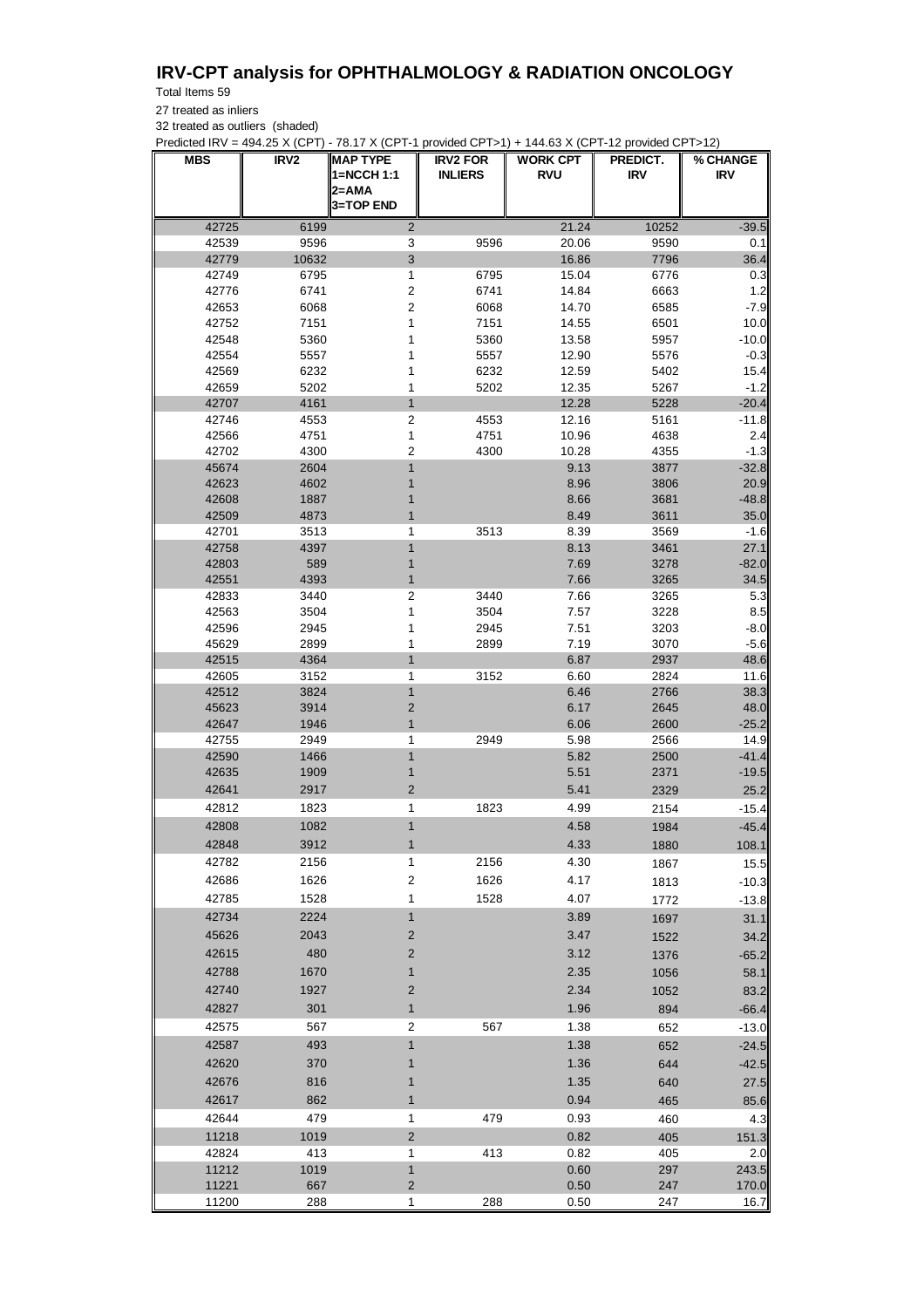## **OUTCOMES - SIGNIFICANT OUTLIER REVIEW PROCESS OPHTHALMOLOGY & RADIATION ONCOLOGY**

#### \* **A - Inherent problems with map between MBS & CPT:**

- 1 = Clinical practice differs for US & Aust ie INTRA time differs
- **FINAL Calibration Curve:** 2 = Definition of PRE & POST differ for US & Aust
- Number of Outliers for Review 14 3 = Complex map of AND/OR items affecting Weighted IRV
- Number of Outliers 32 **B Possible Error in IRV calculation**
	- 4 = Times overestimates
	- 5 = Times underestimated

| <b>MBS</b> | <b>Descriptor</b>                                                                                                                                                                  |                            |                                                  |                  | <b>Mapping</b>                | <b>Intra</b>               |                           |                                 |                       |                                   |                                                                                                                                                    |
|------------|------------------------------------------------------------------------------------------------------------------------------------------------------------------------------------|----------------------------|--------------------------------------------------|------------------|-------------------------------|----------------------------|---------------------------|---------------------------------|-----------------------|-----------------------------------|----------------------------------------------------------------------------------------------------------------------------------------------------|
|            |                                                                                                                                                                                    |                            |                                                  |                  |                               | <b>Time</b>                | <b>CPT Times</b>          |                                 |                       |                                   | <b>OUTCOME OF REVIEW PROCESS</b>                                                                                                                   |
|            |                                                                                                                                                                                    | <b>FINAL Calib'n Curve</b> |                                                  | 1 NCCH<br>2 MSRB | CPT maps                      | CG<br>Estimate<br>(adjust) | Harvard                   | <b>USAMA</b><br>Median<br>Intra | Reason for<br>Outlier | Adjust<br>Oulier to<br><b>CPT</b> | <b>Comments/ Recommendations</b>                                                                                                                   |
|            |                                                                                                                                                                                    | +or-\$100000               | Cost Implic'n > $-67\%$ or $+200\%$<br>from line |                  |                               |                            | for NCCH 1:1<br>maps only |                                 | $*$ 1, 2, 3, 4,       | Y or N                            |                                                                                                                                                    |
|            | 11212 Optic fundi, examination of following<br>intravenous dye injection=20                                                                                                        |                            | 243.5                                            |                  | 92230                         | 10                         | 21                        |                                 | 4                     |                                   |                                                                                                                                                    |
|            | 11218 Retinal photography, multiple exposures<br>of both eyes with intravenous dye<br>injection                                                                                    | 734,796                    |                                                  | 2                | 92235 or 92240                | 10                         |                           |                                 | $\overline{4}$        |                                   | There may be factors other than time to consider.                                                                                                  |
|            | 11221 Full quantitative computerised perimetry<br>- (automated absolute static threshold)<br>performed by a specialist in the practice<br>of his or her specialty, where indicated | 5,395,481                  |                                                  | $\overline{2}$   | Final 92083 (draft<br>92082)  | 16                         |                           |                                 | $\overline{4}$        |                                   | Map should be to 92083. Query doctor versus<br>technician times/inputs-direct cost allowance.                                                      |
|            | 42590 Canthoplasty, medial or lateral (Assist.)                                                                                                                                    | $-103,556$                 |                                                  |                  | 67950                         | 33                         | 40                        |                                 |                       |                                   | Satisfactory map. The US figure is generous and<br>the locally reached figure is under estimated.<br>Average of the two factors should be applied. |
|            | 42615 Nasolacrimal tube (bilateral)<br>replacement of, or lacrimal passages,<br>probing for obstruction, bilateral, with or<br>without lavage, not being a service                 | $-236,543$                 |                                                  | $\overline{2}$   | 68810+68810 or<br>68815+68815 | 10                         |                           | 15+15 or<br>$40 + 40$           |                       |                                   | Query high US values                                                                                                                               |
|            | 42617 Punctum snip operation                                                                                                                                                       | 98,043                     |                                                  |                  | 68440                         | 15                         | 8                         |                                 | $\overline{4}$        |                                   | Time and complexity no higher.                                                                                                                     |
|            | 42641 Autoconjunctival transplant, or mucous<br>membrane graft (Assist.)                                                                                                           | 209,073                    |                                                  | $\overline{2}$   | 68320 or 68325                | 60                         |                           |                                 |                       |                                   | Possible time issue. Other US maps 68326,68328<br>and 68335.                                                                                       |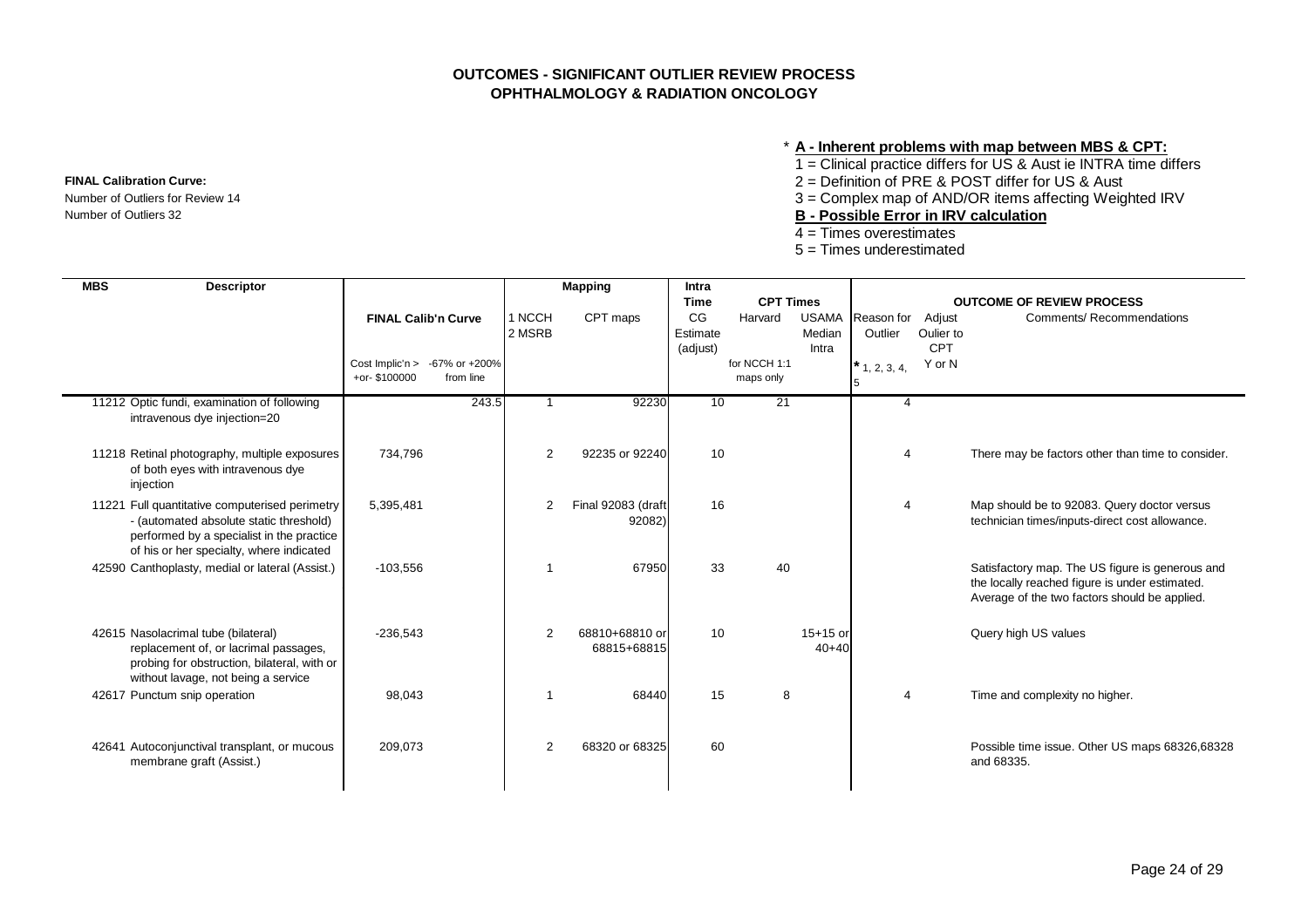## **OUTCOMES - SIGNIFICANT OUTLIER REVIEW PROCESS OPHTHALMOLOGY & RADIATION ONCOLOGY**

| <b>MBS</b><br><b>Descriptor</b>                                                                                                                                         |                                                                  |                  | <b>Mapping</b>                                                         | Intra                      |                           |                                 |                       |                                   |                                                                                                   |
|-------------------------------------------------------------------------------------------------------------------------------------------------------------------------|------------------------------------------------------------------|------------------|------------------------------------------------------------------------|----------------------------|---------------------------|---------------------------------|-----------------------|-----------------------------------|---------------------------------------------------------------------------------------------------|
|                                                                                                                                                                         |                                                                  |                  |                                                                        | Time                       | <b>CPT Times</b>          |                                 |                       |                                   | <b>OUTCOME OF REVIEW PROCESS</b>                                                                  |
|                                                                                                                                                                         | <b>FINAL Calib'n Curve</b>                                       | 1 NCCH<br>2 MSRB | CPT maps                                                               | CG<br>Estimate<br>(adjust) | Harvard                   | <b>USAMA</b><br>Median<br>Intra | Reason for<br>Outlier | Adjust<br>Oulier to<br><b>CPT</b> | <b>Comments/ Recommendations</b>                                                                  |
|                                                                                                                                                                         | Cost Implic'n $> -67\%$ or $+200\%$<br>+or-\$100000<br>from line |                  |                                                                        |                            | for NCCH 1:1<br>maps only |                                 | $*$ 1, 2, 3, 4,       | Y or N                            |                                                                                                   |
| 42725 Vitrectomy by posterior chamber<br>sclerotomy - including the removal of<br>vitreous, division of bands or removal of<br>pre-retinal membranes by cutting and     | $-507,408$                                                       | $\overline{2}$   | 67038                                                                  | 95                         |                           |                                 |                       |                                   | Australian complexity too low                                                                     |
| 42740 Paracentesis of anterior or posterior<br>chamber or both, for the injection of<br>therapeutic substances, or the removal<br>of aqueous or vitreous for diagnostic | 274,470                                                          | 2                | 65800 or 67028                                                         | 31                         |                           |                                 |                       |                                   | Mapping is not so clearaccept the local IRV<br>estimate.                                          |
| 42788 Laser capsulotomy - each treatment to 1<br>eye, to a maximum of 2 treatments to<br>that eye in a 2 year period (Assist.)                                          | 2,616,107                                                        |                  | 66821                                                                  | 15                         | 12                        | 11                              | $\overline{4}$        |                                   | Also query stress etc.                                                                            |
| 42803 Pinguecula, removal of by laser in 1 or<br>more stages (not for contact lenses)                                                                                   | $-82.0$                                                          |                  | 66130                                                                  | 20                         | 40                        |                                 |                       |                                   | Incorrect mapping. Should be 68110,68135?                                                         |
| 42827 Botulinus toxin, injection of, for<br>blepharospasm, including all such<br>injections on any 1 day=20                                                             | $-66.4$                                                          |                  | 64612                                                                  | 5                          |                           |                                 |                       |                                   | Time too short                                                                                    |
| 45623 Ptosis of eyelid (unilateral), correction<br>of=20 (Assist.)                                                                                                      | 475,936                                                          | $\overline{2}$   | 67901 or 67902 or<br>67903 or 67904<br>Final add or 67906<br>or 67908  | 60                         |                           |                                 | $\overline{4}$        |                                   | Also maps to 67906 and 67908.                                                                     |
| 45626 Ectropion or entropion, correction of<br>(unilateral)                                                                                                             | 188,871                                                          | 2                | Final 67914 or<br>67921 (Draft 67914 or<br>67915 or 67921 or<br>67922) | 45                         |                           |                                 |                       |                                   | Minor differences only which may be improved by<br>mapping also to 67916, 67917, 67923 and 67924. |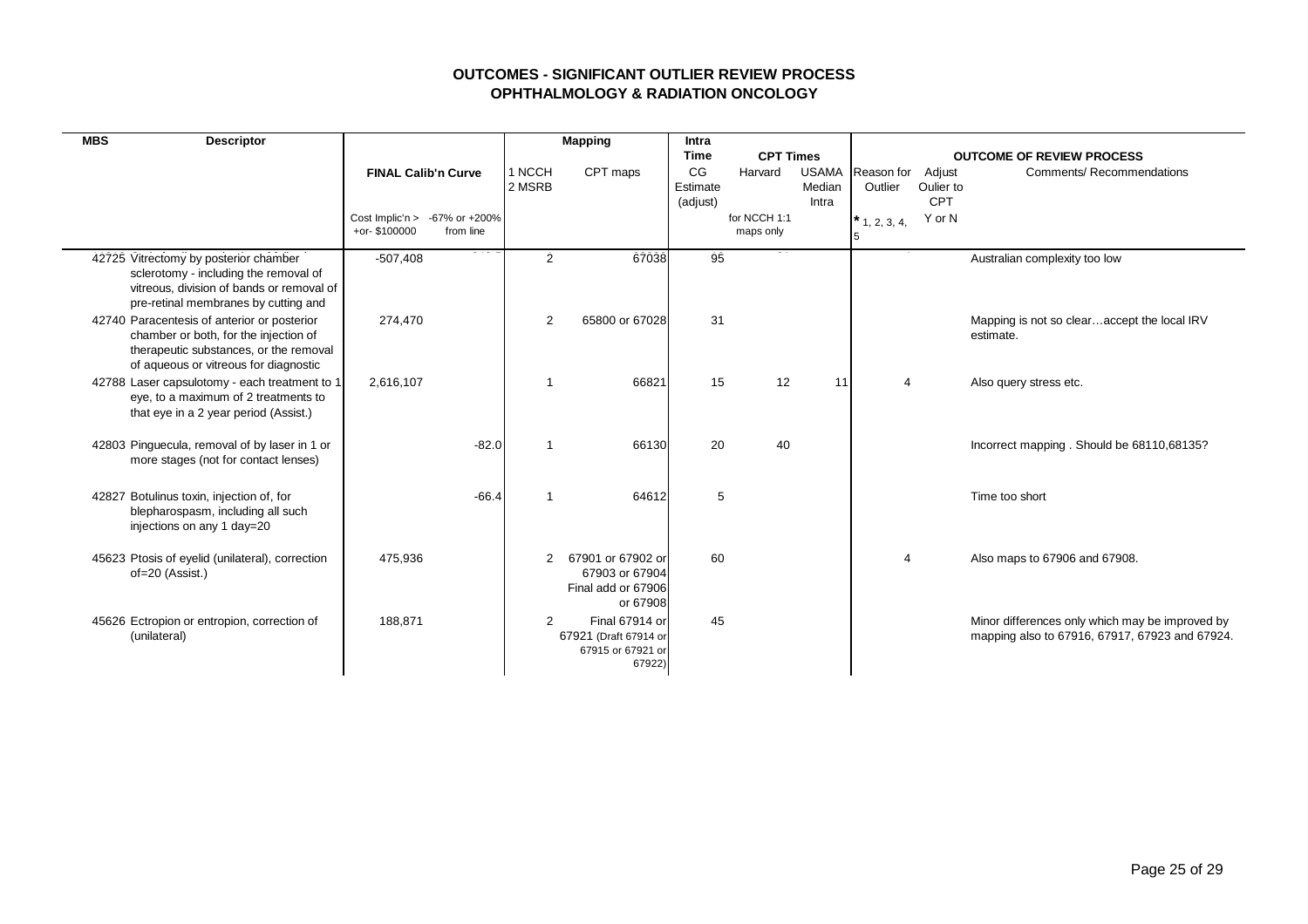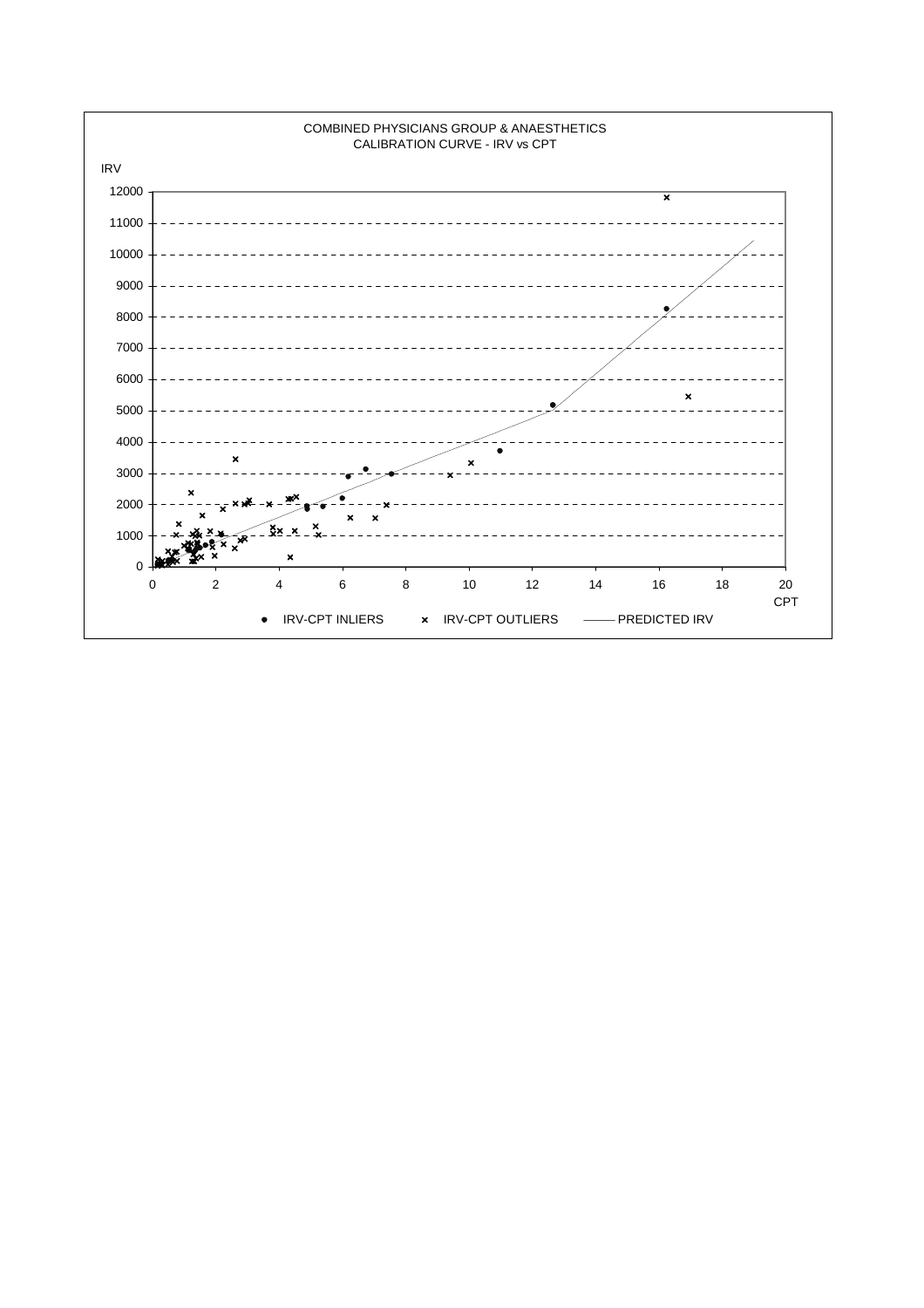## **IRV-CPT analysis for Physicians group and Anaesthetics**

Total maped Items 94

7 items were excluded from the analysis because they had zero CPT values (11309, 11702, 11715, 12533, 13606, 13757, 13945)

24 treated as inliers

70 treated as outliers (shaded)

Predicted IRV = 396.86X (CPT) + 459.19 X (CPT-12.66 provided CPT>12.66)

| <b>MBS</b>     | IRV <sub>2</sub> | <b>MAP TYPE</b><br>1=NCCH 1:1 | <b>IRV2 FOR</b><br><b>INLIERS</b> | <b>WORK CPT</b><br><b>RVU</b> | PREDICT.<br><b>IRV</b> | % CHANGE<br>IRV    |
|----------------|------------------|-------------------------------|-----------------------------------|-------------------------------|------------------------|--------------------|
|                |                  | 2=AMA                         |                                   |                               |                        |                    |
|                |                  | 3=TOP END                     |                                   |                               |                        |                    |
| 35310          | 5456             | $\overline{2}$                |                                   | 16.93                         | 8680                   | $-37.1$            |
| 38533          | 11817            | 1                             |                                   | 16.25                         | 8097                   | 45.9               |
| 38530          | 8253             | 1                             | 8253                              | 16.25                         | 8097                   | 1.9                |
| 38212          | 5179             | $\mathbf 2$                   | 5179                              | 12.66                         | 5024                   | 3.1                |
| 35304<br>38209 | 3708<br>3324     | 1<br>$\overline{2}$           | 3708                              | 10.98<br>10.07                | 4358                   | $-14.9$            |
| 30485          | 2929             | $\overline{\mathbf{c}}$       |                                   | 9.40                          | 3996<br>3730           | $-16.8$<br>$-21.5$ |
| 30494          | 2966             | 1                             | 2966                              | 7.56                          | 3000                   | $-1.2$             |
| 30491          | 1977             | 2                             |                                   | 7.39                          | 2933                   | $-32.6$            |
| 39134          | 1557             | 1                             |                                   | 7.04                          | 2794                   | $-44.3$            |
| 39130          | 3126             | 1                             | 3126                              | 6.74                          | 2675                   | 16.9               |
| 13110          | 1576             | 1                             |                                   | 6.25                          | 2480                   | $-36.5$            |
| 30493          | 2887             | 1                             | 2887                              | 6.19                          | 2457                   | 17.5               |
| 30484          | 2196             | 2                             | 2196                              | 6.00                          | 2381                   | $-7.8$             |
| 38250          | 1933             | 1                             | 1933                              | 5.39                          | 2139                   | $-9.6$             |
| 30481          | 1021             | $\overline{c}$                |                                   | 5.25                          | 2084                   | $-51.0$            |
| 32093          | 1304             | $\overline{\mathbf{c}}$       |                                   | 5.16                          | 2048                   | $-36.3$            |
| 38218          | 1846             | 2                             | 1846                              | 4.90                          | 1945                   | -5.1               |
| 38213          | 1943             | 1                             | 1943                              | 4.89                          | 1941                   | 0.1<br>24.7        |
| 13700<br>30476 | 2247             | 1<br>2                        |                                   | 4.54<br>4.50                  | 1802                   | $-35.1$            |
| 38275          | 1159<br>2177     | 1                             |                                   | 4.38                          | 1786<br>1738           | 25.3               |
| 12203          | 309              | 2                             |                                   | 4.36                          | 1730                   | $-82.2$            |
| 38215          | 2166             | $\overline{2}$                |                                   | 4.30                          | 1706                   | 26.9               |
| 30478          | 1159             | $\overline{\mathbf{c}}$       |                                   | 4.03                          | 1599                   | $-27.5$            |
| 32090          | 1059             | $\overline{\mathbf{c}}$       |                                   | 3.81                          | 1512                   | $-30.0$            |
| 13506          | 1267             | 1                             |                                   | 3.80                          | 1508                   | $-16.0$            |
| 41895          | 2008             | 1                             |                                   | 3.68                          | 1460                   | 37.5               |
| 41831          | 2131             | 1                             |                                   | 3.06                          | 1214                   | 75.5               |
| 38200          | 2044             | 1                             |                                   | 3.02                          | 1199                   | 70.5               |
| 41819          | 891              | $\overline{2}$                |                                   | 2.92                          | 1159                   | $-23.1$            |
| 13818          | 2009             | 1                             |                                   | 2.91                          | 1155                   | 74.0               |
| 41889          | 842              | $\overline{\mathbf{c}}$       |                                   | 2.78                          | 1103                   | $-23.7$            |
| 36561          | 2026             | 1                             |                                   | 2.63                          | 1044                   | 94.1               |
| 18294          | 3442             | 1                             |                                   | 2.62                          | 1040                   | 231.0              |
| 30473          | 601              | 2                             |                                   | 2.60                          | 1032                   | $-41.8$            |
| 13400          | 729              | 1                             |                                   | 2.25                          | 893                    | $-18.3$            |
| 13112          | 1851             | 1                             |                                   | 2.22                          | 881                    | 110.1              |
| 32087          | 1021             | $\mathbf 2$                   | 1021                              | 2.19                          | 869                    | 17.4               |
| 18233          | 1070             | 1                             |                                   | 2.15                          | 853                    | 25.4               |
| 42827          | 364              | 1                             |                                   | 1.96                          | 778                    | $-53.3$            |
| 30409          | 634              | 1                             |                                   | 1.90                          | 754                    | $-15.9$            |
| 340            | 793              | ORS                           | 793                               | 1.88                          | 746                    | 6.4                |
| 30482          | 1142             | $\mathbf 2$                   |                                   | 1.82                          | 722                    | 58.2               |
| 18260          | 687              | 1                             | 687                               | 1.68                          | 667                    | 3.1                |
| 18288          | 1650             | 1                             |                                   | 1.58                          | 627                    | 163.1              |
| 38400          | 321              | 1                             |                                   | 1.54                          | 611                    | $-47.4$            |
| 41832          | 610              | 1                             | 610                               | 1.51                          | 599                    | 1.8                |
| 18254          | 1008             | 1                             |                                   | 1.48                          | 587                    | 71.6               |
| 18248          | 730              | 1                             |                                   | 1.43                          | 568                    | 28.6               |
| 18244          | 792              | 1                             |                                   | 1.41                          | 560                    | 41.5               |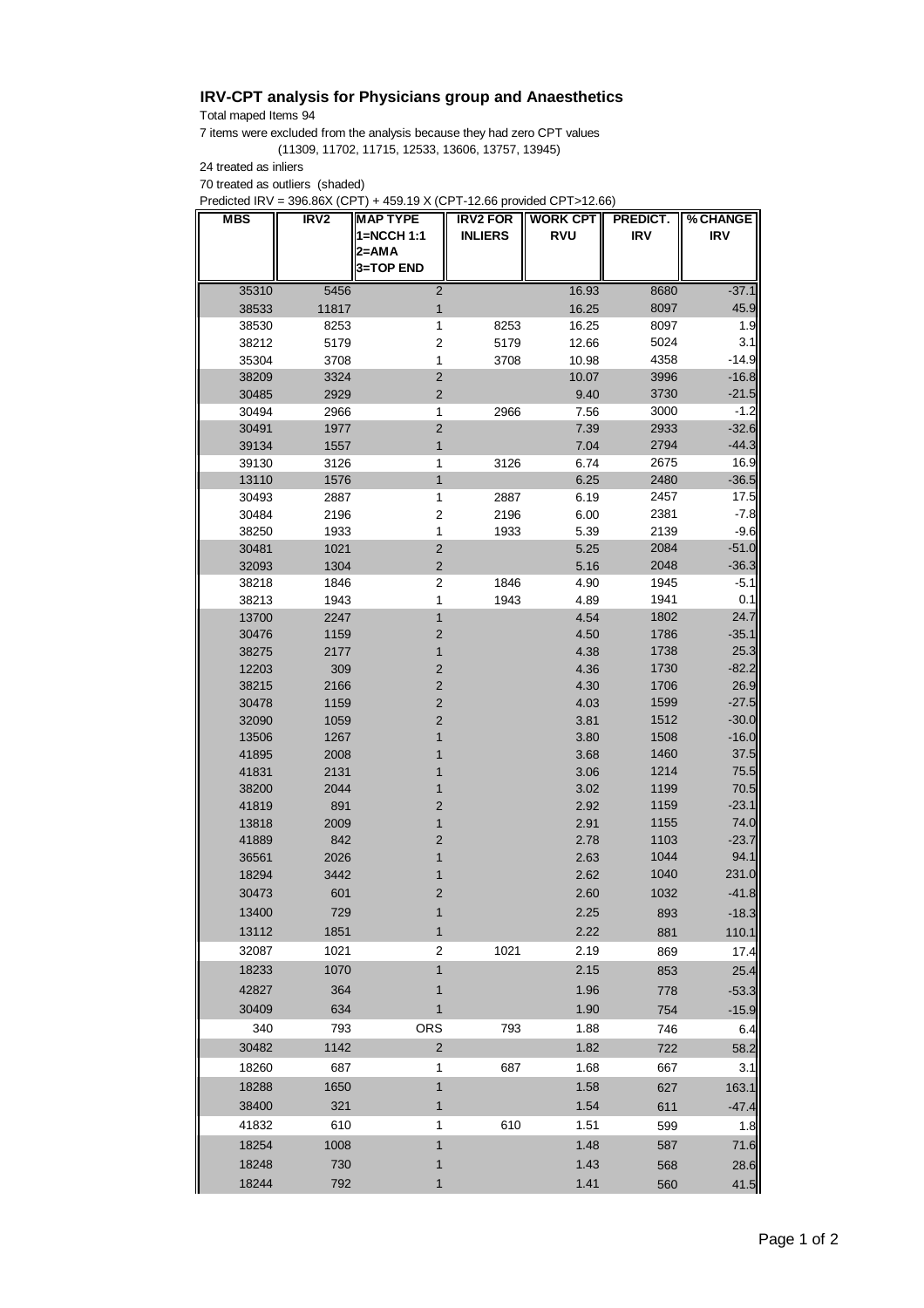| <b>MBS</b> | IRV <sub>2</sub> | <b>MAP TYPE</b>         | <b>IRV2 FOR</b> | <b>WORK CPT</b> | PREDICT.   | % CHANGE   |
|------------|------------------|-------------------------|-----------------|-----------------|------------|------------|
|            |                  | 1=NCCH 1:1<br>2=AMA     | <b>INLIERS</b>  | <b>RVU</b>      | <b>IRV</b> | <b>IRV</b> |
|            |                  | 3=TOP END               |                 |                 |            |            |
| 13303      | 1161             | 1                       |                 | 1.40            | 556        | 109.1      |
| 18252      | 590              | 1                       | 590             | 1.40            | 556        | 6.1        |
| 41828      | 272              | $\overline{\mathbf{c}}$ |                 | 1.38            | 548        | $-50.4$    |
| 30084      | 520              | 1                       | 520             | 1.37            | 544        | $-4.4$     |
| 18286      | 995              | 1                       |                 | 1.35            | 536        | 85.7       |
| 18256      | 462              | 1                       | 462             | 1.32            | 524        | $-11.8$    |
| 18242      | 174              | 1                       |                 | 1.32            | 524        | $-66.8$    |
| 11810      | 403              | $\overline{\mathbf{c}}$ |                 | 1.30            | 516        | $-21.8$    |
| 30094      | 1048             | 1                       |                 | 1.27            | 504        | 107.9      |
| 11800      | 173              | $\overline{\mathbf{c}}$ |                 | 1.25            | 496        | $-65.0$    |
| 13879      | 2377             | 1                       |                 | 1.22            | 484        | 390.9      |
| 18284      | 737              | 1                       |                 | 1.22            | 484        | 52.1       |
| 18250      | 522              | 1                       | 522             | 1.18            | 468        | 11.5       |
| 13842      | 552              | 1                       |                 | 1.15            | 456        | 20.9       |
| 39000      | 766              | 1                       |                 | 1.13            | 448        | 70.8       |
| 18282      | 591              | 1                       |                 | 1.12            | 444        | 33.0       |
| 32084      | 679              | 2                       |                 | 1.00            | 397        | 71.1       |
| 13882      | 1376             | 1                       |                 | 0.83            | 329        | 317.8      |
| 37041      | 193              | 1                       |                 | 0.78            | 310        | $-37.7$    |
| 50124      | 486              | $\overline{\mathbf{c}}$ |                 | 0.76            | 302        | 61.1       |
| 11712      | 1026             | $\overline{\mathbf{c}}$ |                 | 0.75            | 298        | 244.9      |
| 32072      | 466              | $\mathbf 2$             |                 | 0.71            | 282        | 65.5       |
| 11721      | 152              | $\overline{\mathbf{c}}$ |                 | 0.65            | 258        | $-41.0$    |
| 30207      | 334              | $\overline{\mathbf{c}}$ |                 | 0.62            | 246        | 35.9       |
| 11900      | 211              | $\overline{2}$          | 211             | 0.61            | 242        | $-13.0$    |
| 11710      | 211              | 1                       | 211             | 0.52            | 206        | 2.1        |
| 11708      | 201              | $\overline{\mathbf{c}}$ | 201             | 0.52            | 206        | $-2.8$     |
| 11709      | 199              | $\overline{\mathbf{c}}$ | 199             | 0.52            | 206        | $-3.4$     |
| 11300      | 86               | 1                       |                 | 0.50            | 198        | $-56.8$    |
| 30487      | 506              | 1                       |                 | 0.49            | 194        | 160.1      |
| 13839      | 186              | 1                       |                 | 0.32            | 127        | 46.6       |
| 11506      | 180              | 1                       |                 | 0.31            | 123        | 46.6       |
| 11509      | 49               | 1                       |                 | 0.31            | 123        | $-60.4$    |
| 12306      | 80               | 1                       |                 | 0.30            | 119        | $-33.2$    |
| 12312      | 80               | 1                       |                 | 0.30            | 119        | $-33.2$    |
| 12315      | 80               |                         |                 | 0.30            | 119        | $-33.2$    |
| 12321      | 80               | 1                       |                 | 0.30            | 119        | $-33.2$    |
| 12309      | 80               | 1                       |                 | 0.25            | 99         | $-19.8$    |
| 12318      | 80               | 1                       |                 | 0.25            | 99         | $-19.8$    |
| 13312      | 243              | 1                       |                 | 0.18            | 71         | 240.5      |
| 11503      | 82               | $\boldsymbol{2}$        | 82              | 0.18            | 71         | 14.3       |
| 11700      | 66               | 1                       | 66              | 0.17            | 67         | $-2.1$     |
| 11701      | 35               | $\mathbf{1}$            |                 | 0.17            | 67         | $-47.9$    |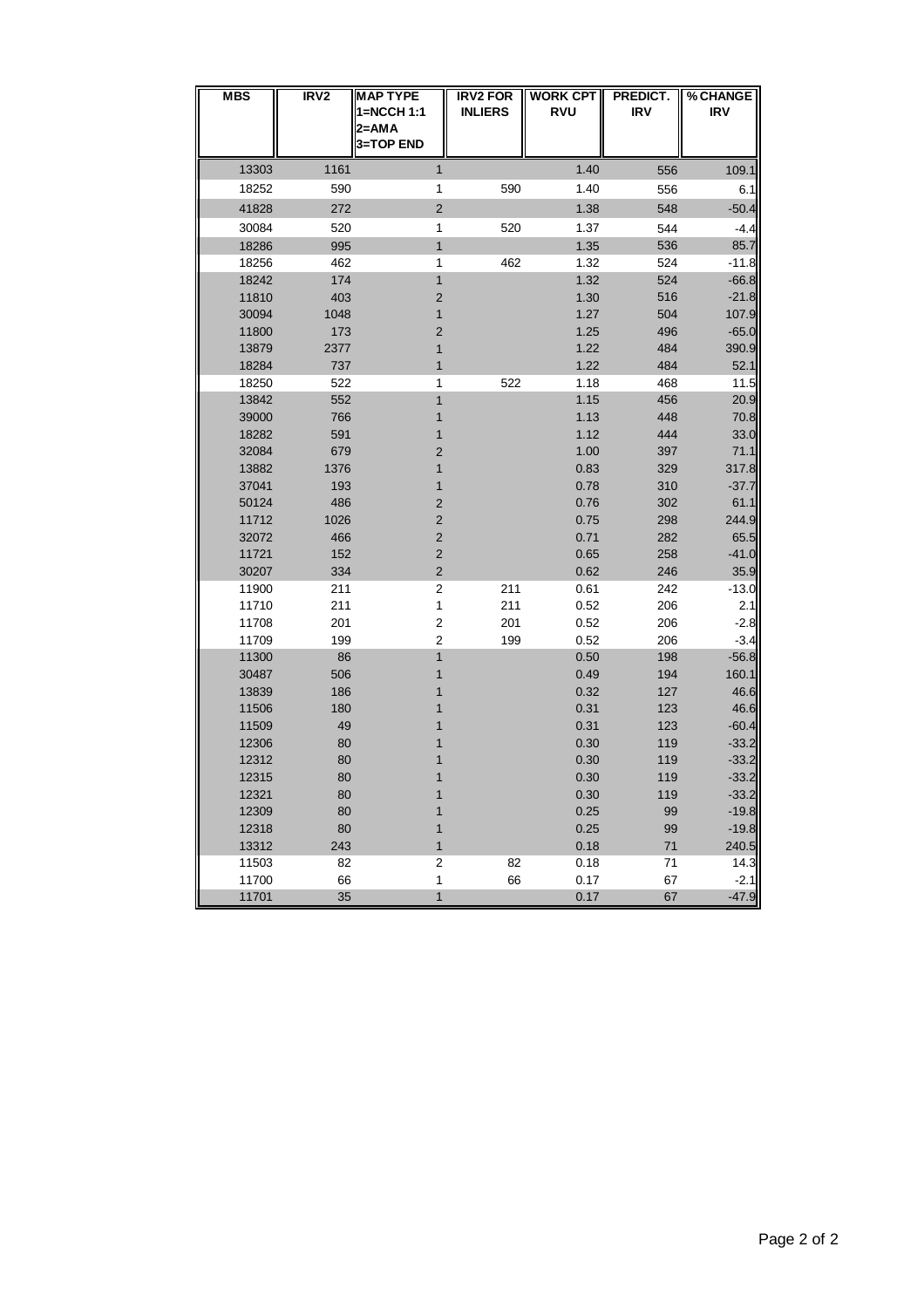#### \* **A - Inherent problems with map between MBS & CPT:**

1 = Clinical practice differs for US & Aust ie INTRA time differs

2 = Definition of PRE & POST differ for US & Aust

Number of Signif Outliers for Review 35 3 = Complex map of AND/OR items affecting Weighted IRV

 $\overline{4}$  = Times overestimates

5 = Times underestimated

| <b>MBS</b> | <b>Descriptor</b>                                                                                                                      |              | <b>Reason for Outlier Check</b>                  |                  | <b>Mapping</b> | <b>MBS</b> Intra<br><b>Time</b>          | <b>CPT Times</b>                   |                                 |                                       |                                   | <b>OUTCOME OF REVIEW PROCESS</b>                                                                                                                             | Group                                                |
|------------|----------------------------------------------------------------------------------------------------------------------------------------|--------------|--------------------------------------------------|------------------|----------------|------------------------------------------|------------------------------------|---------------------------------|---------------------------------------|-----------------------------------|--------------------------------------------------------------------------------------------------------------------------------------------------------------|------------------------------------------------------|
|            |                                                                                                                                        | +or-\$100000 | Cost Implic'n $> -67\%$ or $+200\%$<br>from line | 1 NCCH<br>2 MSRB | CPT maps       | <b>CG Estimate</b><br>(adjust)<br>181000 | Harvard<br>(for NCCH<br>$1:1$ maps | <b>USAMA</b><br>Median<br>Intra | Reason for<br>Outlier<br>$*1,2,3,4,5$ | Adjust<br>Oulier to<br>CPT (YorN) | <b>Comments/ Recommendations</b>                                                                                                                             |                                                      |
| 11300      | Brain stem evoked response<br>audiometry=20                                                                                            | $-1,438,942$ |                                                  | -1               | 92585          | $\mathbf 0$                              |                                    |                                 |                                       | Y                                 | Good Map                                                                                                                                                     | 21:Neurology                                         |
| 11506      | Measurement of respiratory<br>function involving a permanently<br>recorded tracing performed<br>before and after inhalation of         | 1,975,396    |                                                  | -1               | 94060          | 8                                        |                                    | 10                              |                                       | Y                                 | These two items are for an identical 16: Thor/Paed<br>service, one performed by the<br>doctor, the other by a technician.<br>They are mapped to the same CPT | 17:Gen Medicine<br>AMA GP                            |
| 11509      | Measurement of respiratory<br>function involving a permanently<br>recorded tracing and written<br>report, performed before and         | $-159,306$   |                                                  |                  | 94060          | $\Omega$                                 |                                    | 10                              |                                       | N                                 | number, but there must be<br>differences in doctor work.<br>Recommend accept CPT for<br>11506, and CG IRV for 11509                                          | 16:Thor/Paed<br>17:Gen Medicine                      |
| 11701      | Twelve-lead electrocardiography,<br>report only where the tracing has<br>been forwarded to another<br>medical practitioner, including  | $-122.594$   |                                                  | -1               | 93010          | $\mathbf 0$                              | 3                                  |                                 |                                       | Y                                 | Good Map                                                                                                                                                     | 17:Gen Medicine<br>18:Card ICU Ren                   |
| 11712      | Multi channel ECG monitoring<br>and recording during exercise<br>(motorised treadmill or cycle<br>ergometer capable of quantifying     | 40,512,098   |                                                  | 2                | 93015          | 25                                       |                                    |                                 |                                       | Y                                 | Good Map                                                                                                                                                     | 17: Gen Medicine<br>18:Card ICU Ren<br>AMA:Gastroent |
| 11721      | Implanted pacemaker testing of<br>atrioventricular (AV) sequential,<br>rate responsive, or<br>antitachycardia pacemakers,              | $-199.337$   |                                                  | 2                | 93731 or 93732 | $\mathbf 0$                              |                                    | 15 or 40                        |                                       | Y                                 | Good Map                                                                                                                                                     | 18:Card ICU Ren                                      |
| 11800      | Oesophageal motility test,<br>manometric=20                                                                                            | $-149,397$   |                                                  | 2                | 91010          | $\mathbf 0$                              |                                    |                                 |                                       | Y                                 | Good Map                                                                                                                                                     | 20:Gastroenterol                                     |
| 11810      | Clinical assessment of gastro-<br>oesophageal reflux disease<br>involving 24 hour pH monitoring,<br>including analysis, interpretation | $-94,777$    |                                                  | $\overline{2}$   | 91033          | 15                                       |                                    |                                 |                                       | N                                 | Work Substitution Issues.<br>? Direct Costs                                                                                                                  | 20:Gastroenterol                                     |

Number of Outliers 70 **B** - Possible Error in IRV calculation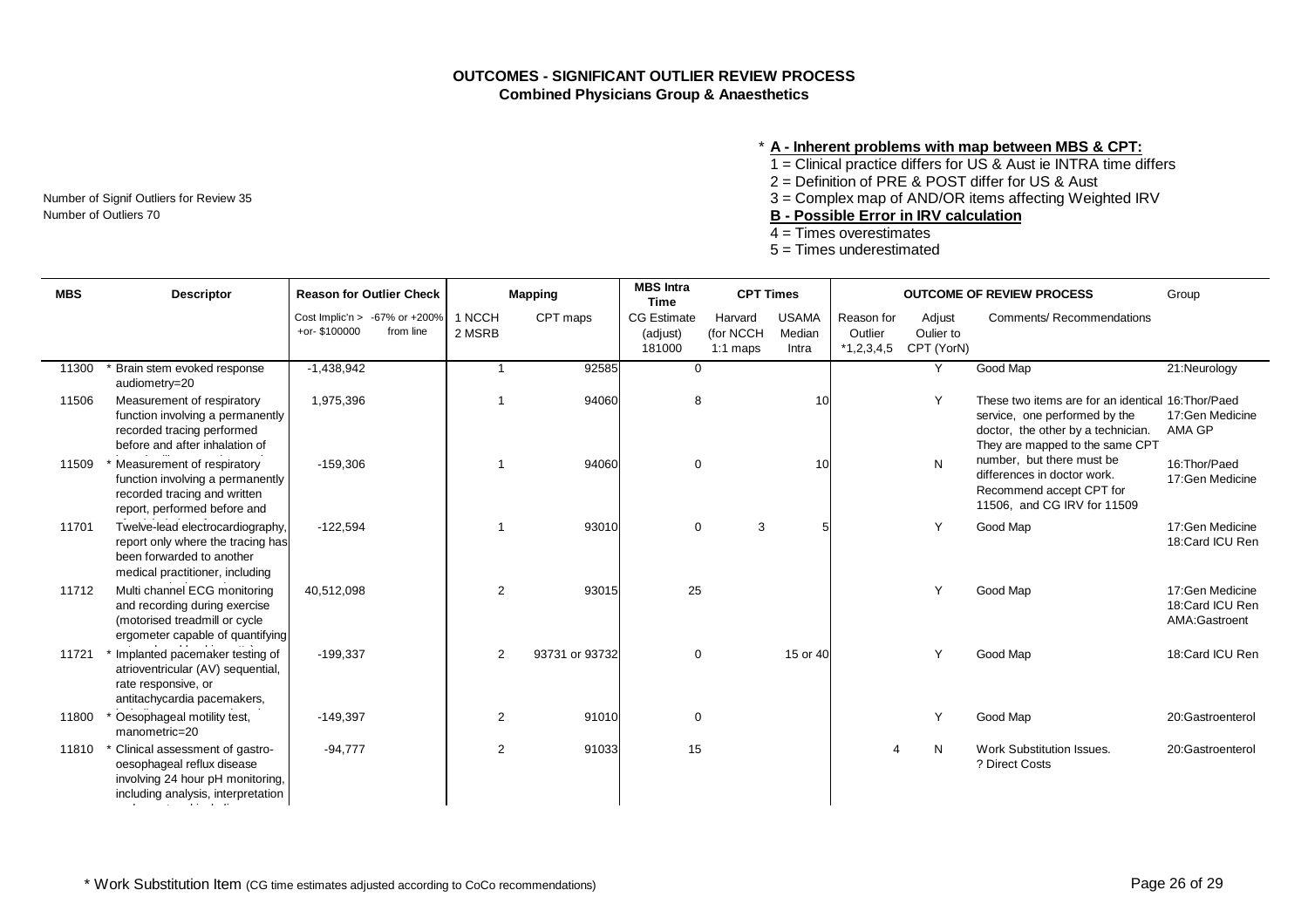| <b>MBS</b> | <b>Descriptor</b>                                                                                                                        | <b>Reason for Outlier Check</b>                     |           |                  | <b>Mapping</b> | <b>MBS</b> Intra<br><b>Time</b>          | <b>CPT Times</b>                   |                                 |                       |                                              | <b>OUTCOME OF REVIEW PROCESS</b>                               | Group                                               |
|------------|------------------------------------------------------------------------------------------------------------------------------------------|-----------------------------------------------------|-----------|------------------|----------------|------------------------------------------|------------------------------------|---------------------------------|-----------------------|----------------------------------------------|----------------------------------------------------------------|-----------------------------------------------------|
|            |                                                                                                                                          | Cost Implic'n $> -67\%$ or $+200\%$<br>+or-\$100000 | from line | 1 NCCH<br>2 MSRB | CPT maps       | <b>CG Estimate</b><br>(adjust)<br>181000 | Harvard<br>(for NCCH<br>$1:1$ maps | <b>USAMA</b><br>Median<br>Intra | Reason for<br>Outlier | Adjust<br>Oulier to<br>*1,2,3,4,5 CPT (YorN) | <b>Comments/ Recommendations</b>                               |                                                     |
| 12203      | * Overnight investigation for sleep<br>apnoea for a period of at least 8<br>hours duration where:(a)<br>continuous monitoring of oxygen  | $-9,845,183$                                        |           | $\overline{2}$   | 95807+95810    | $\mathbf{0}$                             |                                    |                                 |                       | N                                            | Difficult Map, recommend accept<br><b>CG</b> estimates         | 16: Thor/Paed<br>17:Gen Medicine<br>Cardiology      |
| 12306      | Bone densitometry (performed<br>by a specialist or consultant<br>physician where the patient is<br>referred by another medical           | $-468,495$                                          |           | $\overline{1}$   | 76075          | $\mathbf 0$                              |                                    | 15                              | Δ                     | Y                                            |                                                                | 17:Gen Medicine                                     |
| 12312      | Bone densitometry (performed<br>by a specialist or consultant<br>physician where the patient is<br>referred by another medical           | $-358,792$                                          |           | $\overline{1}$   | 76075          | $\mathbf 0$                              |                                    | 15                              | 4                     | Y                                            |                                                                | 17:Gen Medicine                                     |
| 12315      | Bone densitometry (performed<br>by a specialist or consultant<br>physician where the patient is<br>referred by another medical           | $-108,087$                                          |           | $\overline{1}$   | 76075          | $\mathbf 0$                              |                                    |                                 | 4                     | Y                                            |                                                                | 17:Gen Medicine                                     |
| 13312      | Blood for pathology test,<br>collection of, by femoral or<br>external jugular vein puncture in<br>infants=20                             |                                                     | 240.5     | -1               | 36400          | 5                                        | 15                                 |                                 |                       | Y                                            | Please check adequacy of pre- &<br>post-times                  | 16: Thor/Paed                                       |
| 13818      | Right heart balloon catheter,<br>insertion of, including pulmonary<br>wedge pressure and cardiac<br>output measurement                   | 364,681                                             |           | -1               | 93503          | 44                                       | 28                                 | 30                              |                       | Y                                            |                                                                | 14: Anaesthes<br>17:Gen Medicine<br>18:Card ICU Ren |
| 13842      | Intra-arterial cannulisation for<br>the purpose of taking multiple<br>arterial blood samples for blood<br>gas analysis                   | 176,485                                             |           | $\overline{1}$   | 36620          | 11                                       | 16                                 | 20                              |                       | N                                            | Not a good map, (it does other<br>things besides this service) | 14:Anaesthes<br>18:Card ICU Ren                     |
| 13879      | Mechanical ventilation, initiation<br>of, by a specialist or consultant<br>physician, in an Intensive Care<br>Unit, including subsequent | 2,803,912                                           |           | -1               | 94656          | 40                                       | 57                                 |                                 | 4                     | Y                                            |                                                                | 16: Thor/Paed<br>18:Card ICU Ren                    |
| 13882      | Ventilatory support in an<br>Intensive Care Unit,<br>management of, by a specialist<br>or consultant physician - not                     | 5,879,449                                           |           | $\overline{1}$   | 94657          | 37                                       | 28                                 |                                 | 4                     | Y                                            |                                                                | 14: Anaesthes<br>16: Thor/Paed<br>18:Card ICU Ren   |
| 18242      | Greater occipital nerve, injection<br>of an anaesthetic agent                                                                            |                                                     | $-66.8$   | $\overline{1}$   | 64405          | 5                                        | 12                                 |                                 | 5                     | Y                                            | Good Map                                                       | 21:Neurology                                        |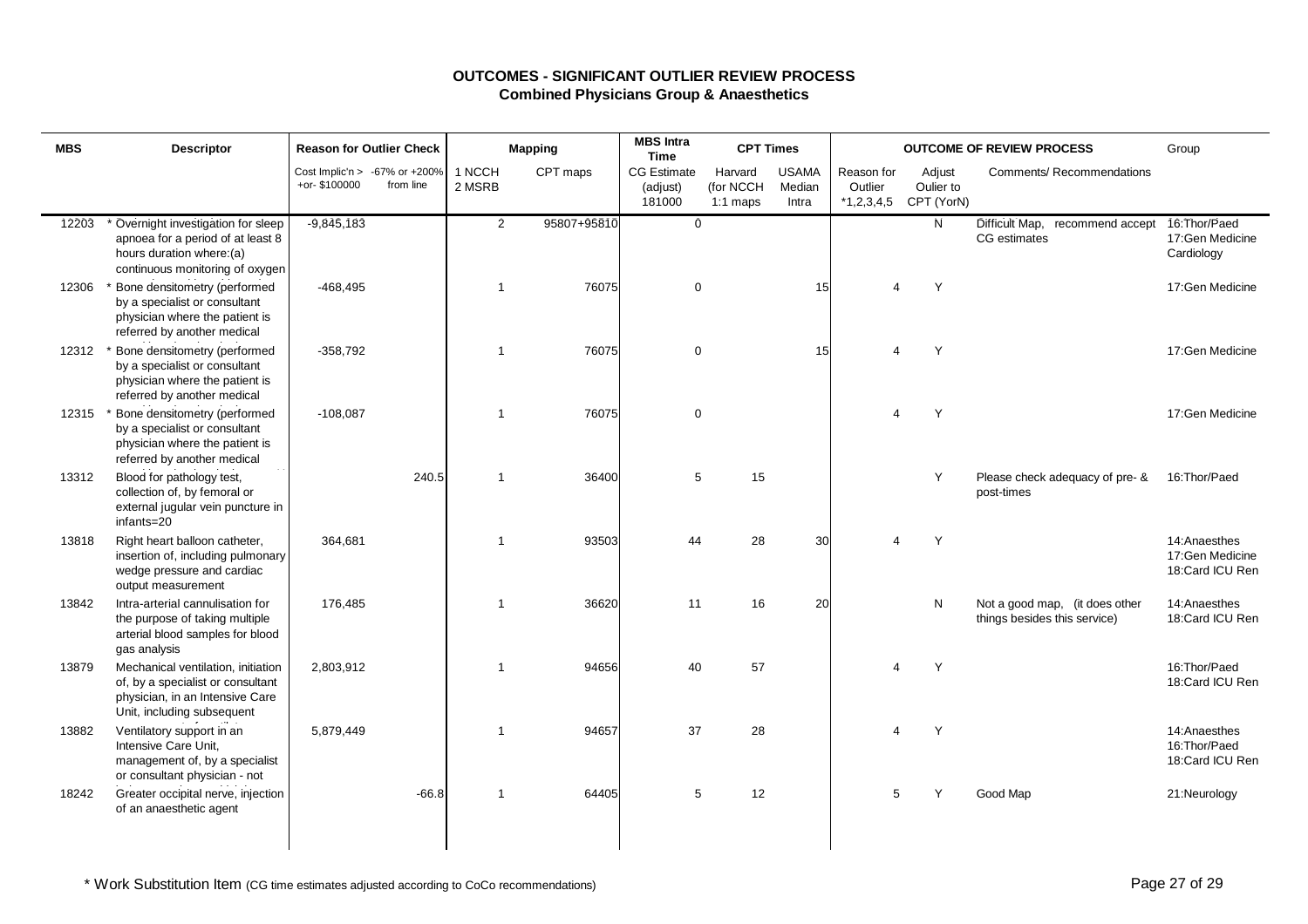| <b>MBS</b> | <b>Descriptor</b>                                                                                                             | <b>Reason for Outlier Check</b> |                                            |                  | <b>Mapping</b>                                           | <b>MBS</b> Intra<br><b>Time</b>          | <b>CPT Times</b>                   |                                                                             |                                       |                                   | <b>OUTCOME OF REVIEW PROCESS</b>                        | Group                                                 |
|------------|-------------------------------------------------------------------------------------------------------------------------------|---------------------------------|--------------------------------------------|------------------|----------------------------------------------------------|------------------------------------------|------------------------------------|-----------------------------------------------------------------------------|---------------------------------------|-----------------------------------|---------------------------------------------------------|-------------------------------------------------------|
|            |                                                                                                                               | +or-\$100000                    | Cost Implic'n > -67% or +200%<br>from line | 1 NCCH<br>2 MSRB | CPT maps                                                 | <b>CG Estimate</b><br>(adjust)<br>181000 | Harvard<br>(for NCCH<br>$1:1$ maps | <b>USAMA</b><br>Median<br>Intra                                             | Reason for<br>Outlier<br>$*1,2,3,4,5$ | Adjust<br>Oulier to<br>CPT (YorN) | <b>Comments/ Recommendations</b>                        |                                                       |
| 18294      | Coeliac plexus or splanchnic<br>nerves, destruction by a<br>neurolytic agent                                                  |                                 | 231                                        | $\mathbf{1}$     | 64680                                                    | 60                                       | 46                                 |                                                                             |                                       | Y                                 | Good Map                                                | 14:Anaesthes                                          |
| 30094      | Percutaneous aspiration biopsy<br>of deep organ using<br>interventional techniques - but<br>not including imaging             | 2,025,374                       |                                            | $\mathbf 1$      | 88171                                                    | 20                                       |                                    | 20                                                                          |                                       | N                                 | Not a suitable map                                      | 17:Gen Medicine                                       |
| 30207      | Skin lesions, multiple injections<br>with hydrocortisone or similar<br>preparations=20                                        | 312,733                         |                                            | 2                | 11900 or 11901                                           | 10                                       |                                    |                                                                             |                                       | Y                                 |                                                         | 17:Gen Medicine<br><b>AMA Dermat</b>                  |
| 30473      | Oesophagoscopy (not being a<br>service to which item 41816 or<br>41822 applies), gastroscopy,<br>duodenoscopy or panendoscopy | $-10,644,687$                   |                                            | $\overline{2}$   | 43234 or 43235 or<br>43239                               | 11                                       |                                    |                                                                             | 5                                     | Y                                 | Difficult to see the basis of intra-<br>time reductions | 17:Gen Medicine<br>20:Gastroenterol<br>AMA:Cardiology |
| 30478      | Oesophagoscopy (not being a<br>service to which item 41816,<br>41822 or 41825 applies),<br>gastroscopy, duodenoscopy or       | $-110,264$                      |                                            | $\overline{2}$   | 43255 or 43250 or<br>43251 or 43247 or<br>43258 or 43243 | 21                                       |                                    | $20$ or 20 or<br>30 or $\overline{\phantom{0}}$ or<br>$-$ or $\overline{a}$ | 5                                     | Y                                 | Difficult to see the basis of intra-<br>time reductions | 17:Gen Medicine<br>20:Gastroenterol                   |
| 30485      | Endoscopic sphincterotomy with<br>or without extraction of stones<br>from common bile duct                                    | $-186,300$                      |                                            | $\overline{2}$   | 43262 or<br>43262+43264                                  | 54                                       |                                    |                                                                             |                                       | Y                                 |                                                         | 20:Gastroenterol                                      |
| 30487      | Small bowel intubation with<br>biopsy                                                                                         | 774,627                         |                                            | $\mathbf{1}$     | 44500                                                    | 30                                       |                                    | 30                                                                          |                                       | N                                 | Unsatisfactory map                                      | 20:Gastroenterol                                      |
| 30491      | Bile duct, endoscopic stenting of<br>(including endoscopy and<br>dilatation)                                                  | $-110,595$                      |                                            | 2                | 43268                                                    | 35                                       |                                    |                                                                             |                                       | Y                                 |                                                         | 20:Gastroenterol                                      |
| 32072      | Sigmoidoscopic examination<br>(with rigid sigmoidoscope), with<br>or without biopsy                                           | 1,627,106                       |                                            | 2                | 45300 or 45305                                           | 16                                       |                                    |                                                                             | $\boldsymbol{\Delta}$                 | Y                                 |                                                         | 17:Gen Medicine<br>20:Gastroenterol<br>AMA:Gen Surg   |
| 32084      | Flexible fibreoptic sigmoidoscopy<br>or fibreoptic colonoscopy up to<br>the hepatic flexure, with or<br>without biopsy        | 1,123,152                       |                                            | 2                | 45330 or 45331                                           | 17                                       |                                    |                                                                             |                                       | Y                                 |                                                         | 20:Gastroenterol                                      |